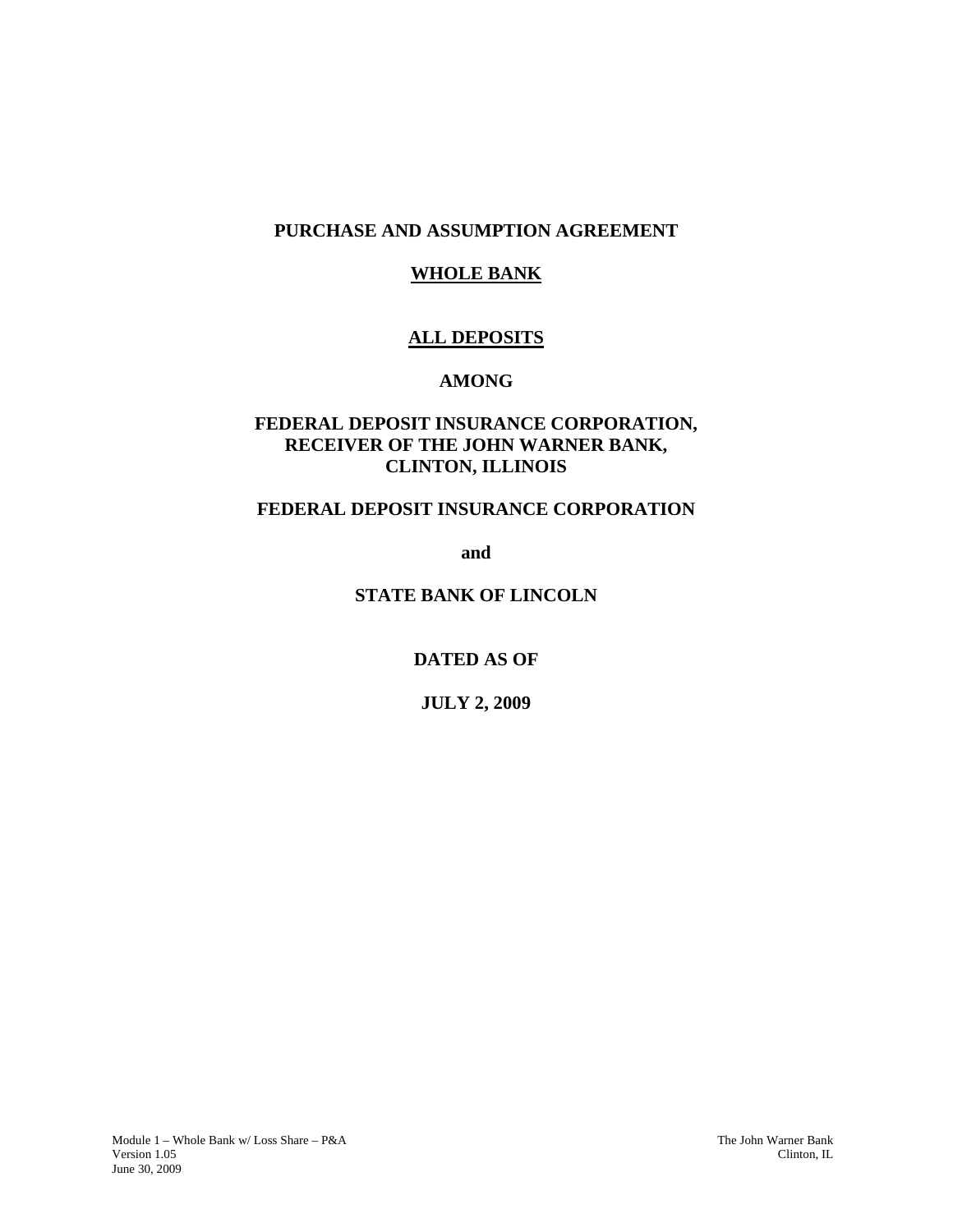# **TABLE OF CONTENTS**

| <b>ARTICLE I</b>   |                                                                |  |
|--------------------|----------------------------------------------------------------|--|
| <b>ARTICLE II</b>  |                                                                |  |
| 2.1                |                                                                |  |
| 2.2                |                                                                |  |
| 2.3                |                                                                |  |
| 2.4                |                                                                |  |
| <b>ARTICLE III</b> |                                                                |  |
| 3.1                |                                                                |  |
| 3.2                |                                                                |  |
| 3.3                | Manner of Conveyance; Limited Warranty;                        |  |
|                    |                                                                |  |
| 3.4                |                                                                |  |
| 3.5                |                                                                |  |
| 3.6                |                                                                |  |
| <b>ARTICLE IV</b>  | <b>ASSUMPTION OF CERTAIN DUTIES AND OBLIGATIONS16</b>          |  |
| 4.1                |                                                                |  |
| 4.2                |                                                                |  |
| 4.3                |                                                                |  |
| 4.4                |                                                                |  |
| 4.5                |                                                                |  |
| 4.6                |                                                                |  |
| 4.7                | Agreement with Respect to Leased Data                          |  |
|                    |                                                                |  |
| 4.8                | Agreement with Respect to Certain                              |  |
|                    |                                                                |  |
| 4.9                |                                                                |  |
| 4.10               |                                                                |  |
| 4.11               |                                                                |  |
| 4.12               | Agreement with Respect to Continuation of Group                |  |
|                    |                                                                |  |
| 4.13               |                                                                |  |
| 4.15               |                                                                |  |
| 4.16               | Agreement with Respect to First State Bank, Winchester, IL,    |  |
|                    | Founders Bank, Worth, IL, The First National Bank of Danville, |  |
|                    | Danville, IL, Rock River Bank, Oregon, IL, and                 |  |
|                    |                                                                |  |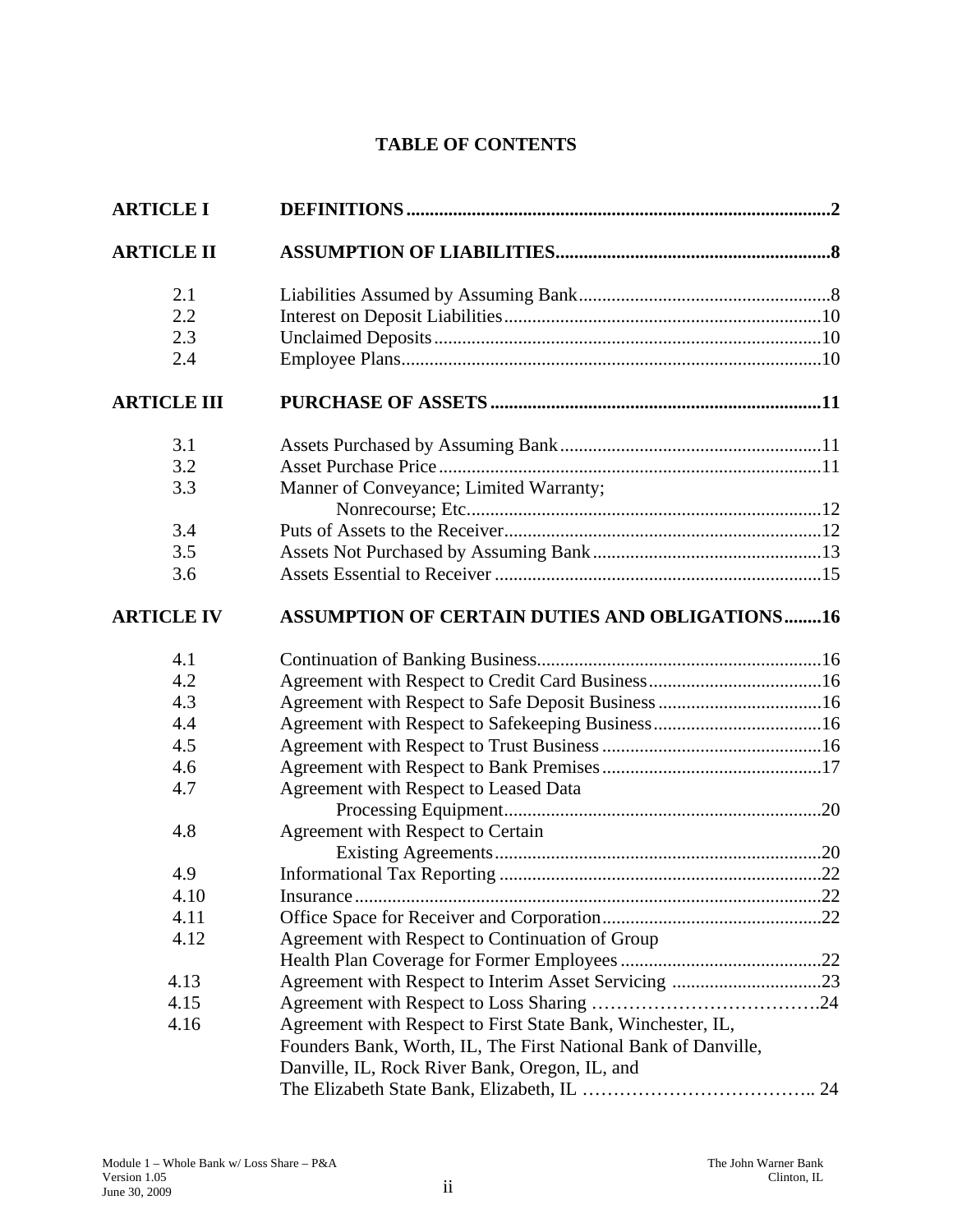| <b>ARTICLE V</b>    | <b>DUTIES WITH RESPECT TO DEPOSITORS</b>              |  |
|---------------------|-------------------------------------------------------|--|
|                     |                                                       |  |
|                     |                                                       |  |
| 5.1                 |                                                       |  |
| 5.2                 |                                                       |  |
| 5.3                 |                                                       |  |
| <b>ARTICLE VI</b>   |                                                       |  |
| 6.1                 |                                                       |  |
| 6.2                 |                                                       |  |
| 6.3                 |                                                       |  |
| 6.4                 |                                                       |  |
| <b>ARTICLE VII</b>  |                                                       |  |
| <b>ARTICLE VIII</b> |                                                       |  |
| 8.1                 |                                                       |  |
| 8.2                 | Correction of Errors and Omissions; Other Liabilities |  |
| 8.3                 |                                                       |  |
| 8.4                 |                                                       |  |
| 8.5                 |                                                       |  |
| <b>ARTICLE IX</b>   |                                                       |  |
| 9.1                 |                                                       |  |
| 9.2                 |                                                       |  |
| 9.3                 |                                                       |  |
| 9.4                 |                                                       |  |
| 9.5                 |                                                       |  |
| 9.6                 | Proceedings with Respect to Certain Assets            |  |
|                     |                                                       |  |
| 9.7                 |                                                       |  |
| <b>ARTICLE X</b>    |                                                       |  |
| <b>ARTICLE XI</b>   | REPRESENTATIONS AND WARRANTIES OF THE                 |  |
|                     |                                                       |  |
| <b>ARTICLE XII</b>  |                                                       |  |
| 12.1                |                                                       |  |
| 12.2                |                                                       |  |
| 12.3                |                                                       |  |
| 12.4                |                                                       |  |
| 12.5                |                                                       |  |
| 12.6                |                                                       |  |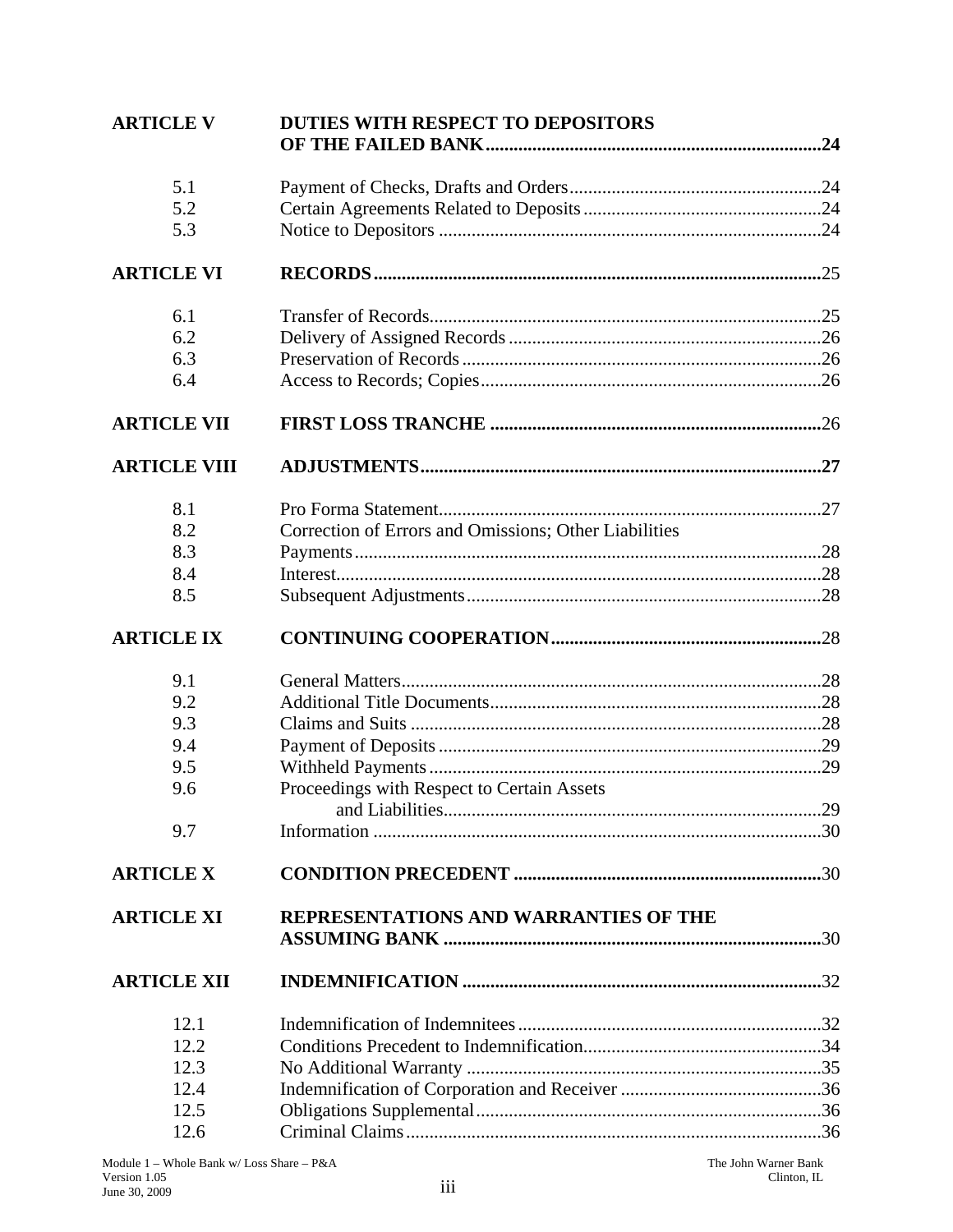| 12.7<br>12.8        |  |
|---------------------|--|
| <b>ARTICLE XIII</b> |  |
| 13.1                |  |
| 13.2                |  |
| 13.3                |  |
| 13.4                |  |
| 13.5                |  |
| 13.6                |  |
| 13.7                |  |
| 13.8                |  |
| 13.9                |  |
| 13.10               |  |
| 13.11               |  |
| 13.12               |  |
| 13.13               |  |

## **SCHEDULES**

| 2.1    |  |
|--------|--|
| 2.1(a) |  |
| 3.1    |  |
| 3.2    |  |
| 3.5(l) |  |
| 4.15A  |  |
| 4.15B  |  |
| 7      |  |

## **EXHIBITS**

| 4.13  |  |
|-------|--|
| 4.15A |  |
| 4.15B |  |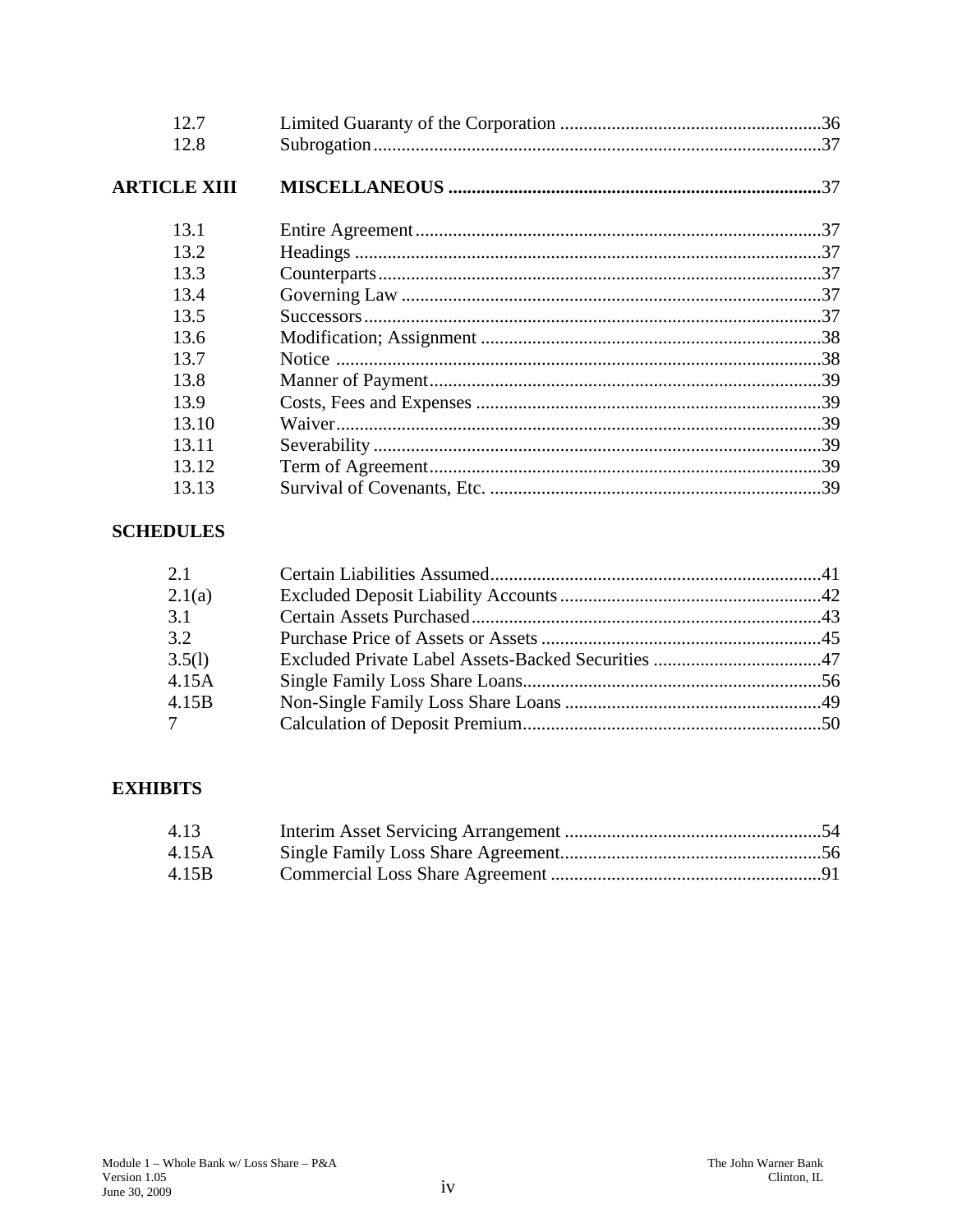### **PURCHASE AND ASSUMPTION AGREEMENT**

## **WHOLE BANK**

# **ALL DEPOSITS**

**THIS AGREEMENT**, made and entered into as of the  $2<sup>nd</sup>$  day of July, 2009, by and among the **FEDERAL DEPOSIT INSURANCE CORPORATION, RECEIVER of THE JOHN WARNER BANK, CLINTON, ILLINOIS** (the "Receiver"), **STATE BANK OF LINCOLN**, organized under the laws of the State of Illinois, and having its principal place of business in Lincoln, Illinois (the "Assuming Bank"), and the **FEDERAL DEPOSIT INSURANCE CORPORATION**, organized under the laws of the United States of America and having its principal office in Washington, D.C., acting in its corporate capacity (the "Corporation").

### **WITNESSETH**:

 **WHEREAS**, on Bank Closing, the Chartering Authority closed **THE JOHN WARNER BANK** (the "Failed Bank") pursuant to applicable law and the Corporation was appointed Receiver thereof; and

 **WHEREAS**, the Assuming Bank desires to purchase certain assets and assume certain deposit and other liabilities of the Failed Bank on the terms and conditions set forth in this Agreement; and

**WHEREAS**, pursuant to 12 U.S.C. Section  $1823(c)(2)(A)$ , the Corporation may provide assistance to the Assuming Bank to facilitate the transactions contemplated by this Agreement, which assistance may include indemnification pursuant to Article XII; and

 **WHEREAS**, the Board of Directors of the Corporation (the "Board") has determined to provide assistance to the Assuming Bank on the terms and subject to the conditions set forth in this Agreement; and

 **WHEREAS**, the Board has determined pursuant to 12 U.S.C. Section 1823(c)(4)(A) that such assistance is necessary to meet the obligation of the Corporation to provide insurance coverage for the insured deposits in the Failed Bank.

 **NOW THEREFORE**, in consideration of the mutual promises herein set forth and other valuable consideration, the parties hereto agree as follows: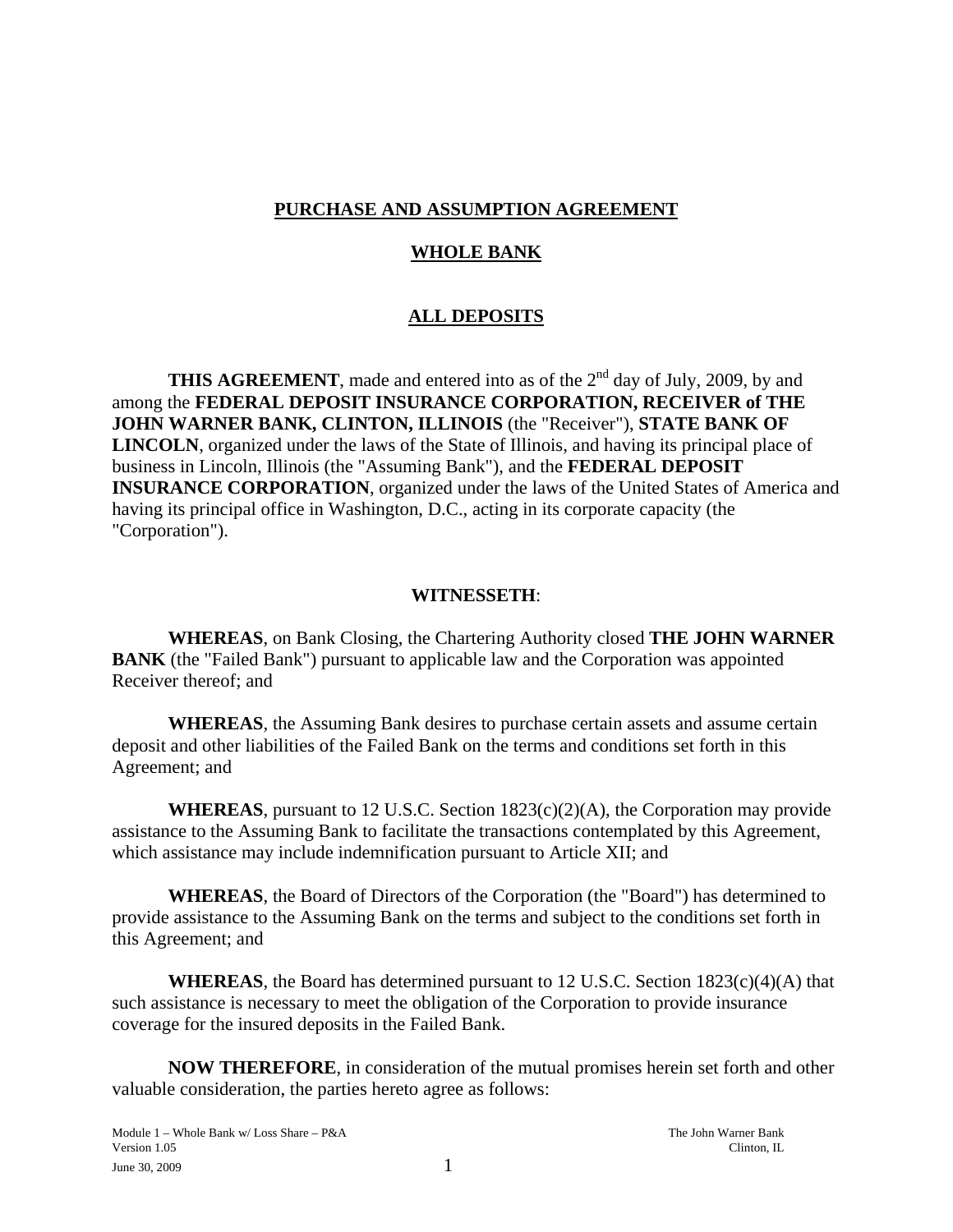### **ARTICLE I DEFINITIONS**

<span id="page-5-0"></span> Capitalized terms used in this Agreement shall have the meanings set forth in this Article I, or elsewhere in this Agreement. As used herein, words imparting the singular include the plural and vice versa.

 **"Accounting Records"** means the general ledger and subsidiary ledgers and supporting schedules which support the general ledger balances.

 **"Acquired Subsidiaries"** means Subsidiaries of the Failed Bank acquired pursuant to Section 3.1.

**"Adversely Classified"** means, with respect to any Loan or security, a Loan or security which, as of the date of the most recent pertinent data made available to the Assuming Bank as part of the Information Package, has been designated in the most recent report of examination as "Substandard," "Doubtful" or "Loss" by the Failed Bank's appropriate Federal or State Chartering Authority or regulator.

 **"Affiliate"** of any Person means any director, officer, or employee of that Person and any other Person (i) who is directly or indirectly controlling, or controlled by, or under direct or indirect common control with, such Person, or (ii) who is an affiliate of such Person as the term "affiliate" is defined in Section 2 of the Bank Holding Company Act of 1956, as amended, 12 U.S.C. Section 1841.

 **"Agreement"** means this Purchase and Assumption Agreement by and among the Assuming Bank, the Corporation and the Receiver, as amended or otherwise modified from time to time.

 **"Assets"** means all assets of the Failed Bank purchased pursuant to Section 3.1. Assets owned by Subsidiaries of the Failed Bank are not "Assets" within the meaning of this definition.

 **"Assumed Deposits"** means Deposits.

 **"Bank Closing"** means the close of business of the Failed Bank on the date on which the Chartering Authority closed such institution.

 **"Bank Premises"** means the banking houses, drive-in banking facilities, and teller facilities (staffed or automated) together with appurtenant parking, storage and service facilities and structures connecting remote facilities to banking houses, and land on which the foregoing are located, that are owned or leased by the Failed Bank and that are occupied by the Failed Bank as of Bank Closing.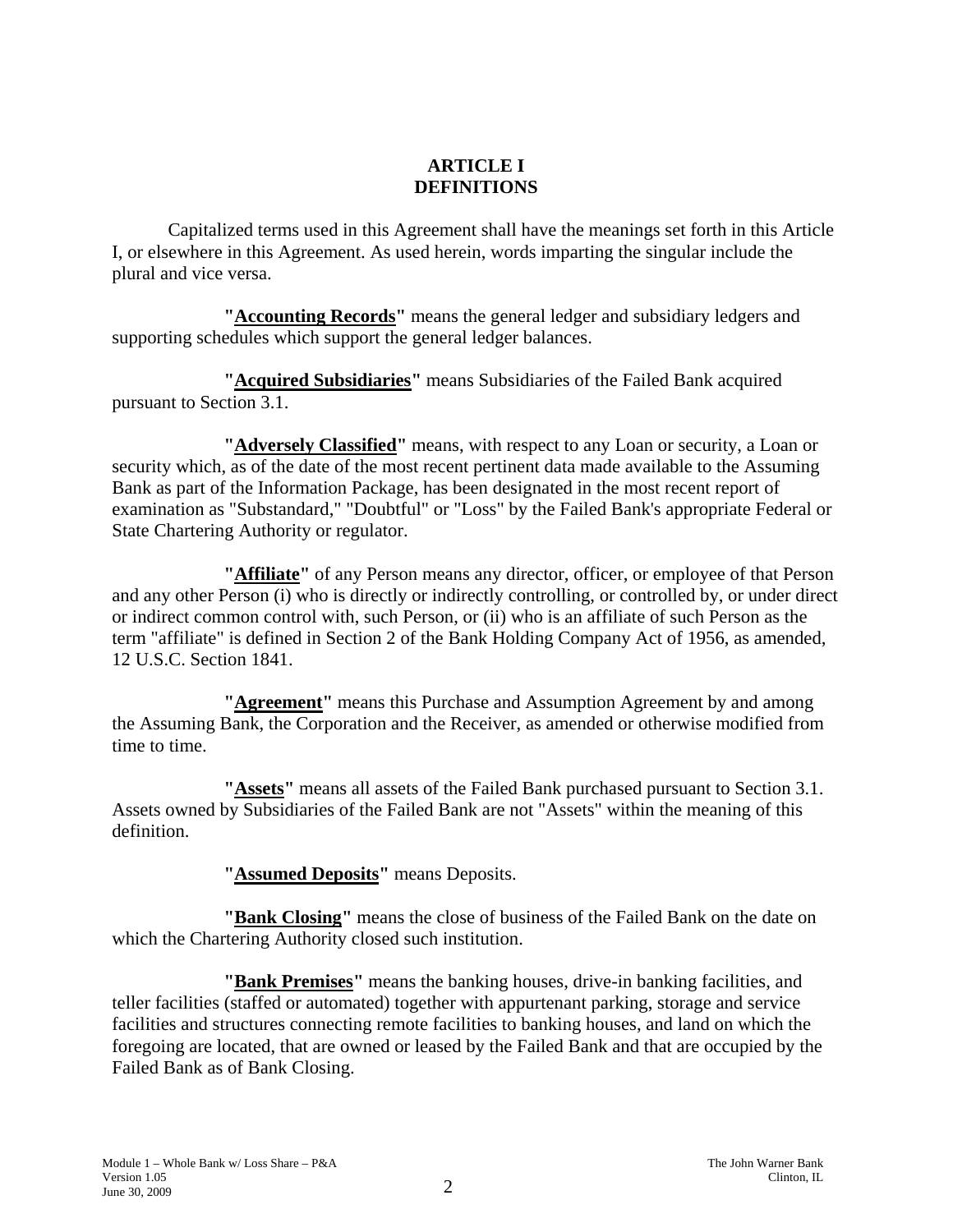**"Book Value"** means, with respect to any Asset and any Liability Assumed, the dollar amount thereof stated on the Accounting Records of the Failed Bank. The Book Value of any item shall be determined as of Bank Closing after adjustments made by the Receiver for differences in accounts, suspense items, unposted debits and credits, and other similar adjustments or corrections and for setoffs, whether voluntary or involuntary. The Book Value of a Subsidiary of the Failed Bank acquired by the Assuming Bank shall be determined from the investment in subsidiary and related accounts on the "bank only" (unconsolidated) balance sheet of the Failed Bank based on the equity method of accounting. Without limiting the generality of the foregoing, (i) the Book Value of a Liability Assumed shall include all accrued and unpaid interest thereon as of Bank Closing, and (ii) the Book Value of a Loan shall reflect adjustments for earned interest, or unearned interest (as it relates to the "rule of 78s" or add-on-interest loans, as applicable), if any, as of Bank Closing, adjustments for the portion of earned or unearned loan-related credit life and/or disability insurance premiums, if any, attributable to the Failed Bank as of Bank Closing, and adjustments for Failed Bank Advances, if any, in each case as determined for financial reporting purposes. The Book Value of an Asset shall not include any adjustment for loan premiums, discounts or any related deferred income or fees, or general or specific reserves on the Accounting Records of the Failed Bank.

 **"Business Day"** means a day other than a Saturday, Sunday, Federal legal holiday or legal holiday under the laws of the State where the Failed Bank is located, or a day on which the principal office of the Corporation is closed.

 **"Chartering Authority"** means (i) with respect to a national bank, the Office of the Comptroller of the Currency, (ii) with respect to a Federal savings association or savings bank, the Office of Thrift Supervision, (iii) with respect to a bank or savings institution chartered by a State, the agency of such State charged with primary responsibility for regulating and/or closing banks or savings institutions, as the case may be, (iv) the Corporation in accordance with 12 U.S.C. Section 1821(c), with regard to self appointment, or (v) the appropriate Federal banking agency in accordance with 12 U.S.C. 1821(c)(9).

 **"Commitment"** means the unfunded portion of a line of credit or other commitment reflected on the books and records of the Failed Bank to make an extension of credit (or additional advances with respect to a Loan) that was legally binding on the Failed Bank as of Bank Closing, other than extensions of credit pursuant to the credit card business and overdraft protection plans of the Failed Bank, if any.

 **"Credit Documents"** mean the agreements, instruments, certificates or other documents at any time evidencing or otherwise relating to, governing or executed in connection with or as security for, a Loan, including without limitation notes, bonds, loan agreements, letter of credit applications, lease financing contracts, banker's acceptances, drafts, interest protection agreements, currency exchange agreements, repurchase agreements, reverse repurchase agreements, guarantees, deeds of trust, mortgages, assignments, security agreements, pledges, subordination or priority agreements, lien priority agreements, undertakings, security instruments, certificates, documents, legal opinions, participation agreements and intercreditor agreements, and all amendments, modifications, renewals, extensions, rearrangements, and substitutions with respect to any of the foregoing.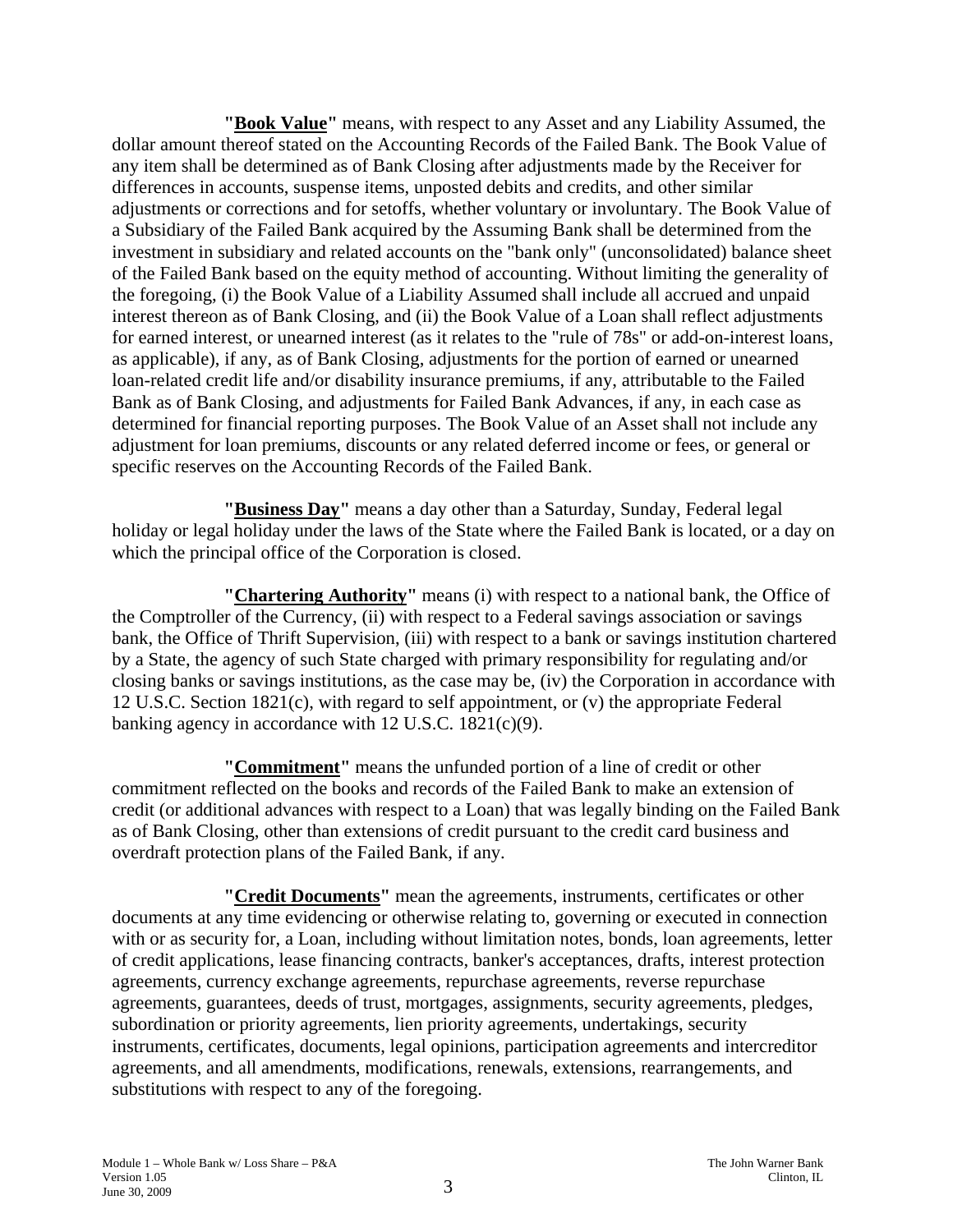**"Credit File"** means all Credit Documents and all other credit, collateral, or insurance documents in the possession or custody of the Assuming Bank, or any of its Subsidiaries or Affiliates, relating to an Asset or a Loan included in a Put Notice, or copies of any thereof.

 **"Data Processing Lease"** means any lease or licensing agreement, binding on the Failed Bank as of Bank Closing, the subject of which is data processing equipment or computer hardware or software used in connection with data processing activities. A lease or licensing agreement for computer software used in connection with data processing activities shall constitute a Data Processing Lease regardless of whether such lease or licensing agreement also covers data processing equipment.

 **"Deposit"** means a deposit as defined in 12 U.S.C. Section 1813(l), including without limitation, outstanding cashier's checks and other official checks and all uncollected items included in the depositors' balances and credited on the books and records of the Failed Bank; provided, that the term "Deposit" shall not include all or any portion of those deposit balances which, in the discretion of the Receiver or the Corporation, (i) may be required to satisfy it for any liquidated or contingent liability of any depositor arising from an unauthorized or unlawful transaction, or (ii) may be needed to provide payment of any liability of any depositor to the Failed Bank or the Receiver, including the liability of any depositor as a director or officer of the Failed Bank, whether or not the amount of the liability is or can be determined as of Bank Closing.

 **"Equity Adjustment"** means the dollar amount resulting by subtracting the Book Value, as of Bank Closing, of all Liabilities Assumed under this Agreement by the Assuming Bank from the purchase price, as provided for in the Agreement,as of Bank Closing, of all Assets acquired under this Agreement by the Assuming Bank, which may be a positive or a negative number.

 **"Failed Bank Advances"** means the total sums paid by the Failed Bank to (i) protect its lien position, (ii) pay ad valorem taxes and hazard insurance, and (iii) pay credit life insurance, accident and health insurance, and vendor's single interest insurance.

 **"Fair Market Value"** means (i)(a) "Market Value" as defined in the regulation prescribing the standards for real estate appraisals used in federally related transactions, 12 C.F.R. § 323.2(g), and accordingly shall mean the most probable price which a property should bring in a competitive and open market under all conditions requisite to a fair sale, the buyer and seller each acting prudently and knowledgeably, and assuming the price is not affected by undue stimulus. Implicit in this definition is the consummation of a sale as of a specified date and the passing of title from seller to buyer under conditions whereby:

(1) Buyer and seller are typically motivated;

(2) Both parties are well informed or well advised, and acting in what they consider their own best interests;

(3) A reasonable time is allowed for exposure in the open market;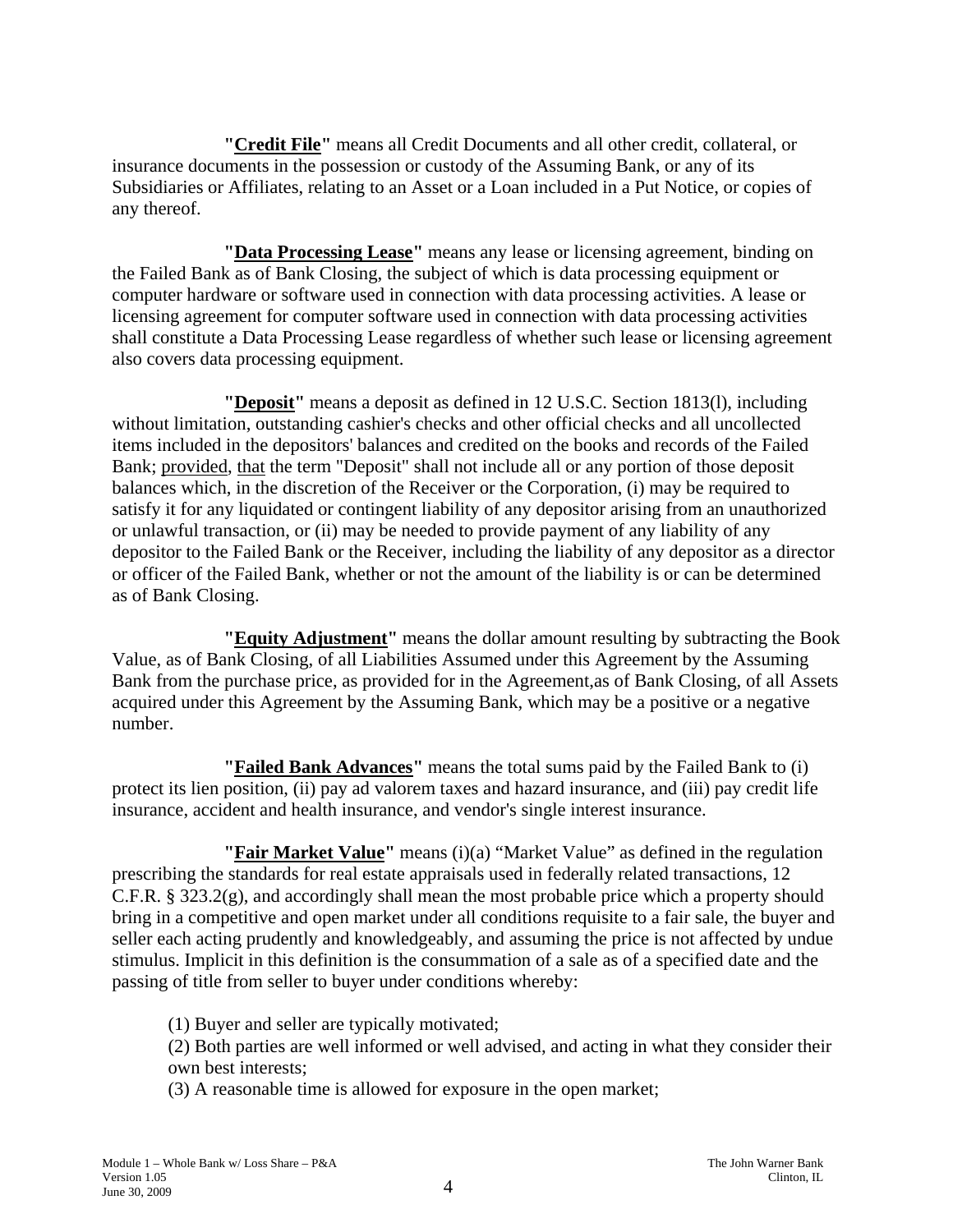(4) Payment is made in terms of cash in U.S. dollars or in terms of financial arrangements comparable thereto; and

(5) The price represents the normal consideration for the property sold unaffected by special or creative financing or sales concessions granted by anyone associated with the sale;

as determined as of Bank Closing by an appraiser chosen by the Assuming Bank from a list of acceptable appraisers provided by the Receiver; any costs and fees associated with such determination shall be shared equally by the Receiver and the Assuming Bank, and (b) which, with respect to Bank Premises (to the extent, if any, that Bank Premises are purchased utilizing this valuation method), shall be determined not later than sixty (60) days after Bank Closing by an appraiser selected by the Receiver and the Assuming Bank within seven (7) days after Bank Closing; or (ii) with respect to property other than Bank Premises purchased utilizing this valuation method, the price therefore as established by the Receiver and agreed to by the Assuming Bank, or in the absence of such agreement, as determined in accordance with clause  $(i)(a)$  above.

 "**First Loss Tranche**" means the dollar amount of liability that the Assuming Bank will incur prior to the commencement of loss sharing, which is the sum of (i) the Assuming Bank's asset premium (discount) bid, as reflected on the Assuming Bank's bid form, plus (ii) the Assuming Bank's Deposit premium bid, as reflected on the Assuming Bank's bid form, plus (iii) the Equity Adjustment. The First Loss Tranche may be a positive or negative number.

 "**Fixtures**" means those leasehold improvements, additions, alterations and installations constituting all or a part of Bank Premises and which were acquired, added, built, installed or purchased at the expense of the Failed Bank, regardless of the holder of legal title thereto as of Bank Closing.

 **"Furniture and Equipment"** means the furniture and equipment, other than motor vehicles, leased or owned by the Failed Bank and reflected on the books of the Failed Bank as of Bank Closing, including without limitation automated teller machines, carpeting, furniture, office machinery (including personal computers), shelving, office supplies, telephone, surveillance and security systems. Motor vehicles shall be considered other assets and pass at Book Value.

 **"Indemnitees"** means, except as provided in paragraph (k) of Section 12.1, (i) the Assuming Bank, (ii) the Subsidiaries and Affiliates of the Assuming Bank other than any Subsidiaries or Affiliates of the Failed Bank that are or become Subsidiaries or Affiliates of the Assuming Bank, and (iii) the directors, officers, employees and agents of the Assuming Bank and its Subsidiaries and Affiliates who are not also present or former directors, officers, employees or agents of the Failed Bank or of any Subsidiary or Affiliate of the Failed Bank.

 **"Information Package"** means the most recent compilation of financial and other data with respect to the Failed Bank, including any amendments or supplements thereto, provided to the Assuming Bank by the Corporation on the web site used by the Corporation to market the Failed Bank to potential acquirers.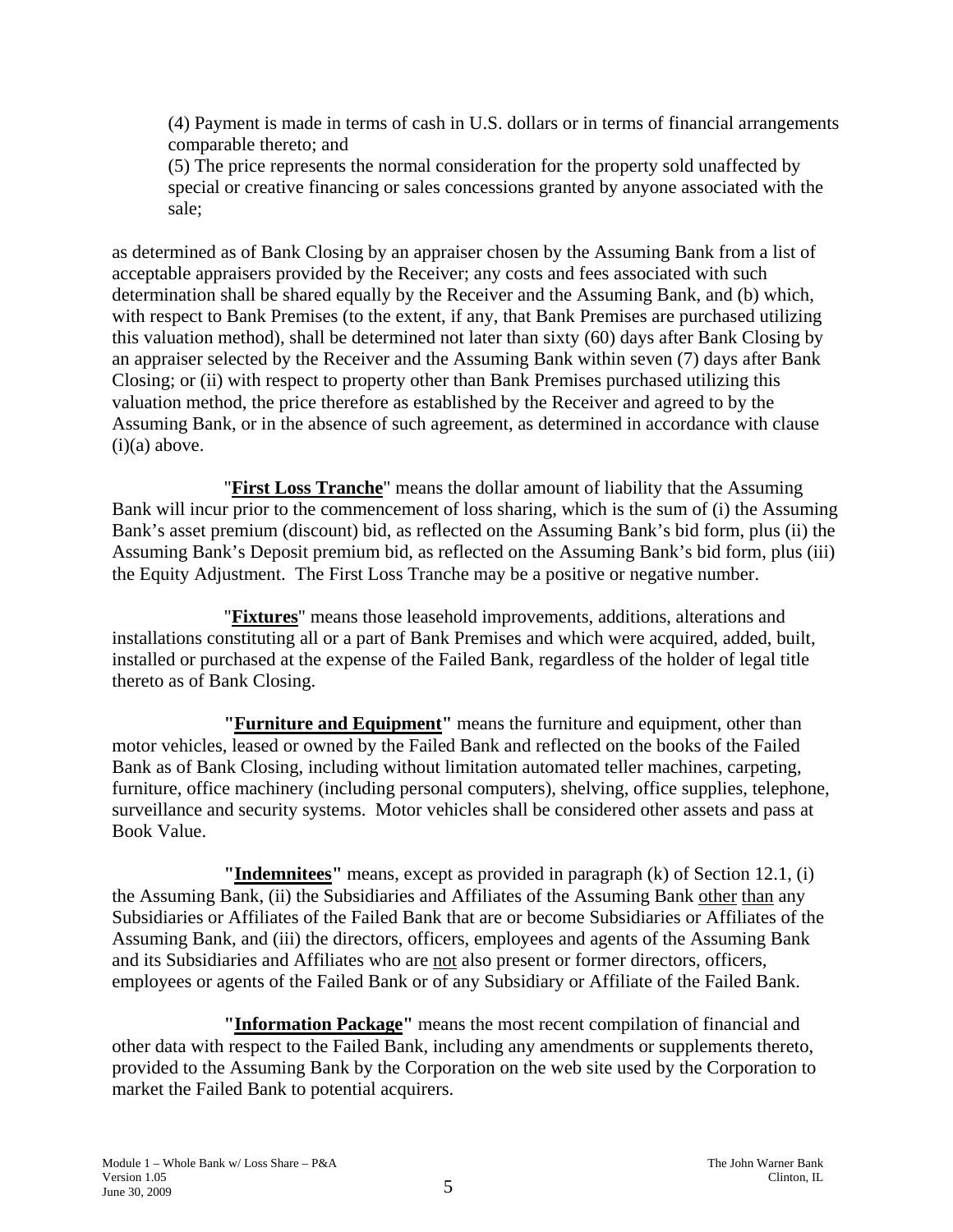**"Legal Balance"** means the amount of indebtedness legally owed by an Obligor with respect to a Loan, including principal and accrued and unpaid interest, late fees, attorneys' fees and expenses, taxes, insurance premiums, and similar charges, if any.

 **"Liabilities Assumed"** has the meaning provided in Section 2.1.

 **"Lien"** means any mortgage, lien, pledge, charge, assignment for security purposes, security interest, or encumbrance of any kind with respect to an Asset, including any conditional sale agreement or capital lease or other title retention agreement relating to such Asset.

 **"Loans"** means all of the following owed to or held by the Failed Bank as of Bank Closing:

 (i) loans (including loans which have been charged off the Accounting Records of the Failed Bank in whole or in part prior to the date of the most recent pertinent data made available to the Assuming Bank as part of the Information Package), participation agreements, interests in participations, overdrafts of customers (including but not limited to overdrafts made pursuant to an overdraft protection plan or similar extensions of credit in connection with a deposit account), revolving commercial lines of credit, home equity lines of credit, Commitments, United States and/or State-guaranteed student loans, and lease financing contracts;

 (ii) all Liens, rights (including rights of set-off), remedies, powers, privileges, demands, claims, priorities, equities and benefits owned or held by, or accruing or to accrue to or for the benefit of, the holder of the obligations or instruments referred to in clause (i) above, including but not limited to those arising under or based upon Credit Documents, casualty insurance policies and binders, standby letters of credit, mortgagee title insurance policies and binders, payment bonds and performance bonds at any time and from time to time existing with respect to any of the obligations or instruments referred to in clause (i) above; and

 (iii) all amendments, modifications, renewals, extensions, refinancings, and refundings of or for any of the foregoing.

 **"Obligor"** means each Person liable for the full or partial payment or performance of any Loan, whether such Person is obligated directly, indirectly, primarily, secondarily, jointly, or severally.

 **"Other Real Estate"** means all interests in real estate (other than Bank Premises and Fixtures) and loans on "in substance foreclosure" status as of Bank Closing as recorded on the Accounting Records of the Failed Bank, including but not limited to mineral rights, leasehold rights, condominium and cooperative interests, air rights and development rights that are owned by the Failed Bank.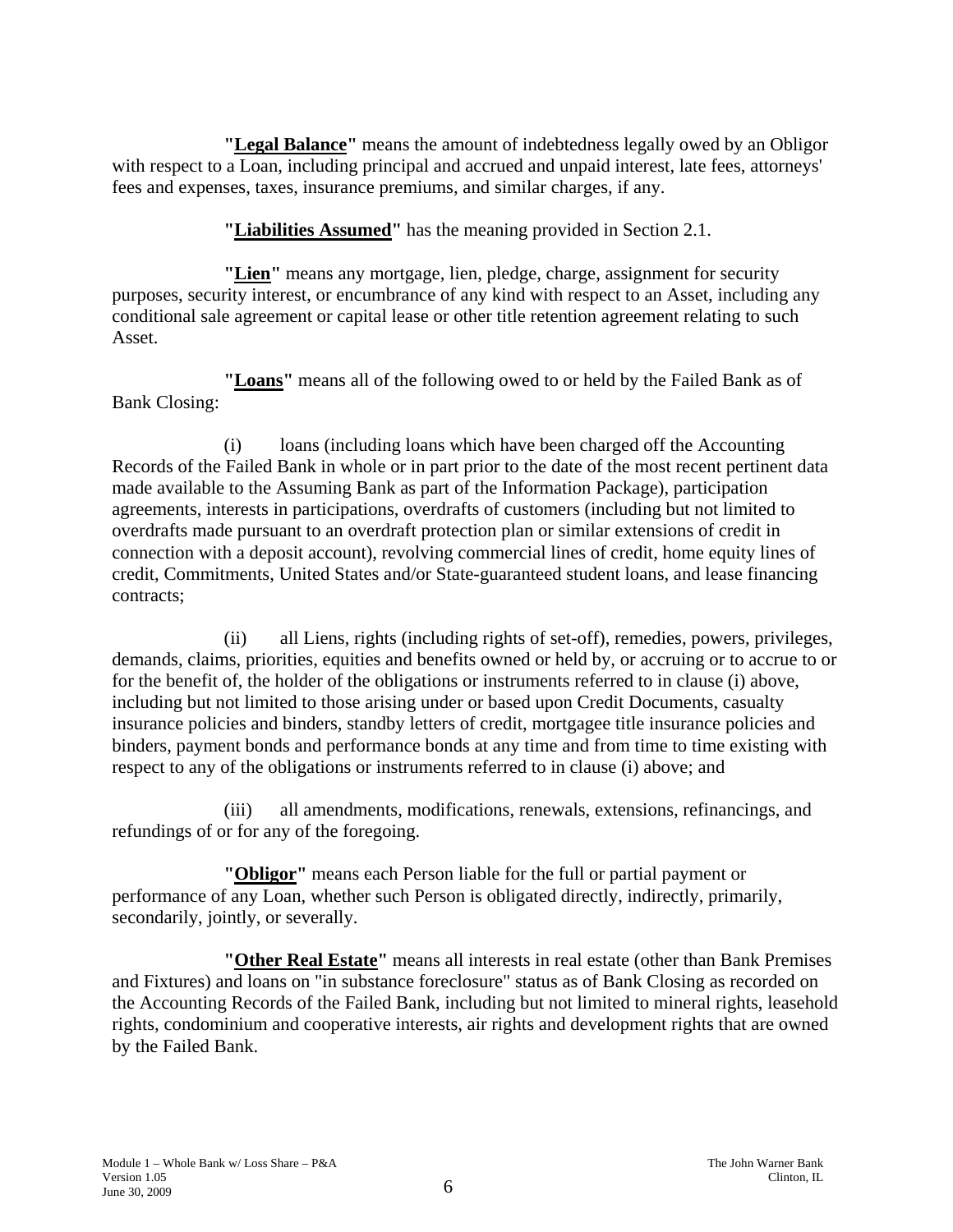**"Person"** means any individual, corporation, partnership, joint venture, association, joint-stock company, trust, unincorporated organization, or government or any agency or political subdivision thereof, excluding the Corporation.

 **"Primary Indemnitor"** means any Person (other than the Assuming Bank or any of its Affiliates) who is obligated to indemnify or insure, or otherwise make payments (including payments on account of claims made against) to or on behalf of any Person in connection with the claims covered under Article XII, including without limitation any insurer issuing any directors and officers liability policy or any Person issuing a financial institution bond or banker's blanket bond.

**"Proforma"** means producing a balance sheet that reflects a reasonably accurate financial statement of the Failed bank through the date of closing. The Proforma financial statements serve as a basis for the opening entries of both the Assuming Bank and the Receiver.

 **"Put Date"** has the meaning provided in Section 3.4.

 **"Put Notice"** has the meaning provided in Section 3.4.

 **"Qualified Financial Contract"** means a qualified financial contract as defined in 12 U.S.C. Section 1821(e)(8)(D).

 **"Record"** means any document, microfiche, microfilm and computer records (including but not limited to magnetic tape, disc storage, card forms and printed copy) of the Failed Bank generated or maintained by the Failed Bank that is owned by or in the possession of the Receiver at Bank Closing.

 **"Related Liability"** with respect to any Asset means any liability existing and reflected on the Accounting Records of the Failed Bank as of Bank Closing for (i) indebtedness secured by mortgages, deeds of trust, chattel mortgages, security interests or other liens on or affecting such Asset, (ii) ad valorem taxes applicable to such Asset, and (iii) any other obligation determined by the Receiver to be directly related to such Asset.

 **"Related Liability Amount"** with respect to any Related Liability on the books of the Assuming Bank, means the amount of such Related Liability as stated on the Accounting Records of the Assuming Bank (as maintained in accordance with generally accepted accounting principles) as of the date as of which the Related Liability Amount is being determined. With respect to a liability that relates to more than one asset, the amount of such Related Liability shall be allocated among such assets for the purpose of determining the Related Liability Amount with respect to any one of such assets. Such allocation shall be made by specific allocation, where determinable, and otherwise shall be pro rata based upon the dollar amount of such assets stated on the Accounting Records of the entity that owns such asset.

 **"Repurchase Price"** means, with respect to any Loan the Book Value, adjusted to reflect changes to Book Value after Bank Closing, plus (ii) any advances and interest on such Loan after Bank Closing, minus (iii) the total of amounts received by the Assuming Bank for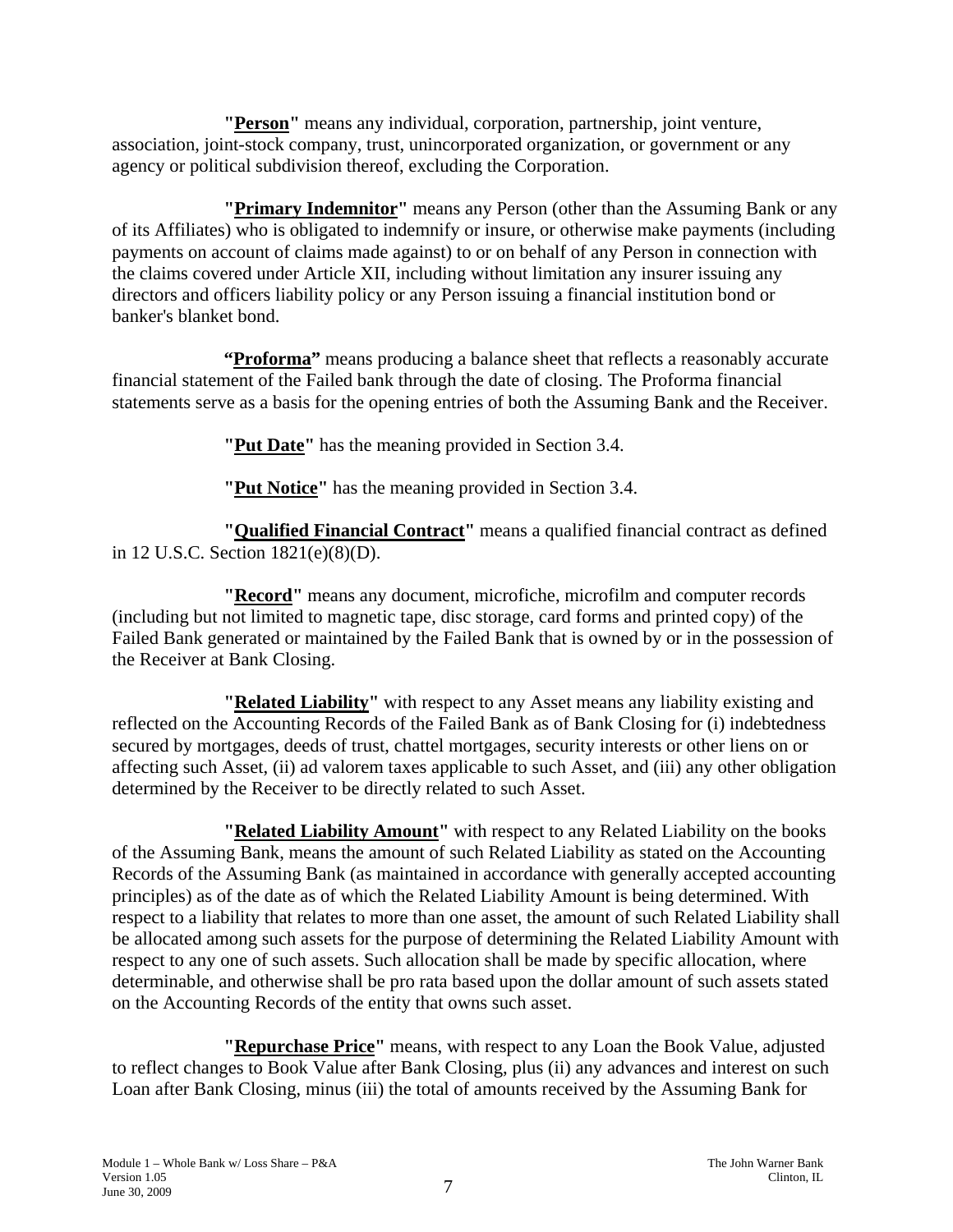such Loan, regardless of how applied, after Bank Closing, plus (iv) advances made by Assuming Bank, plus (v) total disbursements of principal made by Receiver that are not included in the Book Value.

 **"Safe Deposit Boxes"** means the safe deposit boxes of the Failed Bank, if any, including the removable safe deposit boxes and safe deposit stacks in the Failed Bank's vault(s), all rights and benefits under rental agreements with respect to such safe deposit boxes, and all keys and combinations thereto.

 **"Settlement Date"** means the first Business Day immediately prior to the day which is one hundred eighty (180) days after Bank Closing, or such other date prior thereto as may be agreed upon by the Receiver and the Assuming Bank. The Receiver, in its discretion, may extend the Settlement Date.

 **"Settlement Interest Rate"** means, for the first calendar quarter or portion thereof during which interest accrues, the rate determined by the Receiver to be equal to the equivalent coupon issue yield on twenty-six (26)-week United States Treasury Bills in effect as of Bank Closing as published in The Wall Street Journal; provided, that if no such equivalent coupon issue yield is available as of Bank Closing, the equivalent coupon issue yield for such Treasury Bills most recently published in The Wall Street Journal prior to Bank Closing shall be used. Thereafter, the rate shall be adjusted to the rate determined by the Receiver to be equal to the equivalent coupon issue yield on such Treasury Bills in effect as of the first day of each succeeding calendar quarter during which interest accrues as published in The Wall Street Journal.

 **"Subsidiary"** has the meaning set forth in Section 3(w)(4) of the Federal Deposit Insurance Act, 12 U.S.C. Section 1813(w)(4), as amended.

### **ARTICLE II ASSUMPTION OF LIABILITIES**

<span id="page-11-1"></span><span id="page-11-0"></span> **2.1 Liabilities Assumed by Assuming Bank.** The Assuming Bank expressly assumes at Book Value (subject to adjustment pursuant to Article VIII) and agrees to pay, perform, and discharge all of the following liabilities of the Failed Bank as of Bank Closing, except as otherwise provided in this Agreement (such liabilities referred to as "Liabilities Assumed"):

> (a) Assumed Deposits, except those Deposits specifically listed on Schedule 2.1(a); provided, that as to any Deposits of public money which are Assumed Deposits, the Assuming Bank agrees to properly secure such Deposits with such of the Assets as appropriate which, prior to Bank Closing, were pledged as security therefor by the Failed Bank, or with assets of the Assuming Bank, if such securing Assets, if any, are insufficient to properly secure such Deposits;

(b) liabilities for indebtedness secured by mortgages, deeds of trust, chattel mortgages, security interests or other liens on or affecting any Assets, if any;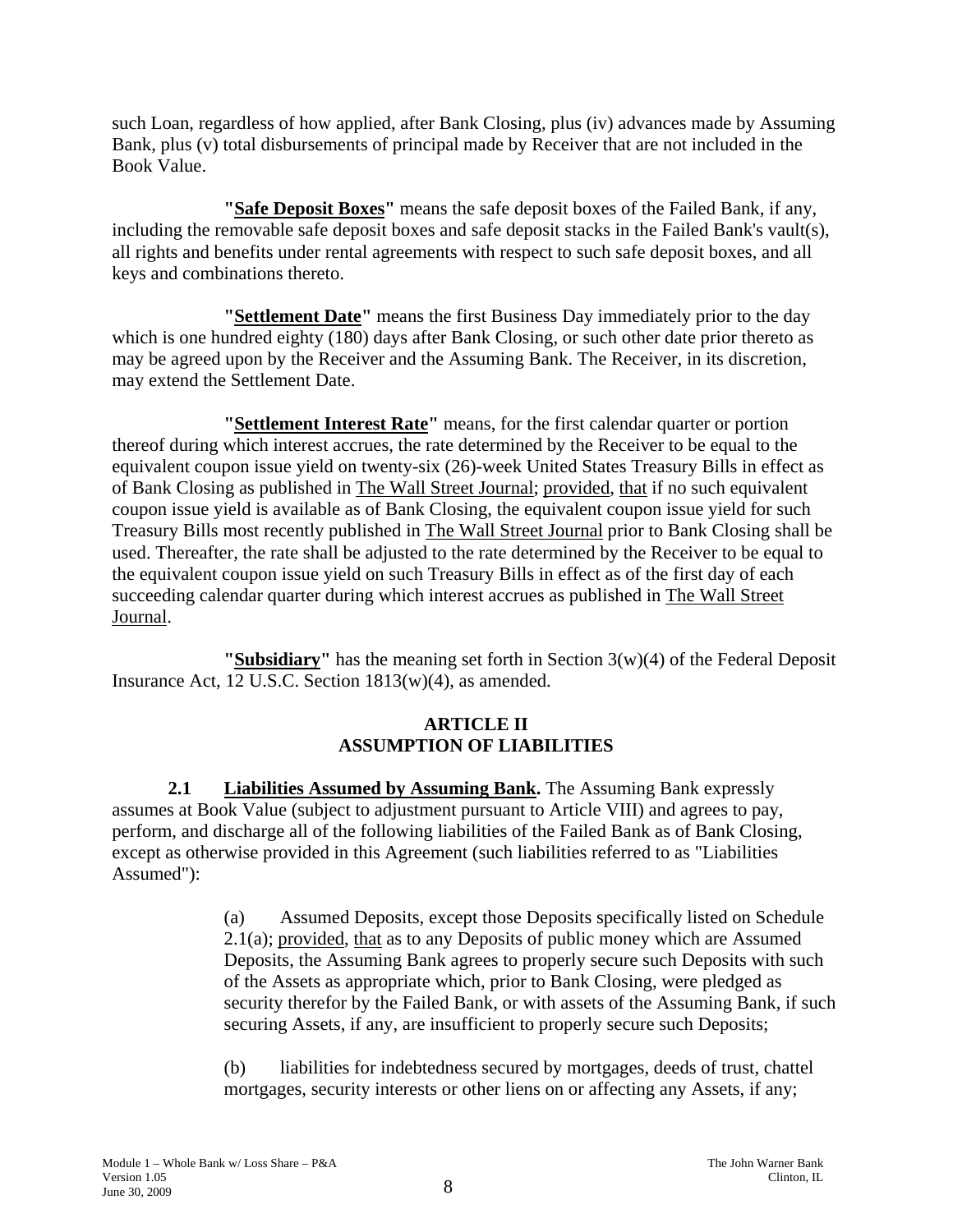provided, that the assumption of any liability pursuant to this paragraph shall be limited to the market value of the Assets securing such liability as determined by the Receiver;

(c) borrowings from Federal Reserve Banks and Federal Home Loan Banks, if any, provided, that the assumption of any liability pursuant to this paragraph shall be limited to the market value of the assets securing such liability as determined by the Receiver; and overdrafts, debit balances, service charges, reclamations, and adjustments to accounts with the Federal Reserve Banks as reflected on the books and records of any such Federal Reserve Bank within ninety (90) days after Bank Closing, if any;

(d) ad valorem taxes applicable to any Asset, if any; provided, that the assumption of any ad valorem taxes pursuant to this paragraph shall be limited to an amount equal to the market value of the Asset to which such taxes apply as determined by the Receiver;

(e) liabilities, if any, for federal funds purchased, repurchase agreements and overdrafts in accounts maintained with other depository institutions (including any accrued and unpaid interest thereon computed to and including Bank Closing); provided, that the assumption of any liability pursuant to this paragraph shall be limited to the market value of the Assets securing such liability as determined by the Receiver;

(f) United States Treasury tax and loan note option accounts, if any;

(g) liabilities for any acceptance or commercial letter of credit (other than "standby letters of credit" as defined in 12 C.F.R. Section 337.2(a)); provided, that the assumption of any liability pursuant to this paragraph shall be limited to the market value of the Assets securing such liability as determined by the Receiver;

(h) duties and obligations assumed pursuant to this Agreement including without limitation those relating to the Failed Bank's credit card business, overdraft protection plans, safe deposit business, safekeeping business or trust business, if any;

(i) liabilities, if any, for Commitments;

(j) liabilities, if any, for amounts owed to any Subsidiary of the Failed Bank acquired under Section 3.1;

(k) liabilities, if any, with respect to Qualified Financial Contracts;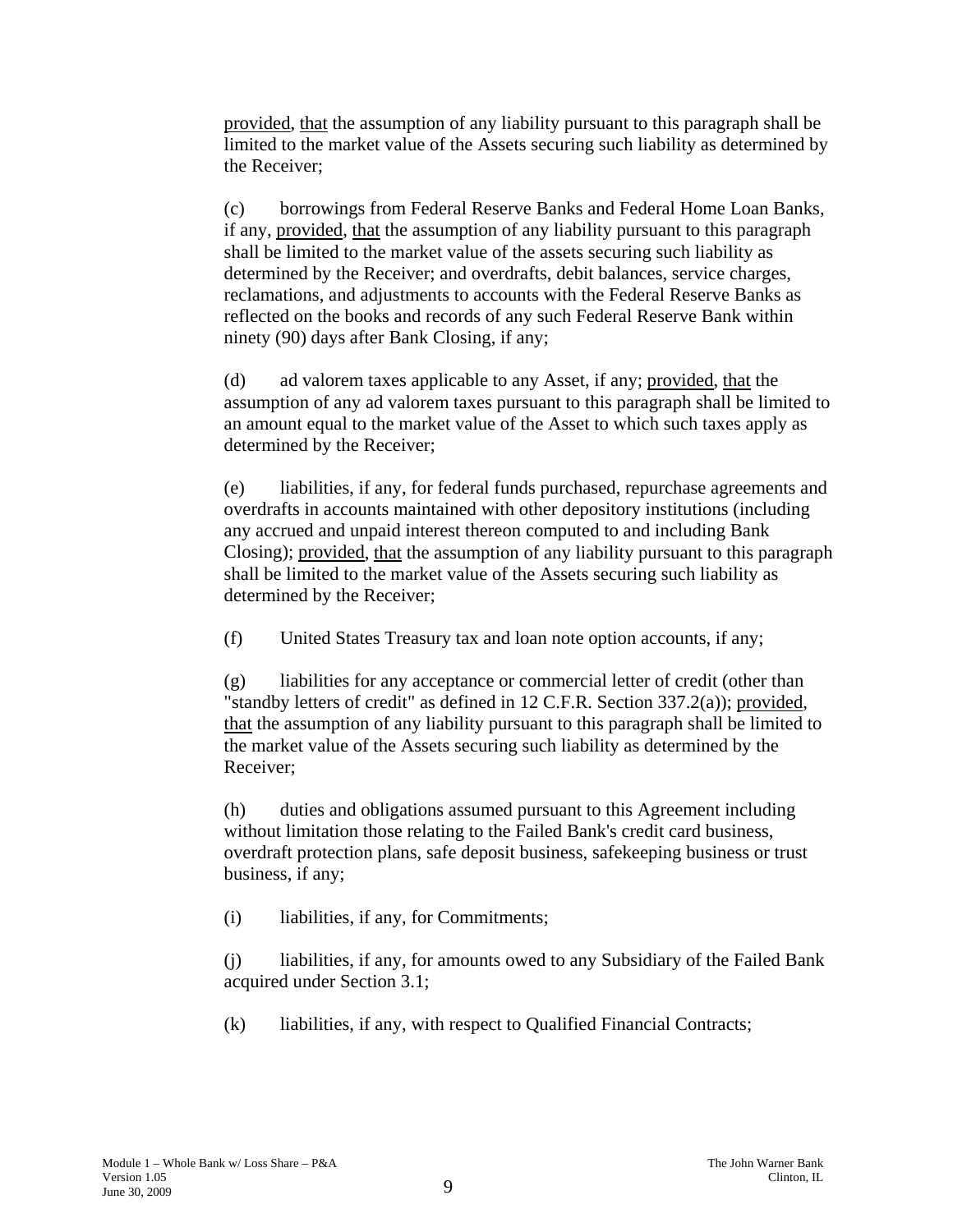(l) duties and obligations under any contract pursuant to which the Failed Bank provides mortgage servicing for others, or mortgage servicing is provided to the Failed Bank by others; and

 (m) all asset-related offensive litigation liabilities and all asset-related defensive litigation liabilities, but only to the extent such liabilities relate to assets subject to a loss share agreement, and provided that all other defensive litigation and any class actions with respect to credit card business are retained by the Receiver.

 Schedule 2.1 attached hereto and incorporated herein sets forth certain categories of Liabilities Assumed and the aggregate Book Value of the Liabilities Assumed in such categories. Such schedule is based upon the best information available to the Receiver and may be adjusted as provided in Article VIII.

<span id="page-13-0"></span>**2.2 Interest on Deposit Liabilities.** The Assuming Bank agrees that, from and after Bank Closing, it will accrue and pay interest on Deposit liabilities assumed pursuant to Section 2.1 at a rate(s) it shall determine; provided, that for non-transaction Deposit liabilities such rate(s) shall not be less than the lowest rate offered by the Assuming Bank to its depositors for non-transaction deposit accounts. The Assuming Bank shall permit each depositor to withdraw, without penalty for early withdrawal, all or any portion of such depositor's Deposit, whether or not the Assuming Bank elects to pay interest in accordance with any deposit agreement formerly existing between the Failed Bank and such depositor; and further provided, that if such Deposit has been pledged to secure an obligation of the depositor or other party, any withdrawal thereof shall be subject to the terms of the agreement governing such pledge. The Assuming Bank shall give notice to such depositors as provided in Section 5.3 of the rate(s) of interest which it has determined to pay and of such withdrawal rights.

<span id="page-13-1"></span>**2.3 Unclaimed Deposits.** If, within eighteen (18) months after Bank Closing, any depositor of the Failed Bank does not claim or arrange to continue such depositor's Deposit assumed pursuant to Section 2.1 at the Assuming Bank, the Assuming Bank shall, within fifteen (15) Business Days after the end of such eighteen (18)-month period, (i) refund to the Corporation the full amount of each such Deposit (without reduction for service charges), (ii) provide to the Corporation a schedule of all such refunded Deposits in such form as may be prescribed by the Corporation, and (iii) assign, transfer, convey and deliver to the Receiver all right, title and interest of the Assuming Bank in and to Records previously transferred to the Assuming Bank and other records generated or maintained by the Assuming Bank pertaining to such Deposits. During such eighteen (18)-month period, at the request of the Corporation, the Assuming Bank promptly shall provide to the Corporation schedules of unclaimed deposits in such form as may be prescribed by the Corporation.

<span id="page-13-2"></span> **2.4 Employee Plans.** Except as provided in Section 4.12, the Assuming Bank shall have no liabilities, obligations or responsibilities under the Failed Bank's health care, bonus, vacation, pension, profit sharing, deferred compensation, 401K or stock purchase plans or similar plans, if any, unless the Receiver and the Assuming Bank agree otherwise subsequent to the date of this Agreement.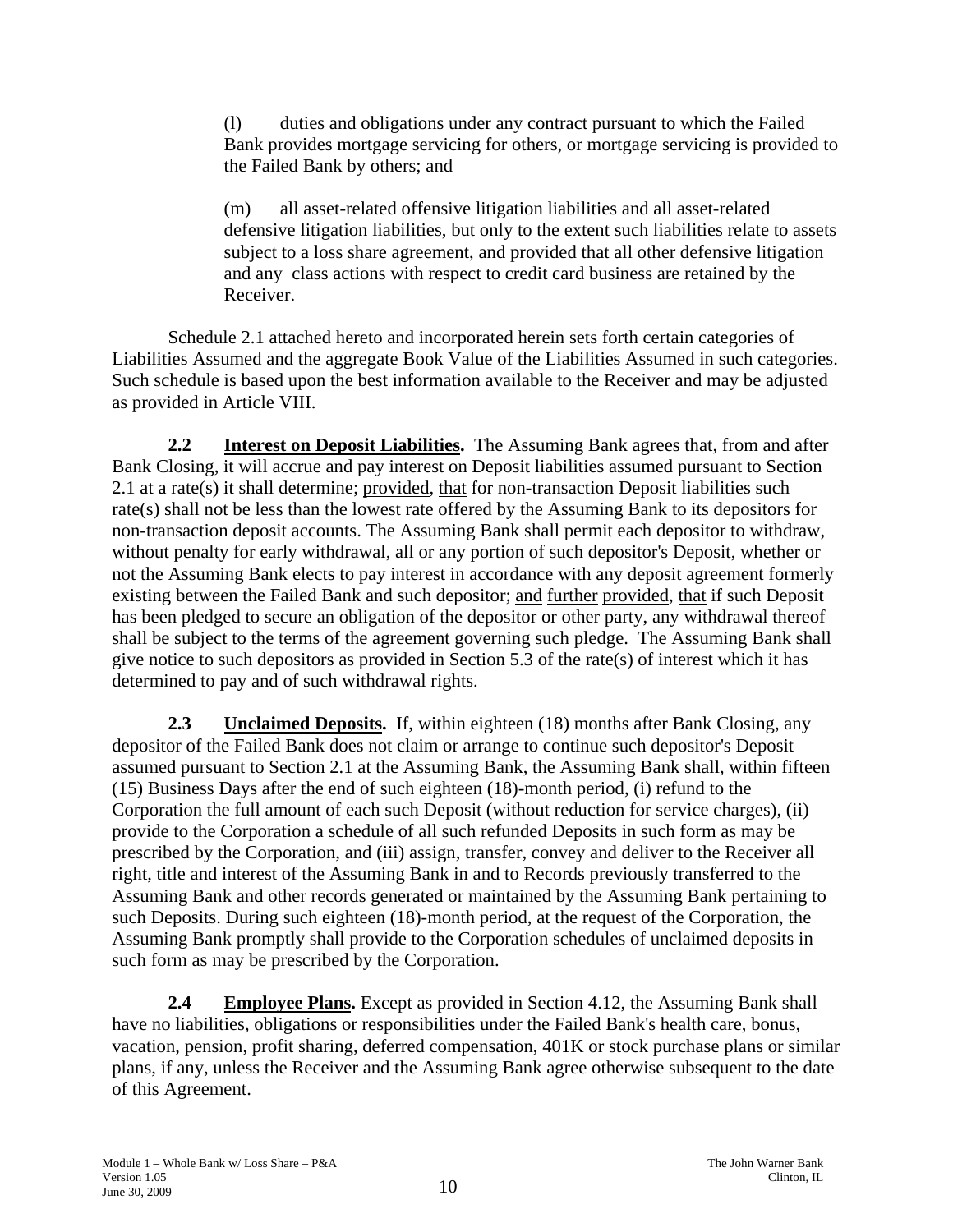#### **ARTICLE III PURCHASE OF ASSETS**

<span id="page-14-1"></span><span id="page-14-0"></span> **3.1 Assets Purchased by Assuming Bank**. With the exception of certain assets expressly excluded in Sections 3.5 and 3.6, the Assuming Bank hereby purchases from the Receiver, and the Receiver hereby sells, assigns, transfers, conveys, and delivers to the Assuming Bank, all right, title, and interest of the Receiver in and to all of the assets (real, personal and mixed, wherever located and however acquired) including all subsidiaries, joint ventures, partnerships, and any and all other business combinations or arrangements, whether active, inactive, dissolved or terminated, of the Failed Bank whether or not reflected on the books of the Failed Bank as of Bank Closing. Schedules 3.1 and 3.1a attached hereto and incorporated herein. sets forth certain categories of Assets purchased hereunder. Such schedule is based upon the best information available to the Receiver and may be adjusted as provided in Article VIII. Assets are purchased hereunder by the Assuming Bank subject to all liabilities for indebtedness collateralized by Liens affecting such Assets to the extent provided in Section 2.1. The subsidiaries, joint ventures, partnerships, and any and all other business combinations or arrangements, whether active, inactive, dissolved or terminated being purchased by the Assuming Bank includes, but is not limited to, the entities listed on Schedule 3.1a. Notwithstanding Section 4.8, the Assuming Bank specifically purchases all mortgage servicing rights and obligations of the Failed Bank.

## **3.2 Asset Purchase Price**.

<span id="page-14-2"></span> (a) All Assets and assets of the Failed Bank subject to an option to purchase by the Assuming Bank shall be purchased for the amount, or the amount resulting from the method specified for determining the amount, as specified on Schedule 3.2, except as otherwise may be provided herein. Any Asset, asset of the Failed Bank subject to an option to purchase or other asset purchased for which no purchase price is specified on Schedule 3.2 or otherwise herein shall be purchased at its Book Value. Loans or other assets charged off the Accounting Records of the Failed Bank prior to the date of the most recent pertinent data made available to the Assuming Bank as part of the Information Package shall be purchased at a price of zero.

 (b) The purchase price for securities (other than the capital stock of any Acquired Subsidiary) purchased under Section 3.1 by the Assuming Bank shall be the market value thereof as of Bank Closing, which market value shall be (i) the market price for each such security quoted at the close of the trading day effective on Bank Closing as published electronically by Bloomberg, L.P., or alternatively, at the discretion of the Receiver, IDC/Financial Times (FT) Interactive Data; (ii) provided, that if such market price is not available for any such security, the Assuming Bank will submit a bid for each such security within three days of notification/bid request by the Receiver (unless a different time period is agreed to by the Assuming Bank and the Receiver) and the Receiver, in its sole discretion will accept or reject each such bid; and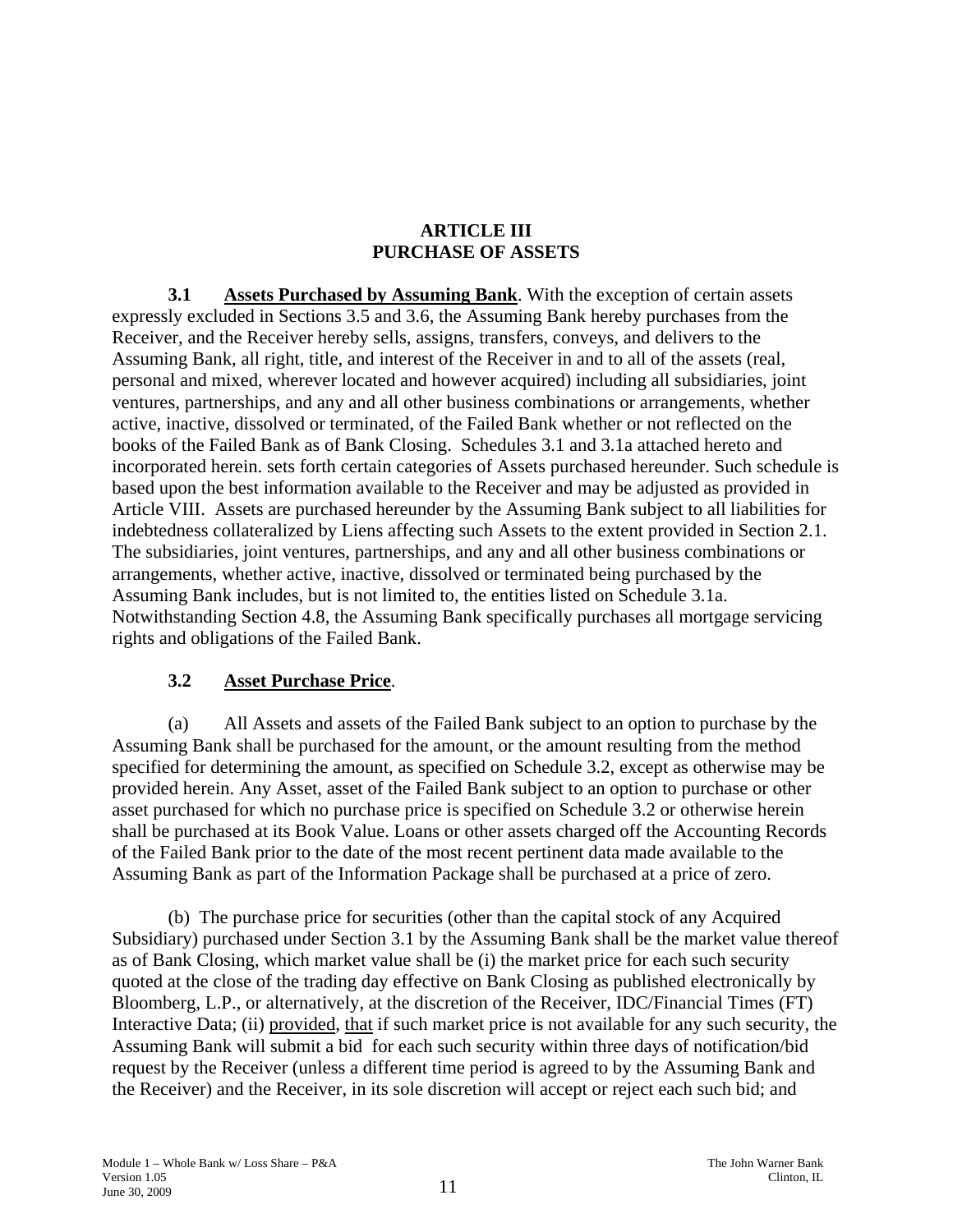(iii) further provided in the absence of an acceptable bid from the Assuming Bank, each such security shall not pass to the Assuming Bank and shall be deemed to be an excluded asset hereunder.

(c) Qualified Financial Contracts shall be purchased at market value determined in accordance with the terms of Exhibit 3.2(c). Any costs associated with such valuation shall be shared equally by the Receiver and the Assuming Bank.

<span id="page-15-0"></span> **3.3 Manner of Conveyance; Limited Warranty; Nonrecourse; Etc. THE CONVEYANCE OF ALL ASSETS, INCLUDING REAL AND PERSONAL PROPERTY INTERESTS, PURCHASED BY THE ASSUMING BANK UNDER THIS AGREEMENT SHALL BE MADE, AS NECESSARY, BY RECEIVER'S DEED OR RECEIVER'S BILL OF SALE, "AS IS", "WHERE IS", WITHOUT RECOURSE AND, EXCEPT AS OTHERWISE SPECIFICALLY PROVIDED IN THIS AGREEMENT, WITHOUT ANY WARRANTIES WHATSOEVER WITH RESPECT TO SUCH ASSETS, EXPRESS OR IMPLIED, WITH RESPECT TO TITLE, ENFORCEABILITY, COLLECTIBILITY, DOCUMENTATION OR FREEDOM FROM LIENS OR ENCUMBRANCES (IN WHOLE OR IN PART), OR ANY OTHER MATTERS.** 

## **3.4 Puts of Assets to the Receiver**.

## (a) **Puts Prior to the Settlement Date.**

<span id="page-15-1"></span> (i) During the period from Bank Closing to and including the Business Day immediately preceding the Settlement Date, the Assuming Bank shall be entitled to require the Receiver to purchase any Asset which the Assuming Bank can establish is evidenced by forged or stolen instruments as of Bank Closing; provided, that, the Assuming Bank shall not have the right to require the Receiver to purchase any such Asset with respect to which the Assuming Bank has taken any action referred to in Section 3.4(a)(ii) with respect to such Asset.

 (ii) At the end of the thirty (30)-day period following Bank Closing and at that time only, in accordance with this Section 3.4, the Assuming Bank shall be entitled to require the Receiver to purchase any remaining overdraft transferred to the Assuming Bank pursuant to 3.1 which both was made after the "as of" the date of the most recent pertinent data made available to the Assuming Bank as part of the Information Package and was not made pursuant to an overdraft protection plan or similar extension of credit.

The Assuming Bank shall transfer all such Assets to the Receiver without recourse, and shall indemnify the Receiver against any and all claims of any Person claiming by, through or under the Assuming Bank with respect to any such Asset, as provided in Section 12.4.

 (b) **Notices to the Receiver**. In the event that the Assuming Bank elects to require the Receiver to purchase one or more Assets, the Assuming Bank shall deliver to the Receiver a notice (a "Put Notice") which shall include: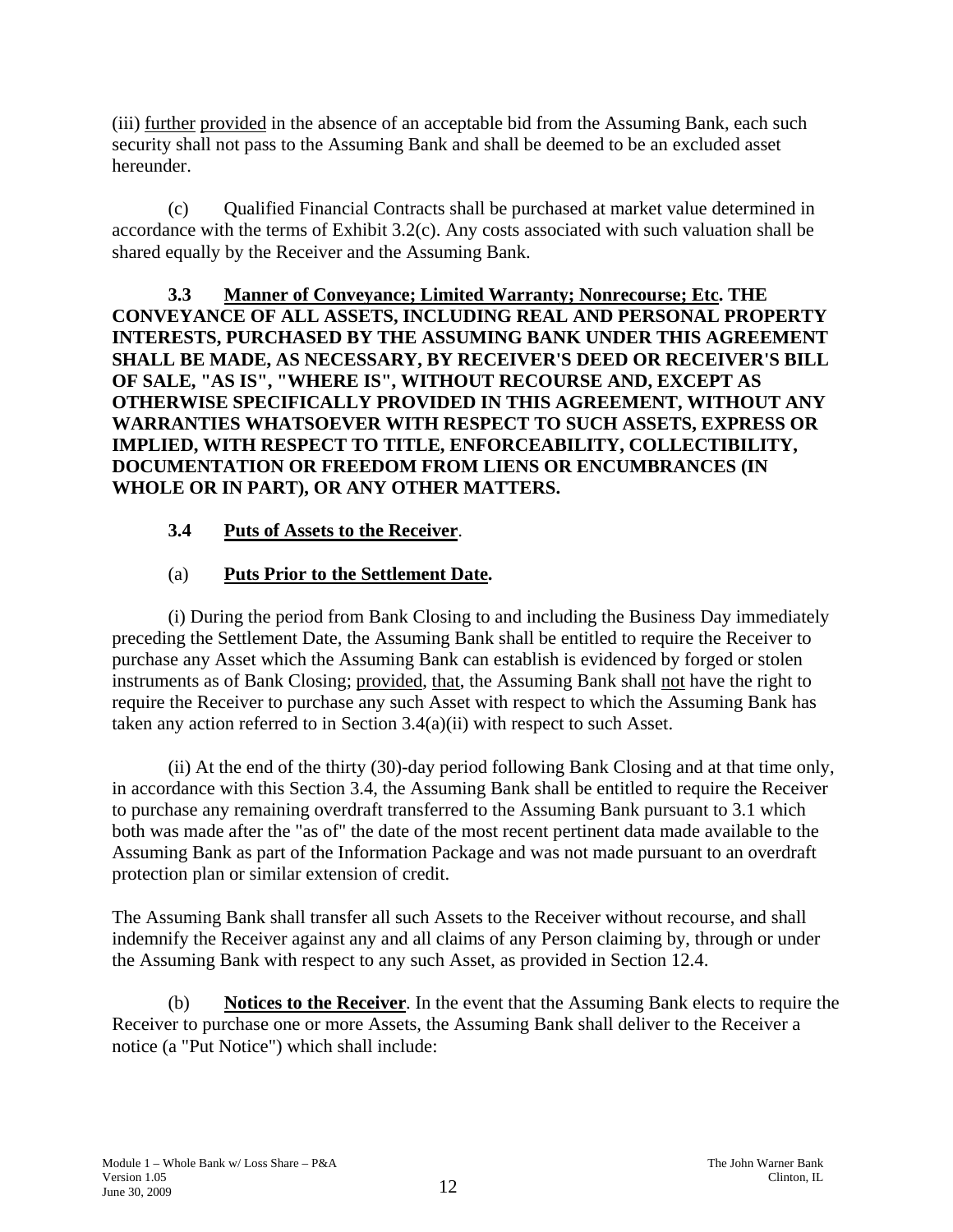- (i) a list of all Assets that the Assuming Bank requires the Receiver to purchase;
- (ii) a list of all Related Liabilities with respect to the Assets identified pursuant to (i) above; and
- (iii) a statement of the estimated Repurchase Price of each Asset identified pursuant to (i) above as of the applicable Put Date.

Such notice shall be in the form prescribed by the Receiver or such other form to which the Receiver shall consent. As provided in Section 9.6, the Assuming Bank shall deliver to the Receiver such documents, Credit Files and such additional information relating to the subject matter of the Put Notice as the Receiver may request and shall provide to the Receiver full access to all other relevant books and records.

 (c) **Purchase by Receiver**. The Receiver shall purchase Assets that are specified in the Put Notice and shall assume Related Liabilities with respect to such Assets, and the transfer of such Assets and Related Liabilities shall be effective as of a date determined by the Receiver which date shall not be later than thirty (30) days after receipt by the Receiver of the Put Notice (the "Put Date").

 (d) **Purchase Price and Payment Date**. Each Asset purchased by the Receiver pursuant to this Section 3.4 shall be purchased at a price equal to the Repurchase Price of such Asset less the Related Liability Amount applicable to such Asset, in each case determined as of the applicable Put Date. If the difference between such Repurchase Price and such Related Liability Amount is positive, then the Receiver shall pay to the Assuming Bank the amount of such difference; if the difference between such amounts is negative, then the Assuming Bank shall pay to the Receiver the amount of such difference. The Assuming Bank or the Receiver, as the case may be, shall pay the purchase price determined pursuant to this Section 3.4(d) not later than the twentieth (20th) Business Day following the applicable Put Date, together with interest on such amount at the Settlement Interest Rate for the period from and including such Put Date to and including the day preceding the date upon which payment is made.

 (e) **Servicing.** The Assuming Bank shall administer and manage any Asset subject to purchase by the Receiver in accordance with usual and prudent banking standards and business practices until such time as such Asset is purchased by the Receiver.

 (f) **Reversals**. In the event that the Receiver purchases an Asset (and assumes the Related Liability) that it is not required to purchase pursuant to this Section 3.4, the Assuming Bank shall repurchase such Asset (and assume such Related Liability) from the Receiver at a price computed so as to achieve the same economic result as would apply if the Receiver had never purchased such Asset pursuant to this Section 3.4.

<span id="page-16-0"></span> **3.5 Assets Not Purchased by Assuming Bank**. The Assuming Bank does not purchase, acquire or assume, or (except as otherwise expressly provided in this Agreement) obtain an option to purchase, acquire or assume under this Agreement: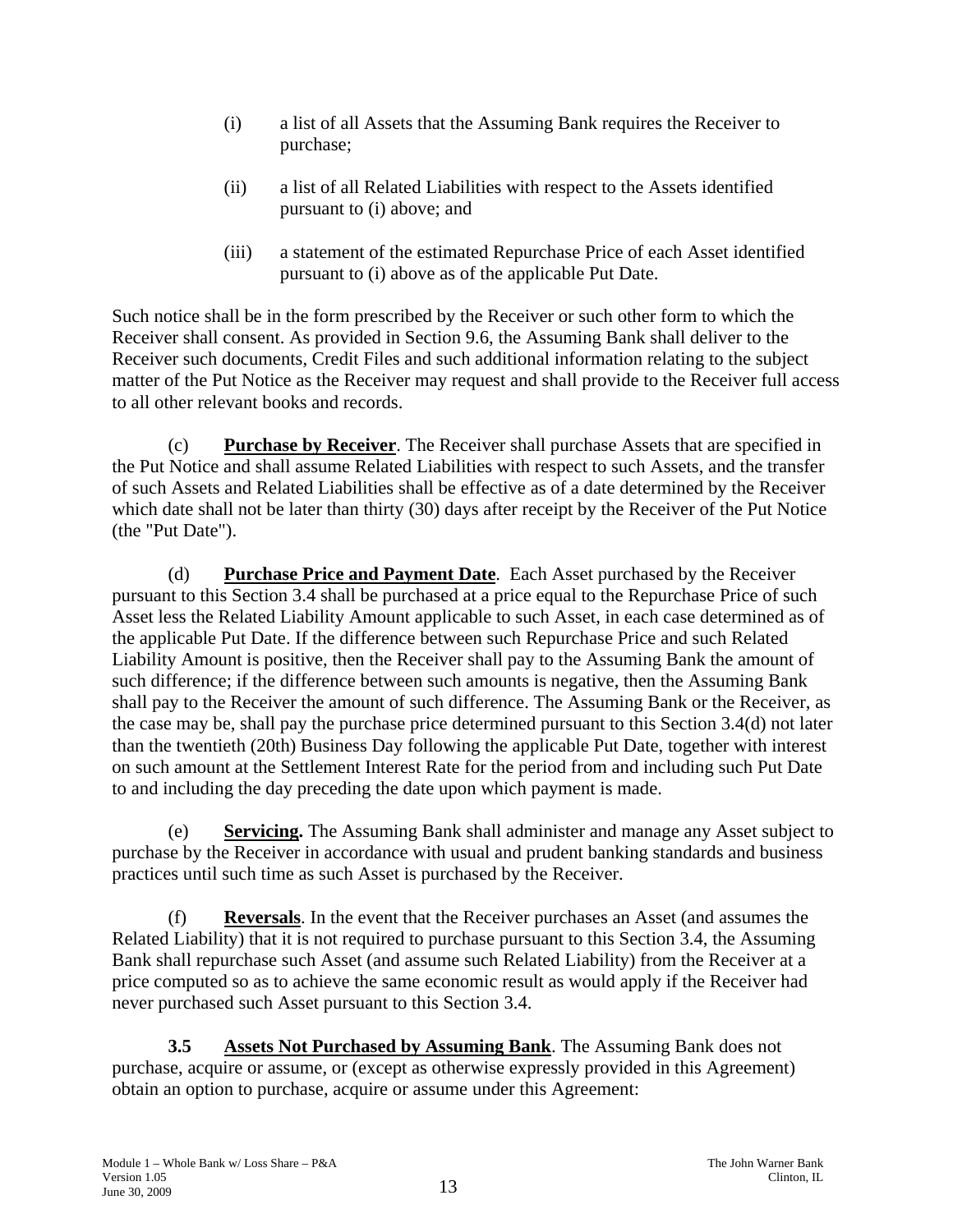(a) any financial institution bonds, banker's blanket bonds, or public liability, fire, or extended coverage insurance policy or any other insurance policy of the Failed Bank, or premium refund, unearned premium derived from cancellation, or any proceeds payable with respect to any of the foregoing;

 (b) any interest, right, action, claim, or judgment against (i) any officer, director, employee, accountant, attorney, or any other Person employed or retained by the Failed Bank or any Subsidiary of the Failed Bank on or prior to Bank Closing arising out of any act or omission of such Person in such capacity, (ii) any underwriter of financial institution bonds, banker's blanket bonds or any other insurance policy of the Failed Bank, (iii) any shareholder or holding company of the Failed Bank, or (iv) any other Person whose action or inaction may be related to any loss (exclusive of any loss resulting from such Person's failure to pay on a Loan made by the Failed Bank) incurred by the Failed Bank; provided, that for the purposes hereof, the acts, omissions or other events giving rise to any such claim shall have occurred on or before Bank Closing, regardless of when any such claim is discovered and regardless of whether any such claim is made with respect to a financial institution bond, banker's blanket bond, or any other insurance policy of the Failed Bank in force as of Bank Closing;

(c) prepaid regulatory assessments of the Failed Bank, if any;

(d) legal or equitable interests in tax receivables of the Failed Bank, if any, including any claims arising as a result of the Failed Bank having entered into any agreement or otherwise being joined with another Person with respect to the filing of tax returns or the payment of taxes;

 (e) amounts reflected on the Accounting Records of the Failed Bank as of Bank Closing as a general or specific loss reserve or contingency account, if any;

 (f) leased or owned Bank Premises and leased or owned Furniture and Equipment and Fixtures and data processing equipment (including hardware and software) located on leased or owned Bank Premises, if any; provided, that the Assuming Bank does obtain an option under Section 4.6, Section 4.7 or Section 4.8, as the case may be, with respect thereto;

 (g) owned Bank Premises which the Receiver, in its discretion, determines may contain environmentally hazardous substances;

 (h) any "goodwill," as such term is defined in the instructions to the report of condition prepared by banks examined by the Corporation in accordance with 12 C.F.R. Section 304.4, and other intangibles;

- (i) any criminal restitution or forfeiture orders issued in favor of the Failed Bank;
- (j) reserved;
- (k) assets essential to the Receiver in accordance with Section 3.6; and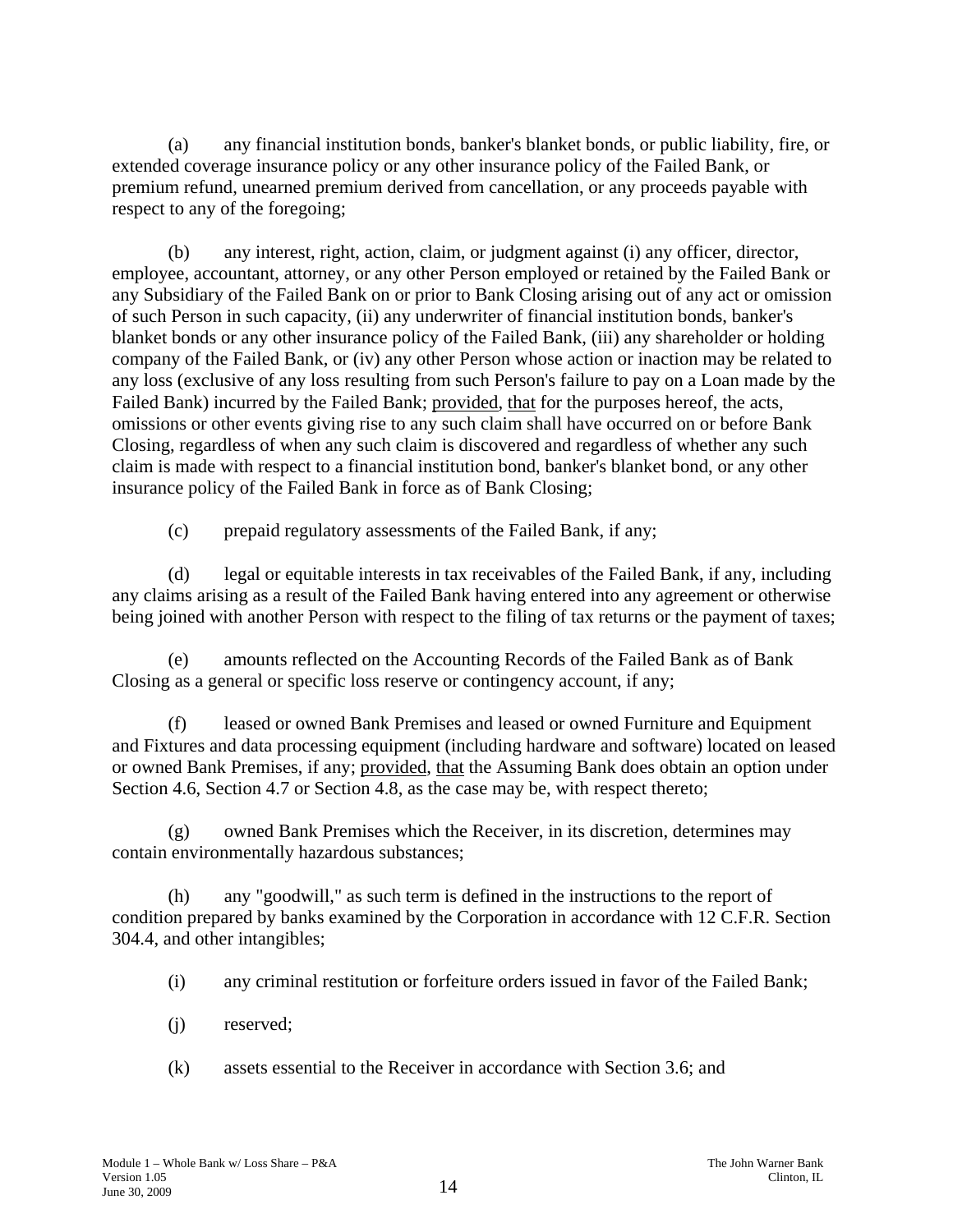(l) all private label asset-backed securities, and collateralized debt obligations including, but not limited to, those listed on the attached Schedule 3.5(l).

### **3.6 Retention or Repurchase of Assets Essential to Receiver**.

<span id="page-18-0"></span> (a) The Receiver may refuse to sell to the Assuming Bank, or the Assuming Bank agrees, at the request of the Receiver set forth in a written notice to the Assuming Bank, to assign, transfer, convey, and deliver to the Receiver all of the Assuming Bank's right, title and interest in and to, any Asset or asset essential to the Receiver as determined by the Receiver in its discretion (together with all Credit Documents evidencing or pertaining thereto), which may include any Asset or asset that the Receiver determines to be:

- (i) made to an officer, director, or other Person engaging in the affairs of the Failed Bank, its Subsidiaries or Affiliates or any related entities of any of the foregoing;
- (ii) the subject of any investigation relating to any claim with respect to any item described in Section 3.5(a) or (b), or the subject of, or potentially the subject of, any legal proceedings;
- (iii) made to a Person who is an Obligor on a loan owned by the Receiver or the Corporation in its corporate capacity or its capacity as receiver of any institution;
- (iv) secured by collateral which also secures any asset owned by the Receiver; or
- (v) related to any asset of the Failed Bank not purchased by the Assuming Bank under this Article III or any liability of the Failed Bank not assumed by the Assuming Bank under Article II.

 (b) Each such Asset or asset purchased by the Receiver shall be purchased at a price equal to the Repurchase Price thereof less the Related Liability Amount with respect to any Related Liabilities related to such Asset or asset, in each case determined as of the date of the notice provided by the Receiver pursuant to Section 3.6(a). The Receiver shall pay the Assuming Bank not later than the twentieth (20th) Business Day following receipt of related Credit Documents and Credit Files together with interest on such amount at the Settlement Interest Rate for the period from and including the date of receipt of such documents to and including the day preceding the day on which payment is made. The Assuming Bank agrees to administer and manage each such Asset or asset in accordance with usual and prudent banking standards and business practices until each such Asset or asset is purchased by the Receiver. All transfers with respect to Asset or assets under this Section 3.6 shall be made as provided in Section 9.6. The Assuming Bank shall transfer all such Asset or assets and Related Liabilities to the Receiver without recourse, and shall indemnify the Receiver against any and all claims of any Person claiming by, through or under the Assuming Bank with respect to any such Asset or asset, as provided in Section 12.4.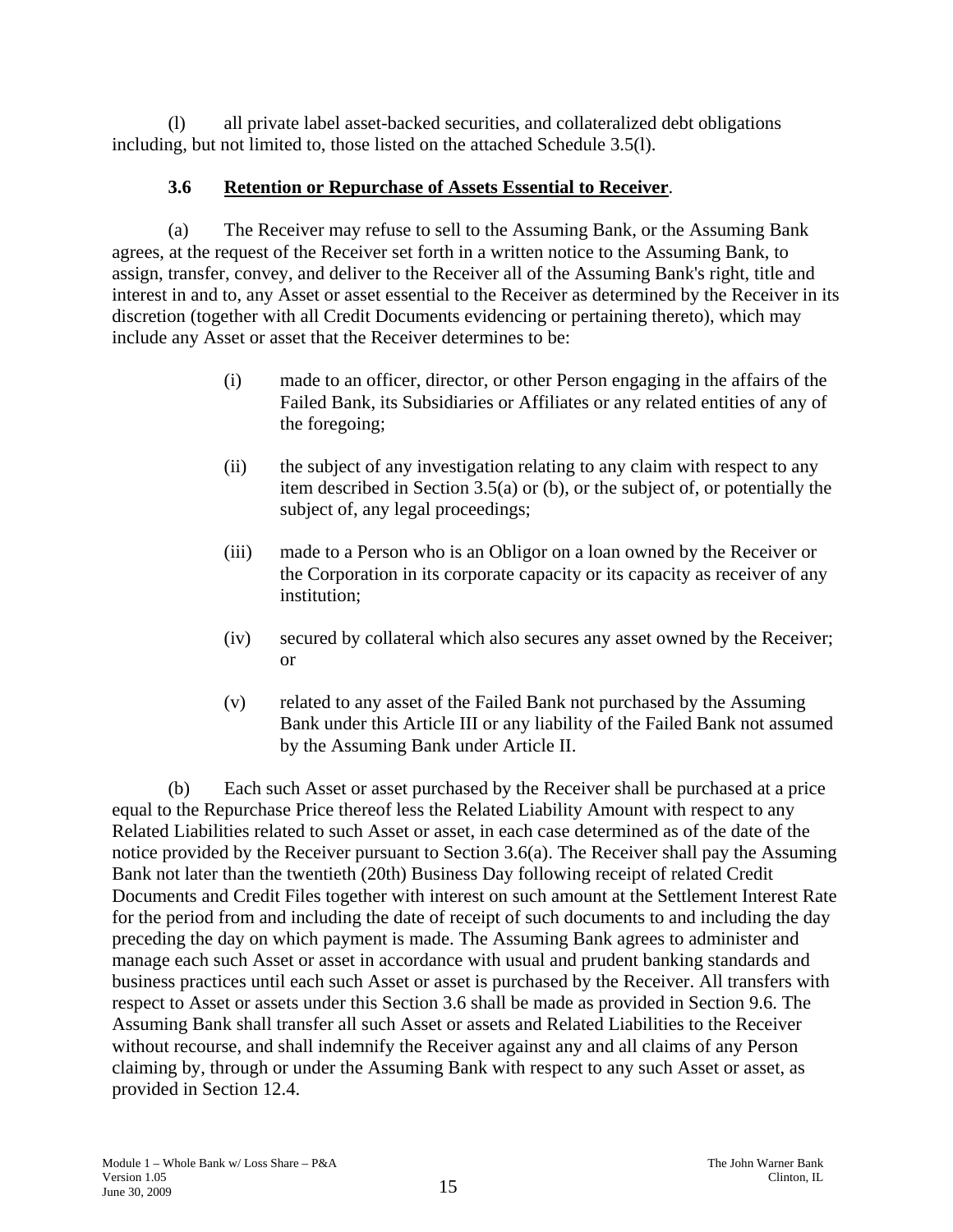### **ARTICLE IV ASSUMPTION OF CERTAIN DUTIES AND OBLIGATIONS**

The Assuming Bank agrees with the Receiver and the Corporation as follows:

<span id="page-19-1"></span><span id="page-19-0"></span> **4.1 Continuation of Banking Business**. For the period commencing the first banking business day after Bank Closing and ending no earlier than the first anniversary of Bank Closing, the Assuming Bank agrees to provide full service banking in the trade area of the Failed Bank. Thereafter, the Assuming Bank may cease providing such banking services in the trade area of the Failed Bank, provided the Assuming Bank has received all necessary regulatory approvals. The trade area shall be determined by the Receiver.

<span id="page-19-2"></span> **4.2 Agreement with Respect to Credit Card Business**. The Assuming Bank agrees to honor and perform, from and after Bank Closing, all duties and obligations with respect to the Failed Bank's credit card business, and/or processing related to credit cards, if any, and assumes all outstanding extensions of credit with respect thereto.

**4.3 Agreement with Respect to Safe Deposit Business**. The Assuming Bank assumes and agrees to discharge, from and after Bank Closing, in the usual course of conducting a banking business, the duties and obligations of the Failed Bank with respect to all Safe Deposit Boxes, if any, of the Failed Bank and to maintain all of the necessary facilities for the use of such boxes by the renters thereof during the period for which such boxes have been rented and the rent therefore paid to the Failed Bank, subject to the provisions of the rental agreements between the Failed Bank and the respective renters of such boxes; provided, that the Assuming Bank may relocate the Safe Deposit Boxes of the Failed Bank to any office of the Assuming Bank located in the trade area of the Failed Bank. The Safe Deposit Boxes shall be located and maintained in the trade area of the Failed Bank for a minimum of one year from Bank Closing. Fees related to the safe deposit business earned prior to the Bank Closing Date shall be for the benefit of the Receiver and fees earned after the Bank Closing Date shall be for the benefit of the Assuming Bank.

<span id="page-19-3"></span>**4.4 Agreement with Respect to Safekeeping Business**. The Receiver transfers, conveys and delivers to the Assuming Bank and the Assuming Bank accepts all securities and other items, if any, held by the Failed Bank in safekeeping for its customers as of Bank Closing. The Assuming Bank assumes and agrees to honor and discharge, from and after Bank Closing, the duties and obligations of the Failed Bank with respect to such securities and items held in safekeeping. The Assuming Bank shall be entitled to all rights and benefits heretofore accrued or hereafter accruing with respect thereto. The Assuming Bank shall provide to the Receiver written verification of all assets held by the Failed Bank for safekeeping within sixty (60) days after Bank Closing. The assets held for safekeeping by the Failed Bank shall be held and maintained by the Assuming Bank in the trade area of the Failed Bank for a minimum of one year from Bank Closing. Fees related to the safekeeping business earned prior to the Bank Closing Date shall be for the benefit of the Receiver and fees earned after the Bank Closing Date shall be for the benefit of the Assuming Bank.

# <span id="page-19-4"></span> **4.5 Agreement with Respect to Trust Business**.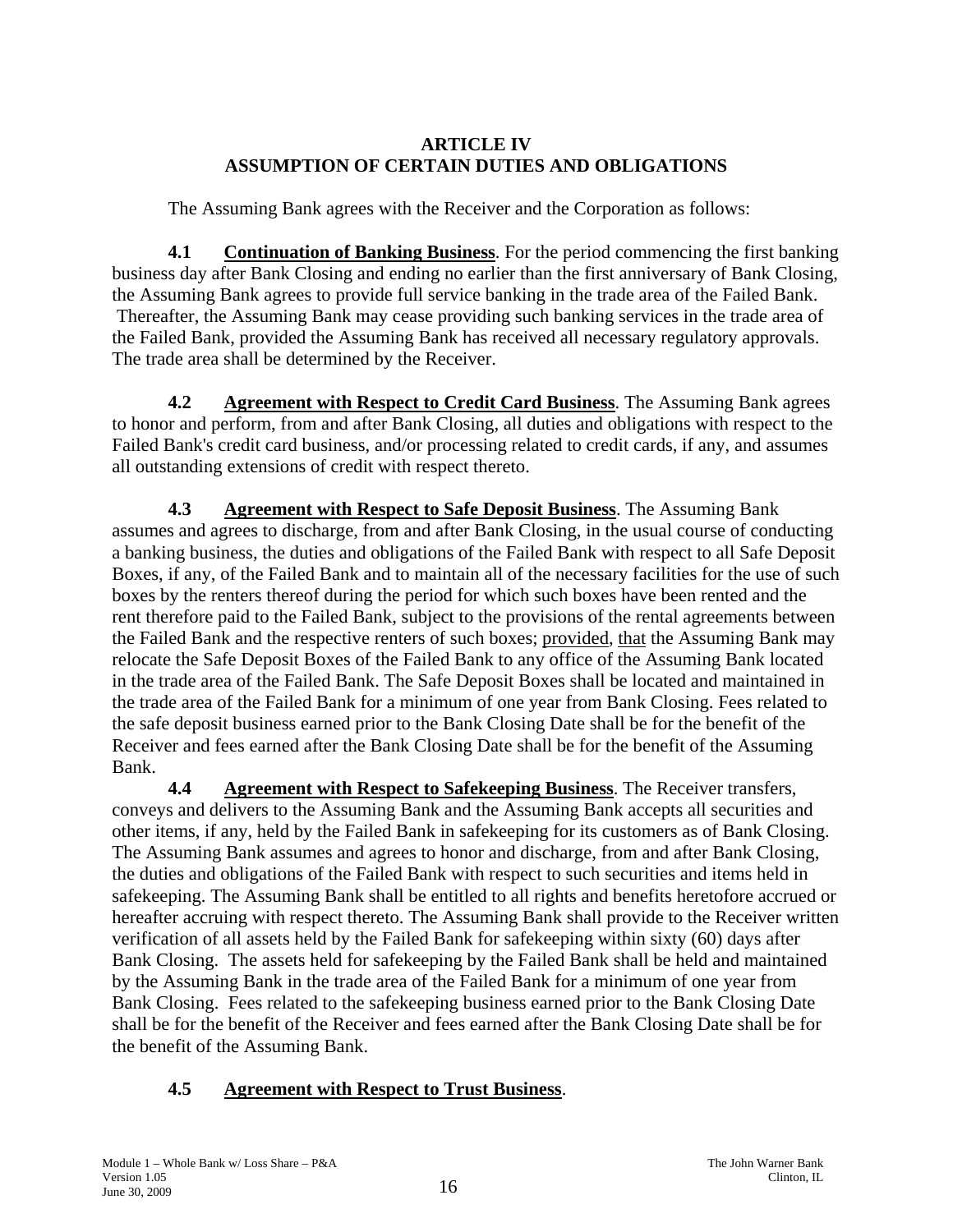(a) The Assuming Bank shall, without further transfer, substitution, act or deed, to the full extent permitted by law, succeed to the rights, obligations, properties, assets, investments, deposits, agreements, and trusts of the Failed Bank under trusts, executorships, administrations, guardianships, and agencies, and other fiduciary or representative capacities, all to the same extent as though the Assuming Bank had assumed the same from the Failed Bank prior to Bank Closing; provided, that any liability based on the misfeasance, malfeasance or nonfeasance of the Failed Bank, its directors, officers, employees or agents with respect to the trust business is not assumed hereunder.

 (b) The Assuming Bank shall, to the full extent permitted by law, succeed to, and be entitled to take and execute, the appointment to all executorships, trusteeships, guardianships and other fiduciary or representative capacities to which the Failed Bank is or may be named in wills, whenever probated, or to which the Failed Bank is or may be named or appointed by any other instrument.

 (c) In the event additional proceedings of any kind are necessary to accomplish the transfer of such trust business, the Assuming Bank agrees that, at its own expense, it will take whatever action is necessary to accomplish such transfer. The Receiver agrees to use reasonable efforts to assist the Assuming Bank in accomplishing such transfer.

 (d) The Assuming Bank shall provide to the Receiver written verification of the assets held in connection with the Failed Bank's trust business within sixty (60) days after Bank Closing.

# **4.6 Agreement with Respect to Bank Premises**.

<span id="page-20-0"></span> (a) **Option to Purchase.** Subject to Section 3.5, the Receiver hereby grants to the Assuming Bank an exclusive option for the period of ninety (90) days commencing the day after Bank Closing to purchase any or all owned Bank Premises, including all Furniture, Fixtures and Equipment located on the Bank Premises. The Assuming Bank shall give written notice to the Receiver within the option period of its election to purchase or not to purchase any of the owned Bank Premises. Any purchase of such premises shall be effective as of the date of Bank Closing and such purchase shall be consummated as soon as practicable thereafter, and in no event later than the Settlement Date.

 (b) **Option to Lease.** The Receiver hereby grants to the Assuming Bank an exclusive option for the period of ninety (90) days commencing the day after Bank Closing to cause the Receiver to assign to the Assuming Bank any or all leases for leased Bank Premises, if any, which have been continuously occupied by the Assuming Bank from Bank Closing to the date it elects to accept an assignment of the leases with respect thereto to the extent such leases can be assigned; provided, that the exercise of this option with respect to any lease must be as to all premises or other property subject to the lease. If an assignment cannot be made of any such leases, the Receiver may, in its discretion, enter into subleases with the Assuming Bank containing the same terms and conditions provided under such existing leases for such leased Bank Premises or other property. The Assuming Bank shall give notice to the Receiver within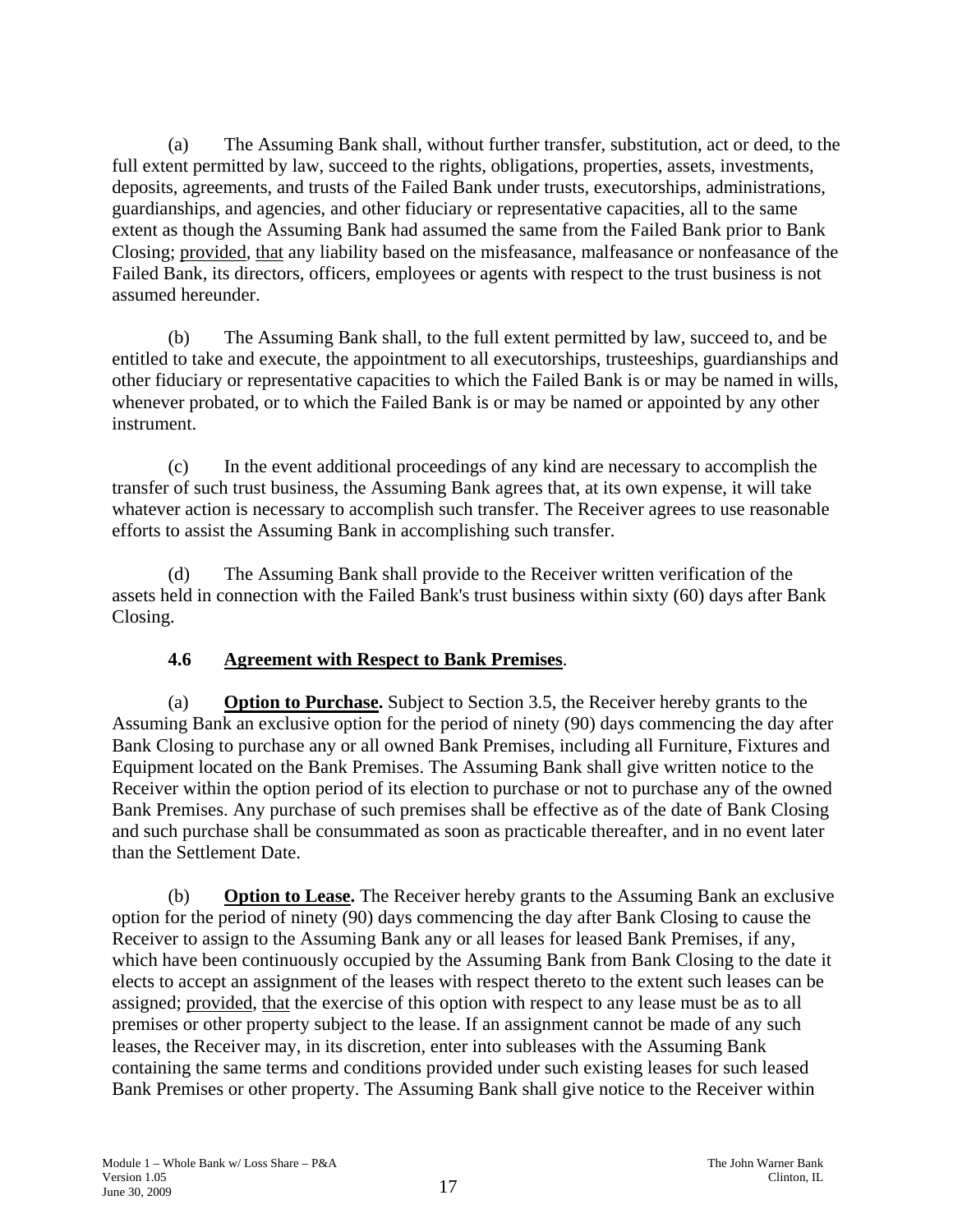the option period of its election to accept or not to accept an assignment of any or all leases (or enter into subleases or new leases in lieu thereof). The Assuming Bank agrees to assume all leases assigned (or enter into subleases or new leases in lieu thereof) pursuant to this Section 4.6.

 (c) **Facilitation.** The Receiver agrees to facilitate the assumption, assignment or sublease of leases or the negotiation of new leases by the Assuming Bank; provided, that neither the Receiver nor the Corporation shall be obligated to engage in litigation, make payments to the Assuming Bank or to any third party in connection with facilitating any such assumption, assignment, sublease or negotiation or commit to any other obligations to third parties.

 (d) **Occupancy.** The Assuming Bank shall give the Receiver fifteen (15) days' prior written notice of its intention to vacate prior to vacating any leased Bank Premises with respect to which the Assuming Bank has not exercised the option provided in Section 4.6(b). Any such notice shall be deemed to terminate the Assuming Bank's option with respect to such leased Bank Premises.

# (e) **Occupancy Costs.**

(i) The Assuming Bank agrees to pay to the Receiver, or to appropriate third parties at the direction of the Receiver, during and for the period of any occupancy by it of (x) owned Bank Premises the market rental value, as determined by the appraiser selected in accordance with the definition of Fair Market Value, and all operating costs, and (y) leased Bank Premises, all operating costs with respect thereto and to comply with all relevant terms of applicable leases entered into by the Failed Bank, including without limitation the timely payment of all rent. Operating costs include, without limitation all taxes, fees, charges, utilities, insurance and assessments, to the extent not included in the rental value or rent. If the Assuming Bank elects to purchase any owned Bank Premises in accordance with Section 4.6(a), the amount of any rent paid (and taxes paid to the Receiver which have not been paid to the taxing authority and for which the Assuming Bank assumes liability) by the Assuming Bank with respect thereto shall be applied as an offset against the purchase price thereof.

 (ii) The Assuming Bank agrees during the period of occupancy by it of owned or leased Bank Premises, to pay to the Receiver rent for the use of all owned or leased Furniture and Equipment and all owned or leased Fixtures located on such Bank Premises for the period of such occupancy. Rent for such property owned by the Failed Bank shall be the market rental value thereof, as determined by the Receiver within sixty (60) days after Bank Closing. Rent for such leased property shall be an amount equal to any and all rent and other amounts which the Receiver incurs or accrues as an obligation or is obligated to pay for such period of occupancy pursuant to all leases and contracts with respect to such property. If the Assuming Bank purchases any owned Furniture and Equipment or owned Fixtures in accordance with Section 4.6(f) or 4.6(h), the amount of any rents paid by the Assuming Bank with respect thereto shall be applied as an offset against the purchase price thereof.

 (f) **Certain Requirements as to Furniture, Equipment and Fixtures.** If the Assuming Bank purchases owned Bank Premises or accepts an assignment of the lease (or enters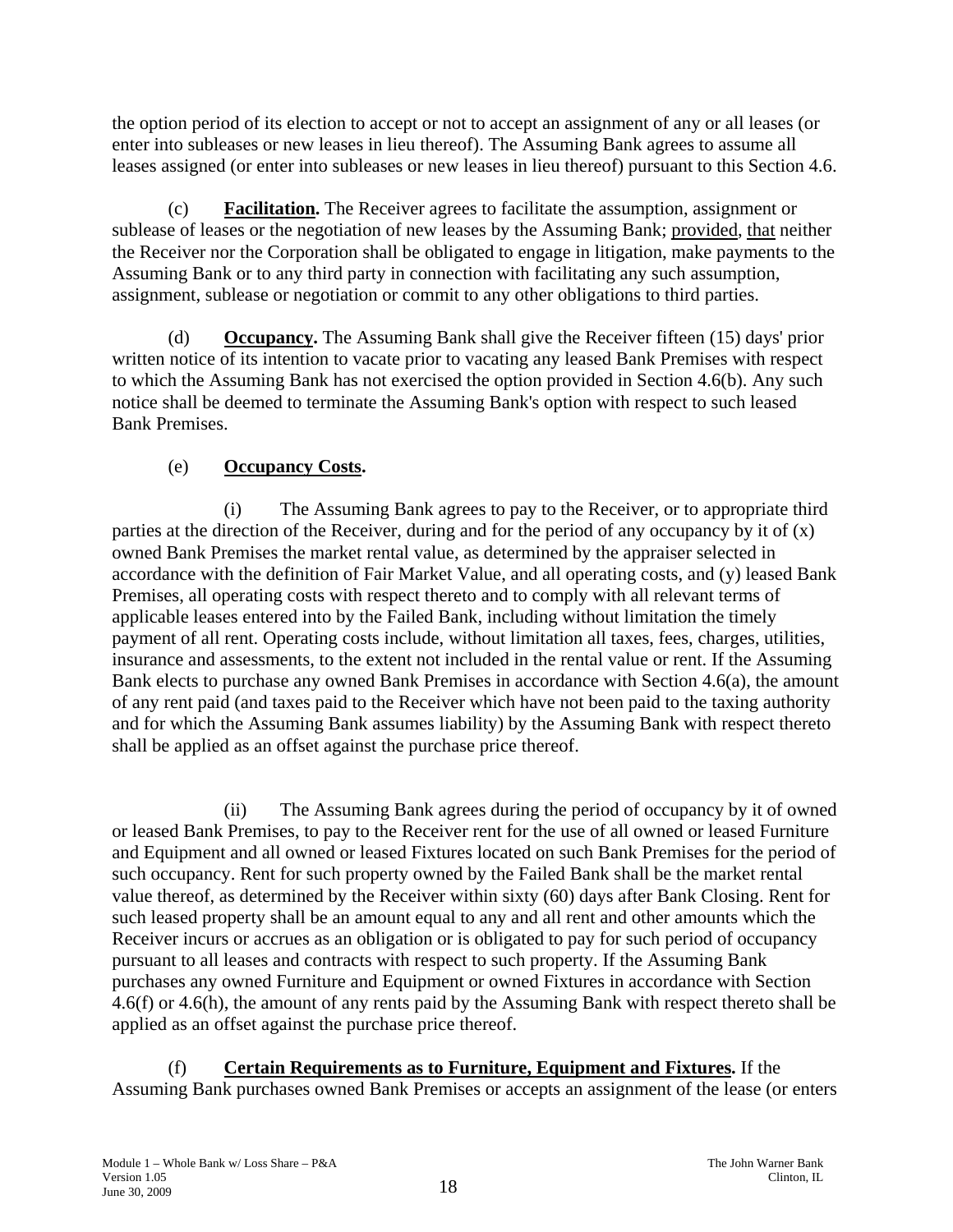into a sublease or a new lease in lieu thereof) for leased Bank Premises as provided in Section 4.6(a) or 4.6(b), or if the Assuming Bank does not exercise such option but within twelve (12) months following Bank Closing obtains the right to occupy such premises (whether by assignment, lease, sublease, purchase or otherwise), other than in accordance with Section 4.6(a) or (b), the Assuming Bank shall (i) effective as of the date of Bank Closing, purchase from the Receiver all Furniture and Equipment and Fixtures owned by the Failed Bank at Fair Market Value and located thereon as of Bank Closing, (ii) accept an assignment or a sublease of the leases or negotiate new leases for all Furniture and Equipment and Fixtures leased by the Failed Bank and located thereon, and (iii) if applicable, accept an assignment or a sublease of any ground lease or negotiate a new ground lease with respect to any land on which such Bank Premises are located; provided, that the Receiver shall not have disposed of such Furniture and Equipment and Fixtures or repudiated the leases specified in clause (ii) or (iii).

### (g) **Vacating Premises.**

 (i) If the Assuming Bank elects not to purchase any owned Bank Premises, the notice of such election in accordance with Section 4.6(a) shall specify the date upon which the Assuming Bank's occupancy of such premises shall terminate, which date shall not be later than ninety (90) days after the date of the Assuming Bank's notice not to exercise such option. The Assuming Bank promptly shall relinquish and release to the Receiver such premises and the Furniture and Equipment and Fixtures located thereon in the same condition as at Bank Closing, normal wear and tear excepted. By occupying any such premises after the expiration of such ninety (90)-day period, the Assuming Bank shall, at the Receiver's option, (x) be deemed to have agreed to purchase such Bank Premises, and to assume all leases, obligations and liabilities with respect to leased Furniture and Equipment and leased Fixtures located thereon and any ground lease with respect to the land on which such premises are located, and (y) be required to purchase all Furniture and Equipment and Fixtures owned by the Failed Bank and located on such premises as of Bank Closing.

 (ii) If the Assuming Bank elects not to accept an assignment of the lease or sublease any leased Bank Premises, the notice of such election in accordance with Section 4.6(b) shall specify the date upon which the Assuming Bank's occupancy of such leased Bank Premises shall terminate, which date shall not be later than the date which is one hundred eighty (180) days after Bank Closing. Upon vacating such premises, the Assuming Bank shall relinquish and release to the Receiver such premises and the Fixtures and the Furniture and Equipment located thereon in the same condition as at Bank Closing, normal wear and tear excepted. By failing to provide notice of its intention to vacate such premises prior to the expiration of the option period specified in Section 4.6(b), or by occupying such premises after the one hundred eighty (180) day period specified above in this paragraph (ii), the Assuming Bank shall, at the Receiver's option, (x) be deemed to have assumed all leases, obligations and liabilities with respect to such premises (including any ground lease with respect to the land on which premises are located), and leased Furniture and Equipment and leased Fixtures located thereon in accordance with this Section 4.6 (unless the Receiver previously repudiated any such lease), and (y) be required to purchase all Furniture and Equipment and Fixtures owned by the Failed Bank at Fair Market Value and located on such premises as of Bank Closing.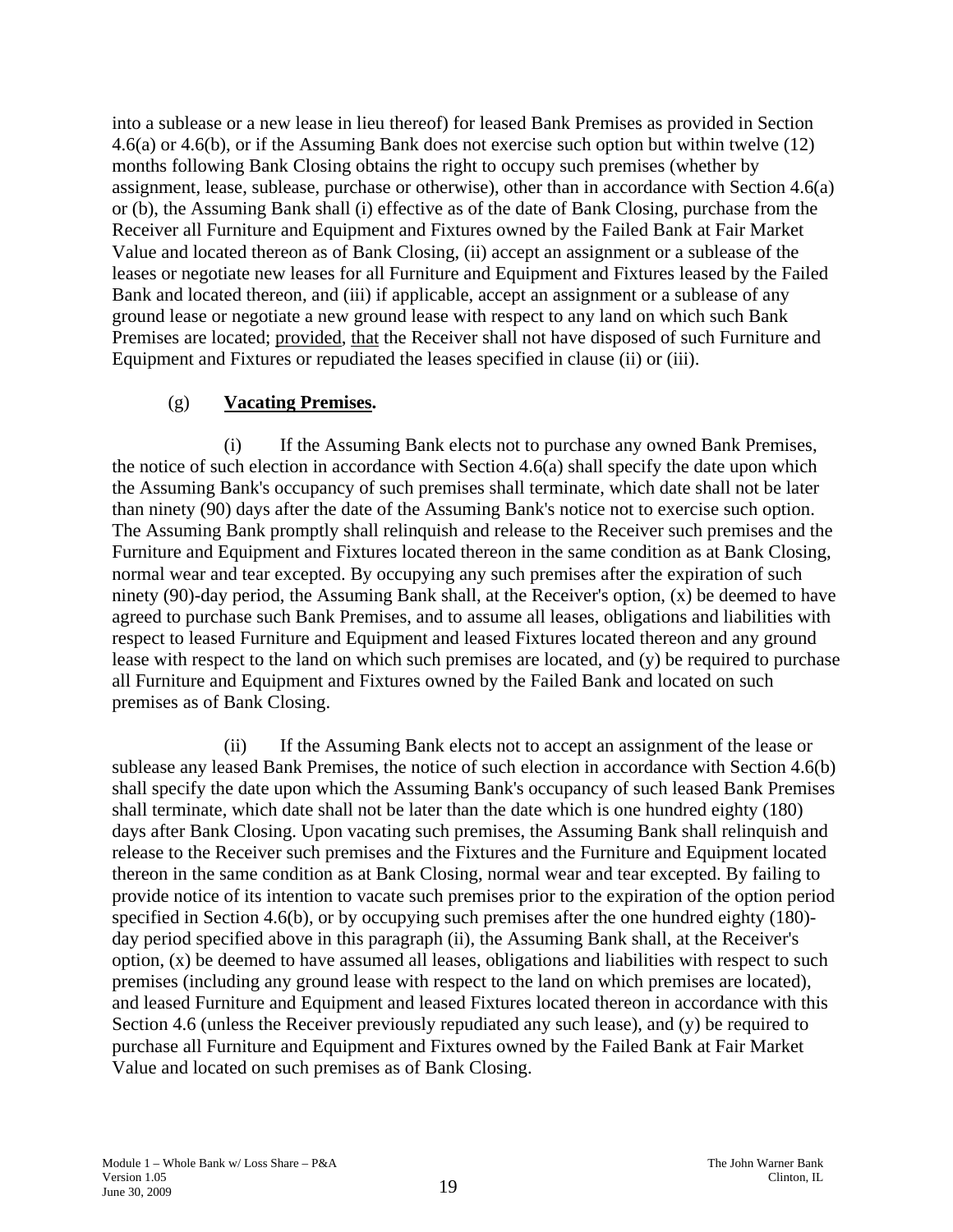(h) **Furniture and Equipment and Certain Other Equipment.** The Receiver hereby grants to the Assuming Bank an option to purchase all Furniture and Equipment or any telecommunications, data processing equipment (including hardware and software) and check processing and similar operating equipment owned by the Failed Bank at Fair Market Value and located at any leased Bank Premises that the Assuming Bank elects to vacate or which it could have, but did not occupy, pursuant to this Section 4.6; provided, that, the Assuming Bank shall give the Receiver notice of its election to purchase such property at the time it gives notice of its intention to vacate such Bank Premises or within ten (10) days after Bank Closing for Bank Premises it could have, but did not, occupy.

# **4.7 Agreement with Respect to Leased Data Processing Equipment**

<span id="page-23-0"></span> (a) The Receiver hereby grants to the Assuming Bank an exclusive option for the period of ninety (90) days commencing the day after Bank Closing to accept an assignment from the Receiver of any or all Data Processing Leases to the extent that such Data Processing Leases can be assigned.

 (b) The Assuming Bank shall (i) give written notice to the Receiver within the option period specified in Section 4.7(a) of its intent to accept or decline an assignment or sublease of any or all Data Processing Leases and promptly accept an assignment or sublease of such Data Processing Leases, and (ii) give written notice to the appropriate lessor(s) that it has accepted an assignment or sublease of any such Data Processing Leases.

 (c) The Receiver agrees to facilitate the assignment or sublease of Data Processing Leases or the negotiation of new leases or license agreements by the Assuming Bank; provided, that neither the Receiver nor the Corporation shall be obligated to engage in litigation or make payments to the Assuming Bank or to any third party in connection with facilitating any such assumption, assignment, sublease or negotiation.

 (d) The Assuming Bank agrees, during its period of use of any property subject to a Data Processing Lease, to pay to the Receiver or to appropriate third parties at the direction of the Receiver all operating costs with respect thereto and to comply with all relevant terms of the applicable Data Processing Leases entered into by the Failed Bank, including without limitation the timely payment of all rent, taxes, fees, charges, utilities, insurance and assessments.

 (e) The Assuming Bank shall, not later than fifty (50) days after giving the notice provided in Section 4.7(b), (i) relinquish and release to the Receiver all property subject to the relevant Data Processing Lease, in the same condition as at Bank Closing, normal wear and tear excepted, or (ii) accept an assignment or a sublease thereof or negotiate a new lease or license agreement under this Section 4.7.

# **4.8 Agreement with Respect to Certain Existing Agreements**

 (a) Subject to the provisions of Section 4.8(b), with respect to agreements existing as of Bank Closing which provide for the rendering of services by or to the Failed Bank, other than IT services and core data processing services as referred to in section 4.8 (c) below, within ninety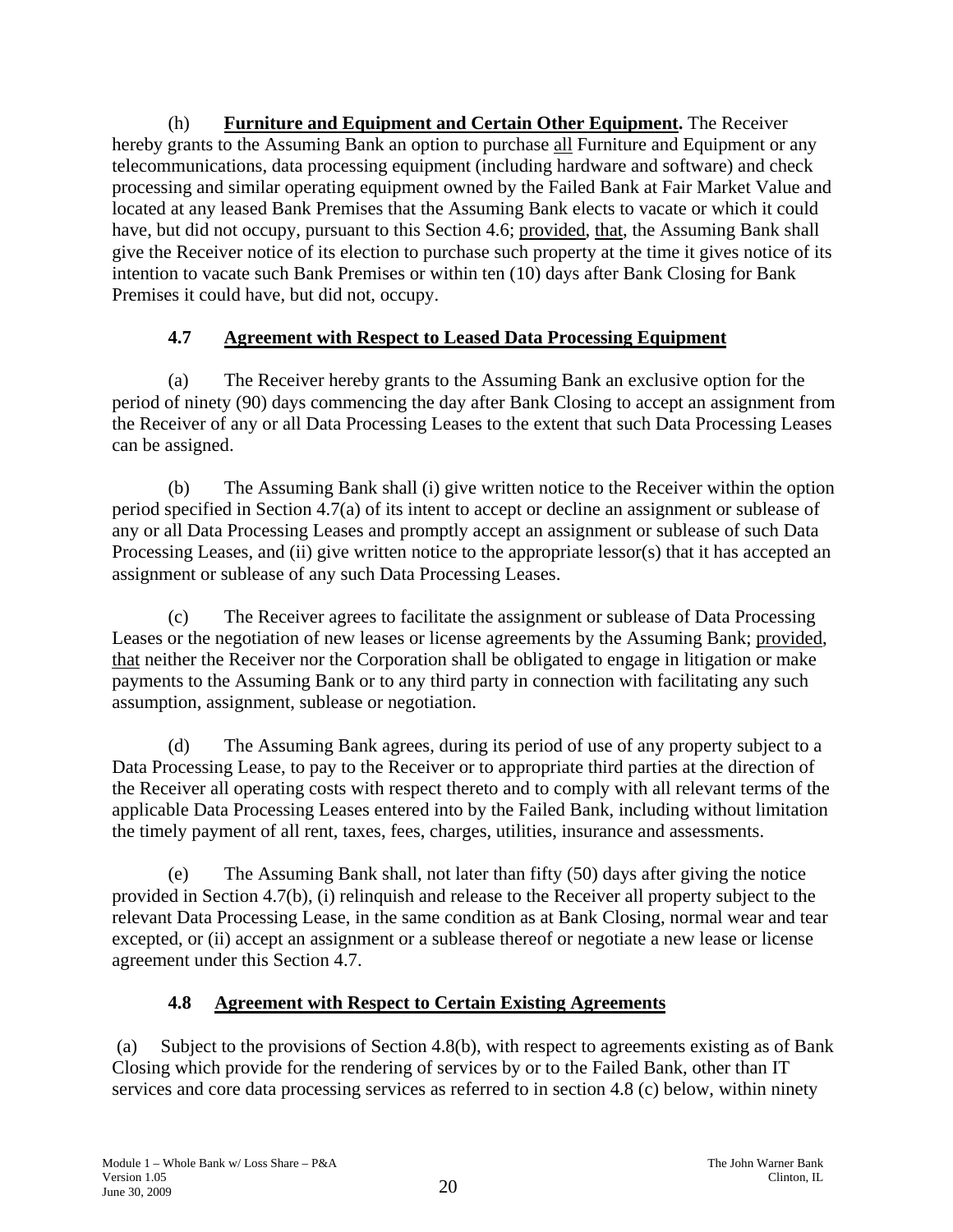(90) days after Bank Closing, the Assuming Bank shall give the Receiver written notice specifying whether it elects to assume or not to assume each such agreement. Except as may be otherwise provided in this Article IV, the Assuming Bank agrees to comply with the terms of each such agreement for a period commencing on the day after Bank Closing and ending on: (i) in the case of an agreement that provides for the rendering of services by the Failed Bank, the date which is ninety (90) days after Bank Closing, and (ii) in the case of an agreement that provides for the rendering of services to the Failed Bank, the date which is thirty (30) days after the Assuming Bank has given notice to the Receiver of its election not to assume such agreement; provided, that the Receiver can reasonably make such service agreements available to the Assuming Bank. The Assuming Bank shall be deemed by the Receiver to have assumed agreements for which no notification is timely given. The Receiver agrees to assign, transfer, convey, and deliver to the Assuming Bank all right, title and interest of the Receiver, if any, in and to agreements the Assuming Bank assumes hereunder. In the event the Assuming Bank elects not to accept an assignment of any lease (or sublease) or negotiate a new lease for leased Bank Premises under Section 4.6 and does not otherwise occupy such premises, the provisions of this Section 4.8(a) shall not apply to service agreements related to such premises. The Assuming Bank agrees, during the period it has the use or benefit of any such agreement, promptly to pay to the Receiver or to appropriate third parties at the direction of the Receiver all operating costs with respect thereto and to comply with all relevant terms of such agreement.

 (b) The provisions of Section 4.8(a) regarding the Assuming Bank's election to assume or not assume certain agreements shall not apply to (i) agreements pursuant to which the Failed Bank provides mortgage servicing for others or mortgage servicing is provided to the Failed Bank by others, (ii) agreements that are subject to Sections 4.1 through 4.7 and any insurance policy or bond referred to in Section 3.5(a) or other agreement specified in Section 3.5, and (iii) consulting, management or employment agreements, if any, between the Failed Bank and its employees or other Persons. Except as otherwise expressly set forth elsewhere in this Agreement, the Assuming Bank does not assume any liabilities or acquire any rights under any of the agreements described in this Section 4.8(b).

(c) With respect to information technology servicing and core data processing agreements existing as of Bank Closing which provide for the rendering of services by or to the Failed Bank, within thirty (30) days after Bank Closing, the Assuming Bank shall give the Receiver written notice specifying whether it elects to assume or not to assume each such agreement. For the purposes of this section, information technology servicing and core data processing refer to services such as, but not limited to, services utilizing Founder Group Incorporated's present hardware, software and integrated systems which provide CoreBanking Application Support and information technology infrastructure and support. Except as may be otherwise provided in this Article IV, the Assuming Bank agrees to comply with the terms of each such agreement for a period commencing on the day after Bank Closing and ending on: (i) in the case of an agreement that provides for the rendering of services by the Failed Bank, the date which is one hundred eighty (180) days after Bank Closing, and (ii) in the case of an agreement that provides for the rendering of services to the Failed Bank, the date which is thirty (30) days after the Assuming Bank has given notice to the Receiver of its election not to assume such agreement; provided, that the Receiver can reasonably make such service agreements available to the Assuming Bank. The Assuming Bank shall be deemed by the Receiver to have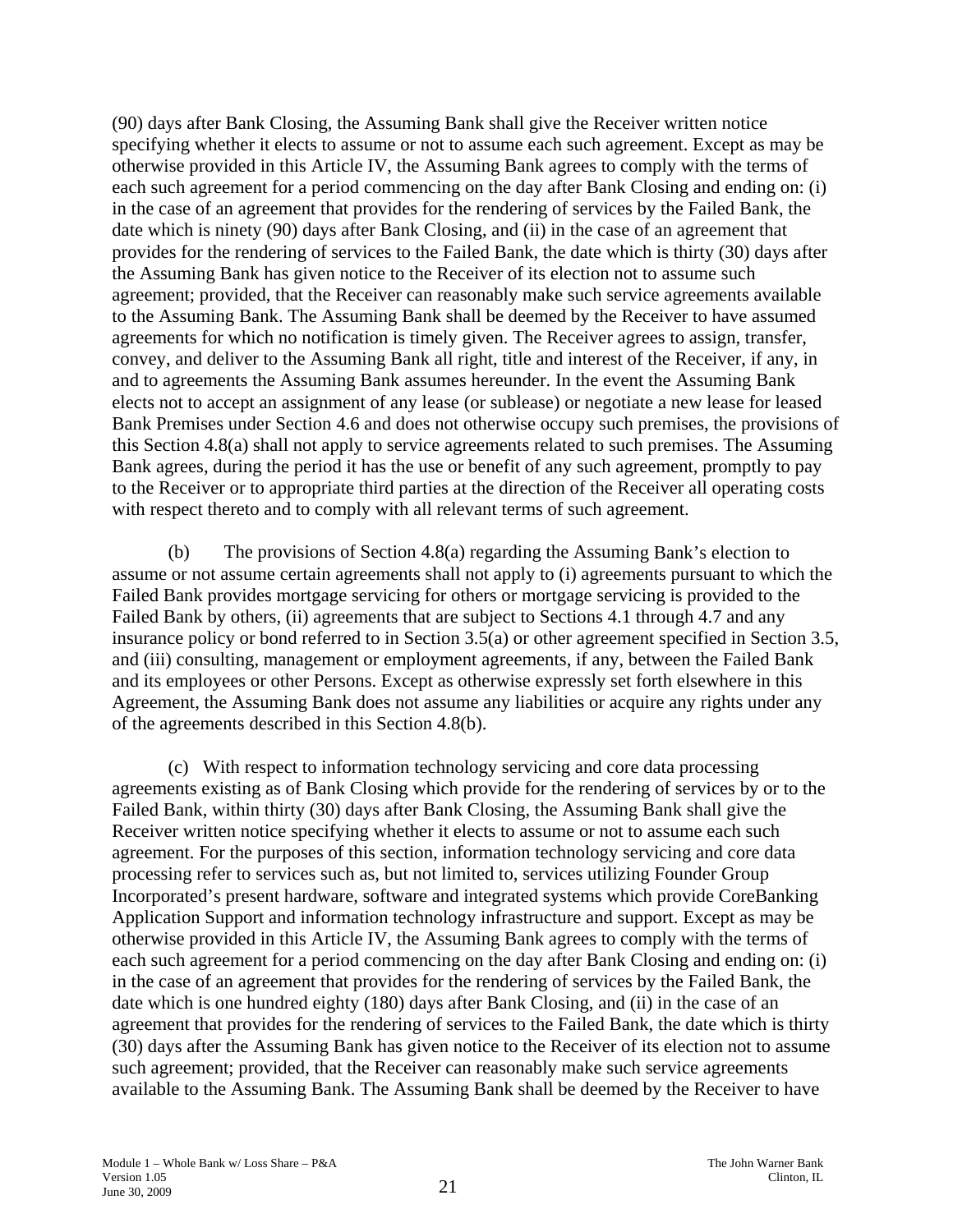assumed agreements for which no notification is timely given. The Receiver agrees to assign, transfer, convey, and deliver to the Assuming Bank all right, title and interest of the Receiver, if any, in and to agreements the Assuming Bank assumes hereunder. The Assuming Bank agrees, during the period it has the use or benefit of any such agreement, promptly to pay to the Receiver or to appropriate third parties at the direction of the Receiver all operating costs with respect thereto and to comply with all relevant terms of such agreement.

<span id="page-25-1"></span> **4.9 Informational Tax Reporting**. The Assuming Bank agrees to perform all obligations of the Failed Bank with respect to Federal and State income tax informational reporting related to (i) the Assets and the Liabilities Assumed, (ii) deposit accounts that were closed and loans that were paid off or collateral obtained with respect thereto prior to Bank Closing, (iii) miscellaneous payments made to vendors of the Failed Bank, and (iv) any other asset or liability of the Failed Bank, including, without limitation, loans not purchased and Deposits not assumed by the Assuming Bank, as may be required by the Receiver.

<span id="page-25-2"></span> **4.10 Insurance**. The Assuming Bank agrees to obtain insurance coverage effective from and after Bank Closing, including public liability, fire and extended coverage insurance acceptable to the Receiver with respect to owned or leased Bank Premises that it occupies, and all owned or leased Furniture and Equipment and Fixtures and leased data processing equipment (including hardware and software) located thereon, in the event such insurance coverage is not already in force and effect with respect to the Assuming Bank as the insured as of Bank Closing. All such insurance shall, where appropriate (as determined by the Receiver), name the Receiver as an additional insured.

<span id="page-25-3"></span> **4.11 Office Space for Receiver and Corporation**. For the period commencing on the day following Bank Closing and ending on the one hundred eightieth (180th) day thereafter, the Assuming Bank agrees to provide to the Receiver and the Corporation, without charge, adequate and suitable office space (including parking facilities and vault space), furniture, equipment (including photocopying and telecopying machines), email accounts, network access and technology resources (such as shared drive) and utilities (including local telephone service and fax machines) at the Bank Premises occupied by the Assuming Bank for their use in the discharge of their respective functions with respect to the Failed Bank. In the event the Receiver and the Corporation determine that the space provided is inadequate or unsuitable, the Receiver and the Corporation may relocate to other quarters having adequate and suitable space and the costs of relocation and any rental and utility costs for the balance of the period of occupancy by the Receiver and the Corporation shall be borne by the Assuming Bank. Additionally, the Assuming Bank agrees to pay such bills and invoices on behalf of the Receiver and Corporation as the Receiver or Corporation may direct for the period beginning on the date of Bank Closing and ending on Settlement Date. Assuming Bank shall submit it requests for reimbursement of such expenditures pursuant to Article VIII of this Agreement.

### <span id="page-25-4"></span><span id="page-25-0"></span> **4.12 Agreement with Respect to Continuation of Group Health Plan Coverage for Former Employees of the Failed Bank.**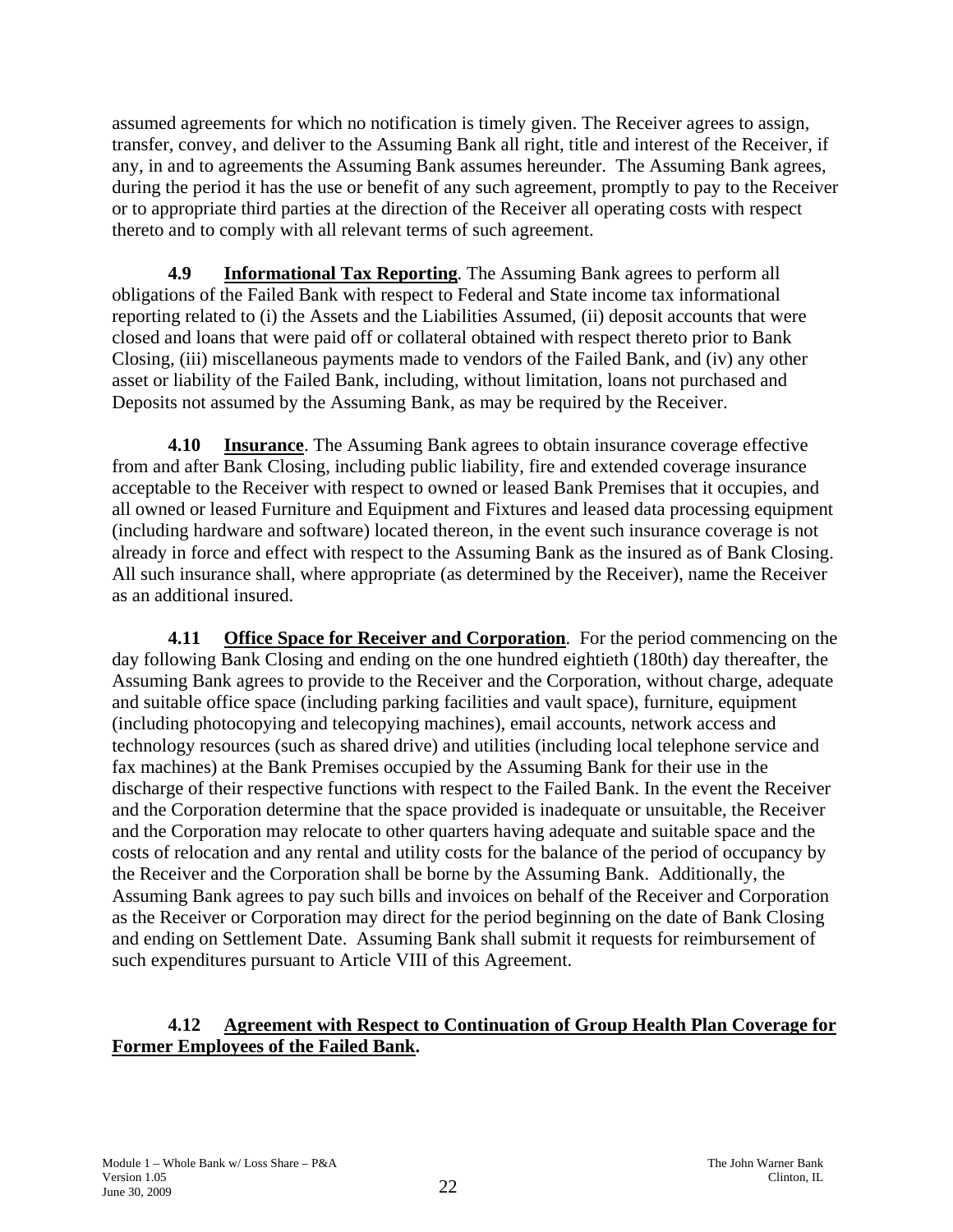(a) The Assuming Bank agrees to assist the Receiver, as provided in this Section 4.12, in offering individuals who were employees or former employees of the Failed Bank, or any of its Subsidiaries, and who, immediately prior to Bank Closing, were receiving, or were eligible to receive, health insurance coverage or health insurance continuation coverage from the Failed Bank ("Eligible Individuals"), the opportunity to obtain health insurance coverage in the Corporation's FIA Continuation Coverage Plan which provides for health insurance continuation coverage to such Eligible Individuals who are qualified beneficiaries of the Failed Bank as defined in Section 607 of the Employee Retirement Income Security Act of 1974, as amended (respectively, "qualified beneficiaries" and "ERISA"). The Assuming Bank shall consult with the Receiver and not later than five (5) Business Days after Bank Closing shall provide written notice to the Receiver of the number (if available), identity (if available) and addresses (if available) of the Eligible Individuals who are qualified beneficiaries of the Failed Bank and for whom a "qualifying event" (as defined in Section 603 of ERISA) has occurred and with respect to whom the Failed Bank's obligations under Part 6 of Subtitle B of Title I of ERISA have not been satisfied in full, and such other information as the Receiver may reasonably require. The Receiver shall cooperate with the Assuming Bank in order to permit it to prepare such notice and shall provide to the Assuming Bank such data in its possession as may be reasonably required for purposes of preparing such notice.

 (b) The Assuming Bank shall take such further action to assist the Receiver in offering the Eligible Individuals who are qualified beneficiaries of the Failed Bank the opportunity to obtain health insurance coverage in the Corporation's FIA Continuation Coverage Plan as the Receiver may direct. All expenses incurred and paid by the Assuming Bank (i) in connection with the obligations of the Assuming Bank under this Section 4.12, and (ii) in providing health insurance continuation coverage to any Eligible Individuals who are hired by the Assuming Bank and such employees' qualified beneficiaries shall be borne by the Assuming Bank.

 (c) This Section 4.12 is for the sole and exclusive benefit of the parties to this Agreement, and for the benefit of no other Person (including any former employee of the Failed Bank or any Subsidiary thereof or qualified beneficiary of such former employee). Nothing in this Section 4.12 is intended by the parties, or shall be construed, to give any Person (including any former employee of the Failed Bank or any Subsidiary thereof or qualified beneficiary of such former employee) other than the Corporation, the Receiver and the Assuming Bank any legal or equitable right, remedy or claim under or with respect to the provisions of this Section.

<span id="page-26-0"></span>**4.13 Agreement with Respect to Interim Asset Servicing.** At any time after Bank Closing, the Receiver may establish on its books an asset pool(s) and may transfer to such asset pool(s) (by means of accounting entries on the books of the Receiver) all or any assets and liabilities of the Failed Bank which are not acquired by the Assuming Bank, including, without limitation, wholly unfunded Commitments and assets and liabilities which may be acquired, funded or originated by the Receiver subsequent to Bank Closing. The Receiver may remove assets (and liabilities) from or add assets (and liabilities) to such pool(s) at any time in its discretion. At the option of the Receiver, the Assuming Bank agrees to service, administer, and collect such pool assets in accordance with and for the term set forth in Exhibit 4.13 "Interim Asset Servicing Arrangement".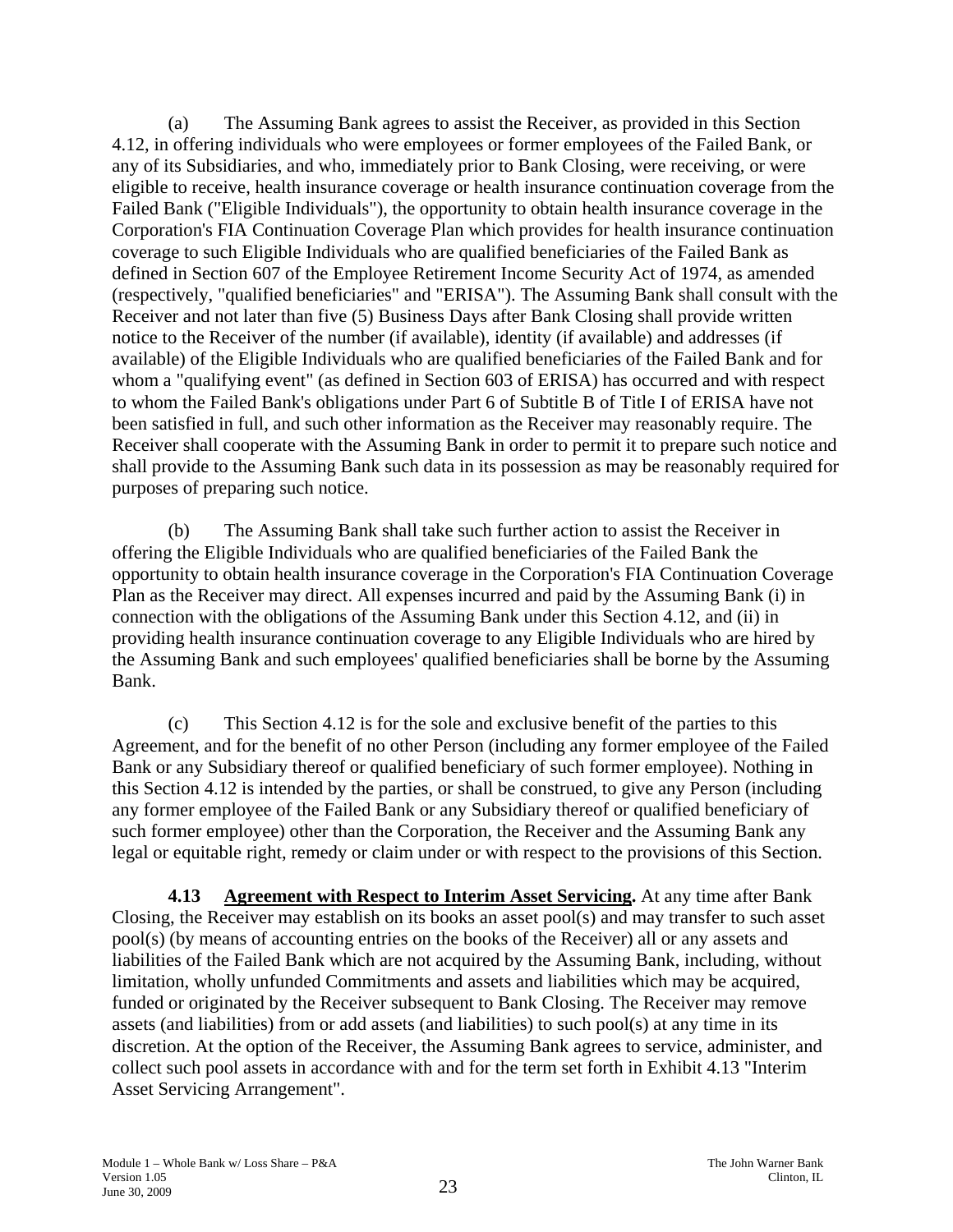# **4.14** Reserved.

**4.15 Agreement with Respect to Loss Sharing.** The Assuming Bank shall be entitled to require reimbursement from the Receiver for loss sharing on certain loans in accordance with the Single Family Shared-Loss Agreement attached hereto as Exhibit 4.15A and the Non-SF Shared-Loss Agreement attached hereto as Exhibit 4.15B, collectively, the "Shared-Loss Agreements." The Loans that shall be subject to the Shared-Loss Agreements are identified on the Schedule of Loans 4.15A and 4.15B attached hereto.

**4.16 Agreement with Respect to First State Bank, Winchester, IL, Founders Bank, Worth, IL, The First National Bank of Danville, Danville, IL, Rock River Bank, Oregon, IL, and The Elizabeth State Bank, Elizabeth, IL.** The Assuming Bank shall continue to provide operational support to the acquirer of each above referenced bank, including support for core banking applications as well as other applications, as may be required to support infrastructure in the normal course of business until a transition of these systems can be accomplished, but in any event, not more than 180 days from Bank Closing.

## **ARTICLE V DUTIES WITH RESPECT TO DEPOSITORS OF THE FAILED BANK**

<span id="page-27-1"></span><span id="page-27-0"></span> **5.1 Payment of Checks, Drafts and Orders.** Subject to Section 9.5, the Assuming Bank agrees to pay all properly drawn checks, drafts and withdrawal orders of depositors of the Failed Bank presented for payment, whether drawn on the check or draft forms provided by the Failed Bank or by the Assuming Bank, to the extent that the Deposit balances to the credit of the respective makers or drawers assumed by the Assuming Bank under this Agreement are sufficient to permit the payment thereof, and in all other respects to discharge, in the usual course of conducting a banking business, the duties and obligations of the Failed Bank with respect to the Deposit balances due and owing to the depositors of the Failed Bank assumed by the Assuming Bank under this Agreement.

<span id="page-27-2"></span> **5.2 Certain Agreements Related to Deposits.** Subject to Section 2.2, the Assuming Bank agrees to honor the terms and conditions of any written escrow or mortgage servicing agreement or other similar agreement relating to a Deposit liability assumed by the Assuming Bank pursuant to this Agreement.

# **5.3 Notice to Depositors.**

<span id="page-27-3"></span> (a) Within seven (7) days after Bank Closing, the Assuming Bank shall give (i) notice to depositors of the Failed Bank of its assumption of the Deposit liabilities of the Failed Bank, and (ii) any notice required under Section 2.2, by mailing to each such depositor a notice with respect to such assumption and by advertising in a newspaper of general circulation in the county or counties in which the Failed Bank was located. The Assuming Bank agrees that it will obtain prior approval of all such notices and advertisements from counsel for the Receiver and that such notices and advertisements shall not be mailed or published until such approval is received.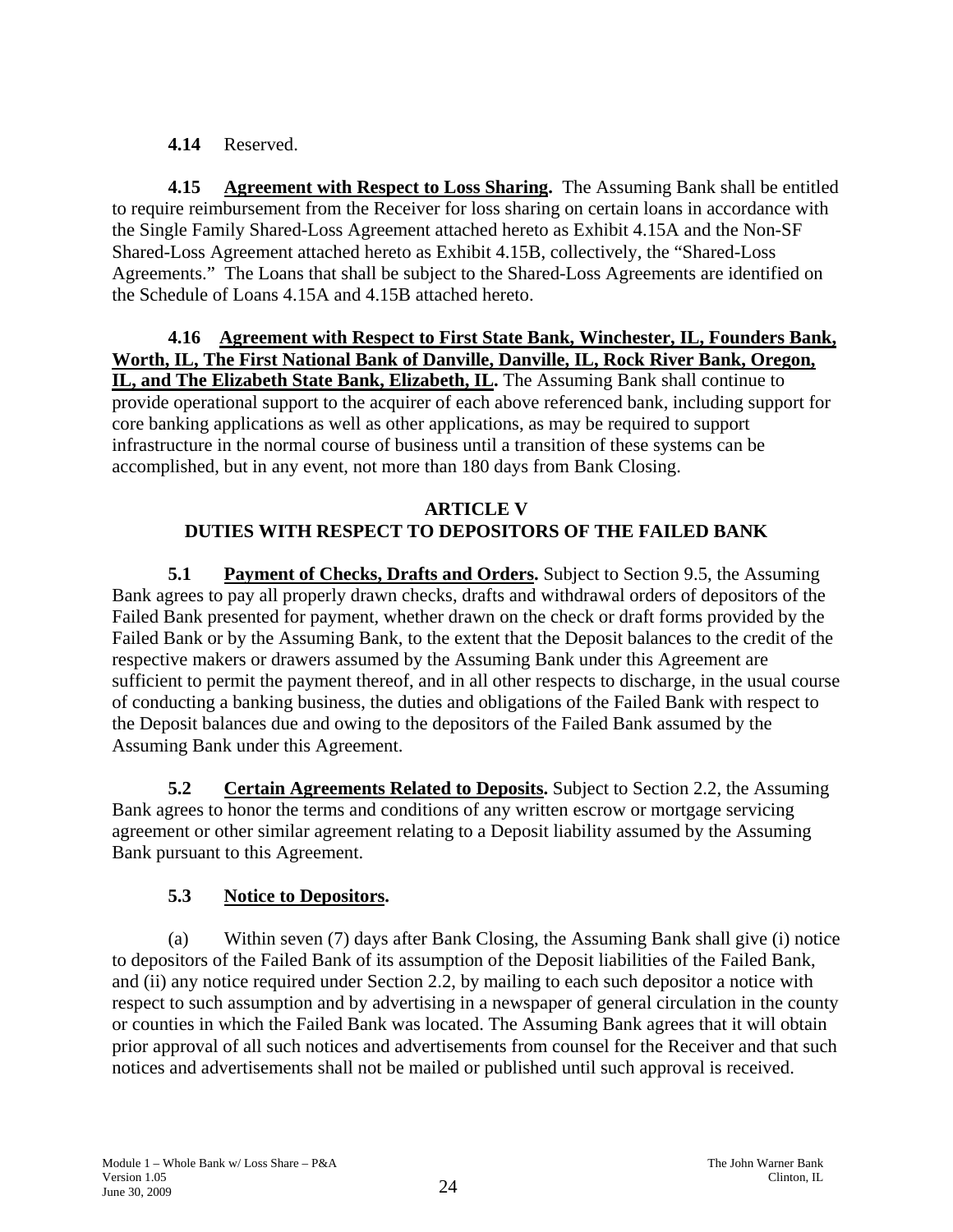(b) The Assuming Bank shall give notice by mail to depositors of the Failed Bank concerning the procedures to claim their deposits, which notice shall be provided to the Assuming Bank by the Receiver or the Corporation. Such notice shall be included with the notice to depositors to be mailed by the Assuming Bank pursuant to Section 5.3(a).

 (c) If the Assuming Bank proposes to charge fees different from those charged by the Failed Bank before it establishes new deposit account relationships with the depositors of the Failed Bank, the Assuming Bank shall give notice by mail of such changed fees to such depositors.

### **ARTICLE VI RECORDS**

### **6.1 Transfer of Records**.

<span id="page-28-1"></span><span id="page-28-0"></span> (a) In accordance with Section 3.1, the Receiver assigns, transfers, conveys and delivers to the Assuming Bank the following Records pertaining to the Deposit liabilities of the Failed Bank assumed by the Assuming Bank under this Agreement, except as provided in Section 6.4:

- (i) signature cards, orders, contracts between the Failed Bank and its depositors and Records of similar character;
- (ii) passbooks of depositors held by the Failed Bank, deposit slips, cancelled checks and withdrawal orders representing charges to accounts of depositors;

and the following Records pertaining to the Assets:

- (iii) records of deposit balances carried with other banks, bankers or trust companies;
- (iv) Loan and collateral records and Credit Files and other documents;
- (v) deeds, mortgages, abstracts, surveys, and other instruments or records of title pertaining to real estate or real estate mortgages;
- (vi) signature cards, agreements and records pertaining to Safe Deposit Boxes, if any; and
- (vii) records pertaining to the credit card business, trust business or safekeeping business of the Failed Bank, if any.

 (b) The Receiver, at its option, may assign and transfer to the Assuming Bank by a single blanket assignment or otherwise, as soon as practicable after Bank Closing, any other Records not assigned and transferred to the Assuming Bank as provided in this Agreement,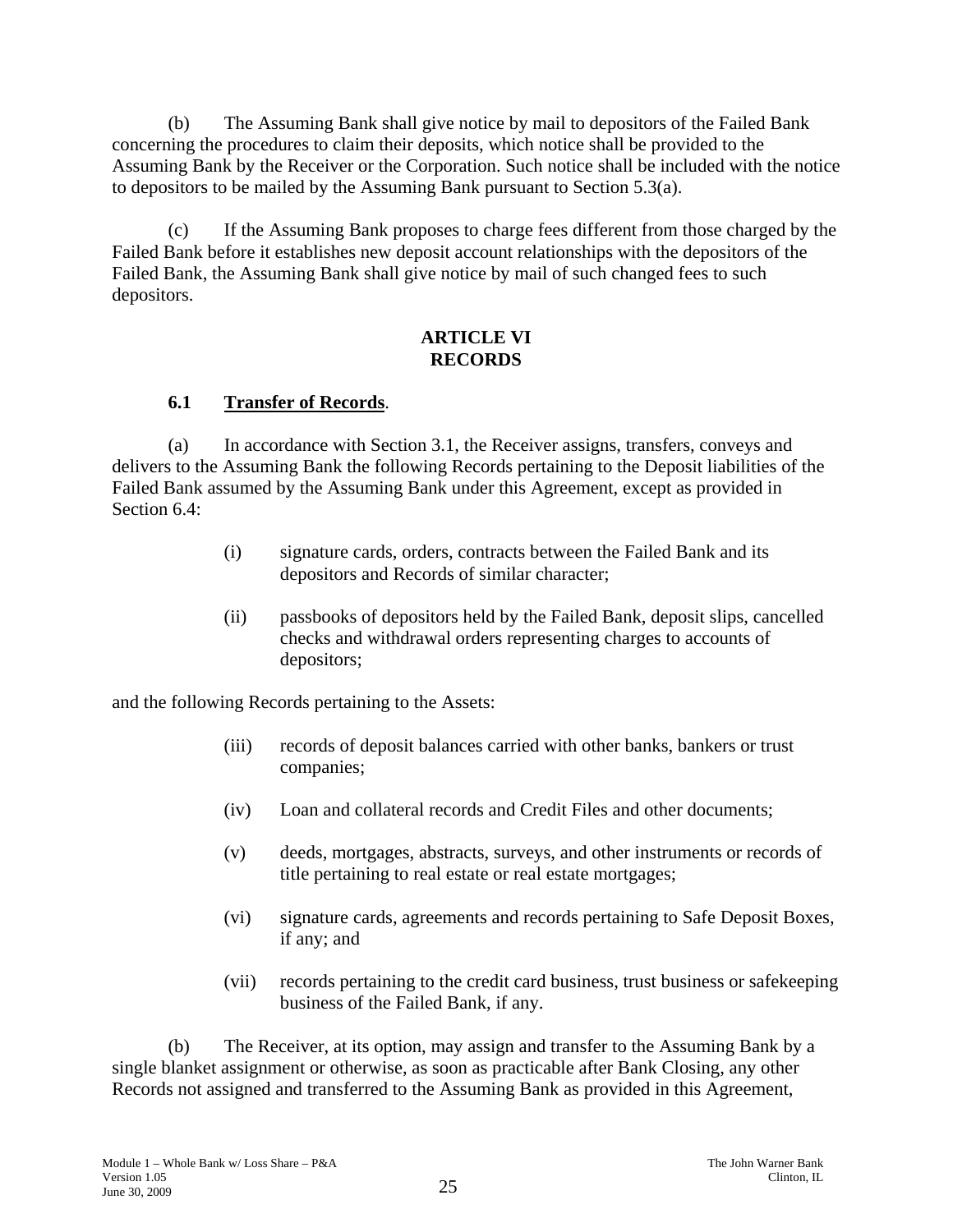including but not limited to loan disbursement checks, general ledger tickets, official bank checks, proof transactions (including proof tapes) and paid out loan files.

<span id="page-29-0"></span> **6.2 Delivery of Assigned Records**. The Receiver shall deliver to the Assuming Bank all Records described in (i) Section 6.1(a) as soon as practicable on or after the date of this Agreement, and (ii) Section 6.1(b) as soon as practicable after making any assignment described therein.

<span id="page-29-1"></span> **6.3 Preservation of Records**. The Assuming Bank agrees that it will preserve and maintain for the joint benefit of the Receiver, the Corporation and the Assuming Bank, all Records of which it has custody for such period as either the Receiver or the Corporation in its discretion may require, until directed otherwise, in writing, by the Receiver or Corporation. The Assuming Bank shall have the primary responsibility to respond to subpoenas, discovery requests, and other similar official inquiries with respect to the Records of which it has custody.

 **6.4 Access to Records; Copies**. The Assuming Bank agrees to permit the Receiver and the Corporation access to all Records of which the Assuming Bank has custody, and to use, inspect, make extracts from or request copies of any such Records in the manner and to the extent requested, and to duplicate, in the discretion of the Receiver or the Corporation, any Record in the form of microfilm or microfiche pertaining to Deposit account relationships; provided, that in the event that the Failed Bank maintained one or more duplicate copies of such microfilm or microfiche Records, the Assuming Bank hereby assigns, transfers, and conveys to the Corporation one such duplicate copy of each such Record without cost to the Corporation, and agrees to deliver to the Corporation all Records assigned and transferred to the Corporation under this Article VI as soon as practicable on or after the date of this Agreement. The party requesting a copy of any Record shall bear the cost (based on standard accepted industry charges to the extent applicable, as determined by the Receiver) for providing such duplicate Records. A copy of each Record requested shall be provided as soon as practicable by the party having custody thereof.

### **ARTICLE VII FIRST LOSS TRANCHE**

 The Assuming Bank has submitted to the Receiver an asset premium (discount) bid of (\$2,965,000.00) and a Deposit premium bid of 4.10%. The Deposit premium bid will be applied to the total of all Assumed Deposits except for brokered, CDARS, and any market place or similar subscription services Deposits. The First Loss Tranche shall be determined by adding (i) the asset premium (discount) bid, (ii) the Deposit premium bid, and (iii) the Equity Adjustment. If the First Loss Tranche is a positive number, then this is the Losses on Single Family Shared-Loss Loans and Net Charge-offs on Shared Loss Assets that the Assuming Bank will incur before loss-sharing commences under Exhibits 4.15A and 4.15B. If the First Loss Tranche is a negative number, the Corporation shall pay such amount by wire transfer to the Assuming Bank by the end of the first business day following Bank Closing and loss sharing shall commence immediately.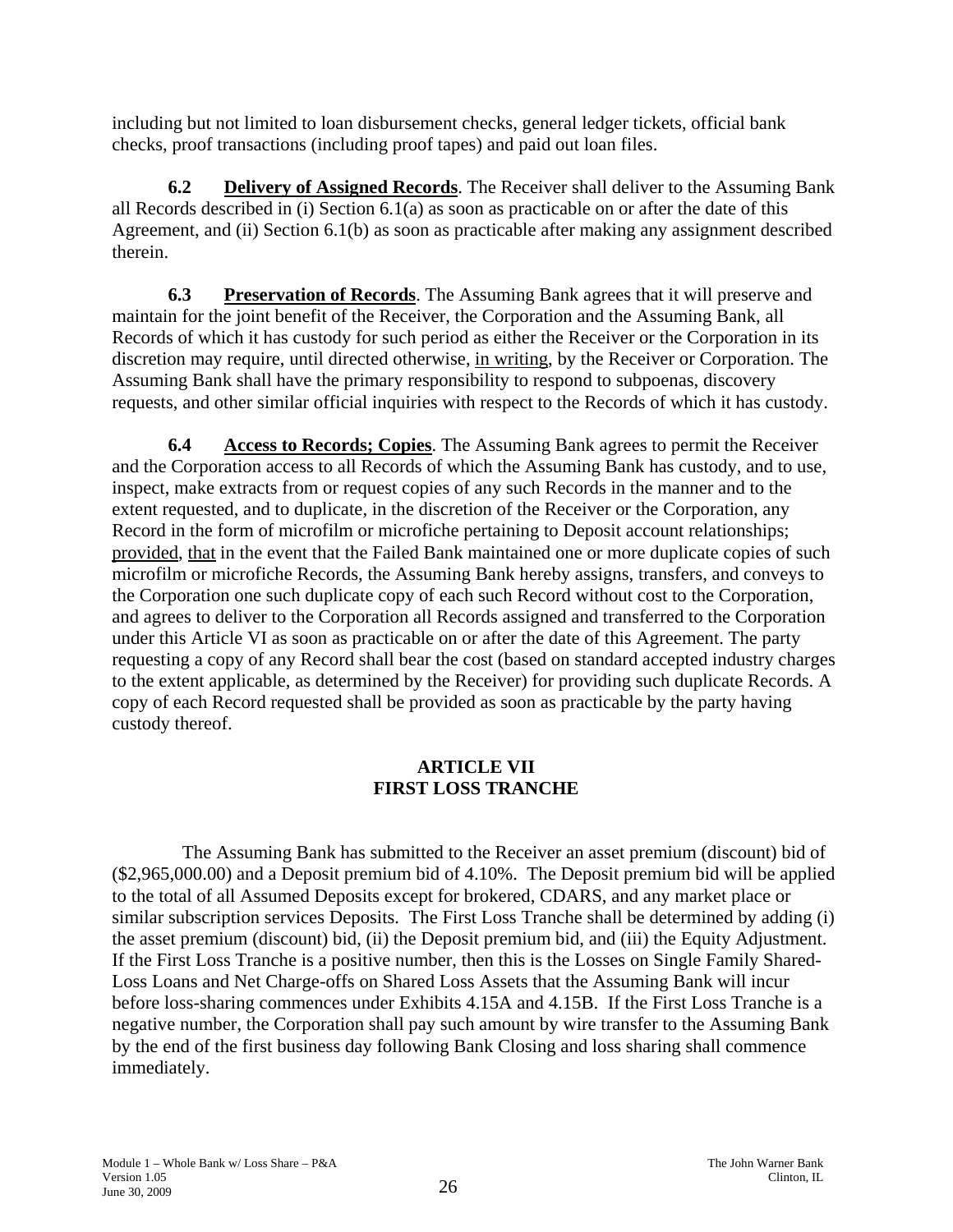### **ARTICLE VIII ADJUSTMENTS**

<span id="page-30-1"></span><span id="page-30-0"></span>**8.1** Pro Forma Statement. The Receiver, as soon as practicable after Bank Closing, in accordance with the best information then available, shall provide to the Assuming Bank a pro forma statement reflecting any adjustments of such liabilities and assets as may be necessary. Such pro forma statement shall take into account, to the extent possible, (i) liabilities and assets of a nature similar to those contemplated by Section 2.1 or Section 3.1, respectively, which at Bank Closing were carried in the Failed Bank's suspense accounts, (ii) accruals as of Bank Closing for all income related to the assets and business of the Failed Bank acquired by the Assuming Bank hereunder, whether or not such accruals were reflected on the Accounting Records of the Failed Bank in the normal course of its operations, and (iii) adjustments to determine the Book Value of any investment in an Acquired Subsidiary and related accounts on the "bank only" (unconsolidated) balance sheet of the Failed Bank based on the equity method of accounting, whether or not the Failed Bank used the equity method of accounting for investments in subsidiaries, except that the resulting amount cannot be less than the Acquired Subsidiary's recorded equity as of Bank Closing as reflected on the Accounting Records of the Acquired Subsidiary. Any Loan purchased by the Assuming Bank pursuant to Section 3.1 which the Failed Bank charged off during the period following the date of the most recent pertinent data made available to the Assuming Bank as part of the Information Package to Bank Closing shall be deemed not to be charged off for the purposes of the pro forma statement, and the purchase price shall be determined pursuant to Section 3.2.

## **8.2 Correction of Errors and Omissions; Other Liabilities**.

 (a) In the event any bookkeeping omissions or errors are discovered in preparing any pro forma statement or in completing the transfers and assumptions contemplated hereby, the parties hereto agree to correct such errors and omissions, it being understood that, as far as practicable, all adjustments will be made consistent with the judgments, methods, policies or accounting principles utilized by the Failed Bank in preparing and maintaining Accounting Records, except that adjustments made pursuant to this Section 8.2(a) are not intended to bring the Accounting Records of the Failed Bank into accordance with generally accepted accounting principles.

 (b) If the Receiver discovers at any time subsequent to the date of this Agreement that any claim exists against the Failed Bank which is of such a nature that it would have been included in the liabilities assumed under Article II had the existence of such claim or the facts giving rise thereto been known as of Bank Closing, the Receiver may, in its discretion, at any time, require that such claim be assumed by the Assuming Bank in a manner consistent with the intent of this Agreement. The Receiver will make appropriate adjustments to the pro forma statement provided by the Receiver to the Assuming Bank pursuant to Section 8.1 as may be necessary.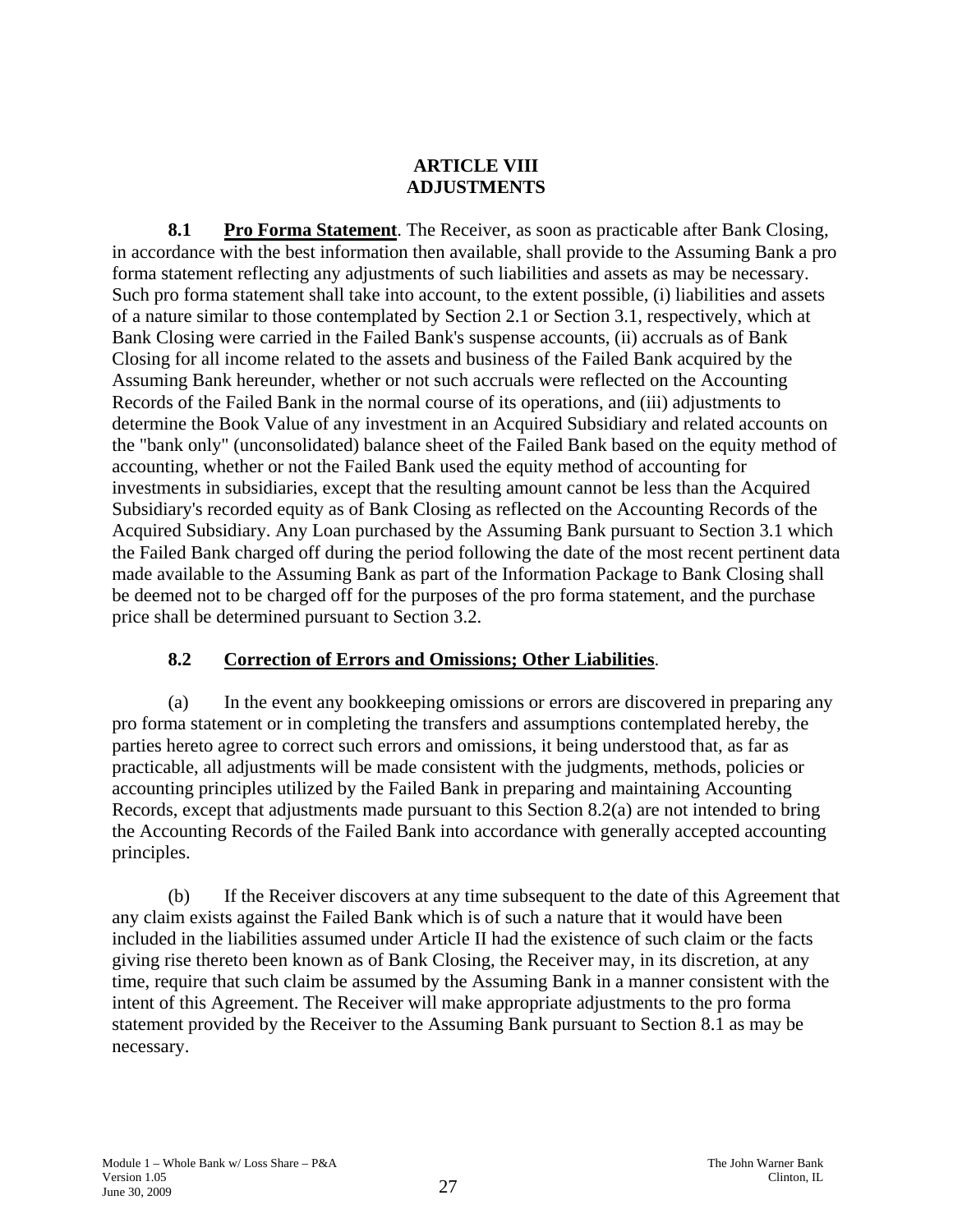<span id="page-31-0"></span>**8.3** Payments. The Receiver agrees to cause to be paid to the Assuming Bank, or the Assuming Bank agrees to pay to the Receiver, as the case may be, on the Settlement Date, a payment in an amount which reflects net adjustments (including any costs, expenses and fees associated with determinations of value as provided in this Agreement) made pursuant to Section 8.1 or Section 8.2, plus interest as provided in Section 8.4. The Receiver and the Assuming Bank agree to effect on the Settlement Date any further transfer of assets to or assumption of liabilities or claims by the Assuming Bank as may be necessary in accordance with Section 8.1 or Section 8.2.

<span id="page-31-1"></span>**8.4 Interest**. Any amounts paid under Section 8.3 or Section 8.5, shall bear interest for the period from and including the day following Bank Closing to and including the day preceding the payment at the Settlement Interest Rate.

<span id="page-31-2"></span>**8.5** Subsequent Adjustments. In the event that the Assuming Bank or the Receiver discovers any errors or omissions as contemplated by Section 8.2 or any error with respect to the payment made under Section 8.3 after the Settlement Date, the Assuming Bank and the Receiver agree to promptly correct any such errors or omissions, make any payments and effect any transfers or assumptions as may be necessary to reflect any such correction plus interest as provided in Section 8.4.

### **ARTICLE IX CONTINUING COOPERATION**

<span id="page-31-4"></span><span id="page-31-3"></span>**9.1** General Matters. The parties hereto agree that they will, in good faith and with their best efforts, cooperate with each other to carry out the transactions contemplated by this Agreement and to effect the purposes hereof.

<span id="page-31-5"></span>**9.2** Additional Title Documents. The Receiver, the Corporation and the Assuming Bank each agree, at any time, and from time to time, upon the request of any party hereto, to execute and deliver such additional instruments and documents of conveyance as shall be reasonably necessary to vest in the appropriate party its full legal or equitable title in and to the property transferred pursuant to this Agreement or to be transferred in accordance herewith. The Assuming Bank shall prepare such instruments and documents of conveyance (in form and substance satisfactory to the Receiver) as shall be necessary to vest title to the Assets in the Assuming Bank. The Assuming Bank shall be responsible for recording such instruments and documents of conveyance at its own expense.

# **9.3 Claims and Suits**.

<span id="page-31-6"></span> (a) The Receiver shall have the right, in its discretion, to (i) defend or settle any claim or suit against the Assuming Bank with respect to which the Receiver has indemnified the Assuming Bank in the same manner and to the same extent as provided in Article XII, and (ii) defend or settle any claim or suit against the Assuming Bank with respect to any Liability Assumed, which claim or suit may result in a loss to the Receiver arising out of or related to this Agreement, or which existed against the Failed Bank on or before Bank Closing. The exercise by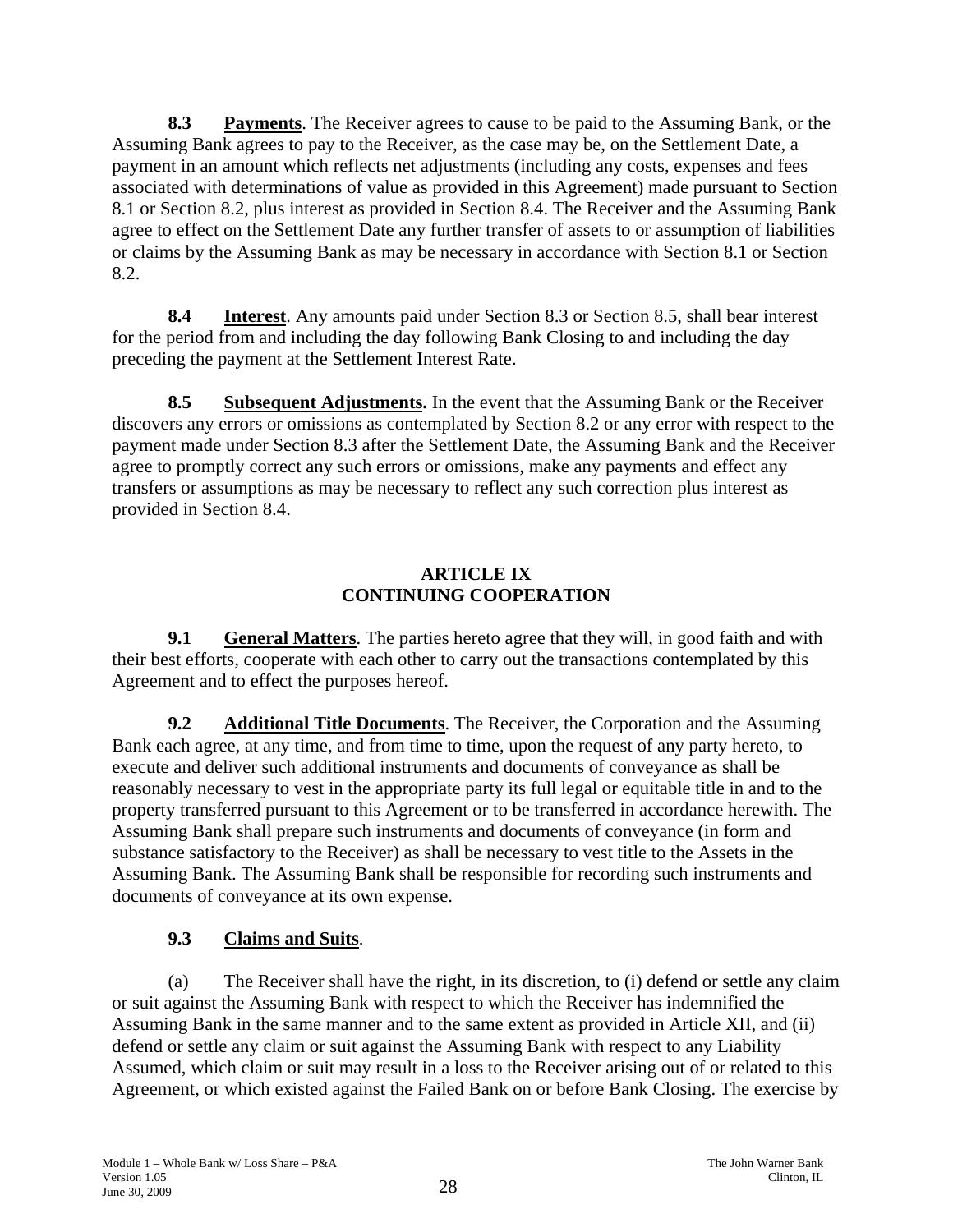the Receiver of any rights under this Section 9.3(a) shall not release the Assuming Bank with respect to any of its obligations under this Agreement.

 (b) In the event any action at law or in equity shall be instituted by any Person against the Receiver and the Corporation as codefendants with respect to any asset of the Failed Bank retained or acquired pursuant to this Agreement by the Receiver, the Receiver agrees, at the request of the Corporation, to join with the Corporation in a petition to remove the action to the United States District Court for the proper district. The Receiver agrees to institute, with or without joinder of the Corporation as coplaintiff, any action with respect to any such retained or acquired asset or any matter connected therewith whenever notice requiring such action shall be given by the Corporation to the Receiver.

<span id="page-32-0"></span>**9.4 Payment of Deposits**. In the event any depositor does not accept the obligation of the Assuming Bank to pay any Deposit liability of the Failed Bank assumed by the Assuming Bank pursuant to this Agreement and asserts a claim against the Receiver for all or any portion of any such Deposit liability, the Assuming Bank agrees on demand to provide to the Receiver funds sufficient to pay such claim in an amount not in excess of the Deposit liability reflected on the books of the Assuming Bank at the time such claim is made. Upon payment by the Assuming Bank to the Receiver of such amount, the Assuming Bank shall be discharged from any further obligation under this Agreement to pay to any such depositor the amount of such Deposit liability paid to the Receiver.

<span id="page-32-1"></span> **9.5 Withheld Payments**. At any time, the Receiver or the Corporation may, in its discretion, determine that all or any portion of any deposit balance assumed by the Assuming Bank pursuant to this Agreement does not constitute a "Deposit" (or otherwise, in its discretion, determine that it is the best interest of the Receiver or Corporation to withhold all or any portion of any deposit), and may direct the Assuming Bank to withhold payment of all or any portion of any such deposit balance. Upon such direction, the Assuming Bank agrees to hold such deposit and not to make any payment of such deposit balance to or on behalf of the depositor, or to itself, whether by way of transfer, set-off, or otherwise. The Assuming Bank agrees to maintain the "withheld payment" status of any such deposit balance until directed in writing by the Receiver or the Corporation as to its disposition. At the direction of the Receiver or the Corporation, the Assuming Bank shall return all or any portion of such deposit balance to the Receiver or the Corporation, as appropriate, and thereupon the Assuming Bank shall be discharged from any further liability to such depositor with respect to such returned deposit balance. If such deposit balance has been paid to the depositor prior to a demand for return by the Corporation or the Receiver, and payment of such deposit balance had not been previously withheld pursuant to this Section, the Assuming Bank shall not be obligated to return such deposit balance to the Receiver or the Corporation. The Assuming Bank shall be obligated to reimburse the Corporation or the Receiver, as the case may be, for the amount of any deposit balance or portion thereof paid by the Assuming Bank in contravention of any previous direction to withhold payment of such deposit balance or return such deposit balance the payment of which was withheld pursuant to this Section.

# <span id="page-32-2"></span> **9.6 Proceedings with Respect to Certain Assets and Liabilities**.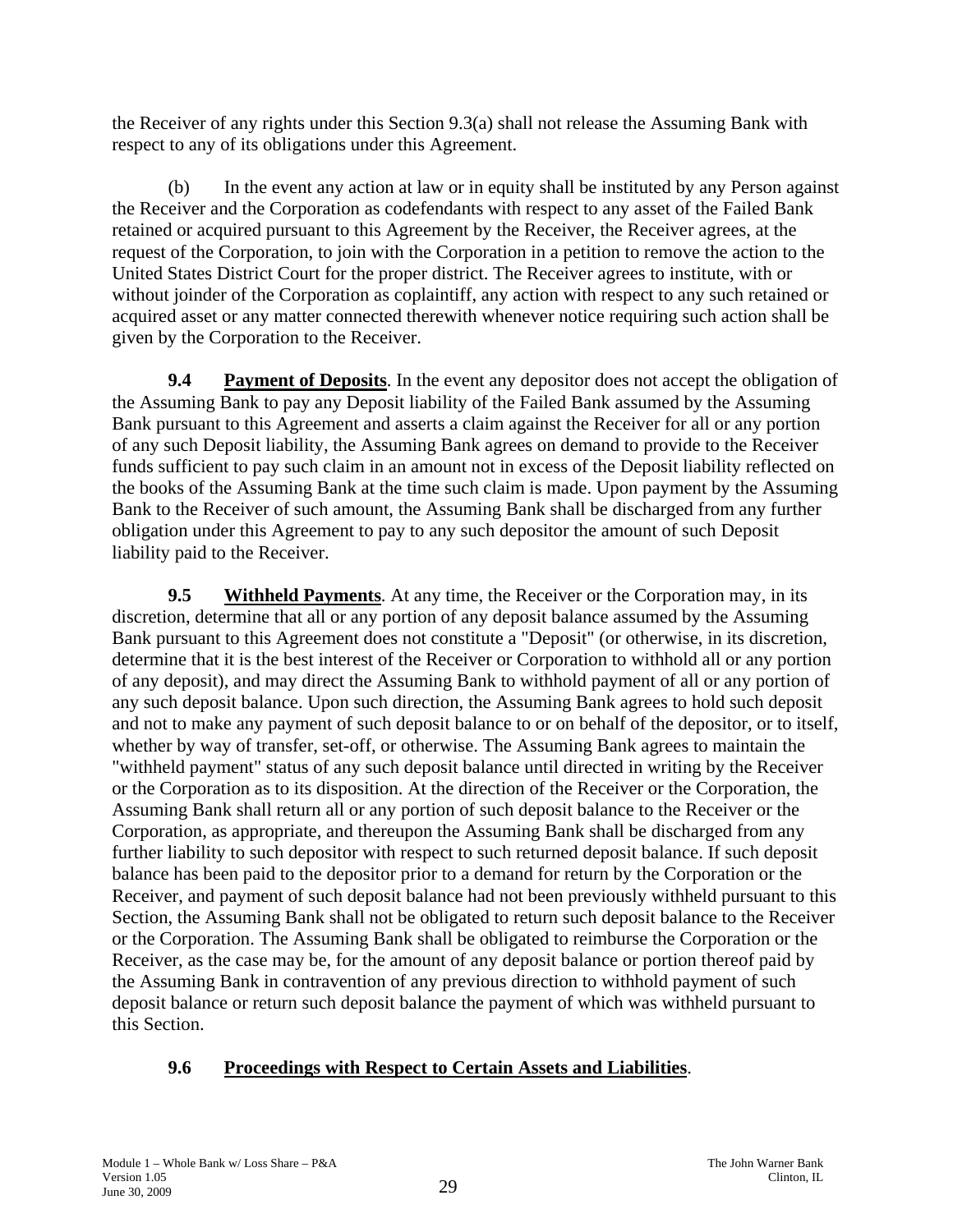(a) In connection with any investigation, proceeding or other matter with respect to any asset or liability of the Failed Bank retained by the Receiver, or any asset of the Failed Bank acquired by the Receiver pursuant to this Agreement, the Assuming Bank shall cooperate to the extent reasonably required by the Receiver.

 (b) In addition to its obligations under Section 6.4, the Assuming Bank shall provide representatives of the Receiver access at reasonable times and locations without other limitation or qualification to (i) its directors, officers, employees and agents and those of the Subsidiaries acquired by the Assuming Bank, and (ii) its books and records, the books and records of such Subsidiaries and all Credit Files, and copies thereof. Copies of books, records and Credit Files shall be provided by the Assuming Bank as requested by the Receiver and the costs of duplication thereof shall be borne by the Receiver.

 (c) Not later than ten (10) days after the Put Notice pursuant to Section 3.4 or the date of the notice of transfer of any Loan by the Assuming Bank to the Receiver pursuant to Section 3.6, the Assuming Bank shall deliver to the Receiver such documents with respect to such Loan as the Receiver may request, including without limitation the following: (i) all related Credit Documents (other than certificates, notices and other ancillary documents), (ii) a certificate setting forth the principal amount on the date of the transfer and the amount of interest, fees and other charges then accrued and unpaid thereon, and any restrictions on transfer to which any such Loan is subject, and (iii) all Credit Files, and all documents, microfiche, microfilm and computer records (including but not limited to magnetic tape, disc storage, card forms and printed copy) maintained by, owned by, or in the possession of the Assuming Bank or any Affiliate of the Assuming Bank relating to the transferred Loan.

<span id="page-33-0"></span>**9.7 Information**. The Assuming Bank promptly shall provide to the Corporation such other information, including financial statements and computations, relating to the performance of the provisions of this Agreement as the Corporation or the Receiver may request from time to time, and, at the request of the Receiver, make available employees of the Failed Bank employed or retained by the Assuming Bank to assist in preparation of the pro forma statement pursuant to Section 8.1.

#### **ARTICLE X CONDITION PRECEDENT**

<span id="page-33-1"></span>The obligations of the parties to this Agreement are subject to the Receiver and the Corporation having received at or before Bank Closing evidence reasonably satisfactory to each of any necessary approval, waiver, or other action by any governmental authority, the board of directors of the Assuming Bank, or other third party, with respect to this Agreement and the transactions contemplated hereby, the closing of the Failed Bank and the appointment of the Receiver, the chartering of the Assuming Bank, and any agreements, documents, matters or proceedings contemplated hereby or thereby.

#### <span id="page-33-2"></span> **ARTICLE XI REPRESENTATIONS AND WARRANTIES OF THE ASSUMING BANK**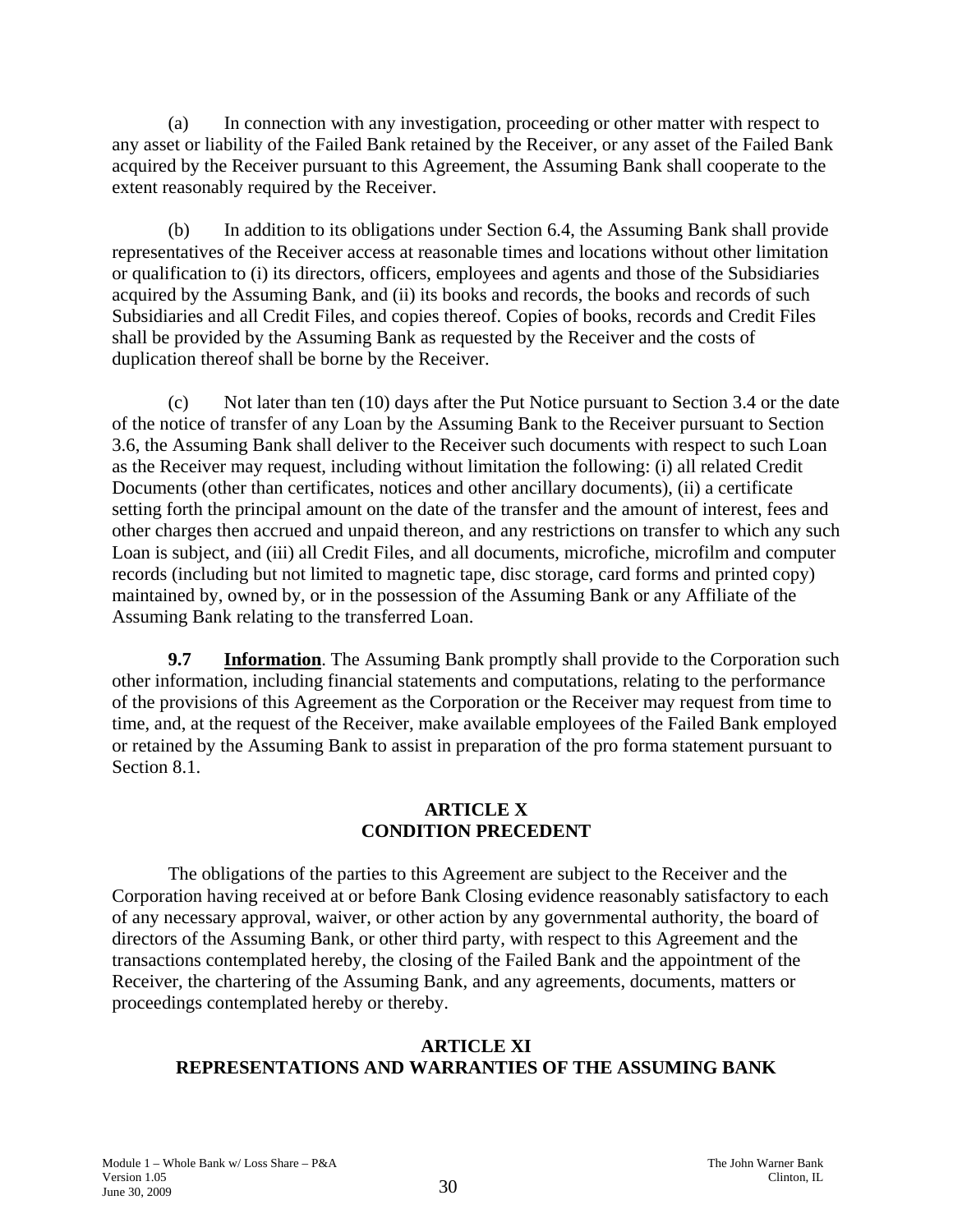The Assuming Bank represents and warrants to the Corporation and the Receiver as follows:

 (a) **Corporate Existence and Authority**. The Assuming Bank (i) is duly organized, validly existing and in good standing under the laws of its Chartering Authority and has full power and authority to own and operate its properties and to conduct its business as now conducted by it, and (ii) has full power and authority to execute and deliver this Agreement and to perform its obligations hereunder. The Assuming Bank has taken all necessary corporate action to authorize the execution, delivery and performance of this Agreement and the performance of the transactions contemplated hereby.

 (b) **Third Party Consents**. No governmental authority or other third party consents (including but not limited to approvals, licenses, registrations or declarations) are required in connection with the execution, delivery or performance by the Assuming Bank of this Agreement, other than such consents as have been duly obtained and are in full force and effect.

 (c) **Execution and Enforceability**. This Agreement has been duly executed and delivered by the Assuming Bank and when this Agreement has been duly authorized, executed and delivered by the Corporation and the Receiver, this Agreement will constitute the legal, valid and binding obligation of the Assuming Bank, enforceable in accordance with its terms.

# (d) **Compliance with Law**.

 (i) Neither the Assuming Bank nor any of its Subsidiaries is in violation of any statute, regulation, order, decision, judgment or decree of, or any restriction imposed by, the United States of America, any State, municipality or other political subdivision or any agency of any of the foregoing, or any court or other tribunal having jurisdiction over the Assuming Bank or any of its Subsidiaries or any assets of any such Person, or any foreign government or agency thereof having such jurisdiction, with respect to the conduct of the business of the Assuming Bank or of any of its Subsidiaries, or the ownership of the properties of the Assuming Bank or any of its Subsidiaries, which, either individually or in the aggregate with all other such violations, would materially and adversely affect the business, operations or condition (financial or otherwise) of the Assuming Bank or the ability of the Assuming Bank to perform, satisfy or observe any obligation or condition under this Agreement.

 (ii) Neither the execution and delivery nor the performance by the Assuming Bank of this Agreement will result in any violation by the Assuming Bank of, or be in conflict with, any provision of any applicable law or regulation, or any order, writ or decree of any court or governmental authority.

 e) **Representations Remain True**. The Assuming Bank represents and warrants that it has executed and delivered to the Corporation a Purchaser Eligibility Certification and Confidentiality Agreement and that all information provided and representations made by or on behalf of the Assuming Bank in connection with this Agreement and the transactions contemplated hereby, including, but not limited to, the Purchaser Eligibility Certification and Confidentiality Agreement (which are affirmed and ratified hereby) are and remain true and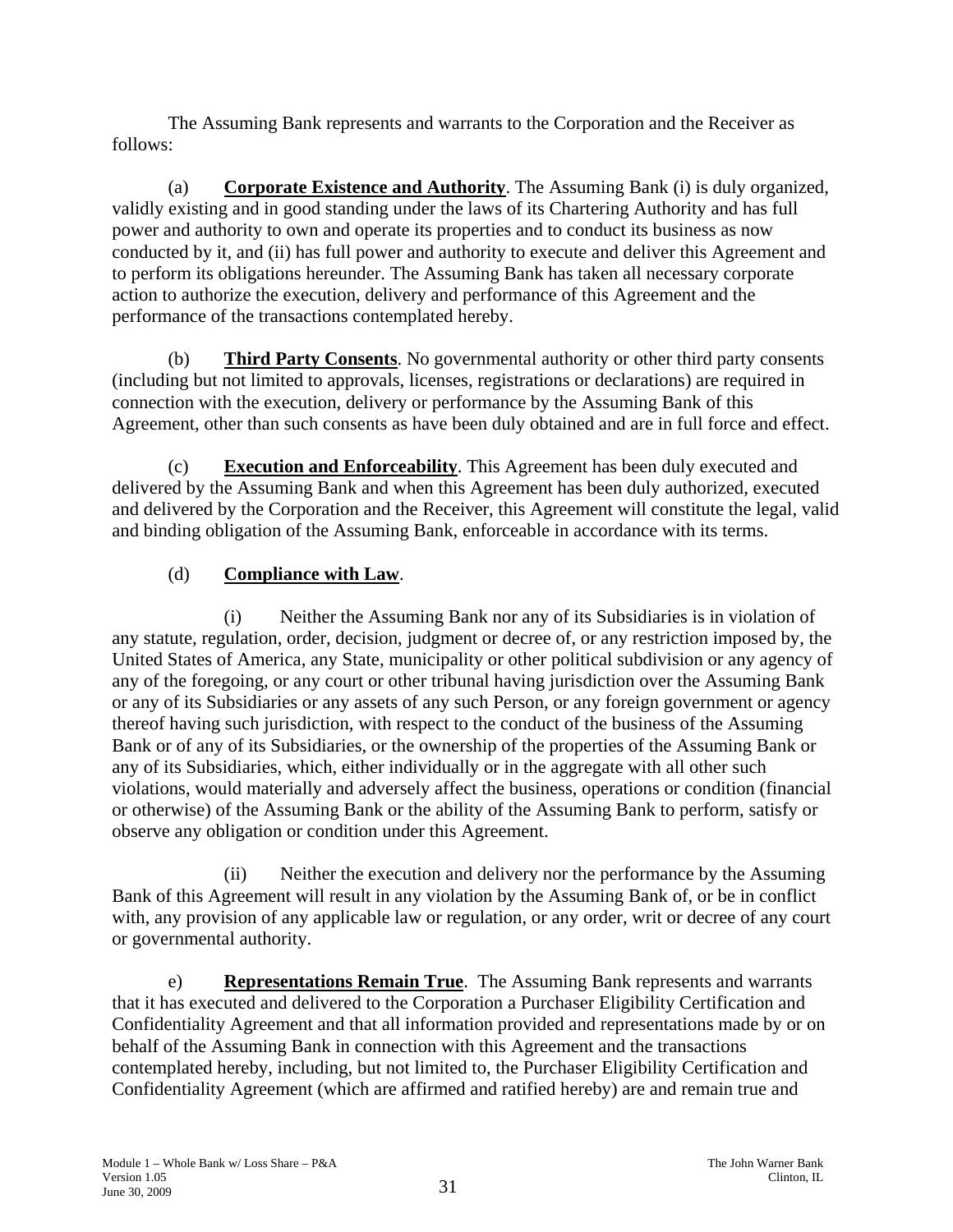correct in all material respects and do not fail to state any fact required to make the information contained therein not misleading.

### **ARTICLE XII INDEMNIFICATION**

<span id="page-35-0"></span>**12.1** Indemnification of Indemnitees. From and after Bank Closing and subject to the limitations set forth in this Section and Section 12.6 and compliance by the Indemnitees with Section 12.2, the Receiver agrees to indemnify and hold harmless the Indemnitees against any and all costs, losses, liabilities, expenses (including attorneys' fees) incurred prior to the assumption of defense by the Receiver pursuant to paragraph (d) of Section 12.2, judgments, fines and amounts paid in settlement actually and reasonably incurred in connection with claims against any Indemnitee based on liabilities of the Failed Bank that are not assumed by the Assuming Bank pursuant to this Agreement or subsequent to the execution hereof by the Assuming Bank or any Subsidiary or Affiliate of the Assuming Bank for which indemnification is provided hereunder in (a) of this Section 12.1, subject to certain exclusions as provided in (b) of this Section 12.1:

(a)

 (1) claims based on the rights of any shareholder or former shareholder as such of (x) the Failed Bank, or (y) any Subsidiary or Affiliate of the Failed Bank;

 (2) claims based on the rights of any creditor as such of the Failed Bank, or any creditor as such of any director, officer, employee or agent of the Failed Bank, with respect to any indebtedness or other obligation of the Failed Bank arising prior to Bank Closing;

(3) claims based on the rights of any present or former director, officer, employee or agent as such of the Failed Bank or of any Subsidiary or Affiliate of the Failed Bank;

(4) claims based on any action or inaction prior to Bank Closing of the Failed Bank, its directors, officers, employees or agents as such, or any Subsidiary or Affiliate of the Failed Bank, or the directors, officers, employees or agents as such of such Subsidiary or Affiliate;

(5) claims based on any malfeasance, misfeasance or nonfeasance of the Failed Bank, its directors, officers, employees or agents with respect to the trust business of the Failed Bank, if any;

(6) claims based on any failure or alleged failure (not in violation of law) by the Assuming Bank to continue to perform any service or activity previously performed by the Failed Bank which the Assuming Bank is not required to perform pursuant to this Agreement or which arise under any contract to which the Failed Bank was a party which the Assuming Bank elected not to assume in accordance with this Agreement and which neither the Assuming Bank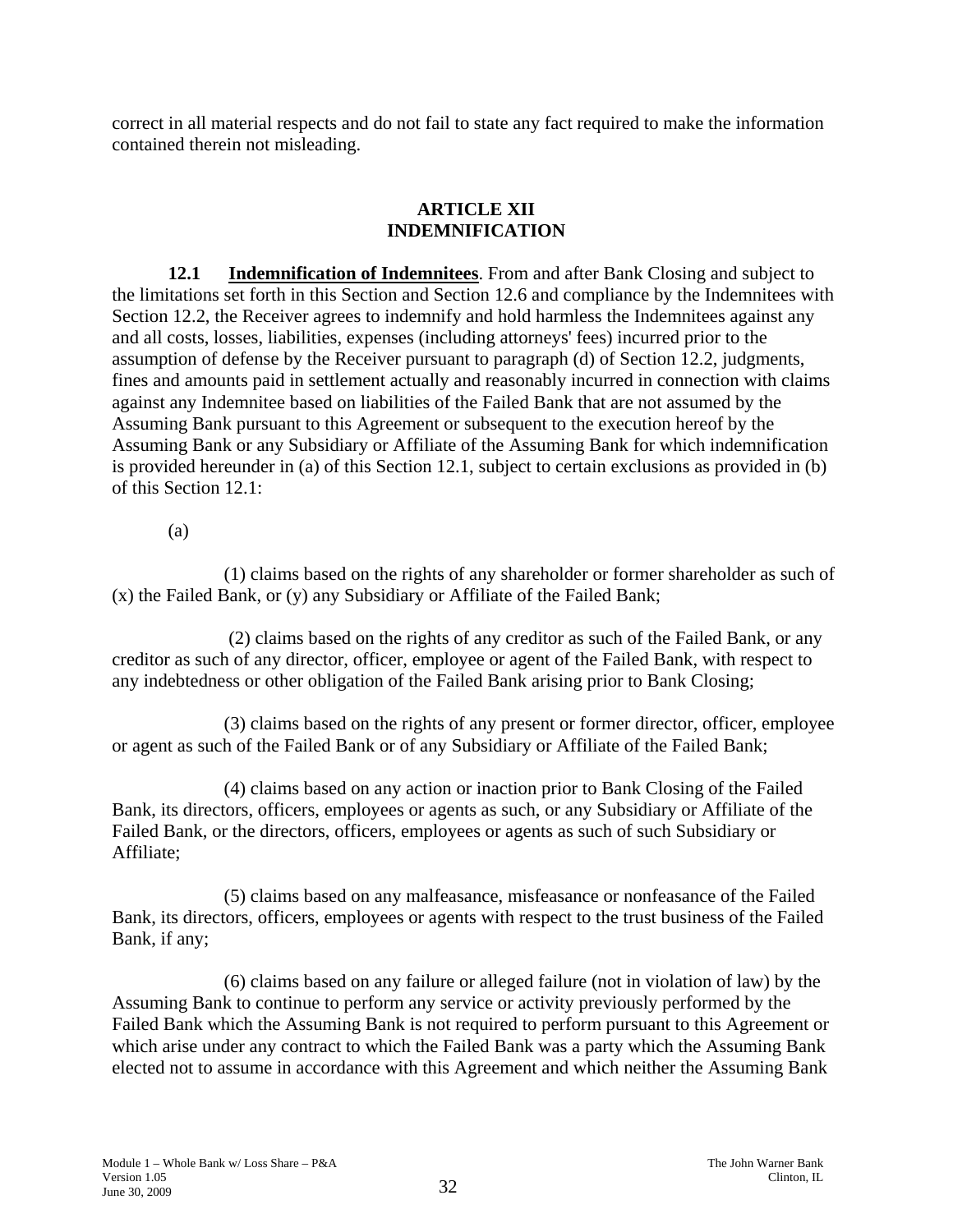nor any Subsidiary or Affiliate of the Assuming Bank has assumed subsequent to the execution hereof;

 (7) claims arising from any action or inaction of any Indemnitee, including for purposes of this Section 12.1(a)(7) the former officers or employees of the Failed Bank or of any Subsidiary or Affiliate of the Failed Bank that is taken upon the specific written direction of the Corporation or the Receiver, other than any action or inaction taken in a manner constituting bad faith, gross negligence or willful misconduct; and

(8) claims based on the rights of any depositor of the Failed Bank whose deposit has been accorded "withheld payment" status and/or returned to the Receiver or Corporation in accordance with Section 9.5 and/or has become an "unclaimed deposit" or has been returned to the Corporation or the Receiver in accordance with Section 2.3;

 (b) provided, that, with respect to this Agreement, except for paragraphs (7) and (8) of Section 12.1(a), no indemnification will be provided under this Agreement for any:

(1) judgment or fine against, or any amount paid in settlement (without the written approval of the Receiver) by, any Indemnitee in connection with any action that seeks damages against any Indemnitee (a "counterclaim") arising with respect to any Asset and based on any action or inaction of either the Failed Bank, its directors, officers, employees or agents as such prior to Bank Closing, unless any such judgment, fine or amount paid in settlement exceeds the greater of (i) the Repurchase Price of such Asset, or (ii) the monetary recovery sought on such Asset by the Assuming Bank in the cause of action from which the counterclaim arises; and in such event the Receiver will provide indemnification only in the amount of such excess; and no indemnification will be provided for any costs or expenses other than any costs or expenses (including attorneys' fees) which, in the determination of the Receiver, have been actually and reasonably incurred by such Indemnitee in connection with the defense of any such counterclaim; and it is expressly agreed that the Receiver reserves the right to intervene, in its discretion, on its behalf and/or on behalf of the Receiver, in the defense of any such counterclaim;

(2) claims with respect to any liability or obligation of the Failed Bank that is expressly assumed by the Assuming Bank pursuant to this Agreement or subsequent to the execution hereof by the Assuming Bank or any Subsidiary or Affiliate of the Assuming Bank;

(3) claims with respect to any liability of the Failed Bank to any present or former employee as such of the Failed Bank or of any Subsidiary or Affiliate of the Failed Bank, which liability is expressly assumed by the Assuming Bank pursuant to this Agreement or subsequent to the execution hereof by the Assuming Bank or any Subsidiary or Affiliate of the Assuming Bank;

(4) claims based on the failure of any Indemnitee to seek recovery of damages from the Receiver for any claims based upon any action or inaction of the Failed Bank, its directors, officers, employees or agents as fiduciary, agent or custodian prior to Bank Closing;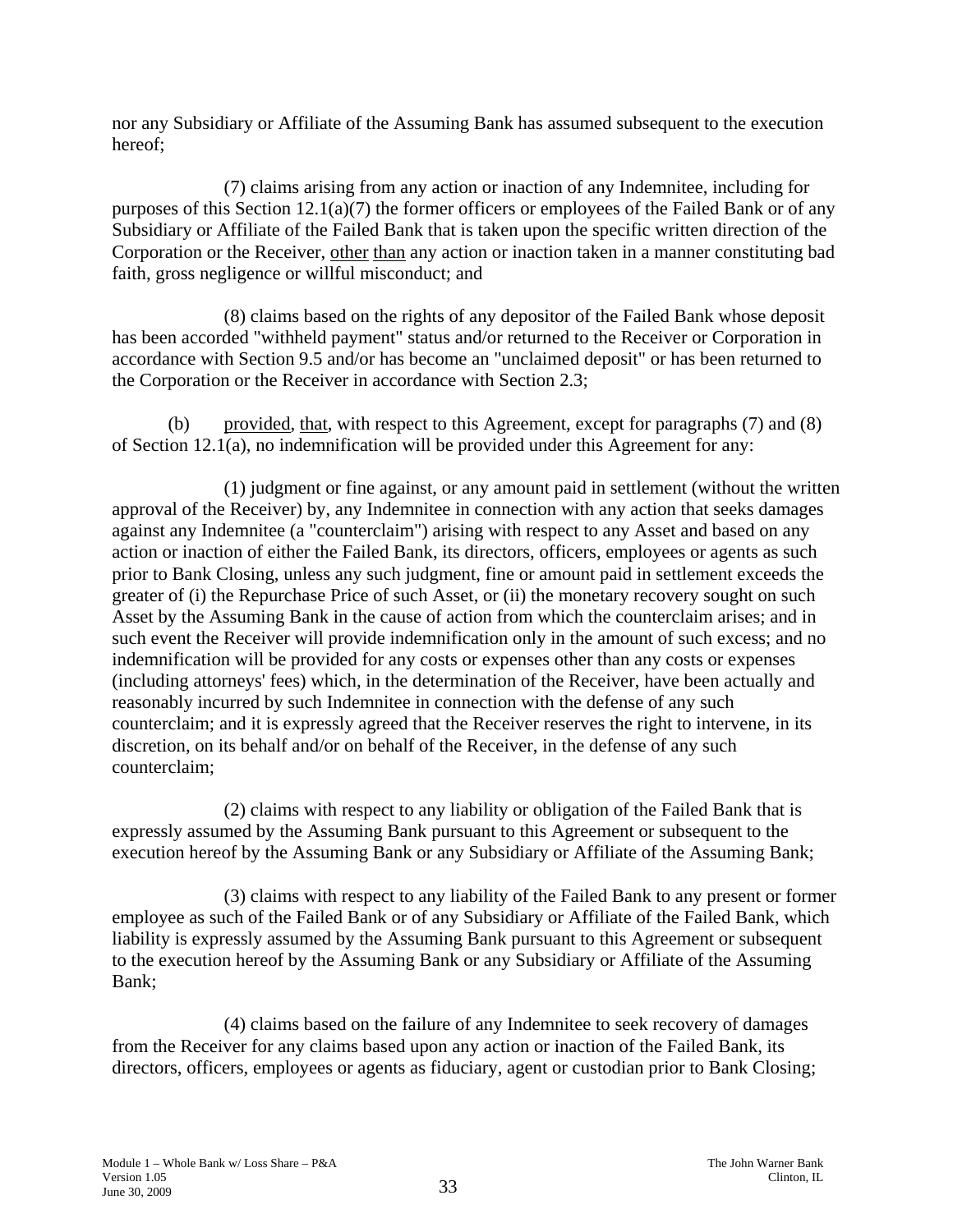(5) claims based on any violation or alleged violation by any Indemnitee of the antitrust, branching, banking or bank holding company or securities laws of the United States of America or any State thereof;

(6) claims based on the rights of any present or former creditor, customer, or supplier as such of the Assuming Bank or any Subsidiary or Affiliate of the Assuming Bank;

(7) claims based on the rights of any present or former shareholder as such of the Assuming Bank or any Subsidiary or Affiliate of the Assuming Bank regardless of whether any such present or former shareholder is also a present or former shareholder of the Failed Bank;

(8) claims, if the Receiver determines that the effect of providing such indemnification would be to (i) expand or alter the provisions of any warranty or disclaimer thereof provided in Section 3.3 or any other provision of this Agreement, or (ii) create any warranty not expressly provided under this Agreement;

(9) claims which could have been enforced against any Indemnitee had the Assuming Bank not entered into this Agreement;

(10) claims based on any liability for taxes or fees assessed with respect to the consummation of the transactions contemplated by this Agreement, including without limitation any subsequent transfer of any Assets or Liabilities Assumed to any Subsidiary or Affiliate of the Assuming Bank;

(11) except as expressly provided in this Article XII, claims based on any action or inaction of any Indemnitee, and nothing in this Agreement shall be construed to provide indemnification for (i) the Failed Bank, (ii) any Subsidiary or Affiliate of the Failed Bank, or (iii) any present or former director, officer, employee or agent of the Failed Bank or its Subsidiaries or Affiliates; provided, that the Receiver, in its discretion, may provide indemnification hereunder for any present or former director, officer, employee or agent of the Failed Bank or its Subsidiaries or Affiliates who is also or becomes a director, officer, employee or agent of the Assuming Bank or its Subsidiaries or Affiliates;

(12) claims or actions which constitute a breach by the Assuming Bank of the representations and warranties contained in Article XI;

(13) claims arising out of or relating to the condition of or generated by an Asset arising from or relating to the presence, storage or release of any hazardous or toxic substance, or any pollutant or contaminant, or condition of such Asset which violate any applicable Federal, State or local law or regulation concerning environmental protection; and

(14) claims based on, related to or arising from any asset, including a loan, acquired or liability assumed by the Assuming Bank, other than pursuant to this Agreement.

 **12.2 Conditions Precedent to Indemnification**. It shall be a condition precedent to the obligation of the Receiver to indemnify any Person pursuant to this Article XII that such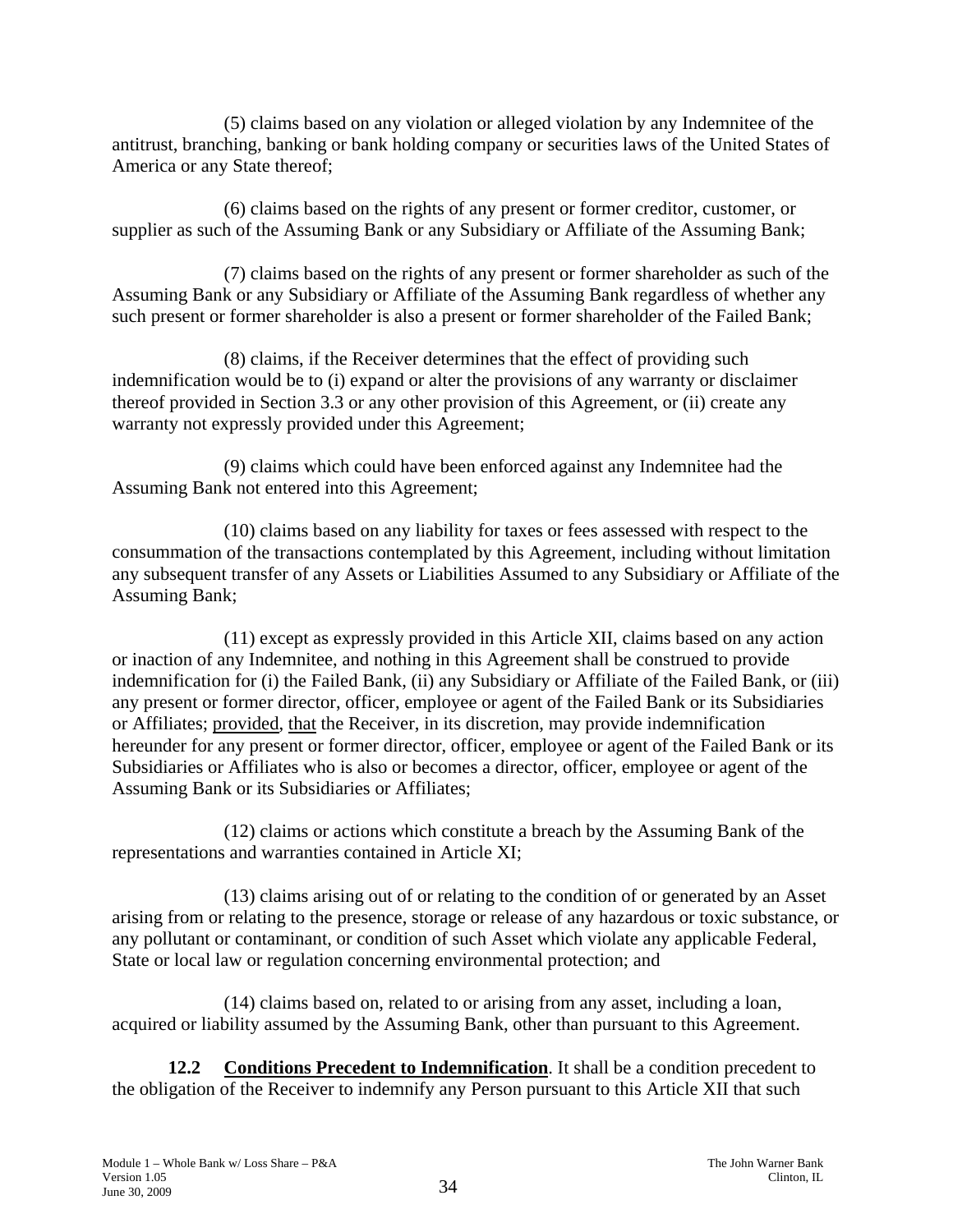Person shall, with respect to any claim made or threatened against such Person for which such Person is or may be entitled to indemnification hereunder:

 (a) give written notice to the Regional Counsel (Litigation Branch) of the Corporation in the manner and at the address provided in Section 13.7 of such claim as soon as practicable after such claim is made or threatened; provided, that notice must be given on or before the date which is six (6) years from the date of this Agreement;

 (b) provide to the Receiver such information and cooperation with respect to such claim as the Receiver may reasonably require;

 (c) cooperate and take all steps, as the Receiver may reasonably require, to preserve and protect any defense to such claim;

 (d) in the event suit is brought with respect to such claim, upon reasonable prior notice, afford to the Receiver the right, which the Receiver may exercise in its sole discretion, to conduct the investigation, control the defense and effect settlement of such claim, including without limitation the right to designate counsel and to control all negotiations, litigation, arbitration, settlements, compromises and appeals of any such claim, all of which shall be at the expense of the Receiver; provided, that the Receiver shall have notified the Person claiming indemnification in writing that such claim is a claim with respect to which the Person claiming indemnification is entitled to indemnification under this Article XII;

 (e) not incur any costs or expenses in connection with any response or suit with respect to such claim, unless such costs or expenses were incurred upon the written direction of the Receiver; provided, that the Receiver shall not be obligated to reimburse the amount of any such costs or expenses unless such costs or expenses were incurred upon the written direction of the Receiver;

 (f) not release or settle such claim or make any payment or admission with respect thereto, unless the Receiver consents in writing thereto, which consent shall not be unreasonably withheld; provided, that the Receiver shall not be obligated to reimburse the amount of any such settlement or payment unless such settlement or payment was effected upon the written direction of the Receiver; and

 (g) take reasonable action as the Receiver may request in writing as necessary to preserve, protect or enforce the rights of the indemnified Person against any Primary Indemnitor.

**12.3 No Additional Warranty**. Nothing in this Article XII shall be construed or deemed to (i) expand or otherwise alter any warranty or disclaimer thereof provided under Section 3.3 or any other provision of this Agreement with respect to, among other matters, the title, value, collectibility, genuineness, enforceability or condition of any (x) Asset, or (y) asset of the Failed Bank purchased by the Assuming Bank subsequent to the execution of this Agreement by the Assuming Bank or any Subsidiary or Affiliate of the Assuming Bank, or (ii) create any warranty not expressly provided under this Agreement with respect thereto.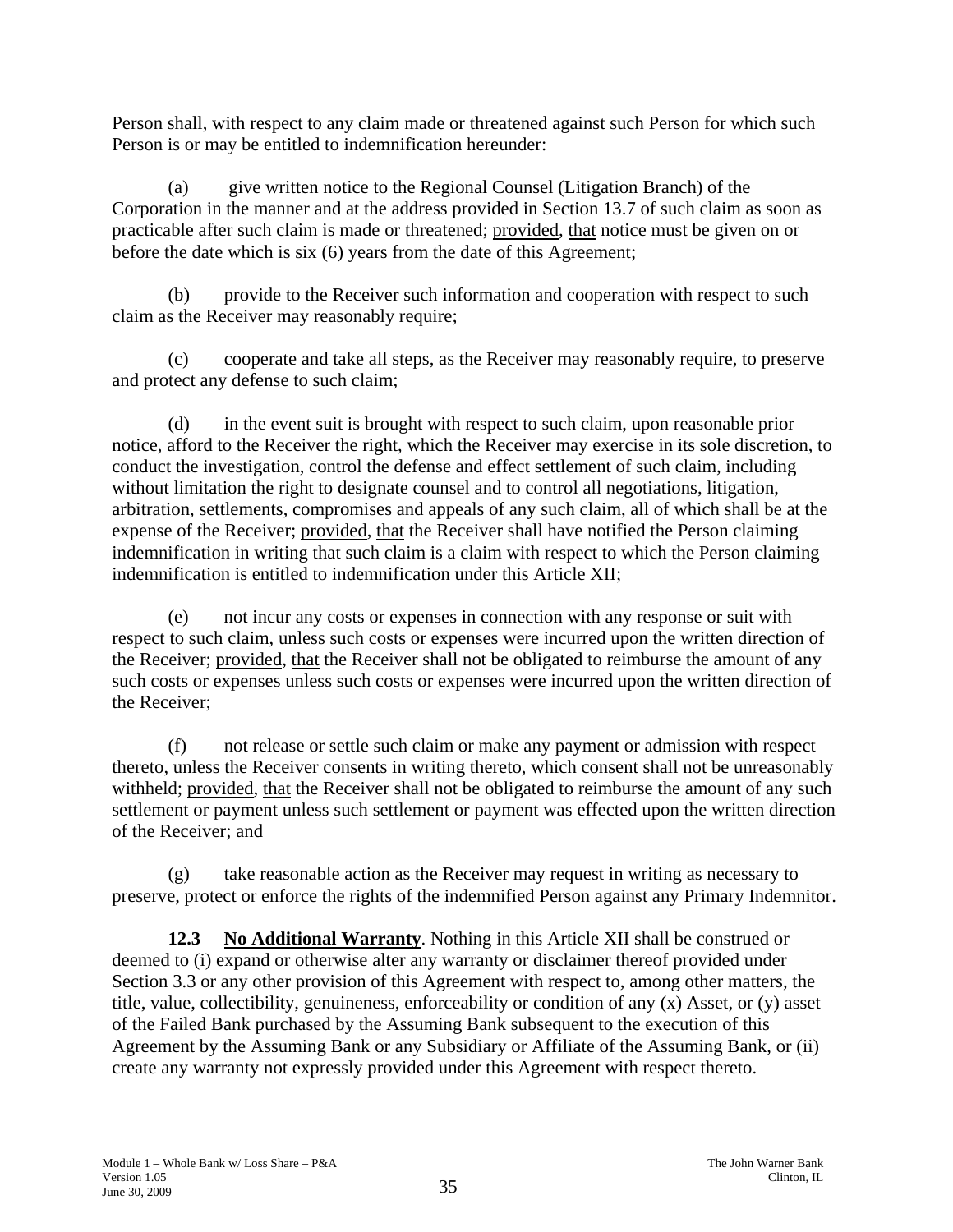**12.4 Indemnification of Receiver and Corporation**. From and after Bank Closing, the Assuming Bank agrees to indemnify and hold harmless the Corporation and the Receiver and their respective directors, officers, employees and agents from and against any and all costs, losses, liabilities, expenses (including attorneys' fees), judgments, fines and amounts paid in settlement actually and reasonably incurred in connection with any of the following:

(a) claims based on any and all liabilities or obligations of the Failed Bank assumed by the Assuming Bank pursuant to this Agreement or subsequent to the execution hereof by the Assuming Bank or any Subsidiary or Affiliate of the Assuming Bank, whether or not any such liabilities subsequently are sold and/or transferred, other than any claim based upon any action or inaction of any Indemnitee as provided in paragraph (7) or (8) of Section 12.1(a); and

(b) claims based on any act or omission of any Indemnitee (including but not limited to claims of any Person claiming any right or title by or through the Assuming Bank with respect to Assets transferred to the Receiver pursuant to Section 3.4 or 3.6), other than any action or inaction of any Indemnitee as provided in paragraph (7) or (8) of Section 12.1(a).

**12.5 Obligations Supplemental**. The obligations of the Receiver, and the Corporation as guarantor in accordance with Section 12.7, to provide indemnification under this Article XII are to supplement any amount payable by any Primary Indemnitor to the Person indemnified under this Article XII. Consistent with that intent, the Receiver agrees only to make payments pursuant to such indemnification to the extent not payable by a Primary Indemnitor. If the aggregate amount of payments by the Receiver, or the Corporation as guarantor in accordance with Section 12.7, and all Primary Indemnitors with respect to any item of indemnification under this Article XII exceeds the amount payable with respect to such item, such Person being indemnified shall notify the Receiver thereof and, upon the request of the Receiver, shall promptly pay to the Receiver, or the Corporation as appropriate, the amount of the Receiver's (or Corporation's) payments to the extent of such excess.

**12.6 Criminal Claims**. Notwithstanding any provision of this Article XII to the contrary, in the event that any Person being indemnified under this Article XII shall become involved in any criminal action, suit or proceeding, whether judicial, administrative or investigative, the Receiver shall have no obligation hereunder to indemnify such Person for liability with respect to any criminal act or to the extent any costs or expenses are attributable to the defense against the allegation of any criminal act, unless (i) the Person is successful on the merits or otherwise in the defense against any such action, suit or proceeding, or (ii) such action, suit or proceeding is terminated without the imposition of liability on such Person.

**12.7** Limited Guaranty of the Corporation. The Corporation hereby guarantees performance of the Receiver's obligation to indemnify the Assuming Bank as set forth in this Article XII. It is a condition to the Corporation's obligation hereunder that the Assuming Bank shall comply in all respects with the applicable provisions of this Article XII. The Corporation shall be liable hereunder only for such amounts, if any, as the Receiver is obligated to pay under the terms of this Article XII but shall fail to pay. Except as otherwise provided above in this Section 12.7, nothing in this Article XII is intended or shall be construed to create any liability or obligation on the part of the Corporation, the United States of America or any department or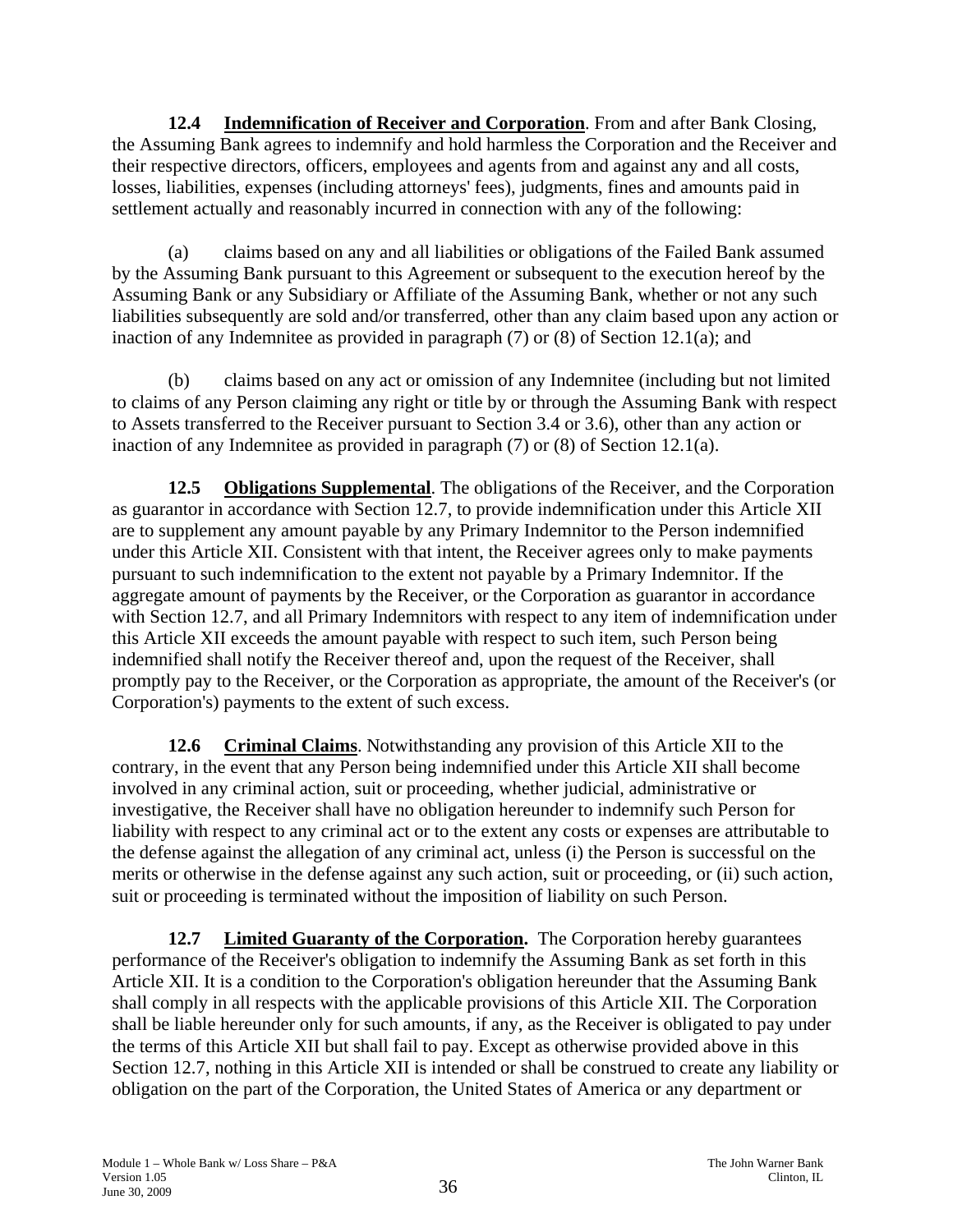agency thereof under or with respect to this Article XII, or any provision hereof, it being the intention of the parties hereto that the obligations undertaken by the Receiver under this Article XII are the sole and exclusive responsibility of the Receiver and no other Person or entity.

**12.8 Subrogation.** Upon payment by the Receiver, or the Corporation as guarantor in accordance with Section 12.7, to any Indemnitee for any claims indemnified by the Receiver under this Article XII, the Receiver, or the Corporation as appropriate, shall become subrogated to all rights of the Indemnitee against any other Person to the extent of such payment.

## **ARTICLE XIII MISCELLANEOUS**

**13.1** Entire Agreement. This Agreement embodies the entire agreement of the parties hereto in relation to the subject matter herein and supersedes all prior understandings or agreements, oral or written, between the parties.

 **13.2 Headings**. The headings and subheadings of the Table of Contents, Articles and Sections contained in this Agreement, except the terms identified for definition in Article I and elsewhere in this Agreement, are inserted for convenience only and shall not affect the meaning or interpretation of this Agreement or any provision hereof.

**13.3** Counterparts. This Agreement may be executed in any number of counterparts and by the duly authorized representative of a different party hereto on separate counterparts, each of which when so executed shall be deemed to be an original and all of which when taken together shall constitute one and the same Agreement.

 **13.4 GOVERNING LAW**. THIS AGREEMENT AND THE RIGHTS AND OBLIGATIONS HEREUNDER SHALL BE GOVERNED BY AND CONSTRUED IN ACCORDANCE WITH THE FEDERAL LAW OF THE UNITED STATES OF AMERICA, AND IN THE ABSENCE OF CONTROLLING FEDERAL LAW, IN ACCORDANCE WITH THE LAWS OF THE STATE IN WHICH THE MAIN OFFICE OF THE FAILED BANK IS LOCATED.

 **13.5 Successors**. All terms and conditions of this Agreement shall be binding on the successors and assigns of the Receiver, the Corporation and the Assuming Bank. Except as otherwise specifically provided in this Agreement, nothing expressed or referred to in this Agreement is intended or shall be construed to give any Person other than the Receiver, the Corporation and the Assuming Bank any legal or equitable right, remedy or claim under or with respect to this Agreement or any provisions contained herein, it being the intention of the parties hereto that this Agreement, the obligations and statements of responsibilities hereunder, and all other conditions and provisions hereof are for the sole and exclusive benefit of the Receiver, the Corporation and the Assuming Bank and for the benefit of no other Person.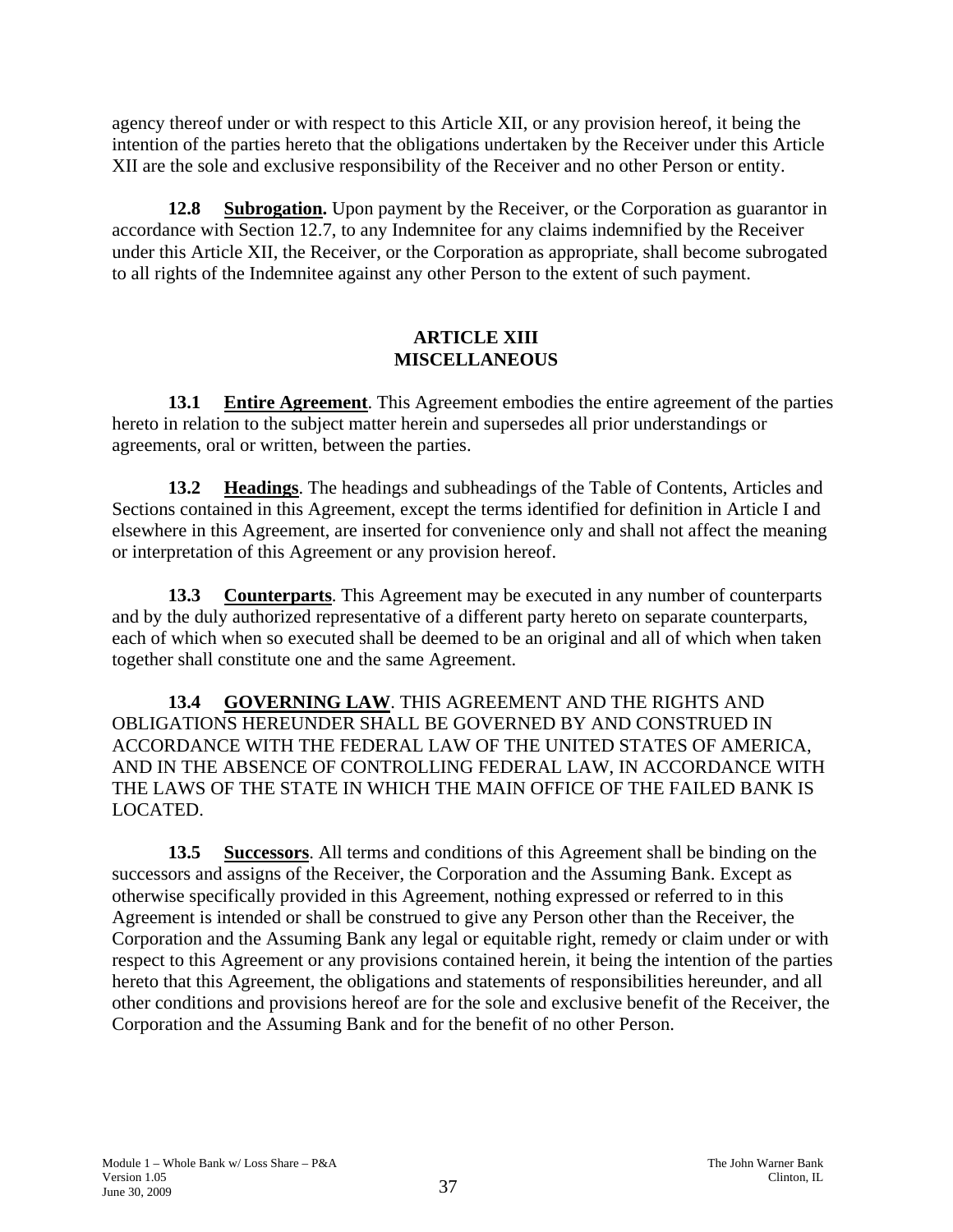**13.6 Modification; Assignment**. No amendment or other modification, rescission, release, or assignment of any part of this Agreement shall be effective except pursuant to a written agreement subscribed by the duly authorized representatives of the parties hereto.

**13.7** Notice. Any notice, request, demand, consent, approval or other communication to any party hereto shall be effective when received and shall be given in writing, and delivered in person against receipt therefore, or sent by certified mail, postage prepaid, courier service, telex, facsimile transmission or email to such party (with copies as indicated below) at its address set forth below or at such other address as it shall hereafter furnish in writing to the other parties. All such notices and other communications shall be deemed given on the date received by the addressee.

## **Assuming Bank**

State Bank of Lincoln 508 Broadway Street Lincoln, IL 62656

Attention: Steve D. Aughenbaugh, President

Telephone: 217-735-5551 Facsimile: 217-735-2716

with a copy to: Kendall Hurley

## **Receiver and Corporation**

Federal Deposit Insurance Corporation, Receiver of **THE JOHN WARNER BANK** 1601 Bryan Street, Suite 1700 Dallas, Texas 75201

Attention: Settlement Manager

with copy to: Regional Counsel (Litigation Branch)

## **and with respect to notice under Article XII:**

Federal Deposit Insurance Corporation Receiver of **THE JOHN WARNER BANK** 1601 Bryan Street, Suite 1700 Dallas, Texas 75201 Attention: Regional Counsel (Litigation Branch)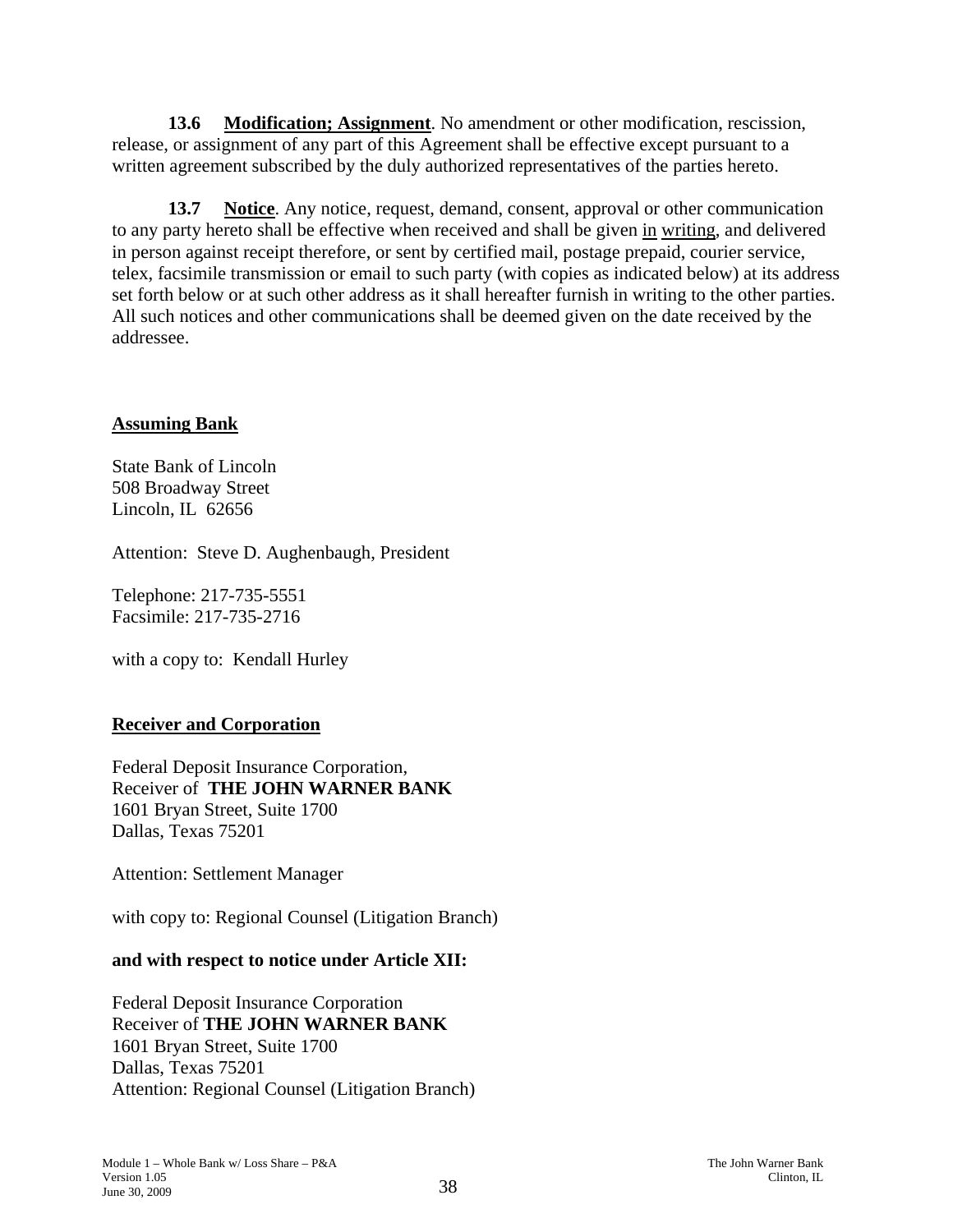**13.8 Manner of Payment**. All payments due under this Agreement shall be in lawful money of the United States of America in immediately available funds as each party hereto may specify to the other parties; provided, that in the event the Receiver or the Corporation is obligated to make any payment hereunder in the amount of \$25,000.00 or less, such payment may be made by check.

 **13.9 Costs, Fees and Expenses**. Except as otherwise specifically provided herein, each party hereto agrees to pay all costs, fees and expenses which it has incurred in connection with or incidental to the matters contained in this Agreement, including without limitation any fees and disbursements to its accountants and counsel; provided, that the Assuming Bank shall pay all fees, costs and expenses (other than attorneys' fees incurred by the Receiver) incurred in connection with the transfer to it of any Assets or Liabilities Assumed hereunder or in accordance herewith.

 **13.10 Waiver**. Each of the Receiver, the Corporation and the Assuming Bank may waive its respective rights, powers or privileges under this Agreement; provided, that such waiver shall be in writing; and further provided, that no failure or delay on the part of the Receiver, the Corporation or the Assuming Bank to exercise any right, power or privilege under this Agreement shall operate as a waiver thereof, nor will any single or partial exercise of any right, power or privilege under this Agreement preclude any other or further exercise thereof or the exercise of any other right, power or privilege by the Receiver, the Corporation, or the Assuming Bank under this Agreement, nor will any such waiver operate or be construed as a future waiver of such right, power or privilege under this Agreement.

**13.11 Severability**. If any provision of this Agreement is declared invalid or unenforceable, then, to the extent possible, all of the remaining provisions of this Agreement shall remain in full force and effect and shall be binding upon the parties hereto.

 **13.12 Term of Agreement**. This Agreement shall continue in full force and effect until the sixth (6th) anniversary of Bank Closing; provided, that the provisions of Section 6.3 and 6.4 shall survive the expiration of the term of this Agreement. Provided, however, the receivership of the Failed Bank may be terminated prior to the expiration of the term of this Agreement; in such event, the guaranty of the Corporation, as provided in and in accordance with the provisions of Section 12.7 shall be in effect for the remainder of the term. Expiration of the term of this Agreement shall not affect any claim or liability of any party with respect to any (i) amount which is owing at the time of such expiration, regardless of when such amount becomes payable, and (ii) breach of this Agreement occurring prior to such expiration, regardless of when such breach is discovered.

**13.13 Survival of Covenants, Etc.** The covenants, representations, and warranties in this Agreement shall survive the execution of this Agreement and the consummation of the transactions contemplated hereunder.

 **[Signature Page Follows]**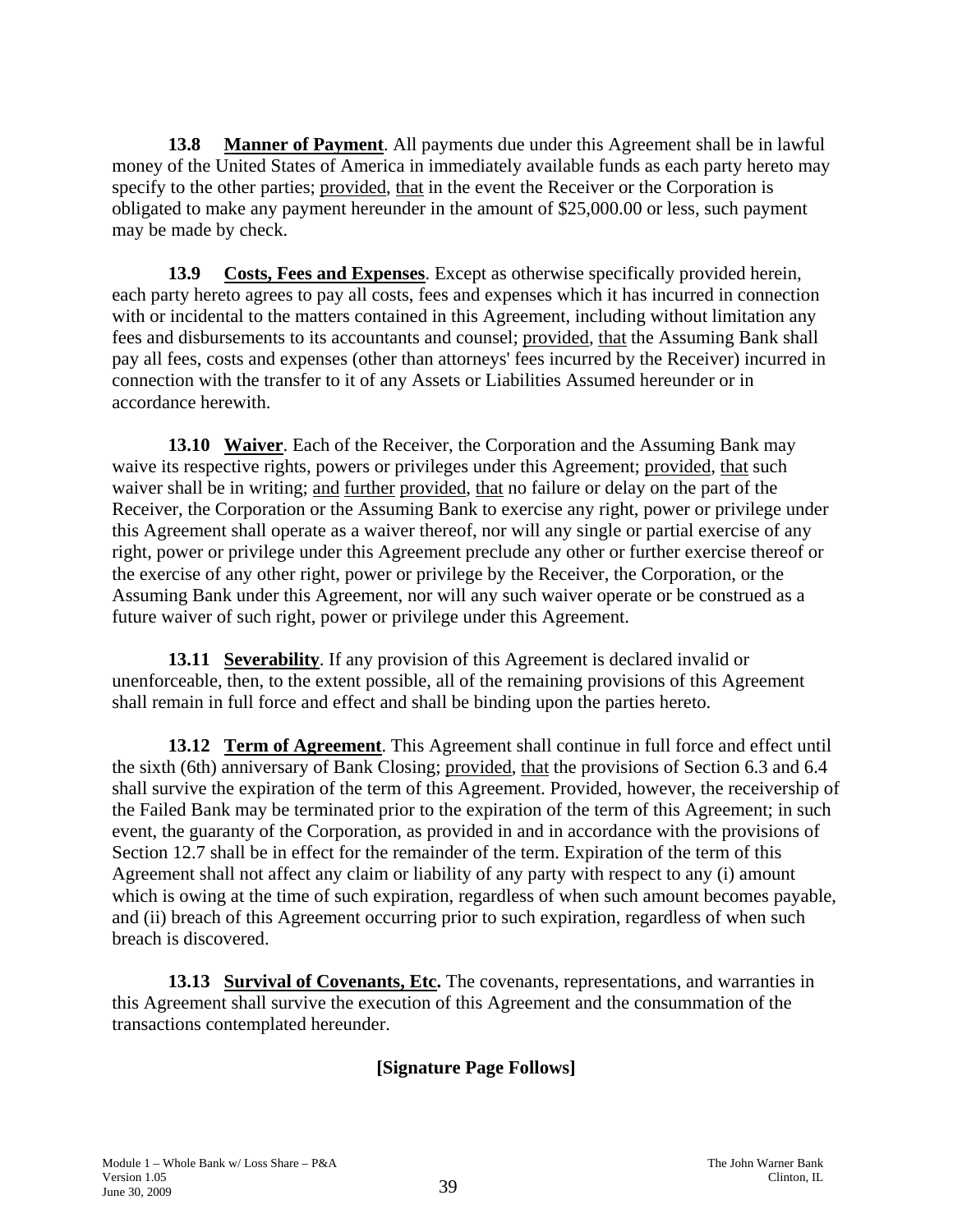IN WITNESS WHEREOF, the parties hereto have caused this Agreement to be executed by their duly authorized representatives as of the date first above written.

#### FEDERAL DEPOSIT INSURANCE CORPORATION, RECEIVER OF THE JOHN WARNER BANK, CLINTON, ILLINOIS



NAME: Martha C. Duncan

TITLE: Receiver In Charge

*Redacted*

#### FEDERAL DEPOSIT INSURANCE CORPORATION



NAME: Martha C. Duncan ~

TITLE: Attorney-In-Fact

BY:

*Redacted*

#### STATE BANK OF LINCOLN



TITLE: frecident

*Redacted*

Module 1 -Whole Bank *wl* Loss Share- P&A Version 1.05 June 30, 2009

The John Warner Bank Clinton, IL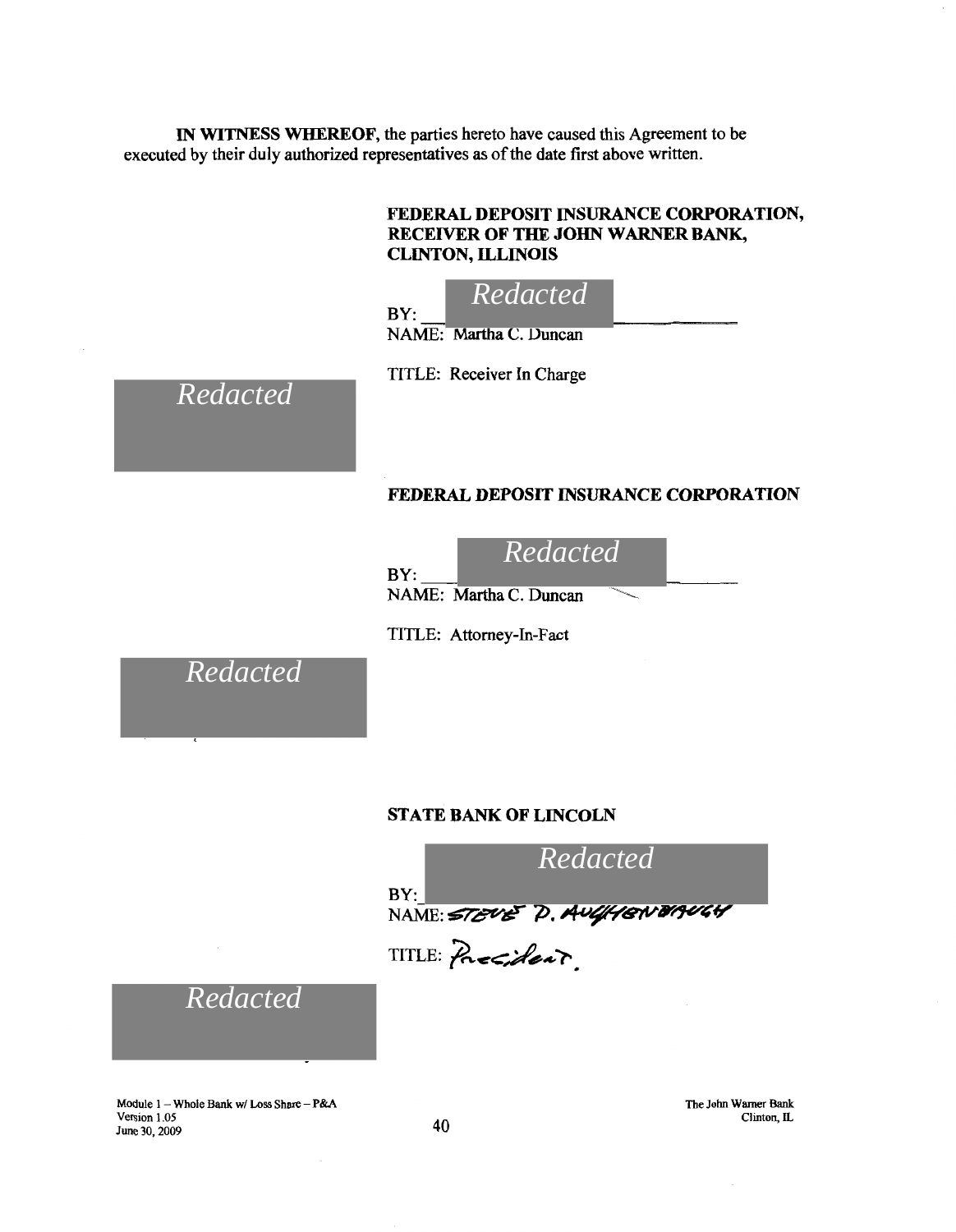**SCHEDULE 2.1 - Certain Liabilities Assumed by the Assuming Bank**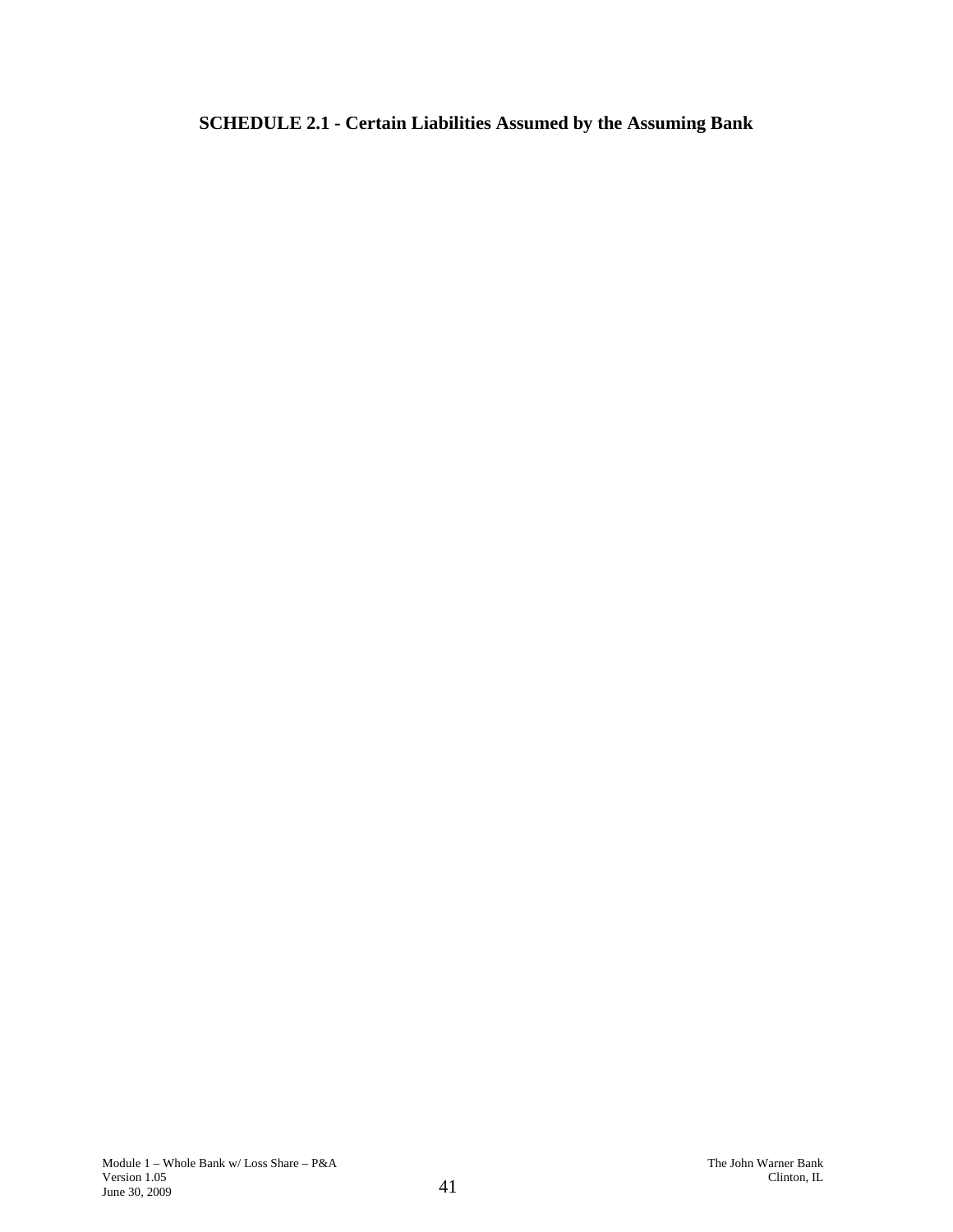# **SCHEDULE 2.1(a) – Excluded Deposit Liability Accounts**

NONE.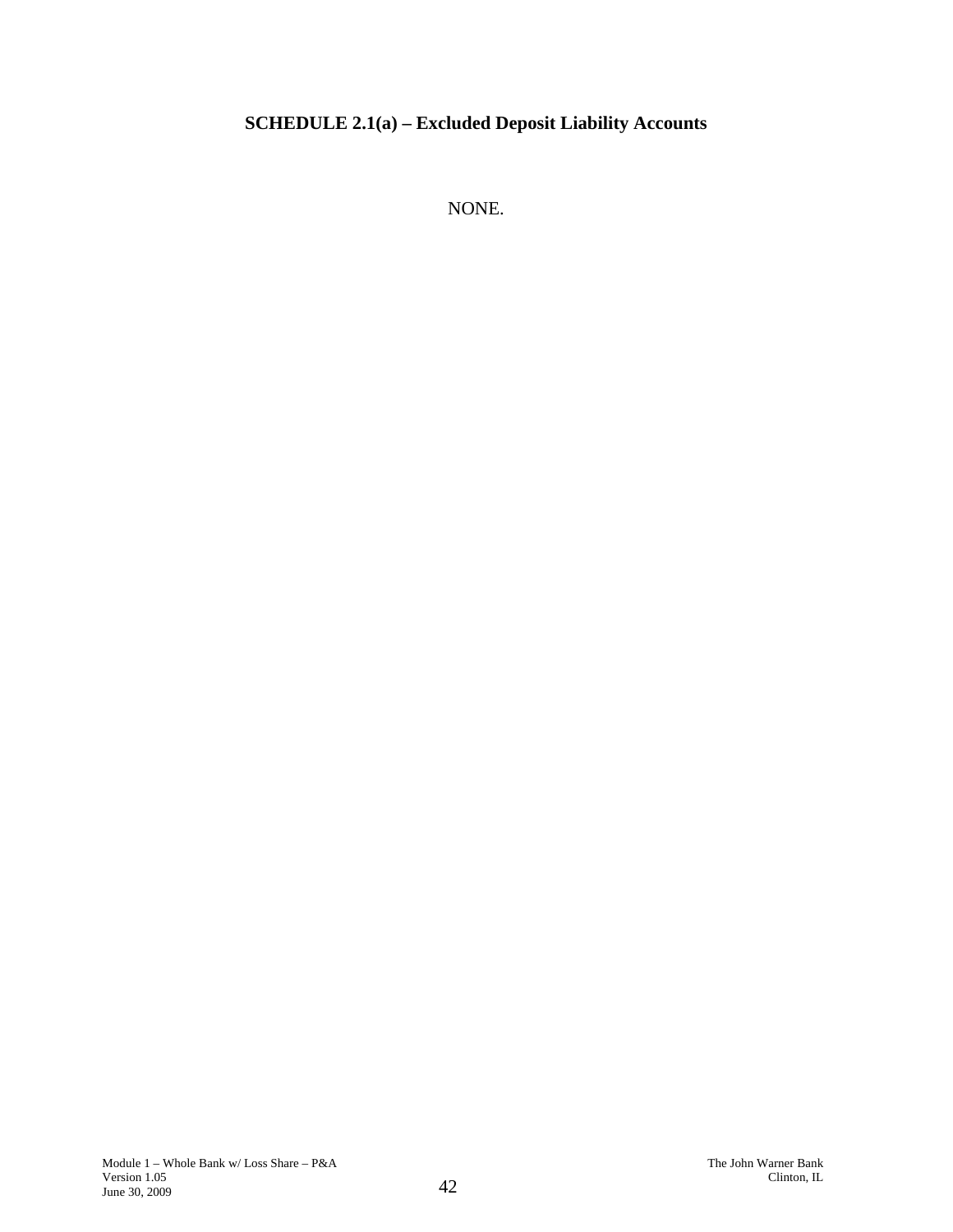#### **SCHEDULE 3.1 - Certain Assets Purchased**

#### **SEE ATTACHED LIST**

**THE LIST(S) ATTACHED TO THIS SCHEDULE (OR SUBSCHEDULE(S)) AND THE INFORMATION THEREIN, IS AS OF THE DATE OF THE MOST RECENT PERTINENT DATA MADE AVAILABLE TO THE ASSUMING BANK AS PART OF THE INFORMATION PACKAGE. IT WILL BE ADJUSTED TO REFLECT THE COMPOSITION AND BOOK VALUE OF THE LOANS AND ASSETS AS OF THE DATE OF BANK CLOSING. THE LIST(S) MAY NOT INCLUDE ALL LOANS AND ASSETS (E.G., CHARGED OFF LOANS). THE LIST(S) MAY BE REPLACED WITH A MORE ACCURATE LIST POST CLOSING.**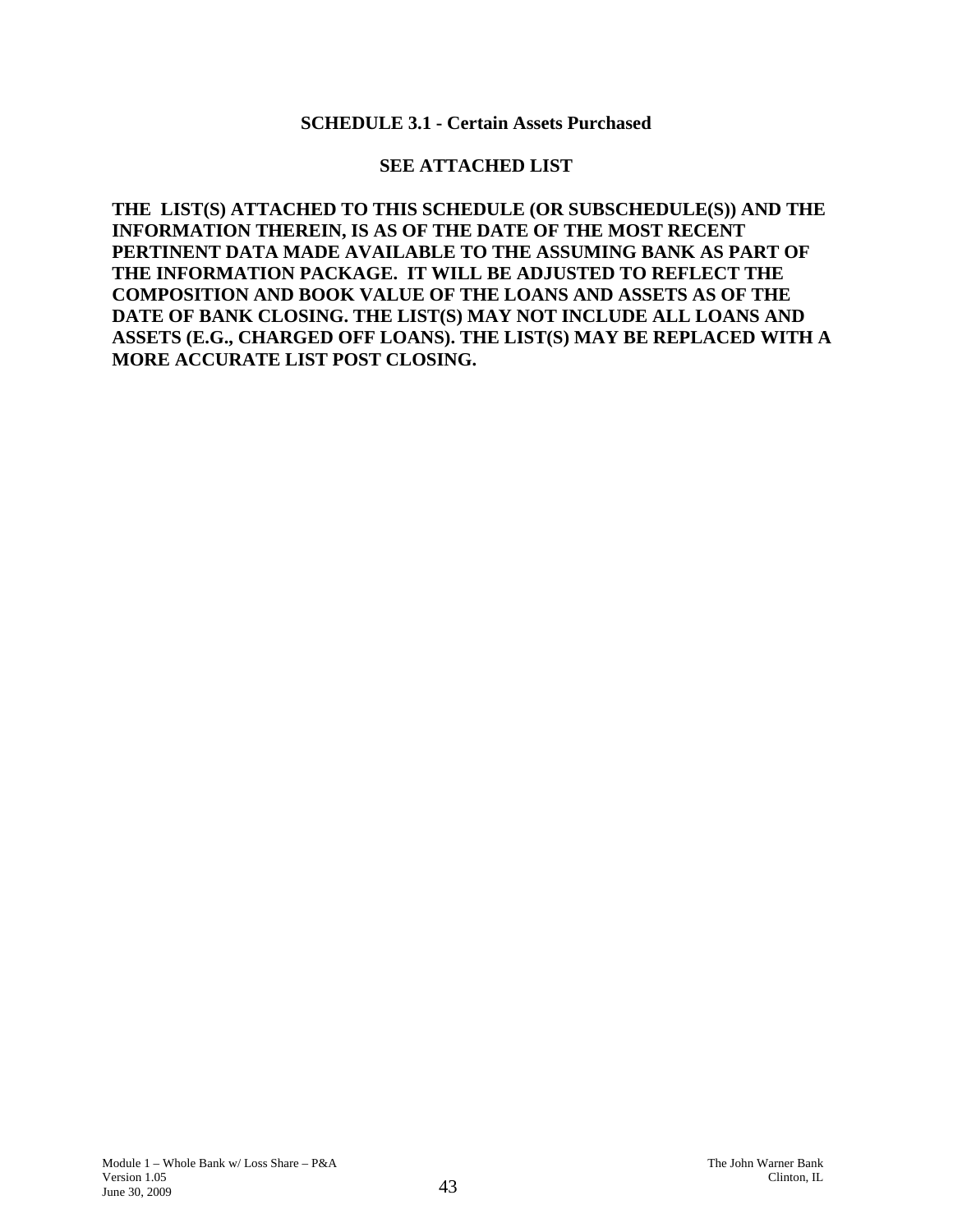## **SCHEDULE 3.1a – Subsidiary and Other Business Combination Entities Acquired**

### **SEE ATTACHED LIST**

## **THE LIST(S) ATTACHED TO THIS SCHEDULE (OR SUBSCHEDULE(S)) AND THE INFORMATION THEREIN, IS AS OF BANK CLOSING.**

**Name TIN Active/Inactive/Dissolved/Terminated** 

## **[THIS SCHEDULE IS TO BE REMOVED IF SCHEDULE IS NOT COMPLETED]**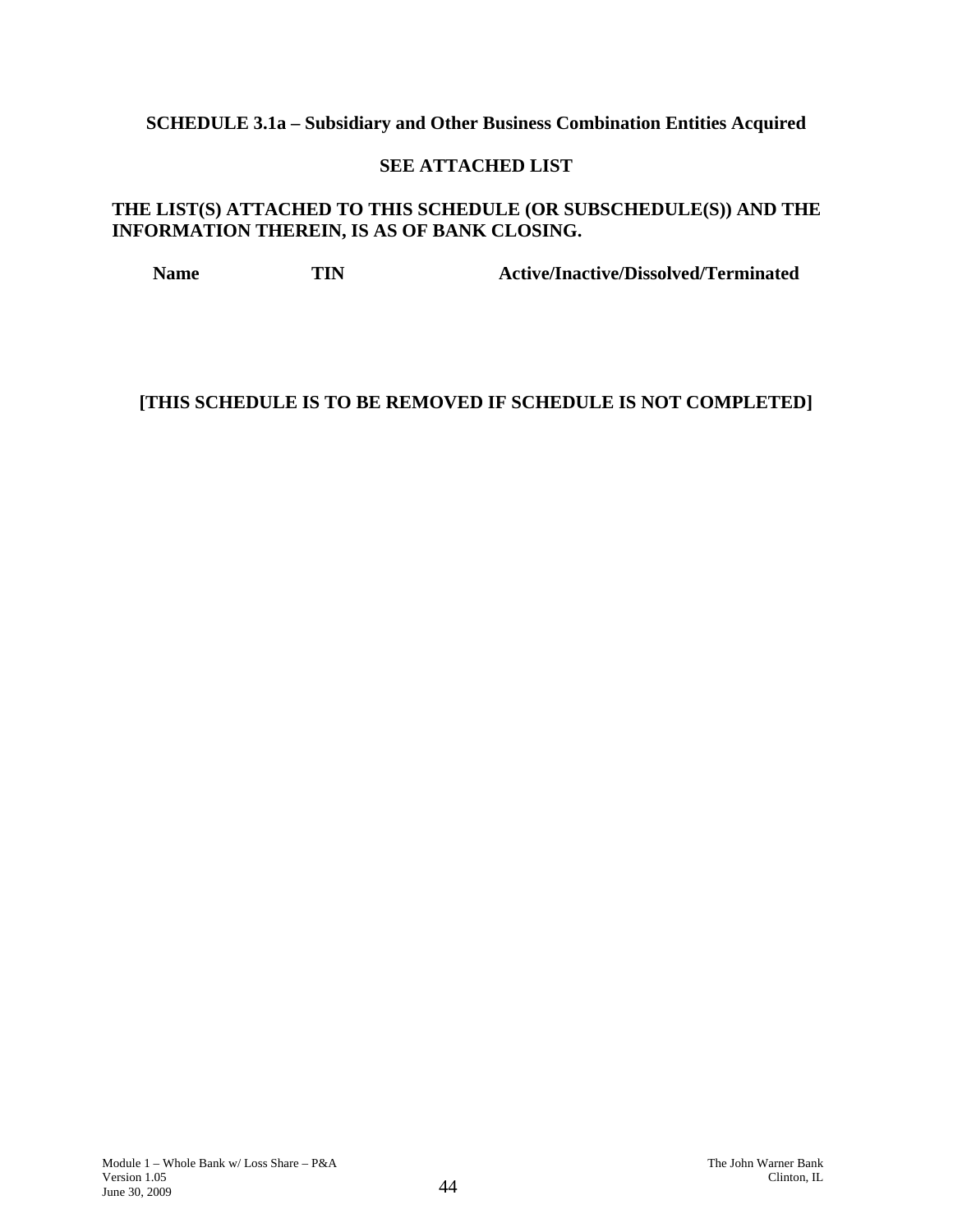## **SCHEDULE 3.2 - Purchase Price of Assets or assets**

| (a) | cash and receivables from depository<br>institutions, including cash items in the<br>process of collection, plus<br>interest thereon:                                                           | <b>Book Value</b>               |
|-----|-------------------------------------------------------------------------------------------------------------------------------------------------------------------------------------------------|---------------------------------|
| (b) | securities (exclusive of the capital stock of<br>Acquired Subsidiaries), plus interest<br>thereon:                                                                                              | As provided in Section $3.2(b)$ |
| (c) | federal funds sold and repurchase<br>agreements, if any, including interest<br>thereon:                                                                                                         | <b>Book Value</b>               |
| (d) | Loans:                                                                                                                                                                                          | <b>Book Value</b>               |
| (e) | credit card business, if any, including all<br>outstanding extensions of credit and<br>offensive litigation, but excluding any class<br>action lawsuits related to the credit card<br>business: | <b>Book Value</b>               |
| (f) | Safe Deposit Boxes and related business,<br>safekeeping business and trust business, if<br>any:                                                                                                 | <b>Book Value</b>               |
| (g) | Records and other documents:                                                                                                                                                                    | <b>Book Value</b>               |
| (h) | capital stock of any Acquired Subsidiaries:                                                                                                                                                     | <b>Book Value</b>               |
| (i) | amounts owed to the Failed Bank by any                                                                                                                                                          | <b>Book Value</b>               |
| (j) | <b>Acquired Subsidiary:</b><br>assets securing Deposits of public money,<br>to the extent not otherwise purchased<br>hereunder:                                                                 | <b>Book Value</b>               |
| (k) | Overdrafts of customers:                                                                                                                                                                        | <b>Book Value</b>               |
| (1) | rights, if any, with respect to Qualified<br><b>Financial Contracts.</b>                                                                                                                        | As provided in Section $3.2(c)$ |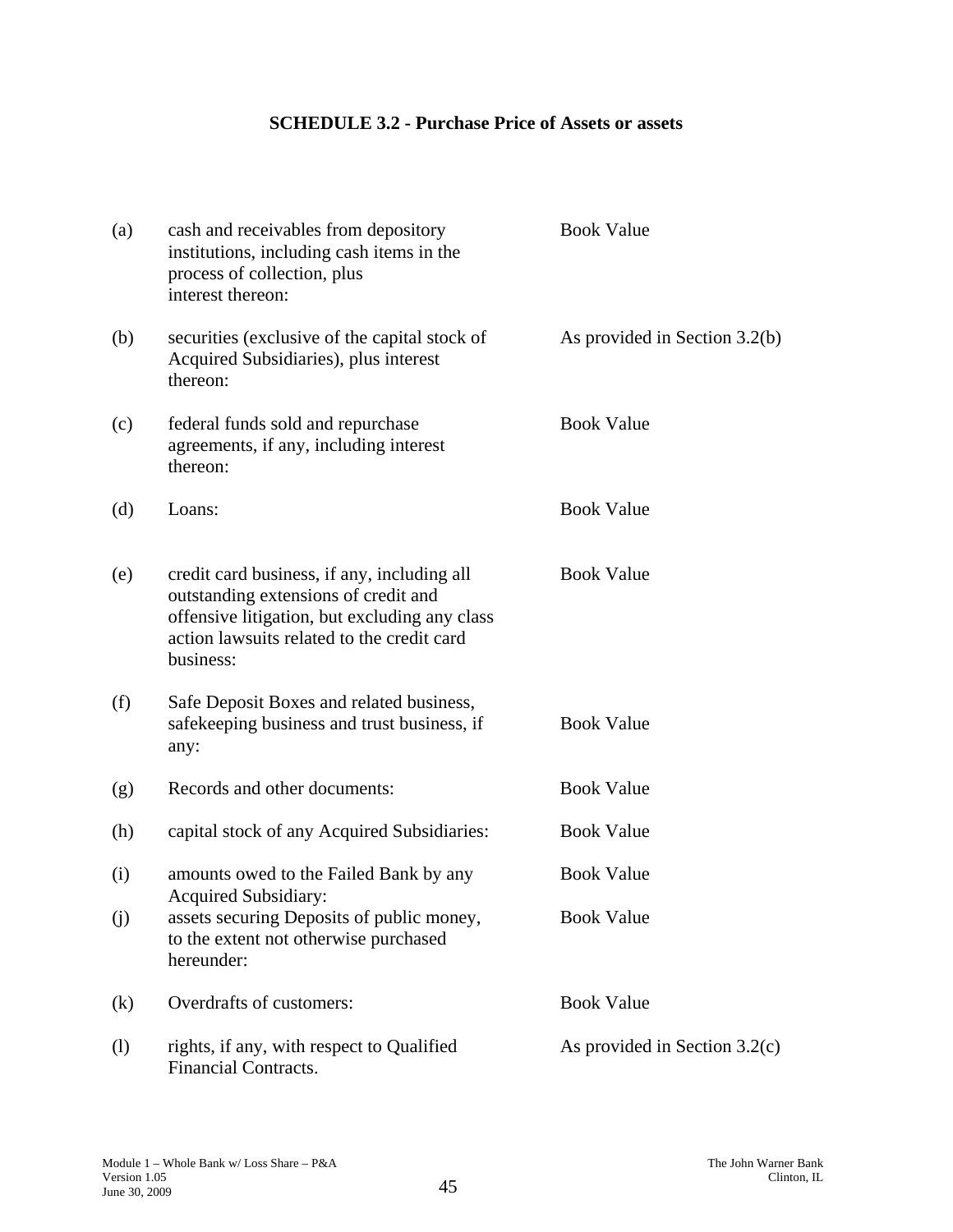(m) rights of the Failed Bank to provide mortgage servicing for others and to have mortgage servicing provided to the Failed Bank by others and related contracts. Book Value

### **assets subject to an option to purchase:**

| (a) | <b>Bank Premises:</b>    | Fair Market Value |
|-----|--------------------------|-------------------|
| (b) | Furniture and Equipment: | Fair Market Value |
| (c) | Fixtures:                | Fair Market Value |
| (d) | Other Equipment:         | Fair Market Value |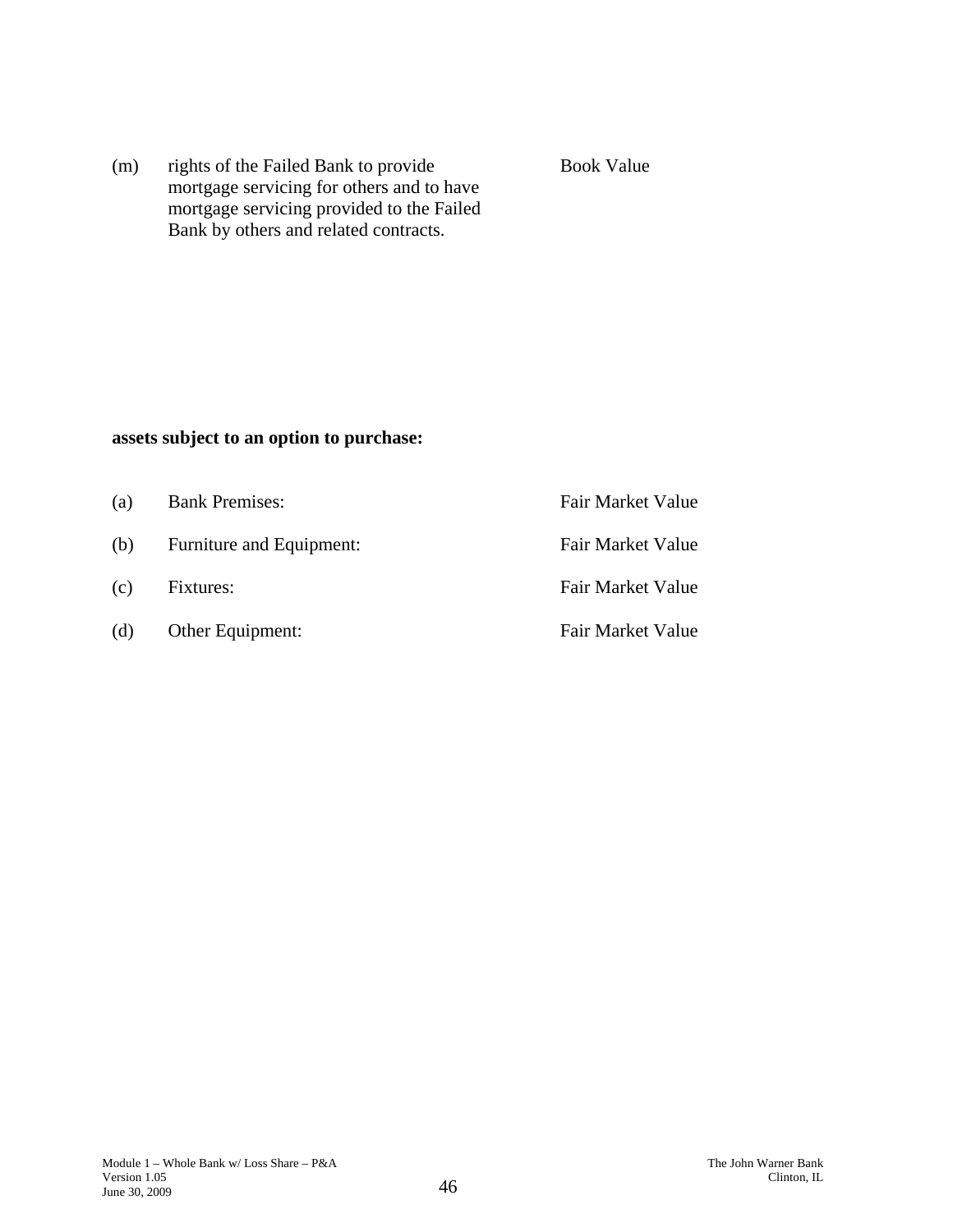## **SCHEDULE 3.5(l) – Excluded Private Label Asset-Backed Securities and Collateralized Debt Obligations**

|             | <b>Excluded</b><br><b>Securities</b> |                             |                                             |                  |
|-------------|--------------------------------------|-----------------------------|---------------------------------------------|------------------|
| <b>TYPE</b> |                                      | <b>CUSIP</b>                | <b>DESCRIPTION</b>                          | <b>ORIG FACE</b> |
|             |                                      | PRIV LABEL 32053JAA5        | FHABS 2007-HE1 CLASS A M/R MP0DD            | \$1,500,000.00   |
|             |                                      | <b>PRIV LABEL 74041CAH2</b> | PreTSL XV CLASS C Q/R-MAR, JUN, SEP, DEC    | \$400,000.00     |
|             |                                      | <b>PRIV LABEL 74042DAJ5</b> | PreTSL XX CLASS D Q/R-MAR, JUN, SEP, DEC    | \$1,300,000.00   |
|             |                                      | <b>PRIV LABEL 74042EAE4</b> | PreTSL XVII CLASS D Q/R-MAR, JUN, SEP, DEC  | \$500,000.00     |
|             |                                      | <b>PRIV LABEL 74042FAL5</b> | PreTSL XXV CLASS D Q/R-MAR, JUN, SEP, DEC   | \$1,000,000.00   |
|             |                                      | <b>PRIV LABEL 74042WAE4</b> | PreTSL XVIII CLASS D Q/R-MAR, JUN, SEP, DEC | \$500,000.00     |
|             |                                      | <b>PRIV LABEL 74043CAL1</b> | PreTSL XXIV CLASS D1 Q/R-MAR, JUN, SEP, DEC | \$1,000,000.00   |
| <b>CDO</b>  |                                      | 014498AG4                   | ALESC 14A CLASS D1 Q/R-MAR, JUN, SEP, DEC   | \$1,000,000.00   |
| <b>CDO</b>  |                                      | 01450BAF5                   | ALESC 15A CLASS D Q/R-MAR, JUN, SEP, DEC    | \$1,000,000.00   |
| <b>CDO</b>  |                                      | 87331VAL2                   | TBRNA2007-8A E Q/R-FEB, MAY, AUG, NOV       | \$1,150,000.00   |
| <b>CDO</b>  |                                      | 87330YAJ2                   | TBRNA2005-4A D1 Q/R-FEB, MAY, AUG, NOV      | \$1,000,000.00   |
| <b>CDO</b>  |                                      | 87331AAJ3                   | TBRNA2006-6A E1 Q/R-FEB, MAY, AUG, NOV      | \$1,200,000.00   |
| <b>CDO</b>  |                                      | 87331BAH5                   | TBRNA2006-5A B1 Q/R-FEB, MAY, AUG, NOV      | \$1,000,000.00   |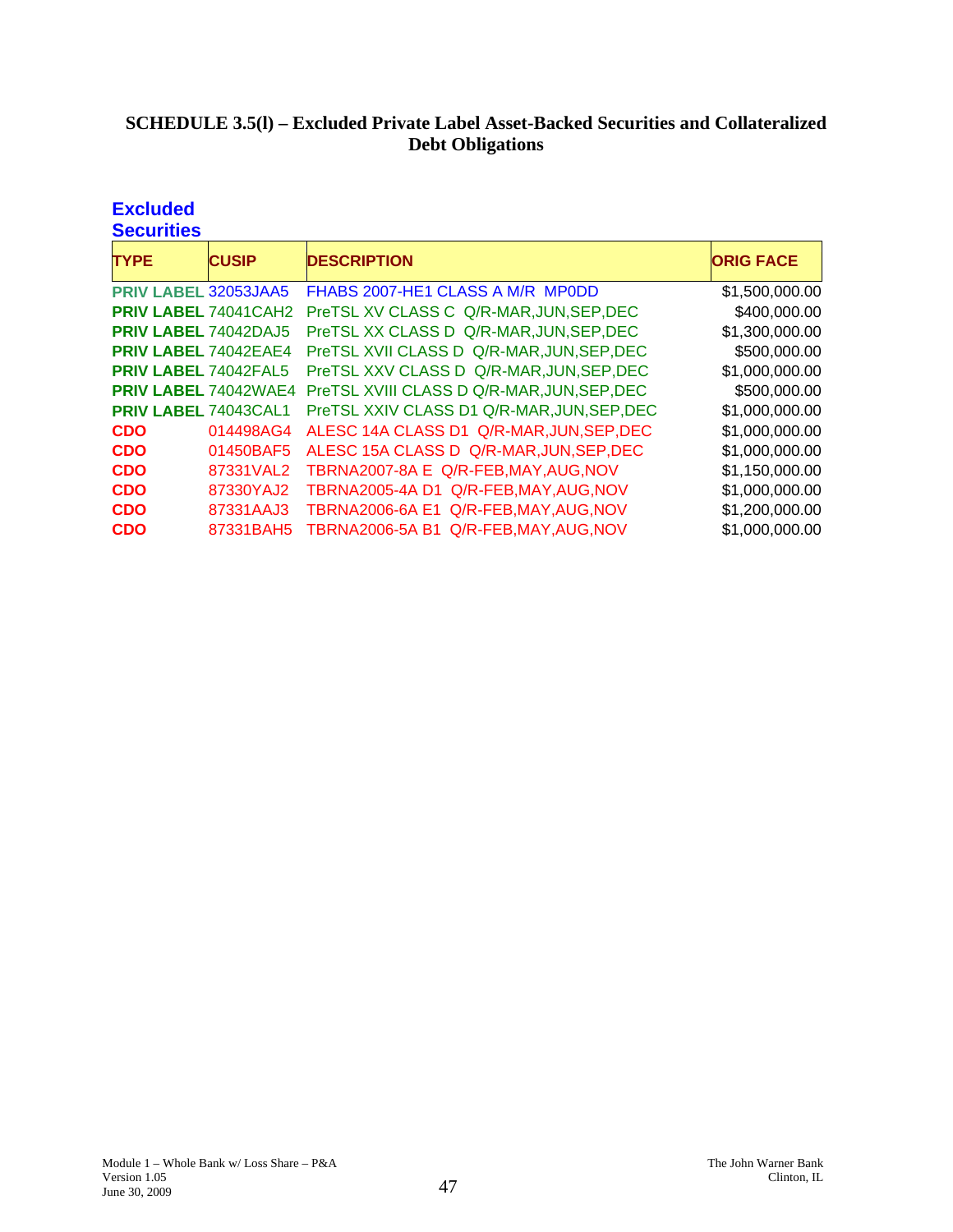## **SCHEDULE 4.15A**

## **LOANS SUBJECT TO LOSS SHARING UNDER THE SINGLE FAMILY SHARED-LOSS AGREEMENT**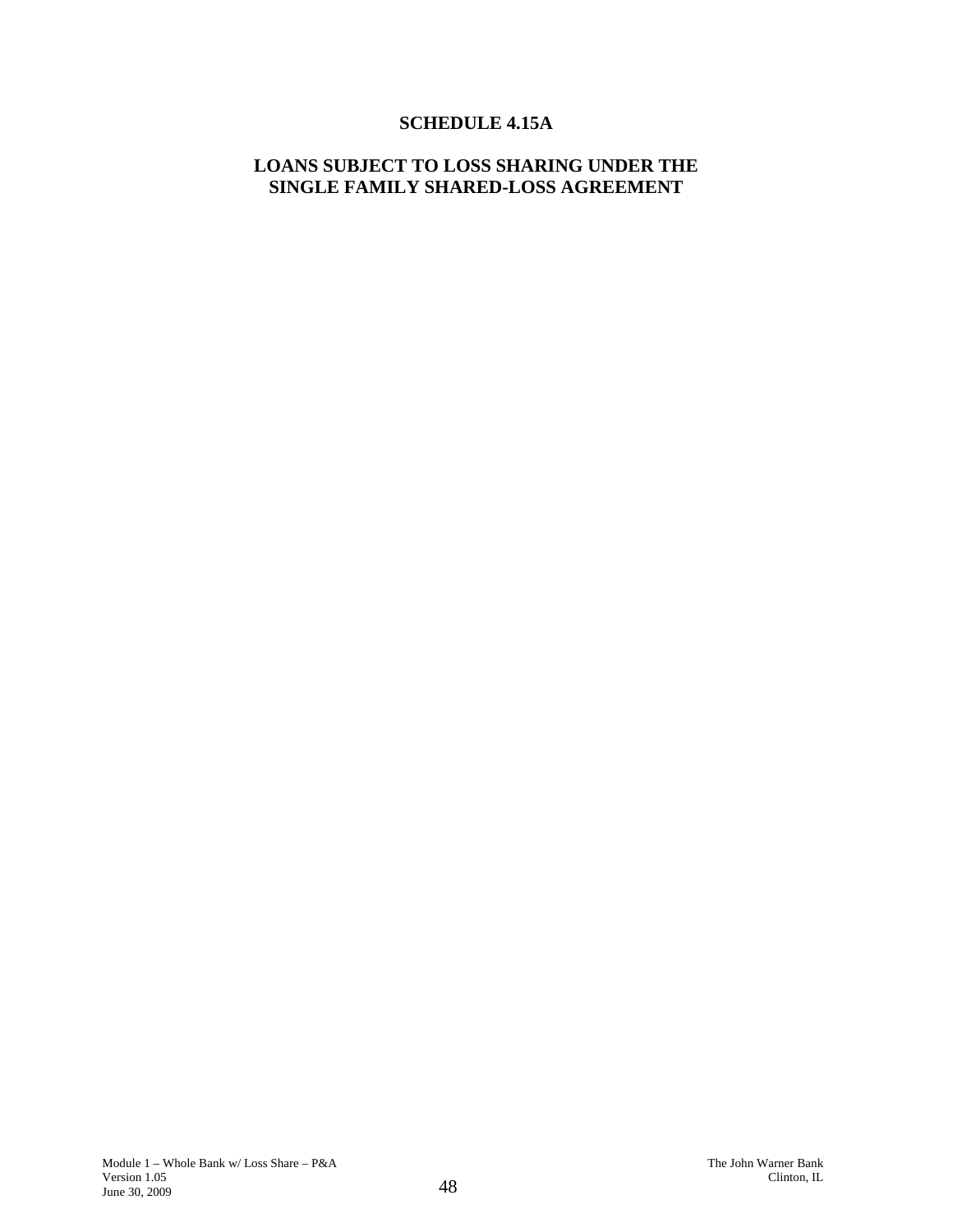## **SCHEDULE 4.15B**

## **LOANS SUBJECT TO LOSS SHARING UNDER THE NON-SINGLE FAMILY SHARED-LOSS AGREEMENT**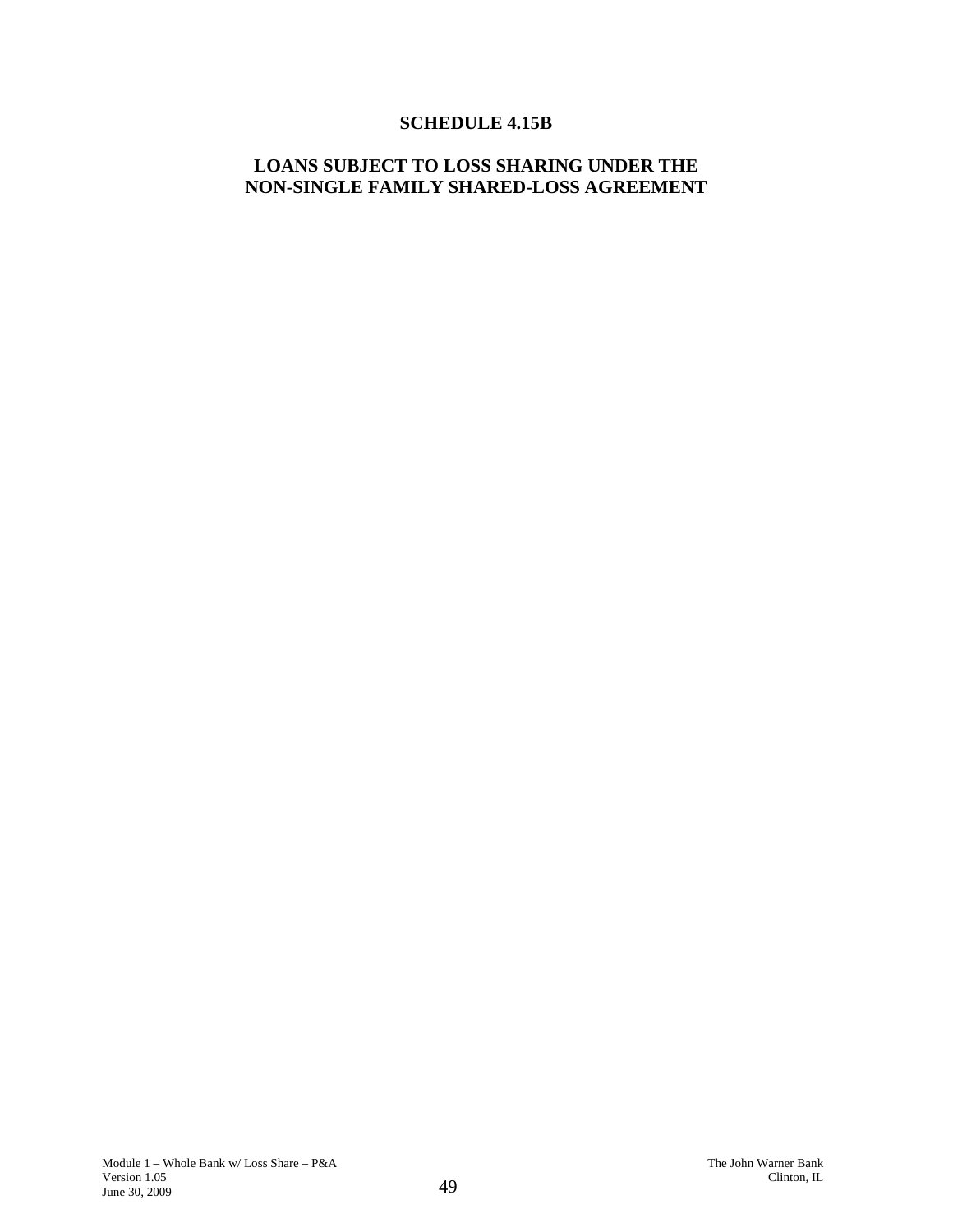## **SCHEDULE 7 -Accounts Excluded from Calculation of Deposit Franchise Bid Premium**

The accounts identified below will pass to the Assuming Bank (unless otherwise noted). When calculating the premium to be paid on Assumed Deposits in a P&A transaction, the FDIC will exclude the following categories of deposit accounts:

| Category | <b>Description</b>                                  | <b>Amount</b>     |
|----------|-----------------------------------------------------|-------------------|
|          | Non-DO Brokered Deposits                            | \$0               |
|          | <b>CDARS</b>                                        | \$0               |
| Ш        | <b>Market Place Deposits</b>                        | $\underline{\$0}$ |
|          | Total deposits excluded from Calculation of premium | \$0               |
|          |                                                     |                   |

## **Category Description**

### **I Brokered Deposits**

Brokered deposit accounts are accounts for which the "depositor of record" is an agent, nominee, or custodian who deposits funds for a principal or principals to whom "pass-through" deposit insurance coverage may be extended. The FDIC separates brokered deposit accounts into 2 categories: 1) Depository Organization (DO) Brokered Deposits and 2) Non-Depository Organization (Non-DO) Brokered Deposits. This distinction is made by the FDIC to facilitate our role as Receiver and Insurer. These terms will not appear on other "brokered deposit" reports generated by the institution.

Non-DO Brokered Deposits pass to the Assuming Bank, but are excluded from Assumed Deposits when the deposit premium is calculated. Please see the attached "Schedule 7 Non-DO Broker Deposit Detail Report" for a listing of these accounts. This list will be updated post closing with balances as of Bank Closing date.

If this institution had any DO Brokered Deposits (Cede & Co as Nominee for DTC), they are excluded from Assumed Deposits in the P&A transaction. A list of these accounts is provided on "Schedule 2.1 DO Brokered Deposit Detail Report".

## **II CDARS**

CDARS deposits pass to the Assuming Bank, but are excluded from Assumed Deposits when the deposit premium is calculated.

The John Warner Bank did not participate in the CDARS program as of the date of the deposit download. If CDARS deposits are taken between the date of the deposit download and the Bank Closing Date, they will be identified post closing and made part of Schedule 7 to the P&A Agreement.

#### **III Market Place Deposits**

"Market Place Deposits" is a description given to deposits that may have been solicited via a money desk, internet subscription service (for example, Qwickrate), or similar programs.

The John Warner Bank does not have Qwickrate deposits as identified above. The Qwickrate deposits are reported as time deposits in the Call Report. The John Warner Bank uses "Branch 4" on their system to identify both brokered and Qwickrate deposits. Please see the attached Schedule 7 – Qwickrate Deposit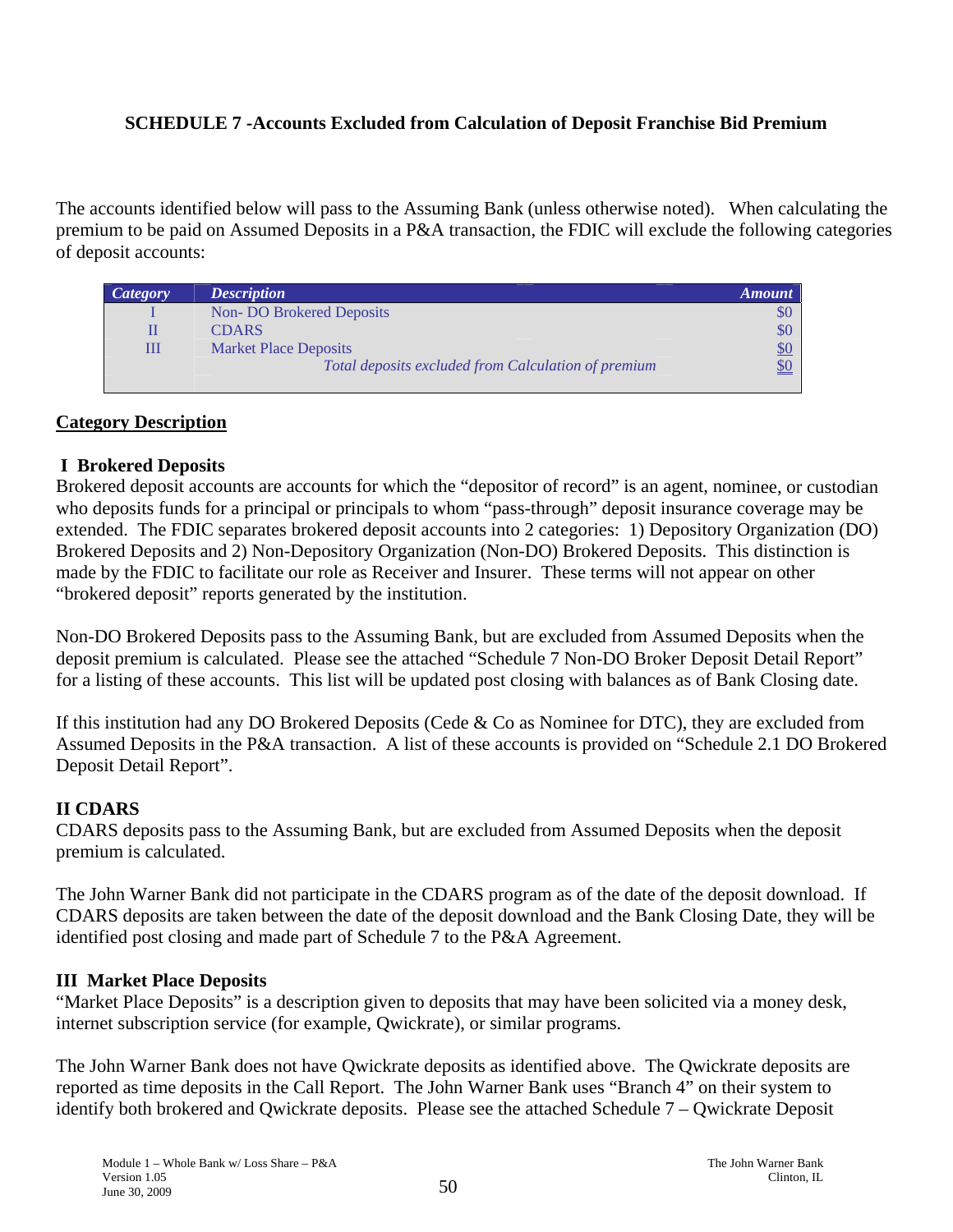Detail Report for a listing of these accounts as of April 30, 2009. This list will be updated post closing with balances as of Bank Closing date.

This schedule provides account categories and balances as of the date of the deposit download, or as indicated. The deposit franchise bid premium will be calculated using account categories and balances as of Bank Closing Date that are reflected in the general ledger or subsystem as described above. The final numbers for Schedule 7 will be provided post closing.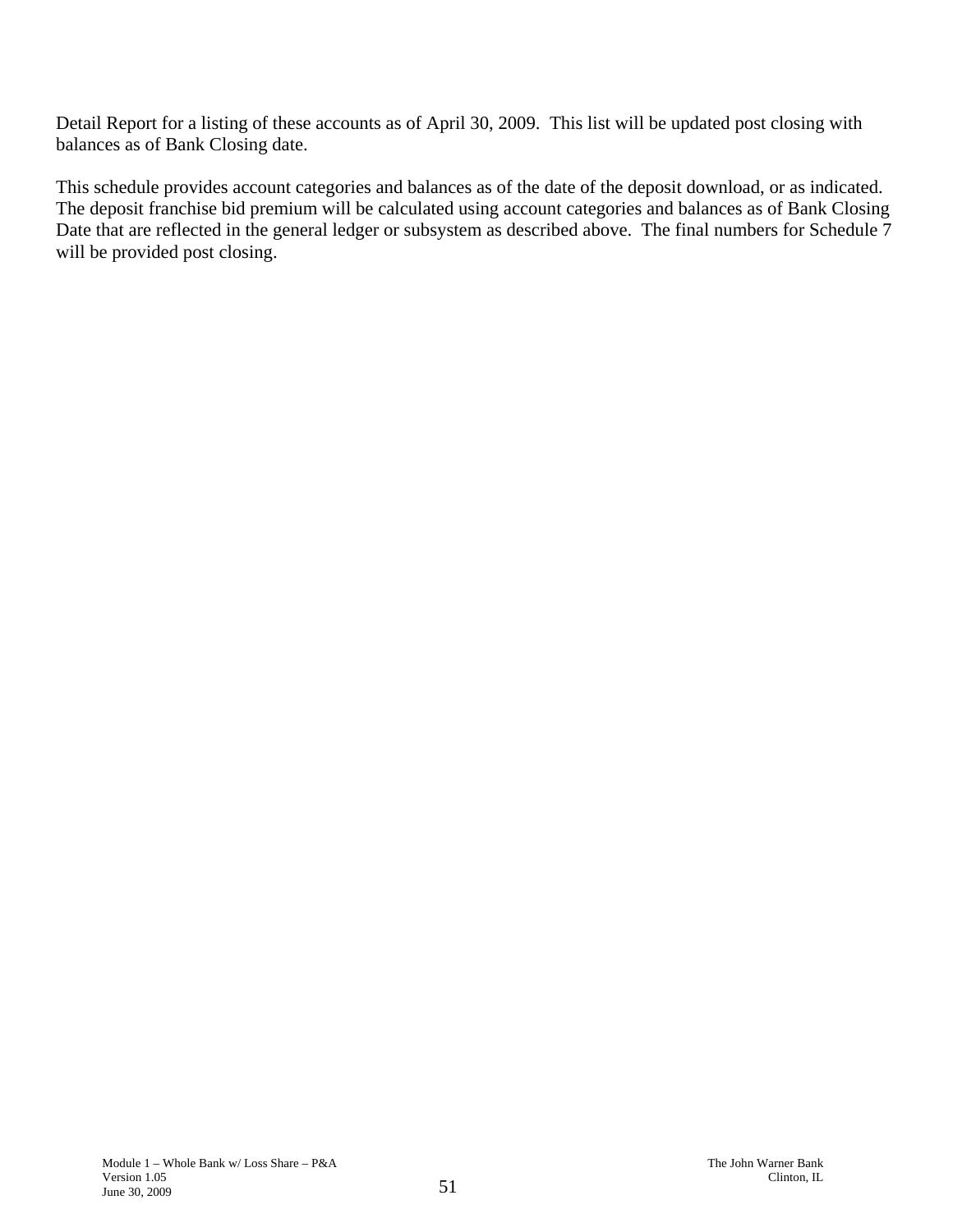## EXHIBIT 3.2(c) -- VALUATION OF CERTAIN QUALIFIED FINANCIAL CONTRACTS

### A. Scope

 Interest Rate Contracts - All interest rate swaps, forward rate agreements, interest rate futures, caps, collars and floors, whether purchased or written.

 Option Contracts - All put and call option contracts, whether purchased or written, on marketable securities, financial futures, foreign currencies, foreign exchange or foreign exchange futures contracts.

 Foreign Exchange Contracts - All contracts for future purchase or sale of foreign currencies, foreign currency or cross currency swap contracts, or foreign exchange futures contracts.

### B. Exclusions

 All financial contracts used to hedge assets and liabilities that are acquired by the Assuming Bank but are not subject to adjustment from Book Value.

### C. Adjustment

The difference between the Book Value and market value as of Bank Closing.

## D. Methodology

- 1. The price at which the Assuming Bank sells or disposes of Qualified Financial Contracts will be deemed to be the fair market value of such contracts, if such sale or disposition occurs at prevailing market rates within a predefined timetable as agreed upon by the Assuming Bank and the Receiver.
- 2. In valuing all other Qualified Financial Contracts, the following principles will apply:
	- (i) All known cash flows under swaps or forward exchange contracts shall be present valued to the swap zero coupon interest rate curve.
	- (ii) All valuations shall employ prices and interest rates based on the actual frequency of rate reset or payment.
	- (iii) Each tranche of amortizing contracts shall be separately valued. The total value of such amortizing contract shall be the sum of the values of its component tranches.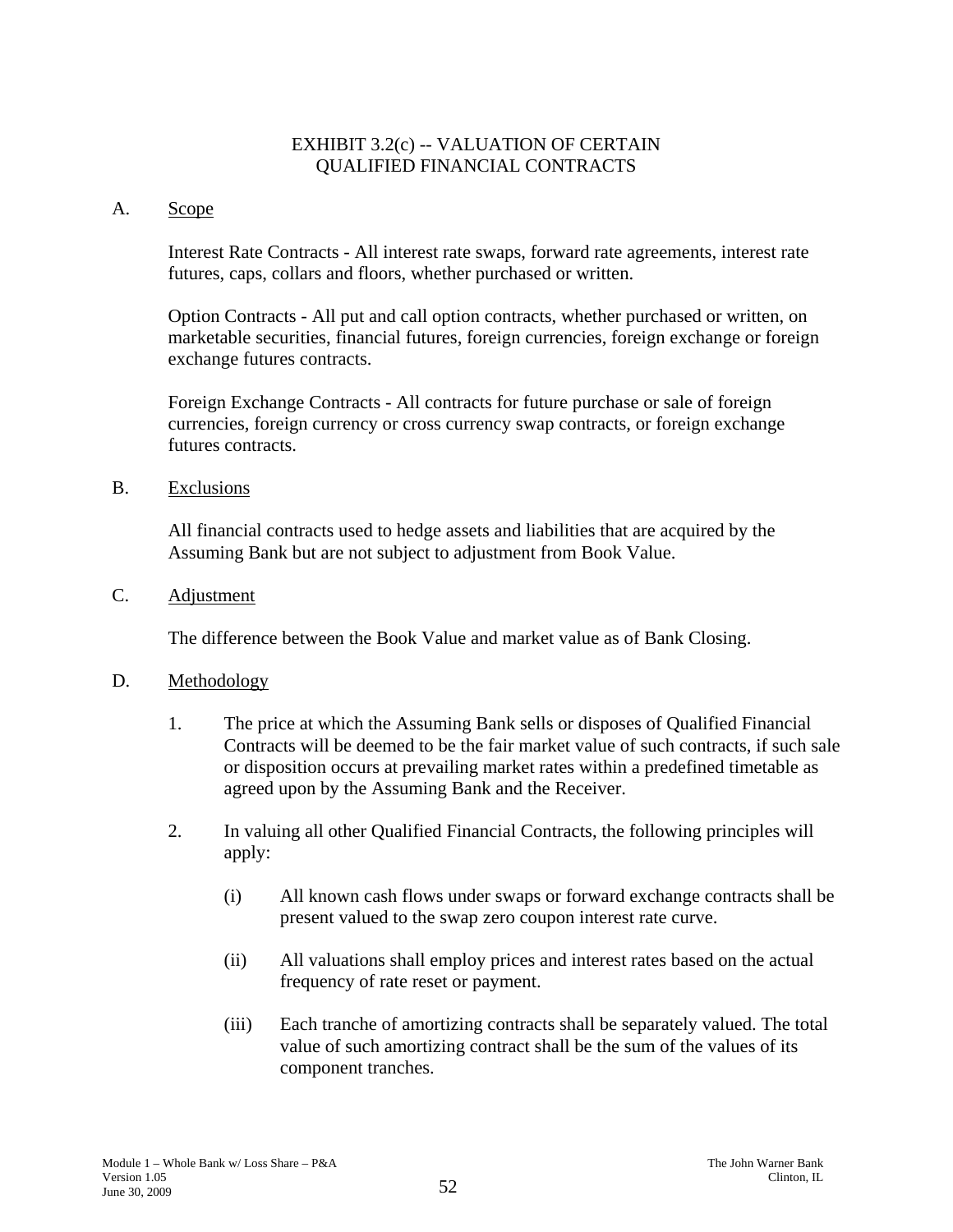- (iv) For regularly traded contracts, valuations shall be at the midpoint of the bid and ask prices quoted by customary sources (e.g., The Wall Street Journal, Telerate, Reuters or other similar source) or regularly traded exchanges.
- (v) For all other Qualified Financial Contracts where published market quotes are unavailable, the adjusted price shall be the average of the bid and ask price quotes from three (3) securities dealers acceptable to the Receiver and Assuming Bank as of Bank Closing. If quotes from securities dealers cannot be obtained, an appraiser acceptable to the Receiver and the Assuming Bank will perform a valuation based on modeling, correlation analysis, interpolation or other techniques, as appropriate.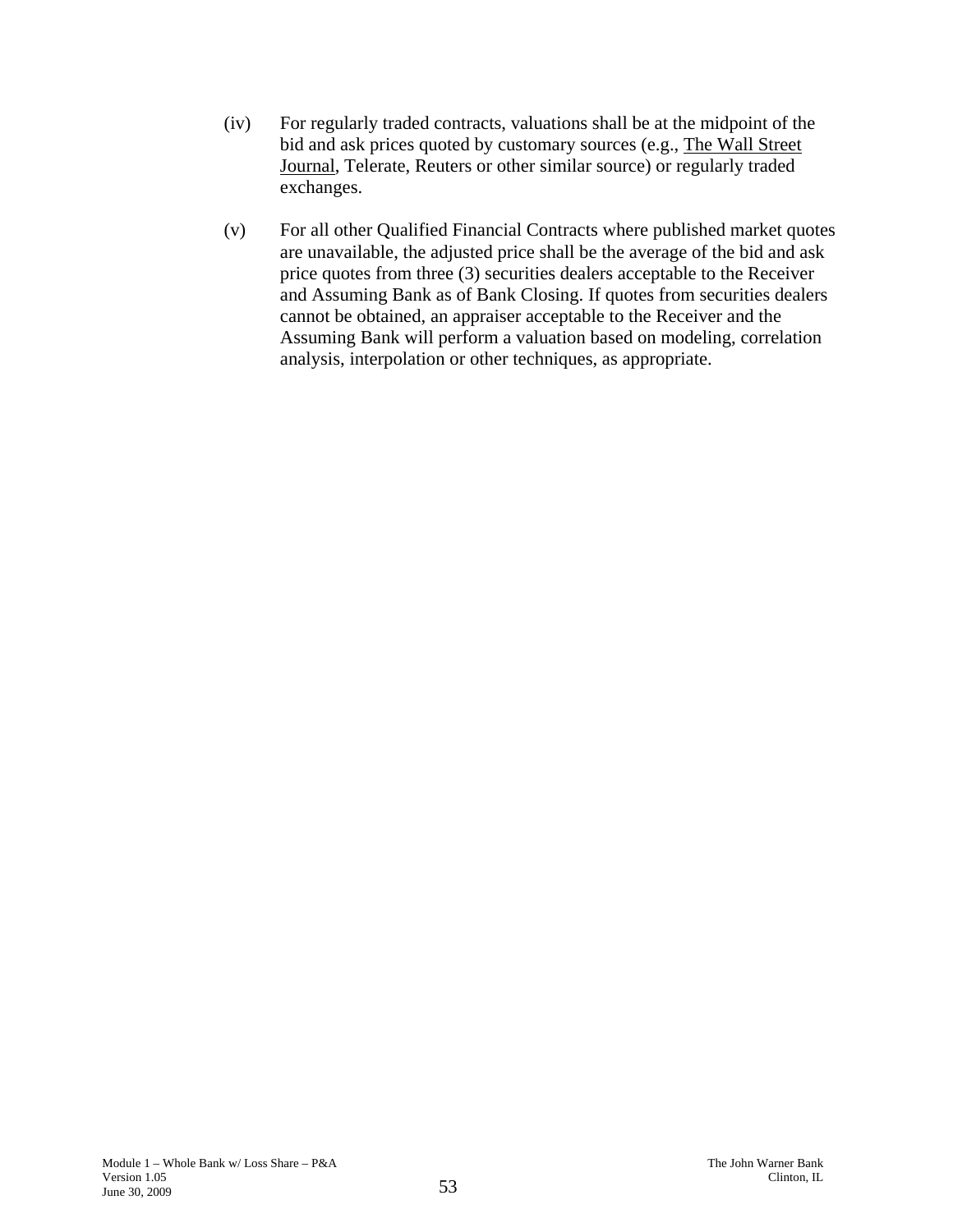### **EXHIBIT 4.13 INTERIM ASSET SERVICING ARRANGEMENT**

 (a) With respect to each asset (or liability) designated from time to time by the Receiver to be serviced by the Assuming Bank pursuant to this Arrangement (such being designated as "Pool Assets"), during the term of this Arrangement, the Assuming Bank shall:

(i) Promptly apply payments received with respect to any Pool Assets;

(ii) Reverse and return insufficient funds checks;

(iii) Pay (A) participation payments to participants in Loans, as and when received; and (B) tax and insurance bills on Pool Assets as they come due, out of escrow funds maintained for purposes;

(iv) Maintain accurate records reflecting (A) the payment history of Pool Assets, with updated information received concerning changes in the address or identity of the obligors and (B) usage of data processing equipment and employee services with respect to servicing duties;

 (v) Send billing statements to obligors on Pool Assets to the extent that such statements were sent by the Failed Bank;

(vi) Send notices to obligors who are in default on Loans (in the same manner as the Failed Bank);

 (vii) Send to the Receiver, Attn: Managing Liquidator, at the address provided in Section 13.7 of the Agreement, via overnight delivery: (A) on a weekly basis, weekly reports for the Pool Assets, including, without limitation, reports reflecting collections and the trial balances, transaction journals and loan histories for Pool Assets having activity, together with copies of (1) checks received, (2) insufficient funds checks returned, (3) checks for payment to participants or for taxes and insurance, (4) pay-off requests, (5) notices to defaulted obligors, and (6) data processing and employee logs and (B) any other reports, copies or information as may be periodically or from time to time requested;

 (viii) Remit on a weekly basis to the Receiver, Attn: Division of Finance, Cashier Unit, Operations, at the address in (vii), via wire transfer to the account designated by the Receiver, all payments received on Pool Assets managed by the Assuming Bank or at such time and place and in such manner as may be directed by the Receiver;

(ix) prepare and timely file all information reports with appropriate tax authorities, and, if required by the Receiver, prepare and file tax returns and pay taxes due on or before the due date, relating to the Pool Assets; and

(x) provide and furnish such other services, operations or functions as may be required with regard to Pool Assets, including, without limitation, as may be required with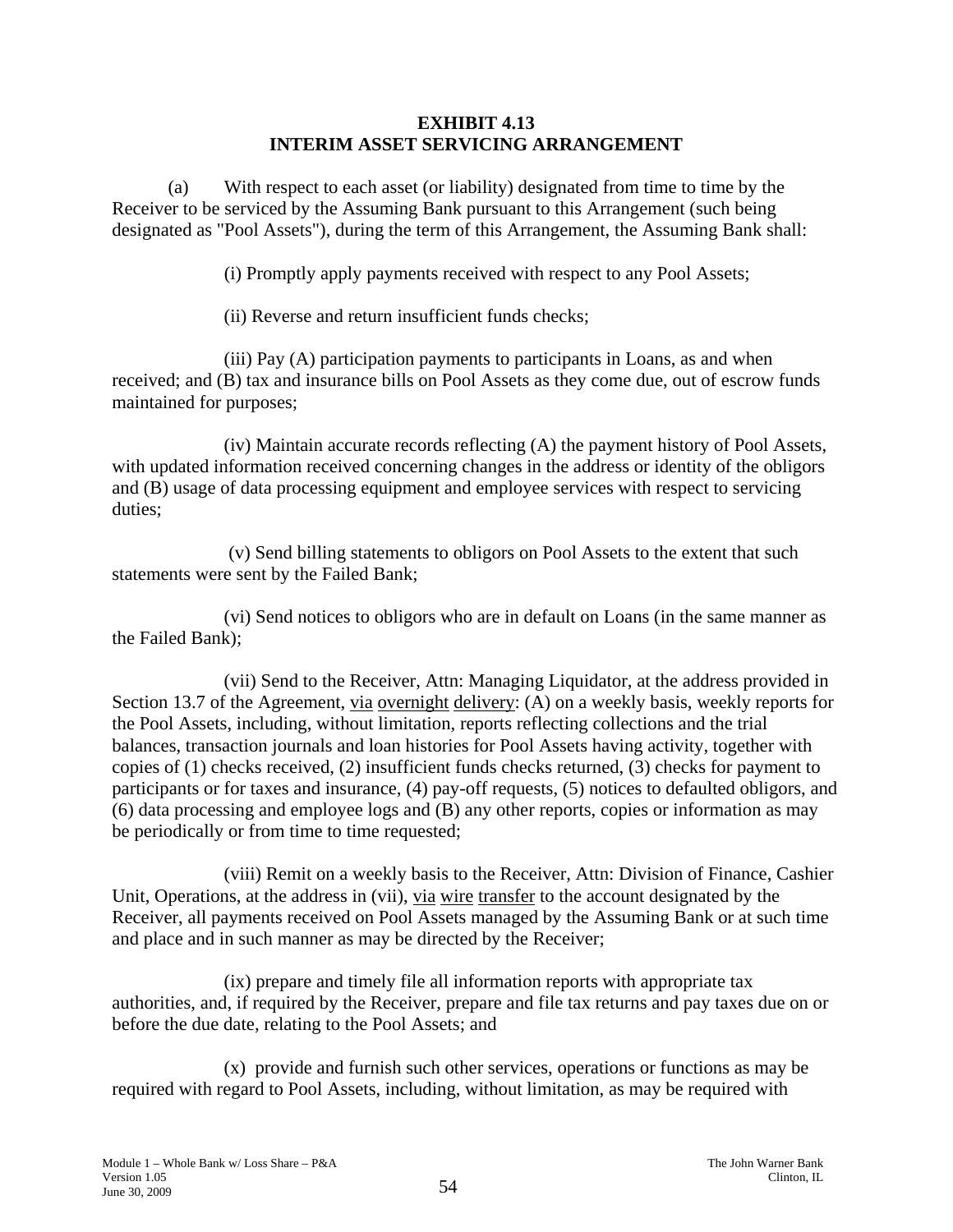regard to any business, enterprise or agreement which is a Pool Asset, all as may be required by the Receiver.

Notwithstanding anything to the contrary in this Section, the Assuming Bank shall not be required to initiate litigation or other collection proceedings against any obligor or any collateral with respect to any defaulted Loan. The Assuming Bank shall promptly notify the Receiver, at the address provided above in subparagraph (a)(vii), of any claims or legal actions regarding any Pool Asset.

 (b) The Receiver agrees to reimburse the Assuming Bank for actual, reasonable and necessary expenses incurred in connection with the performance of duties pursuant to this Arrangement, including expenses of photocopying, postage and express mail, and data processing and employee services (based upon the number of hours spent performing servicing duties).

 (c) The Assuming Bank shall provide the services described herein for an initial period of ninety (90) days after Bank Closing. At the option of the Receiver, exercisable by notice given not later than ten (10) days prior to the end of such initial period or a renewal period, the Assuming Bank shall continue to provide such services for such renewal period(s) as designated by the Receiver, up to the Settlement Date.

 (d) At any time during the term of this Arrangement, the Receiver may, upon written notice to the Assuming Bank, remove one or more Pool Assets from the Pool, at which time the Assuming Bank's responsibility with respect thereto shall terminate.

 (e) At the expiration of this Agreement or upon the termination of the Assuming Bank's responsibility with respect to any Pool Asset pursuant to paragraph (d) hereof, the Assuming Bank shall:

(i) deliver to the Receiver (or its designee) all of the Credit Documents and Pool Records relating to the Pool Assets; and

(ii) cooperate with the Receiver to facilitate the orderly transition of managing the Pool Assets to the Receiver (or its designee).

 (f) At the request of the Receiver, the Assuming Bank shall perform such transitional services with regard to the Pool Assets as the Receiver may request. Transitional services may include, without limitation, assisting in any due diligence process deemed necessary by the Receiver and providing to the Receiver or its designee(s) (x) information and data regarding the Pool Assets, including, without limitation, system reports and data downloads sufficient to transfer the Pool Assets to another system or systems, and (y) access to employees of the Assuming Bank involved in the management of, or otherwise familiar with, the Pool Assets.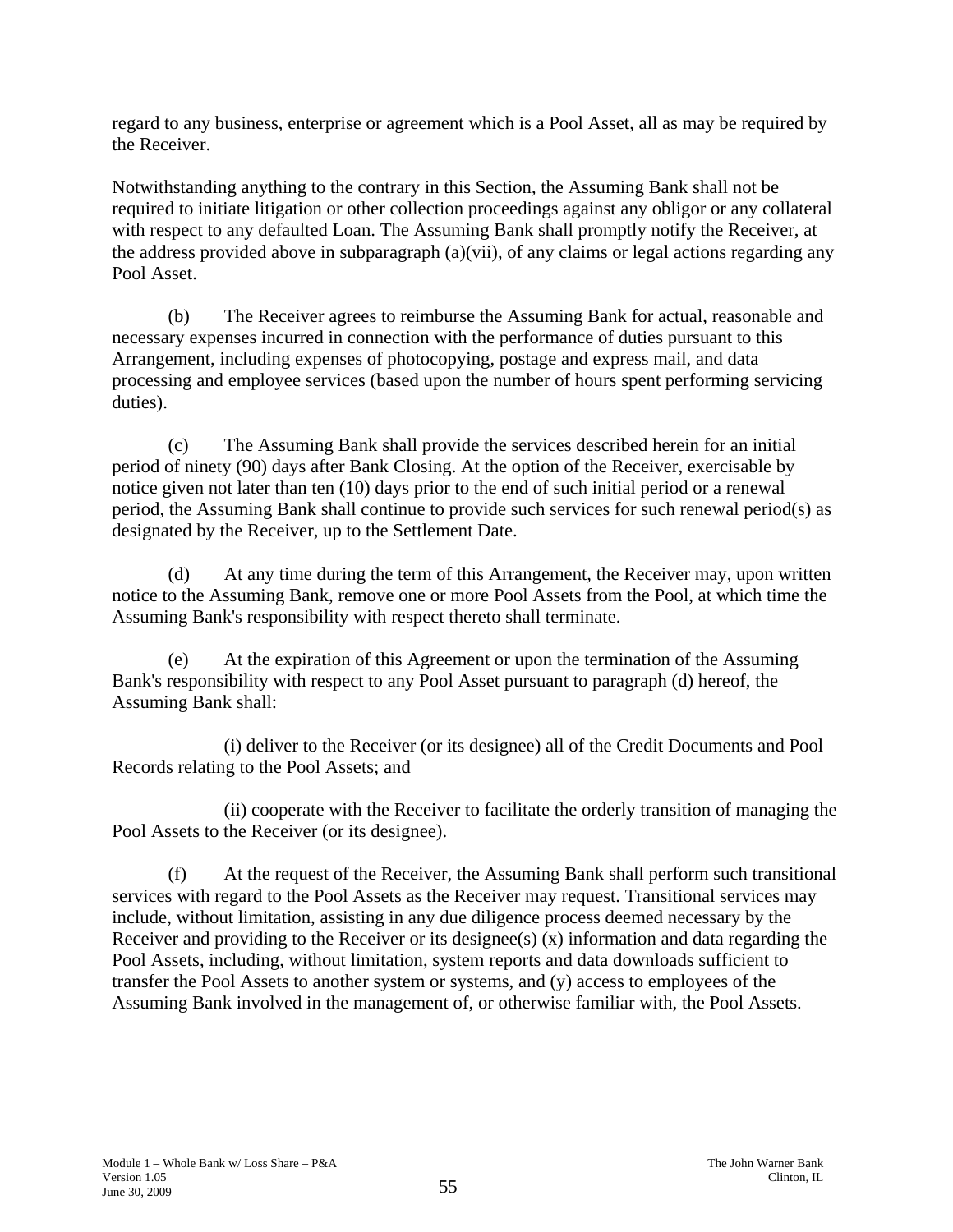### **EXHIBIT 4.15A**

#### **SINGLE FAMILY SHARED-LOSS AGREEMENT**

This agreement for the reimbursement of loss sharing on certain single family residential mortgage loans (the "Single Family Shared-Loss Agreement") shall apply when the Assuming Bank purchases Single Family Shared-Loss Loans as that term is defined herein. The terms hereof shall modify and supplement, as necessary, the terms of the Purchase and Assumption Agreement to which this Single Family Shared-Loss Agreement is attached as Exhibit 4.15A and incorporated therein. To the extent any inconsistencies may arise between the terms of the Purchase and Assumption Agreement and this Single Family Shared-Loss Agreement with respect to the subject matter of this Single Family Shared-Loss Agreement, the terms of this Single Family Shared-Loss Agreement shall control. References in this Single Family Shared-Loss Agreement to a particular Section shall be deemed to refer to a Section in this Single Family Shared-Loss Agreement, unless the context indicates that it is intended to be a reference to a Section of the Purchase and Assumption Agreement.

### **ARTICLE I -- DEFINITIONS**

The capitalized terms used in this Single Family Shared-Loss Agreement that are not defined in this Single Family Shared-Loss Agreement are defined in the Purchase and Assumption Agreement. In addition to the terms defined above, defined below are certain additional terms relating to loss-sharing, as used in this Single Family Shared-Loss Agreement.

"**Accounting Records**" means the subsidiary system of record on which the loan history and balance of each Single Family Shared-Loss Loan is maintained; individual loan files containing either an original or copies of documents that are customary and reasonable with respect to loan servicing, including management and disposition of Other Real Estate; the records documenting alternatives considered with respect to loans in default or for which a default is reasonably foreseeable; records of loss calculations and supporting documentation with respect to line items on the loss calculations; and, monthly delinquency reports and other performance reports customarily utilized by the Assuming Bank in management of loan portfolios.

"**Accrued Interest**" means, with respect to Single Family Shared-Loss Loans, the amount of earned and unpaid interest at the note rate specified in the applicable loan documents, limited to 90 days.

**"Affiliate"** shall have the meaning set forth in the Purchase and Assumption Agreement; provided, that, for purposes of this Single Family Shared-Loss Agreement, no Third Party Servicer shall be deemed to be an Affiliate of the Assuming Bank.

"**Commencement Date**" means the first calendar day following the Bank

Closing.

**"Commercial Shared-Loss Agreement**" means the Commercial and Other Assets Shared-Loss Agreement attached to the Purchase and Assumption Agreement as Exhibit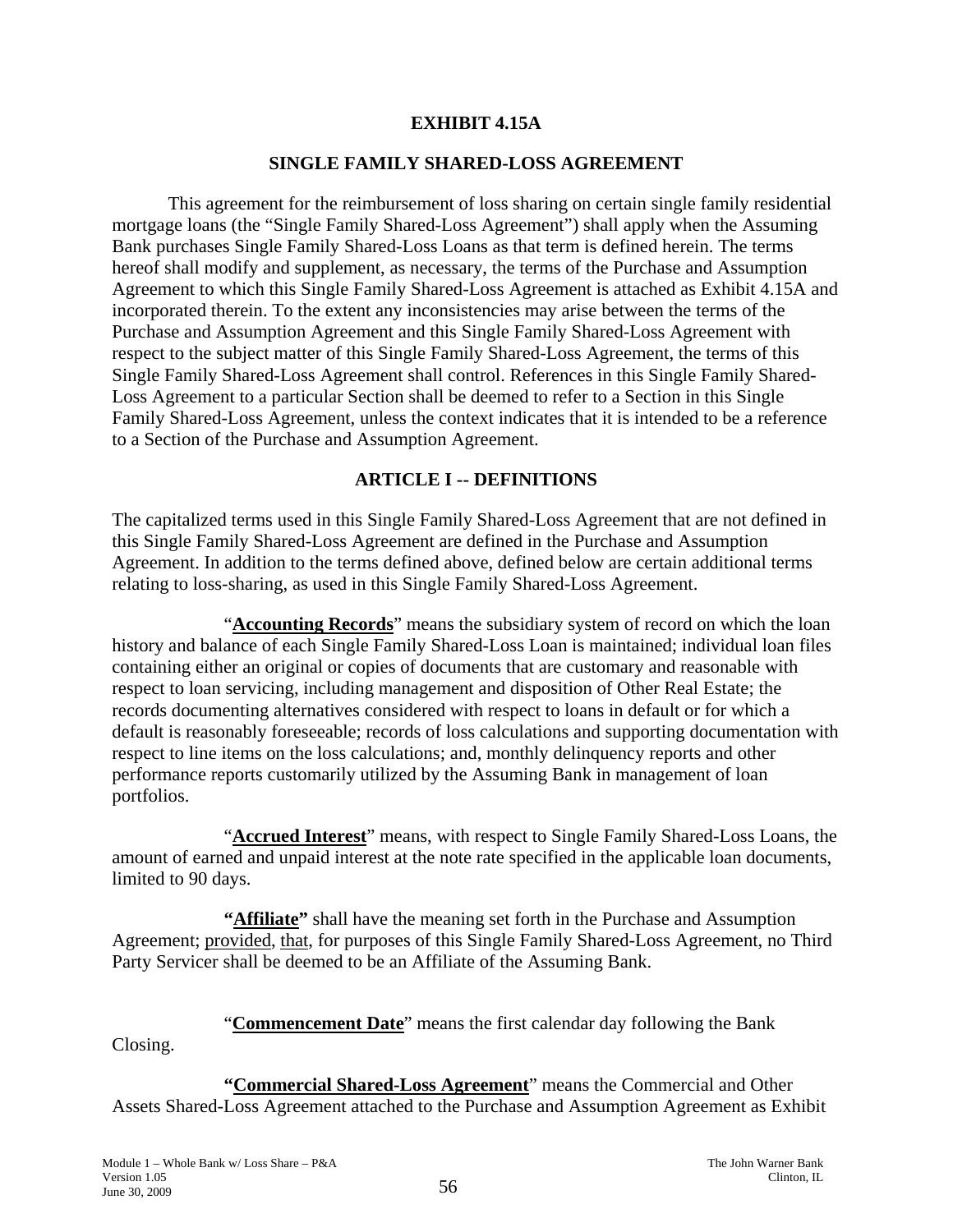4.15B.

"**Cumulative Loss Amount**" means the sum of the Monthly Loss Amounts less the sum of all Recovery Amounts.

"**Cumulative Shared-Loss Amount**" means the excess, if any, of the Cumulative Loss Amount over the First Loss Tranche.

"**Customary Servicing Procedures**" means procedures (including collection procedures) that the Assuming Bank (or, to the extent a Third Party Servicer is engaged, the Third Party Servicer) customarily employs and exercises in servicing and administering mortgage loans for its own accounts and the servicing procedures established by FNMA or FHLMC (as in effect from time to time), which are in accordance with accepted mortgage servicing practices of prudent lending institutions.

"**Deficient Valuation"** means the determination by a court in a bankruptcy proceeding that the value of the collateral is less than the amount of the loan in which case the loss will be the difference between the then unpaid principal balance (or the NPV of a modified loan that defaults) and the value of the collateral so established.

**"Examination Criteria"** means the loan classification criteria employed by, or any applicable regulations of, the Assuming Bank's Chartering Authority at the time such action is taken, as such criteria may be amended from time to time.

"**Home Equity Loans**" means loans or funded portions of lines of credit secured by mortgages on one-to four-family residences or stock of cooperative housing associations, where the Failed Bank did not have a first lien on the same property as collateral.

"**Final Shared-Loss Month**" means the calendar month in which the tenth anniversary of the Commencement Date occurs.

"**Final Shared-Loss Recovery Month**" means the calendar month in which the tenth anniversary of the Commencement Date occurs.

"**Foreclosure Loss**" means the loss realized when the Assuming Bank has completed the foreclosure on a Single Family Shared-Loss Loan and realized final recovery on the collateral through liquidation and recovery of all insurance proceeds. Each Foreclosure Loss shall be calculated in accordance with the form and methodology specified in Exhibit 2a or Exhibit 2a(1).

"**Investor-Owned Residential Loans**" means Loans, excluding advances made pursuant to Home Equity Loans, that are secured by mortgages on one- to four family residences or stock of cooperative housing associations that are not owner-occupied. These loans can be treated as Restructured Loans on a commercially reasonable basis and can be a restructured under terms separate from the Exhibit 5 standards. Please refer to Exhibit 2b for guidance in Calculation of Loss for Restructured Loans.

"**Loss**" means a Foreclosure Loss, Restructuring Loss, Short Sale Loss, Portfolio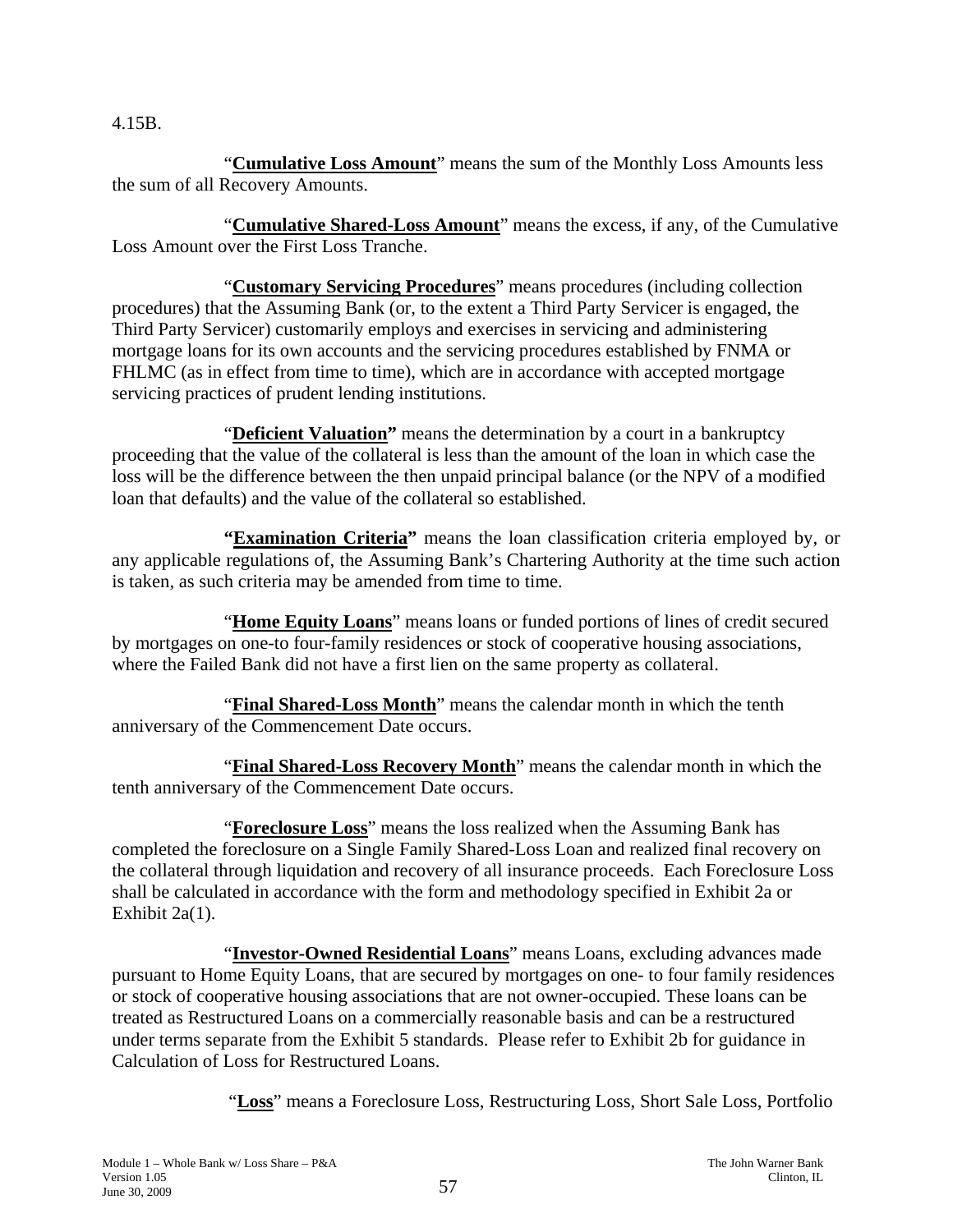Loss, Modification Default Loss or Deficient Valuation.

"**Loss Amount**" means the dollar amount of loss incurred and reported on the Monthly Certificate for a Single Family Shared-Loss Loan.

"**Modification Default Loss**" means the loss calculated in Exhibits 2a(1) and 2c(1) for single family loans modified under this part of the agreement that default and result in a foreclosure or short sale.

"**Modification Guidelines**" has the meaning provided in Section 2.1(a) of this Single Family Shared-Loss Agreement.

"**Monthly Certificate**" has the meaning provided in Section 2.1(b) of this Single Family Shared-Loss Agreement.

"**Monthly Loss Amount**" means the sum of all Foreclosure Losses, Restructuring Losses, Short Sale Losses, Portfolio Losses, Modification Default Losses and losses in connection with Deficient Valuations realized by the Assuming Bank for any Shared Loss Month.

"**Monthly Shared-Loss Amount**" means the change in the Cumulative Shared-Loss Amount from the beginning of each month to the end of each month.

**"Neutral Member**" has the meaning provided in Section 2. 1(f)(ii) of this Single Family Shared-Loss Agreement.

 "**Portfolio Loss**" means the loss realized on either (i) a portfolio sale of Single Family Shared-Loss Loans in accordance with the terms of Article IV or (ii) the sale of a loan with the consent of the Receiver as provided in Section 2.7.

"**Recovery Amount**" means, with respect to any period prior to the Termination Date, the amount of collected funds received by the Assuming Bank that (i) are applicable against a Foreclosure Loss which has previously been paid to the Assuming Bank by the Receiver or (ii) gains realized from a Section 4.1 sale of Single Family Shared-Loss Loans for which the Assuming Bank has previously received a Restructuring Loss payment from the Receiver (iii) or any incentive payments from national programs paid to an investor or borrower on loans that have been modified or otherwise treated (short sale or foreclosure) in accordance with Exhibit 5.

"**Restructuring Loss**" means the loss on a modified or restructured loan measured by the difference between (a) the principal, Accrued Interest, tax and insurance advances, third party or other fees due on a loan prior to the modification or restructuring, and (b) the net present value of estimated cash flows on the modified or restructured loan, discounted at the Then-Current Interest Rate. Each Restructuring Loss shall be calculated in accordance with the form and methodology attached as Exhibit 2b, as applicable.

"**Restructured Loan**" means a Single Family Shared-Loss Loan for which the Assuming Bank has received a Restructuring Loss payment from the Receiver. This applies to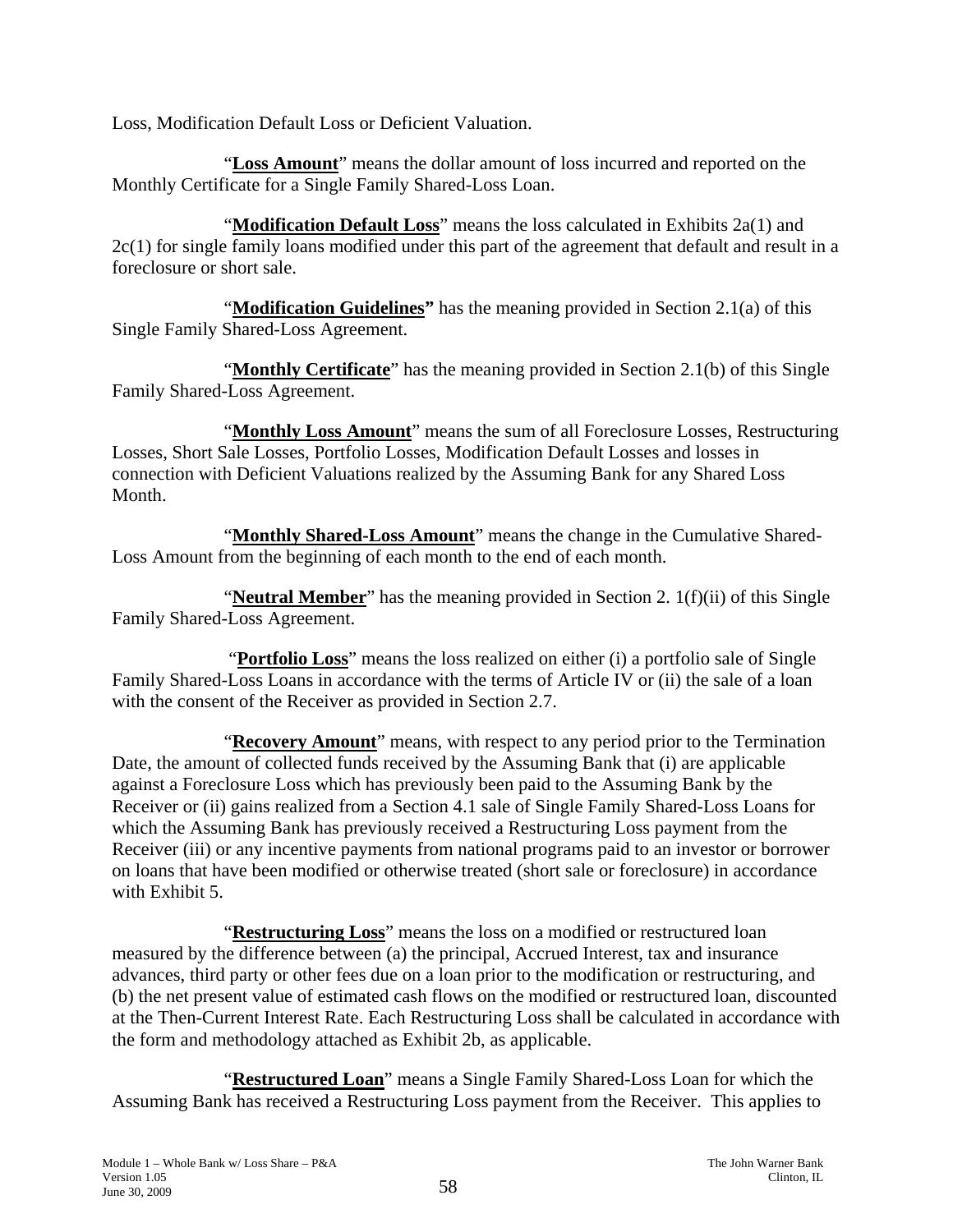owner occupied and investor owned residences.

**'Servicing Officer**" has the meaning provided in Section 2.1(b) of this Single Family Shared-Loss Agreement.

 "**Shared Loss Payment Trigger**" means when the sum of the Cumulative Loss Amount under this Single Family Shared-Loss Agreement and the Shared-Loss Amount under the Commercial and Other Assets Shared-Loss Agreement, exceeds the First Loss Tranche. If the First Loss Tranche is zero or a negative number, the Shared Loss Payment Trigger shall be deemed to have been reached upon Bank Closing.

"**Shared-Loss Month**" means each calendar month between the Commencement Date and the last day of the month in which the tenth anniversary of the Commencement Date occurs, provided that, the first Shared-Loss Month shall begin on the Commencement Date and end on the last day of that month.

"**Short-Sale Loss**" means the loss resulting from the Assuming Bank's agreement with the mortgagor to accept a payoff in an amount less than the balance due on the loan (including the costs of any cash incentives to borrower to agree to such sale or to maintain the property pending such sale), further provided, that each Short-Sale Loss shall be calculated in accordance with the form and methodology specified in Exhibit 2c or Exhibit  $2c(1)$ .

"**Single Family Shared-Loss Loans**" means the single family one-to-four residential mortgage loans (whether owned by the Assuming Bank or any Subsidiary) identified on Schedule 4.15A of the Purchase and Assumption Agreement.

"**Stated Threshold**" means total losses under the shared loss agreements in the amount of \$ 9,100,000.00.

"**Termination Date**" means the last day of the Final Shared-Loss Recovery Month.

"**Then-Current Interest Rate**" means the most recently published Freddie Mac survey rate for 30-year fixed-rate loans.

"**Third Party Servicer**" means any servicer appointed from time to time by the Assuming Bank or any Affiliate of the Assuming Bank to service the Shared-Loss Loans on behalf of the Assuming Bank, the identity of which shall be given to the Receiver prior to or concurrent with the appointment thereof.

## **ARTICLE II -- SHARED-LOSS ARRANGEMENT**

## **2.1 Shared-Loss Arrangement.**

(a) **Loss Mitigation and Consideration of Alternatives**. For each Single Family Shared-Loss Loan in default or for which a default is reasonably foreseeable, the Assuming Bank shall undertake reasonable and customary loss mitigation efforts, in accordance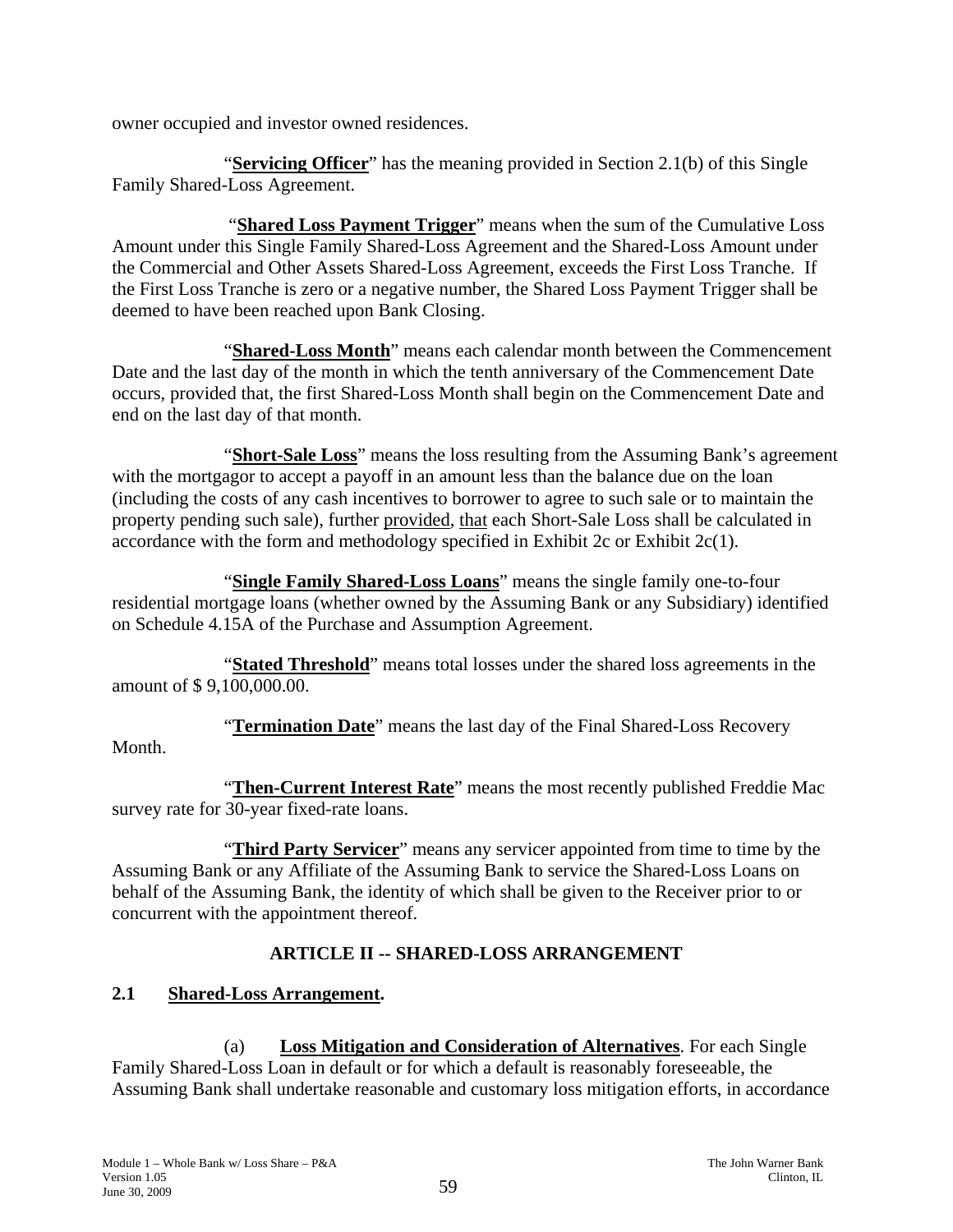with any of the following programs selected by Assuming Bank in its sole discretion, Exhibit 5 (FDIC Mortgage Loan Modification Program), the United States Treasury's Home Affordable Modification Program Guidelines or any other modification program approved by the United States Treasury Department, the Corporation, the Board of Governors of the Federal Reserve System or any other governmental agency (it being understood that the Assuming Bank can select different programs for the various Single Family Shared-Loss Loans) (such program chosen, the "Modification Guidelines"). After selecting the applicable Modification Guideline for any such Single Family Shared-Loss Loan, the Assuming Bank shall document its consideration of foreclosure, loan restructuring under such Modification Guideline chosen, and short-sale (if short-sale is a viable option) alternatives and shall select the alternative the Assuming Bank believes, based on its estimated calculations, will result in the least Loss. Losses on Home Equity Loans shall be shared under the charge-off policies of the Assuming Bank's Examination Criteria as if they were Single Family Shared-Loss Loans with respect to the calculation of the Stated Threshold. Assuming Bank shall retain its calculations of the estimated loss under each alternative, such calculations to be provided to the Receiver upon request. For the avoidance of doubt and notwithstanding anything herein to the contrary, (i) the Assuming Bank is not required to modify or restructure any Single Family Shared-Loss Loan on more than one occasion and (ii) the Assuming Bank is not required to consider any alternatives with respect to any Shared-Loss Loan in the process of foreclosure as of the Bank Closing and shall be entitled to continue such foreclosure measures and recover the Foreclosure Loss as provided herein, and (iii) the Assuming Bank shall have a transition period of up to 90 days after Bank Closing to implement the Modification Guidelines, during which time, the Assuming Bank may submit claims under such guidelines as may be in place at the Failed Bank.

## (b) **Monthly Certificates**.

Not later than fifteen (15) days after the end of each Shared-Loss Month, beginning with the month in which the Commencement Date occurs and ending in the month in which the tenth anniversary of the Commencement Date occurs, the Assuming Bank shall deliver to the Receiver a certificate, signed by an officer of the Assuming Bank involved in, or responsible for, the administration and servicing of the Single Family Shared-Loss Loans whose name appears on a list of servicing officers furnished by the Assuming Bank to the Receiver, (a "Servicing Officer") setting forth in such form and detail as the Receiver may reasonably specify (a "Monthly Certificate"):

 $(i)$  (A) a schedule substantially in the form of Exhibit 1 listing:

(i) each Single Family Shared-Loss Loan for which a Loss Amount (calculated in accordance with the applicable Exhibit) is being claimed, the related Loss Amount for each Single Family Shared-Loss Loan, and the total Monthly Loss Amount for all Single Family Shared-Loss Loans;

(ii) each Single Family Shared-Loss Loan for which a Recovery Amount was received, the Recovery Amount for each Single Family Shared-Loss Loan, and the total Recovery Amount for all Single Family Shared-Loss Loans;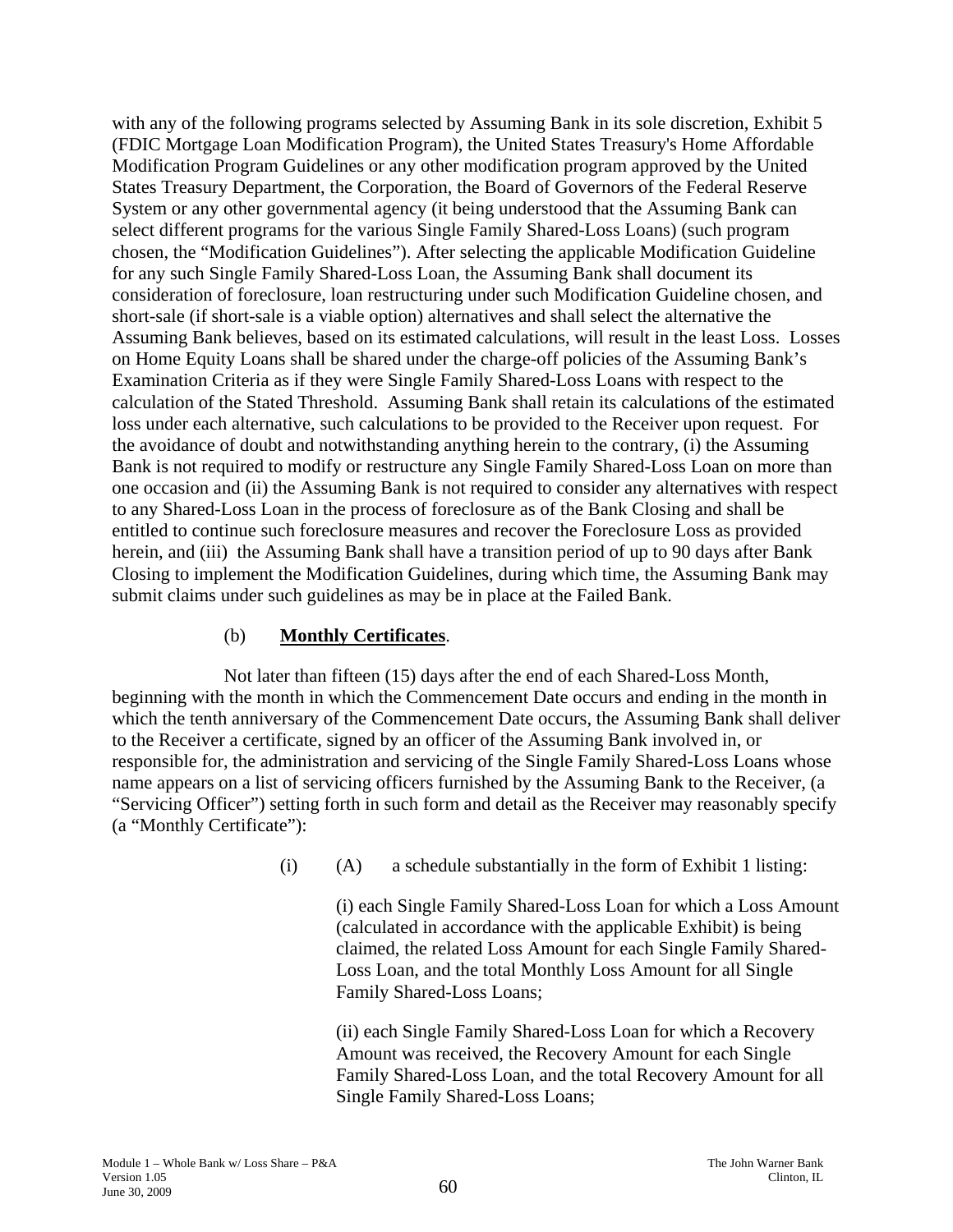(iii) the total Monthly Loss Amount for all Single Family Shared-Loss Loans minus the total monthly Recovery Amount for all Single Family Shared-Loss Loans;

(iv) the Cumulative Shared-Loss Amount as of the beginning and end of the month;

(v) the Monthly Shared Loss Amount;

(vi) the result obtained in (v) times 80%, or times 95% if the Stated Threshold has been reached, which in either case is the amount to be paid under Section 2.1(d) of this Single Family Shared-Loss Agreement by the Receiver to the Assuming Bank if the amount is a positive number, or by the Assuming Bank to the Receiver if the amount is a negative number;

- (ii) (B) for each of the Single Family Shared-Loss Loans for which a Loss is claimed for that Shared-Loss Month, a schedule showing the calculation of the Loss Amount using the form and methodology shown in Exhibit 2a, Exhibit 2b, or Exhibit 2c, as applicable.
- (iii) (C) For each of the Restructured Loans where a gain or loss is realized in a sale under Section 4.1 or 4.2, a schedule showing the calculation using the form and methodology shown in Exhibit 2d.
- (iv) (D) a portfolio performance and summary schedule substantially in the form shown in Exhibit 3.

(c) **Monthly Data Download**. Not later than fifteen (15) days after the end of each month, beginning with the month in which the Commencement Date occurs and ending with the Final Shared-Loss Recovery Month, Assuming Bank shall provide Receiver:

- (v) (i) the servicing file in machine-readable format including but not limited to the following fields for each outstanding Single Family Shared-Loss Loan, as applicable:
	- (A) Loan number
	- (B) FICO score
	- (C) Origination date
	- (D) Original principal amount
	- (E) Maturity date
	- (F) Paid-to date
	- (G) Last payment date
	- (H) Loan status (bankruptcy, in foreclosure, etc.)
	- (I) Delinquency counters
	- (J) Current principal balance
	- (K) Current escrow account balance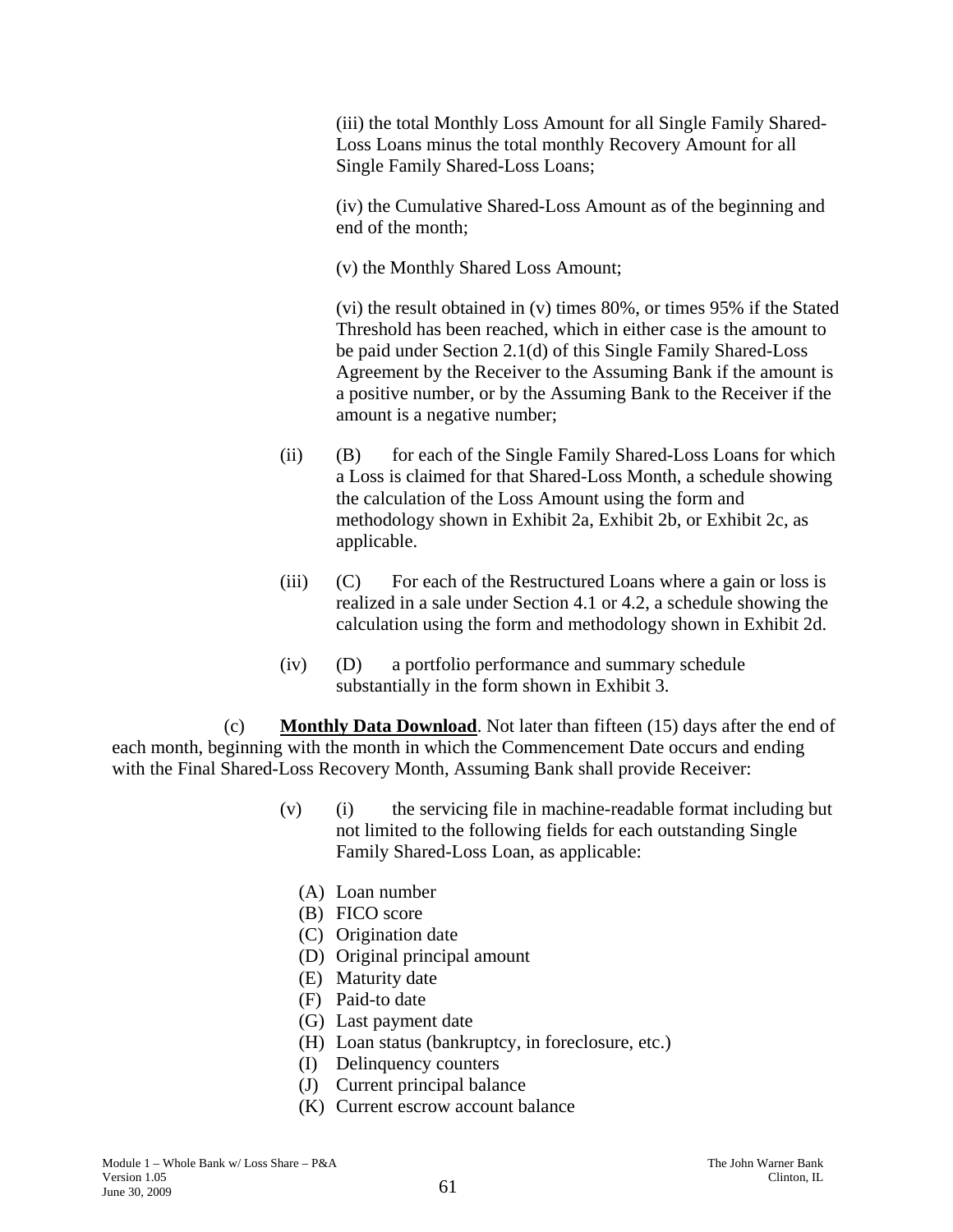- (L) Current Appraisal/BPO value
- (M) Current Appraisal/BPO date
- (N) Interest rate
- (O) Monthly principal and interest payment amount
- (P) Monthly escrow payment for taxes and insurance
- (Q) Interest rate type (fixed or adjustable)
- (R) If adjustable: index, margin, next interest rate reset date
- (S) Payment/Interest rate cap and/or floor
- (T) Underwriting type (Full doc, Alt Doc, No Doc)
- (U) Lien type  $(1<sup>st</sup>, 2<sup>nd</sup>)$
- (V) Amortization type (amortizing or I/O)
- (W) Property address, including city, state, zip code
- (X) A code indicating whether the Mortgaged Property is owner occupied
- (Y) Property type (single-family detached, condominium, duplex, etc.)
- (vi) (ii) An Excel file for ORE held as a result of foreclosure on a Single Family Shared-Loss Loan listing:
	- (A) Foreclosure date
	- (B) Unpaid loan principal balance
	- (C) Appraised value or BPO value, as applicable
	- (D) Projected liquidation date

 Notwithstanding the foregoing, the Assuming Bank shall not be required to provide any of the foregoing information to the extent it is unable to do so as a result of the Failed Bank's or Receiver's failure to provide information required to produce the information set forth in this Section 2.1(c); provided, that the Assuming Bank shall, consistent with Customary Servicing Procedures seek to produce any such missing information or improve any inaccurate information previously provided to it.

## (d) **Payments With Respect to Shared-Loss Assets**.

(i) **Losses Under the Stated Threshold**. After the Shared Loss Payment Trigger is reached, not later than fifteen (15) days after the date on which the Receiver receives the Monthly Certificate, the Receiver shall pay to the Assuming Bank, in immediately available funds, an amount equal to eighty percent (80%) of the Monthly Shared-Loss Amount reported on the Monthly Certificate. If the total Monthly Shared-Loss Amount reported on the Monthly Certificate is a negative number, the Assuming Bank shall pay to the Receiver in immediately available funds eighty percent (80%) of that amount.

(ii) **Losses in Excess of the Stated Threshold**. In the event that the sum of the Cumulative Loss Amount under this Single Family Shared-Loss Agreement and the Stated Loss Amount under the Commercial Shared-Loss Agreement meets or exceeds the Stated Threshold, the loss/recovery sharing percentages set forth herein shall change from 80/20 to 95/5 and thereafter the Receiver shall pay to the Assuming Bank, in immediately available funds, an amount equal to ninety-five percent (95%) of the Monthly Shared-Loss Amount reported on the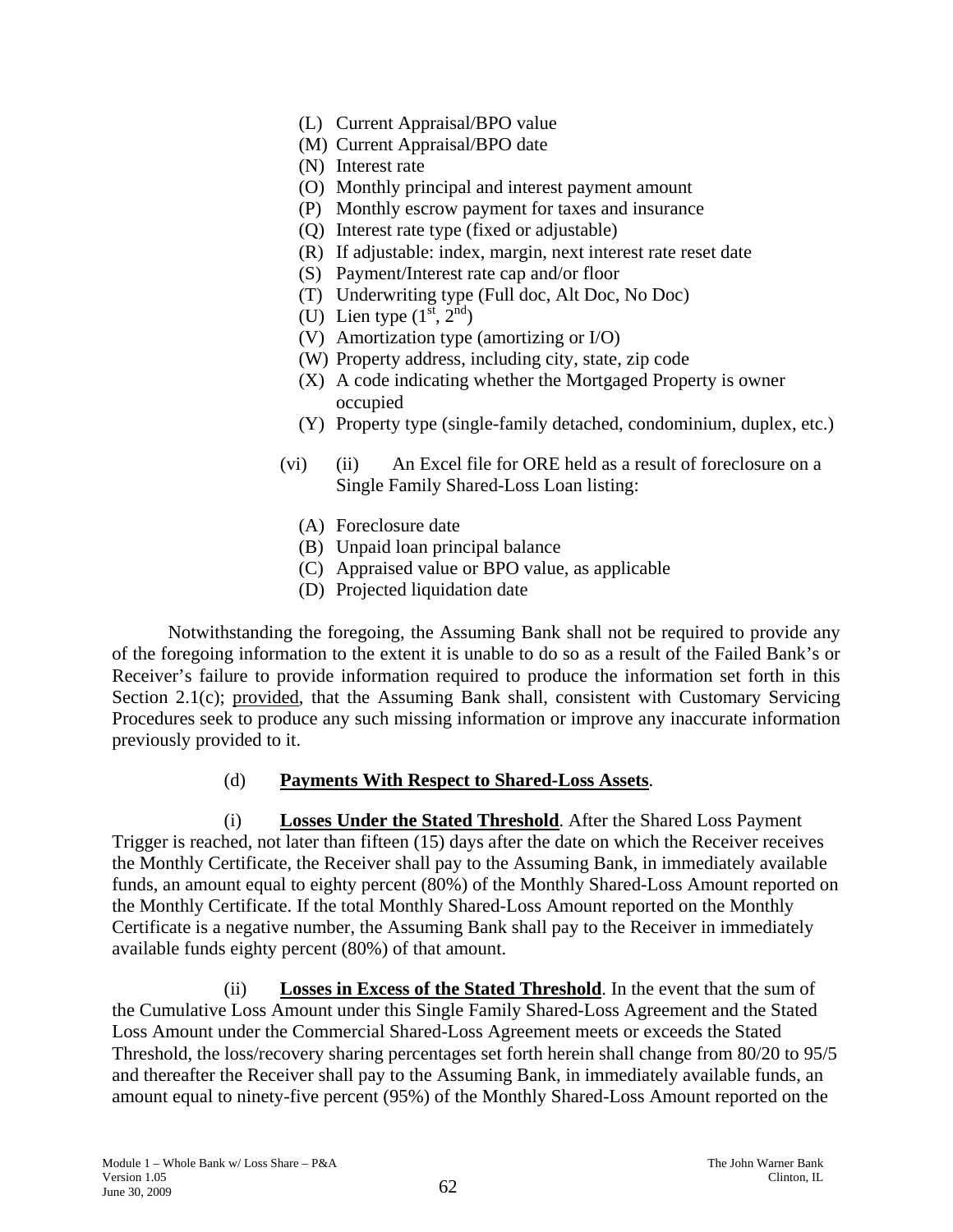Monthly Certificate. If the Monthly Shared-Loss Amount reported on the Monthly Certificate is a negative number, the Assuming Bank shall pay to the Receiver in immediately available funds ninety-five percent (95%) of that amount.

(e) **Limitations on Shared-Loss Payment**. The Receiver shall not be required to make any payments pursuant to Section 2.1(d) with respect to any Foreclosure Loss, Restructuring Loss, Short Sale Loss or Portfolio Loss that the Receiver determines, based upon the criteria set forth in this Single Family Shared-Loss Agreement (including the analysis and documentation requirements of Section 2.1(a)) or Customary Servicing Procedures, should not have been effected by the Assuming Bank; provided, however, (x) the Receiver must provide notice to the Assuming Bank detailing the grounds for not making such payment, (y) the Receiver must provide the Assuming Bank with a reasonable opportunity to cure any such deficiency and (z) (1) to the extent curable, if cured, the Receiver shall make payment with respect to the properly effected Loss, and (2) to the extent not curable, notwithstanding the foregoing, the Receiver shall make a payment as to all Losses (or portion of Losses) that were effected which would have been payable as a Loss if the Assuming Bank had properly effected such Loss. In the event that the Receiver does not make any payment with respect to Losses claimed pursuant to Section 2.1(d), the Receiver and Assuming Bank shall, upon final resolution, make the necessary adjustments to the Monthly Shared-Loss Amount for that Monthly Certificate and the payment pursuant to Section 2.1(d) above shall be adjusted accordingly.

(f) **Payments by Wire-Transfer**. All payments under this Single Family Shared-Loss Agreement shall be made by wire-transfer in accordance with the wire-transfer instructions on Exhibit 4.

## **2.2 Auditor Report; Right to Audit**

(a) Within ninety (90) days after the end of each calendar year during which the Receiver makes any payment to the Assuming Bank under this Single Family Shared-Loss Agreement, the Assuming Bank shall deliver to the Receiver a report signed by its independent public accountants stating that they have reviewed the terms of this Single Family Shared-Loss Agreement and that, in the course of their annual audit of the Assuming Bank's books and records, nothing has come to their attention suggesting that any computations required to be made by the Assuming Bank during such calendar year pursuant to this Article II were not made by the Assuming Bank in accordance herewith. In the event that the Assuming Bank cannot comply with the preceding sentence, it shall promptly submit to the Receiver corrected computations together with a report signed by its independent public accountants stating that, after giving effect to such corrected computations, nothing has come to their attention suggesting that any computations required to be made by the Assuming Bank during such year pursuant to this Article II were not made by the Assuming Bank in accordance herewith. In such event, the Assuming Bank and the Receiver shall make all such accounting adjustments and payments as may be necessary to give effect to each correction reflected in such corrected computations, retroactive to the date on which the corresponding incorrect computation was made.

(b) The Receiver or the FDIC in its corporate capacity ("Corporation") may perform an audit or audits to determine the Assuming Bank's compliance with the provisions of this Single Family Shared-Loss Agreement, including this Article II, by providing not less than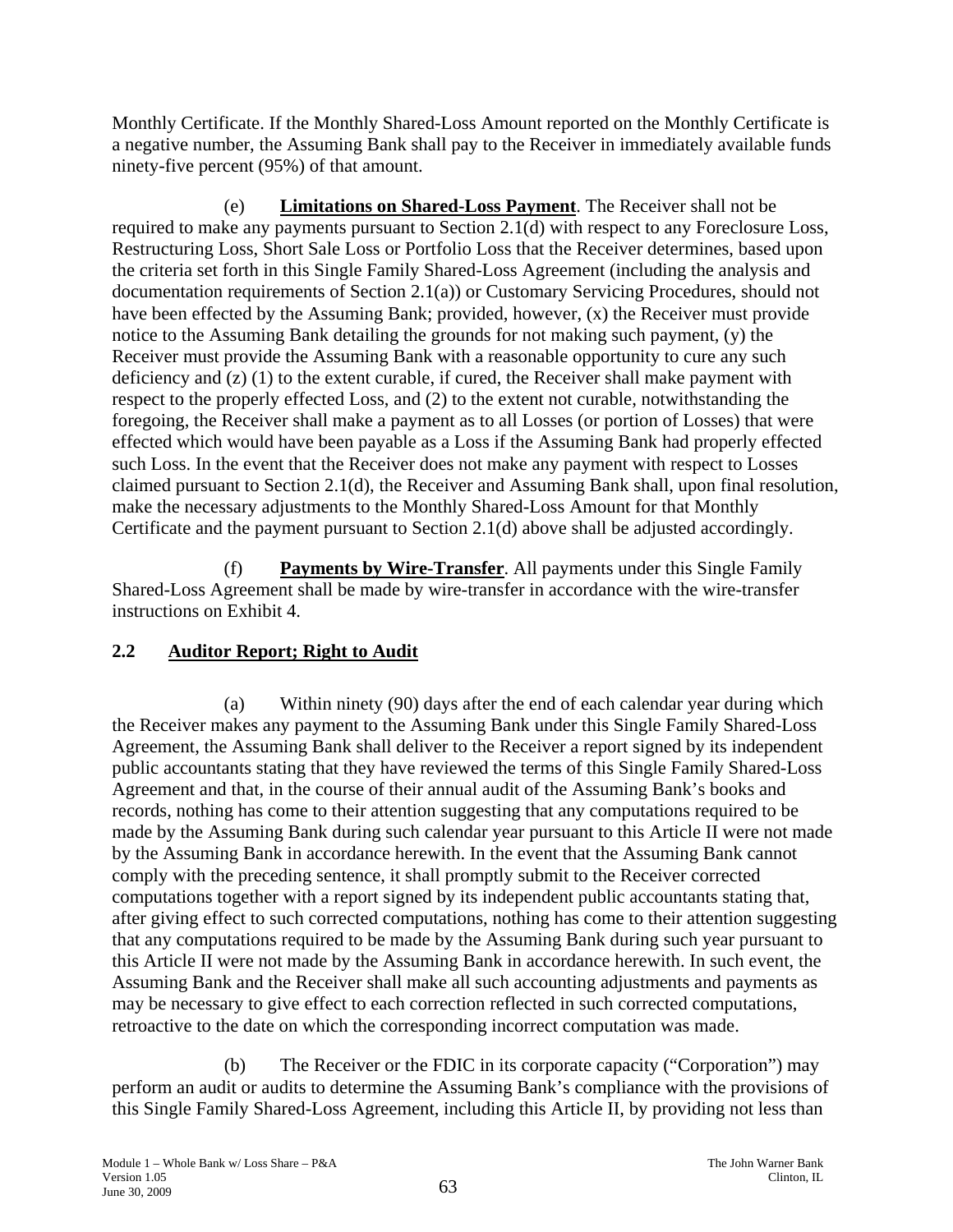ten (10) Business Days' prior written notice. Assuming Bank shall provide access to pertinent records and proximate working space in Assuming Bank's facilities. The scope and duration of any such audit shall be within the reasonable discretion of the Receiver or the Corporation, but shall in no event be administered in a manner that unreasonably interferes with the operation of the Assuming Bank's business. The Receiver or the Corporation, as the case may be, shall bear the expense of any such audit. In the event that any corrections are necessary as a result of such an audit or audits, the Assuming Bank and the Receiver shall make such accounting adjustments and payments as may be necessary to give retroactive effect to such corrections.

**2.3 Withholdings**. Notwithstanding any other provision in this Article II, the Receiver, upon the direction of the Director (or designee) of the Federal Deposit Insurance Corporation's Division of Resolutions and Receiverships, may withhold payment for any amounts included in a Monthly Certificate delivered pursuant to Section 2.1, if in its good faith and reasonable judgment there is a reasonable basis under the requirements of this Single Family Shared-Loss Agreement for denying the eligibility of an item for which reimbursement or payment is sought under such Section. In such event, the Receiver shall provide a written notice to the Assuming Bank detailing the grounds for withholding such payment. At such time as the Assuming Bank demonstrates to the satisfaction of the Receiver, in its reasonable judgment, that the grounds for such withholding of payment, or portion of payment, no longer exist or have been cured, then the Receiver shall pay the Assuming Bank the amount withheld which the Receiver determines is eligible for payment, within fifteen (15) Business Days.

**2.4 Books and Records**. The Assuming Bank shall at all times during the term of this Single Family Shared-Loss Agreement keep books and records sufficient to ensure and document compliance with the terms of this Single Family Shared-Loss Agreement, including but not limited to (a) documentation of alternatives considered with respect to defaulted loans or loans for which default is reasonably foreseeable, (b) documentation showing the calculation of loss for claims submitted to the Receiver, (c) retention of documents that support each line item on the loss claim forms, and (d) documentation with respect to the Recovery Amount on loans for which the Receiver has made a loss-share payment

**2.5 Information**. The Assuming Bank shall promptly provide to the Receiver such other information, including but not limited to, financial statements, computations, and bank policies and procedures, relating to the performance of the provisions of this Single Family Shared-Loss Agreement, as the Receiver may reasonably request from time to time.

**2.6 Tax Ruling**. The Assuming Bank shall not at any time, without the Receiver's prior written consent, seek a private letter ruling or other determination from the Internal Revenue Service or otherwise seek to qualify for any special tax treatment or benefits associated with any payments made by the Receiver pursuant to this Single Family Shared-Loss Agreement.

**2.7 Sale of Single Family Shared-Loss Loans**. The Receiver shall be relieved of its obligations with respect to a Single Family Shared-Loss Loan upon payment of a Foreclosure Loss amount or a Short Sale Loss amount with respect to such Single Family Shared-Loss Loan or upon the sale of a Single Family Shared-Loss Loan by Assuming Bank to a person or entity that is not an Affiliate; provided, however, that if the Receiver consents to the sale of any such Single Family Shared-Loss Loan, any loss on such sale shall be a Portfolio Loss. The Assuming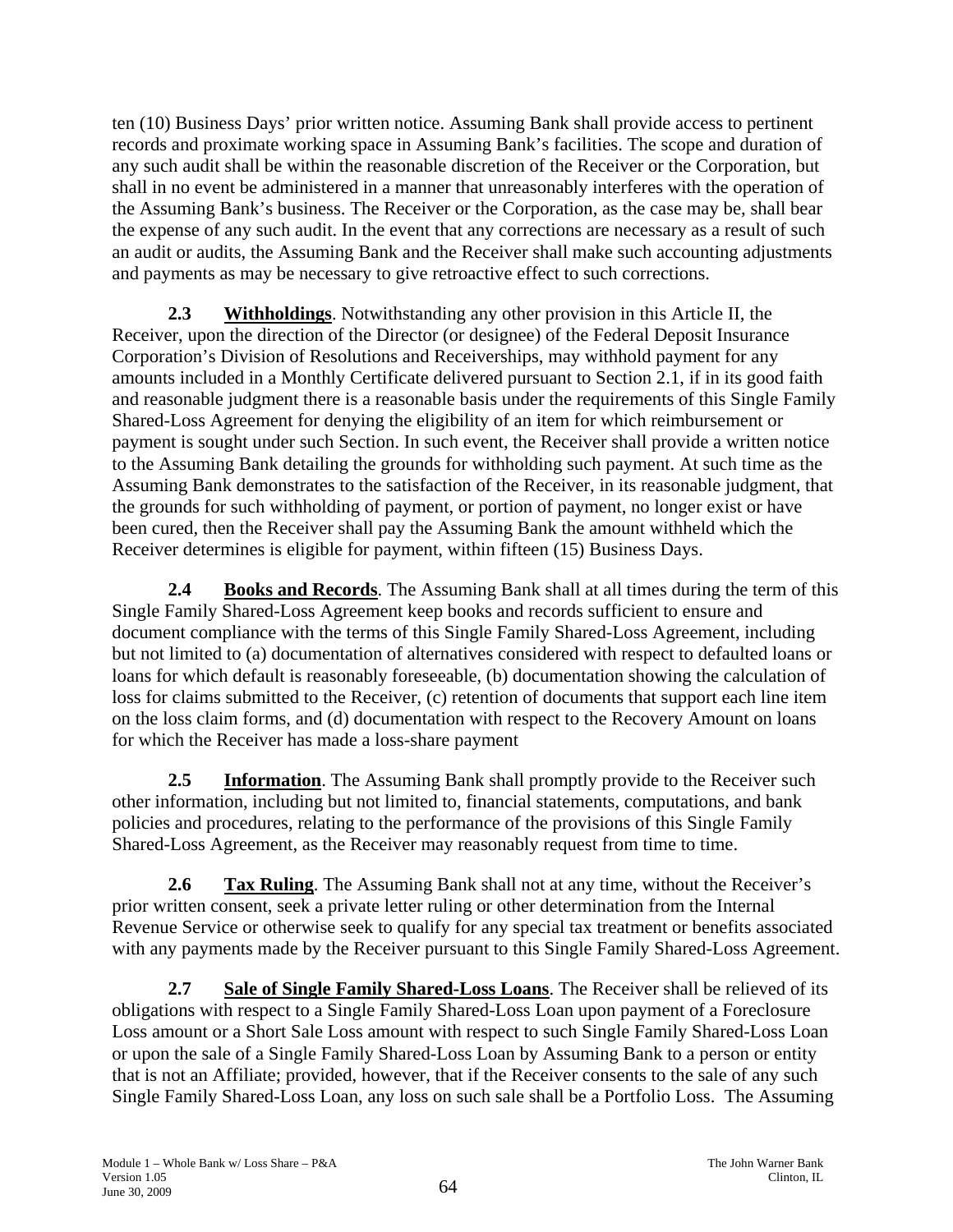Bank shall provide the Receiver with timely notice of any such sale. Notwithstanding the foregoing, a sale of the Single Family Shared-Loss Loan, for purposes of this Section 2.7, shall not be deemed to have occurred as the result of (i) any change in the ownership or control of Assuming Bank or the transfer of any or all of the Single Family Shared-Loss Loan(s) to any Affiliate of Assuming Bank, (ii) a merger by Assuming Bank with or into any other entity, (iii) a sale by Assuming Bank of all or substantially all of its assets.

## **ARTICLE III - RULES REGARDING THE ADMINISTRATION OF SINGLE FAMILY SHARED-LOSS LOANS**

**3.1 Agreement with Respect to Administration**. The Assuming Bank shall (and shall cause any of its Affiliates to which the Assuming Bank transfers any Single Family Shared-Loss Loans to) manage, administer, and collect the Single Family Shared-Loss Loans while owned by the Assuming Bank or any Affiliate thereof during the term of this Single Family Shared-Loss Agreement in accordance with the rules set forth in this Article III. The Assuming Bank shall be responsible to the Receiver in the performance of its duties hereunder and shall provide to the Receiver such reports as the Receiver reasonably deems advisable, including but not limited to the reports required by Sections 2.1, 2.2 and 3.3 hereof, and shall permit the Receiver to monitor the Assuming Bank's performance of its duties hereunder.

**3.2** Duties of the Assuming Bank. (a) In performance of its duties under this Article III, the Assuming Bank shall:

(i) manage and administer each Single Family Shared-Loss Loan in accordance with Assuming Bank's usual and prudent business and banking practices and Customary Servicing Procedures;

(ii) exercise its best business judgment in managing, administering and collecting amounts owed on the Single Family Shared-Loss Loans;

(iii) use commercially reasonable efforts to maximize Recoveries with respect to Losses on Single Family Shared-Loss Loans without regard to the effect of maximizing collections on assets held by the Assuming Bank or any of its Affiliates that are not Single Family Shared-Loss Loans;

(iv) retain sufficient staff (in Assuming Bank's discretion) to perform its duties hereunder; and

(v) other than as provided in Section 2.1(a), comply with the terms of the Modification Guidelines for any Single Family Shared-Loss Loans meeting the requirements set forth therein. For the avoidance of doubt, the Assuming Bank may propose exceptions to Exhibit 5 (the FDIC Loan Modification Program) for a group of Loans with similar characteristics, with the objectives of (1) minimizing the loss to the Assuming Bank and the FDIC and (2) maximizing the opportunity for qualified homeowners to remain in their homes with affordable mortgage payments.

(b) Any transaction with or between any Affiliate of the Assuming Bank with respect to any Single Family Shared-Loss Loan including, without limitation, the execution of any contract pursuant to which any Affiliate of the Assuming Bank will manage, administer or collect any of the Single Family Shared-Loss Loans will be provided to FDIC for informational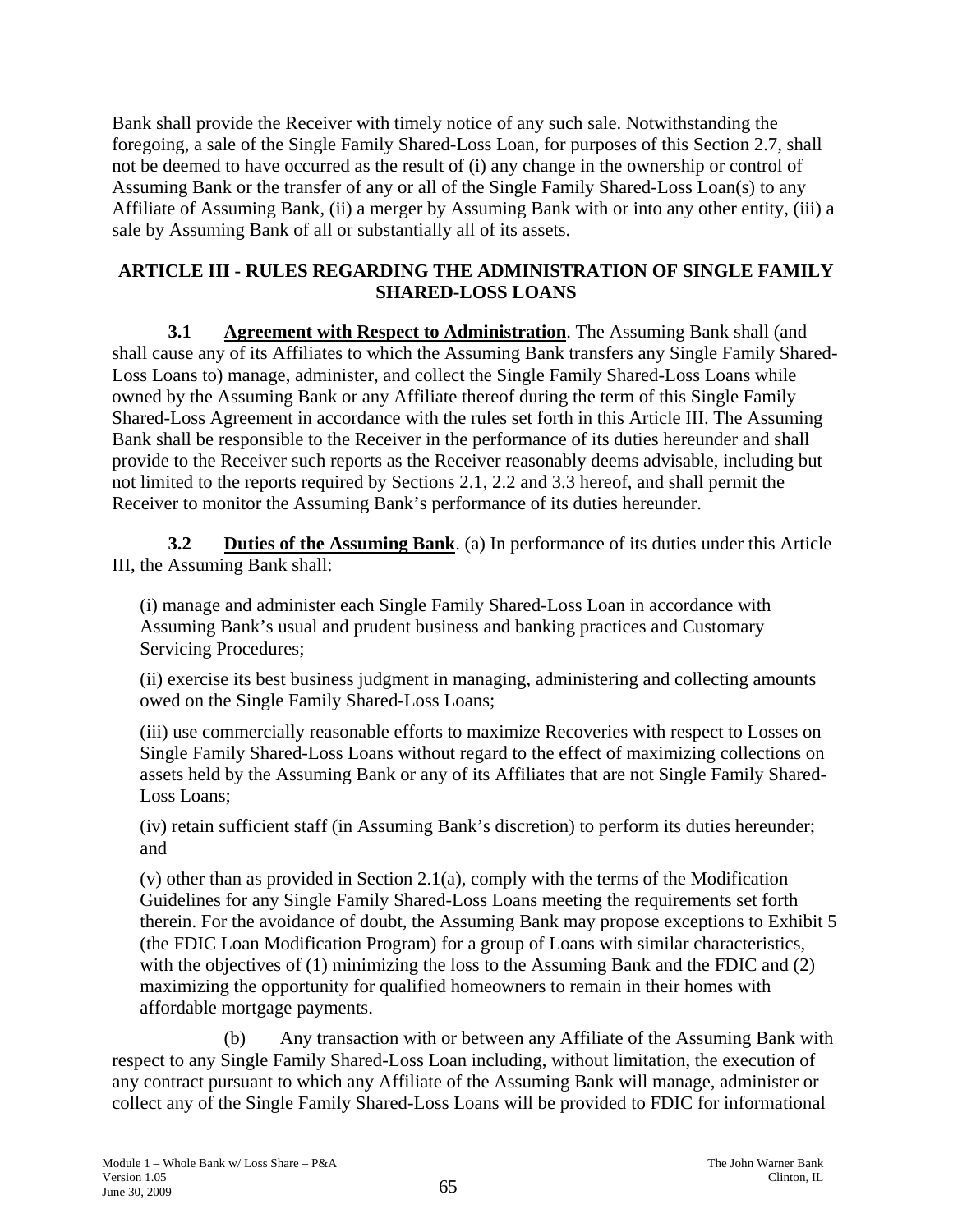purposes and if such transaction is not entered into on an arm's length basis on commercially reasonable terms such transaction shall be subject to the prior written approval of the Receiver.

**3.3 Shared-Loss Asset Records and Reports**. The Assuming Bank shall establish and maintain such records as may be appropriate to account for the Single Family Shared-Loss Loans in such form and detail as the Receiver may reasonably require, and to enable the Assuming Bank to prepare and deliver to the Receiver such reports as the Receiver may from time to time request regarding the Single Family Shared-Loss Loans and the Monthly Certificates required by Section 2.1 of this Single Family Shared-Loss Agreement.

# **3.4 Related Loans**.

(a) Assuming Bank shall use its best efforts to determine which loans are "Related Loans", as hereinafter defined. The Assuming Bank shall not manage, administer or collect any "Related Loan" in any manner that would have the effect of increasing the amount of any collections with respect to the Related Loan to the detriment of the Single Family Shared-Loss Loan to which such loan is related. A "Related Loan" means any loan or extension of credit held by the Assuming Bank at any time on or prior to the end of the Final Shared-Loss Month that is made to an Obligor of a Single Family Shared-Loss Loan.

(b) The Assuming Bank shall prepare and deliver to the Receiver with the Monthly Certificates for the calendar months ending June 30 and December 31, a schedule of all Related Loans on the Accounting Records of the Assuming Bank as of the end of each such semi-annual period.

**3.5 Legal Action; Utilization of Special Receivership Powers**. The Assuming Bank shall notify the Receiver in writing (such notice to be given in accordance with Article V below and to include all relevant details) prior to utilizing in any legal action any special legal power or right which the Assuming Bank derives as a result of having acquired an asset from the Receiver, and the Assuming Bank shall not utilize any such power unless the Receiver shall have consented in writing to the proposed usage. The Receiver shall have the right to direct such proposed usage by the Assuming Bank and the Assuming Bank shall comply in all respects with such direction. Upon request of the Receiver, the Assuming Bank will advise the Receiver as to the status of any such legal action. The Assuming Bank shall immediately notify the Receiver of any judgment in litigation involving any of the aforesaid special powers or rights.

**3.6** Third Party Servicer. The Assuming Bank may perform any of its obligations and/or exercise any of its rights under this Single Family Shared-Loss Agreement through or by one or more Third Party Servicers, who may take actions and make expenditures as if any such Third Party Servicer was the Assuming Bank hereunder (and, for the avoidance of doubt, such expenses incurred by any such Third Party Servicer on behalf of the Assuming Bank shall be included in calculating Losses to the extent such expenses would be included in such calculation if the expenses were incurred by Assuming Bank); provided, however, that the use thereof by the Assuming Bank shall not release the Assuming Bank of any obligation or liability hereunder.

# **ARTICLE IV – PORTFOLIO SALE**

# **4.1 Assuming Bank Portfolio Sales of Remaining Single Family Shared-Loss**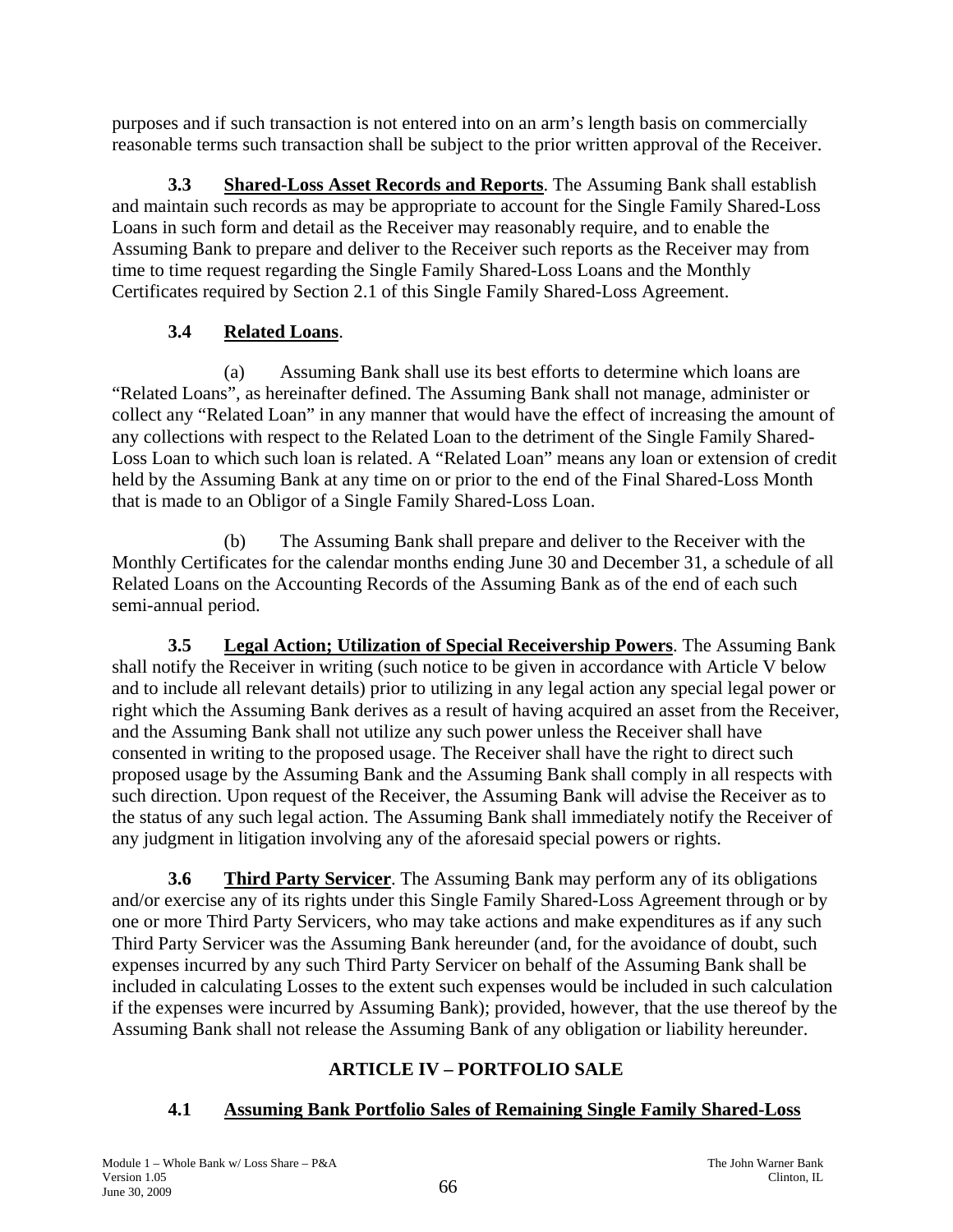**Loans**. The Assuming Bank shall have the right with the concurrence of the Receiver to liquidate for cash consideration, from time to time in one or more transactions, all or a portion of Single Family Shared-Loss Loans held by the Assuming Bank at any time prior to the Termination Date ("Portfolio Sales"). If the Assuming Bank exercises its option under this Section 4.1, it must give thirty (30) days notice in writing to the Receiver setting forth the details and schedule for the Portfolio Sale which shall be conducted by means of sealed bid sales to third parties, not including any of the Assuming Bank's affiliates, contractors, or any affiliates of the Assuming Bank's contractors. Sales of Restructured Loans shall be sold in a separate pool from Single Family Shared-Loss Loans not restructured. The Receiver's review of the Assuming Bank's proposed Portfolio Sale will be considered in a timely fashion and approval will not be unreasonably withheld, delayed or conditioned.

## **4.2 Assuming Bank's Liquidation of Remaining Single Family Shared-Loss**

**Loans**. In the event that the Assuming Bank does not conduct a Portfolio Sale pursuant to Section 4.1, the Receiver shall have the right, exercisable in its sole and absolute discretion, to require the Assuming Bank to liquidate for cash consideration, any Single Family Shared-Loss Loans held by the Assuming Bank at any time after the date that is six months prior to the Termination Date. If the Receiver exercises its option under this Section 4.2, it must give notice in writing to the Assuming Bank, setting forth the time period within which the Assuming Bank shall be required to liquidate the Single Family Shared-Loss Loans. The Assuming Bank will comply with the Receiver's notice and must liquidate the Single Family Shared-Loss Loans as soon as reasonably practicable by means of sealed bid sales to third parties, not including any of the Assuming Bank's affiliates, contractors, or any affiliates of the Assuming Bank's contractors. The selection of any financial advisor or other third party broker or sales agent retained for the liquidation of the remaining Single Family Shared-Loss Loans pursuant to this Section shall be subject to the prior approval of the Receiver, such approval not to be unreasonably withheld, delayed or conditioned.

**4.3 Calculation of Sale Gain or Loss**. For Single Family Shared-Loss Loans that are not Restructured Loans gain or loss on the sales under Section 4.1 or Section 4.2 will be calculated as the sale price received by the Assuming Bank less the unpaid principal balance of the remaining Single Family Shared-Loss Loans. For any Restructured Loan included in the sale gain or loss on sale will be calculated as (a) the sale price received by the Assuming Bank less (b) the net present value of estimated cash flows on the Restructured Loan that was used in the calculation of the related Restructuring Loss plus (c) Loan principal payments collected by the Assuming Bank from the date the Loan was restructured to the date of sale. (See Exhibit 2d for example calculation).

## **ARTICLE V -- LOSS-SHARING NOTICES GIVEN TO RECEIVER AND PURCHASER**

All notices, demands and other communications hereunder shall be in writing and shall be delivered by hand, or overnight courier, receipt requested, addressed to the parties as follows:

| If to Receiver, to: | Federal Deposit Insurance Corporation as Receiver |
|---------------------|---------------------------------------------------|
|                     | for The John Warner Bank                          |
|                     | Division of Resolutions and Receiverships         |
|                     | 550 17th Street, N.W.                             |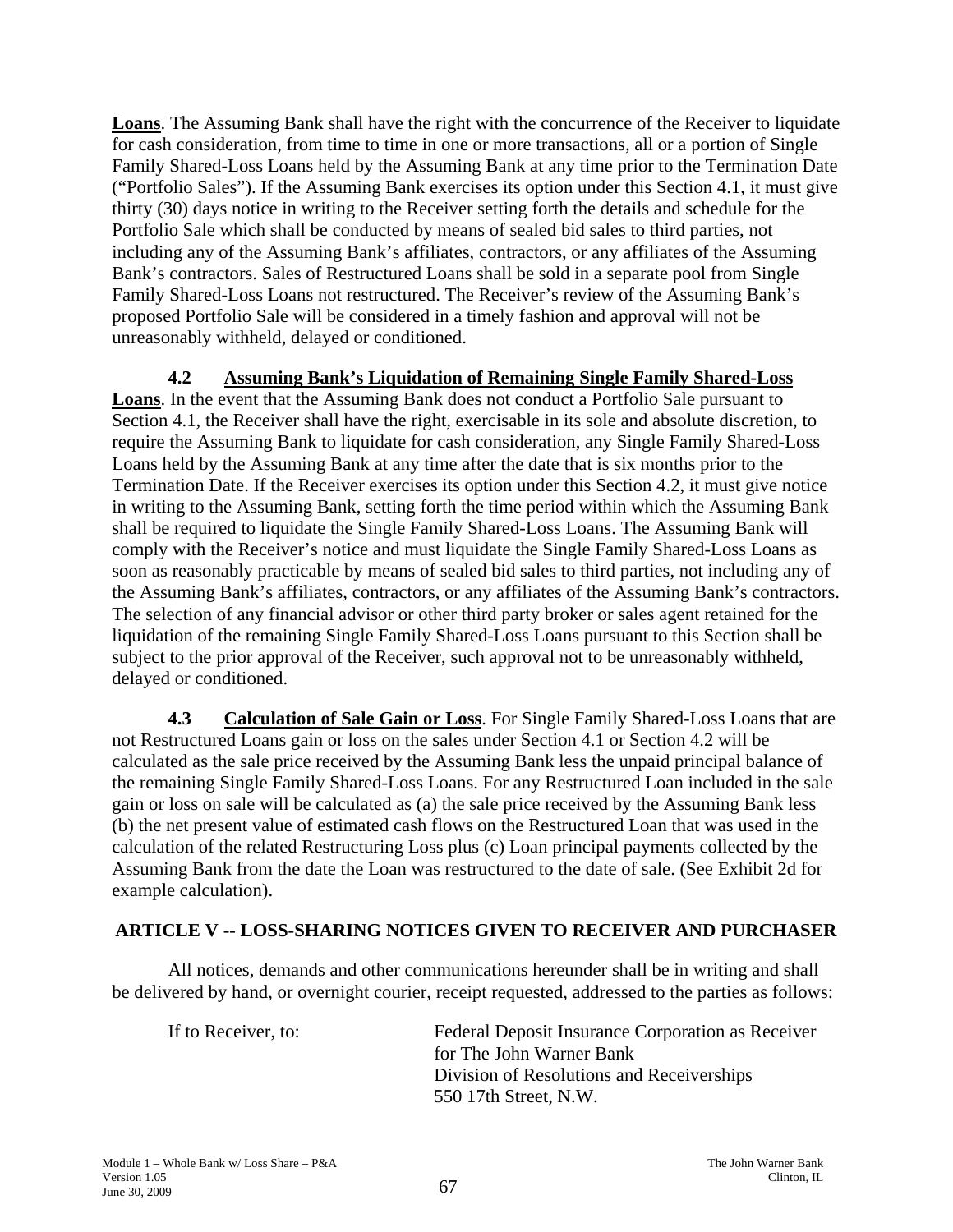Washington, D.C. 20429 Attention: Ralph Malami, Manager, Capital Markets

with a copy to: Federal Deposit Insurance Corporation as Receiver for The John Warner Bank Room E7056 3501 Fairfax Drive, Arlington, VA 2226 Attn: Special Issues Unit

With respect to a notice under Section 3.5 of this Single Family Shared-Loss Agreement, copies of such notice shall be sent to:

> Federal Deposit Insurance Corporation Legal Division 1601 Bryan St. Dallas, Texas 75201 Attention: Regional Counsel

If to Assuming Bank, to:

State Bank of Lincoln 508 Broadway Street Lincoln, IL 62656

Attn: Steve D. Aughenbaugh, President

with a copy to: Kendall Hurley

Such Persons and addresses may be changed from time to time by notice given pursuant to the provisions of this Article V. Any notice, demand or other communication delivered pursuant to the provisions of this Article IV shall be deemed to have been given on the date actually received.

## **ARTICLE VI -- MISCELLANEOUS**

**6.1. Expenses**. Except as otherwise expressly provided herein, all costs and expenses incurred by or on behalf of a party hereto in connection with this Single Family Shared-Loss Agreement shall be borne by such party whether or not the transactions contemplated herein shall be consummated.

**6.2** Successors and Assigns; Specific Performance. All terms and provisions of this Single Family Shared-Loss Agreement shall be binding upon and shall inure to the benefit of the parties hereto only; provided, however, that, Receiver may assign or otherwise transfer this Single Family Shared-Loss Agreement (in whole or in part) to the Federal Deposit Insurance Corporation in its corporate capacity without the consent of Assuming Bank. Notwithstanding anything to the contrary contained in this Single Family Shared-Loss Agreement, except as is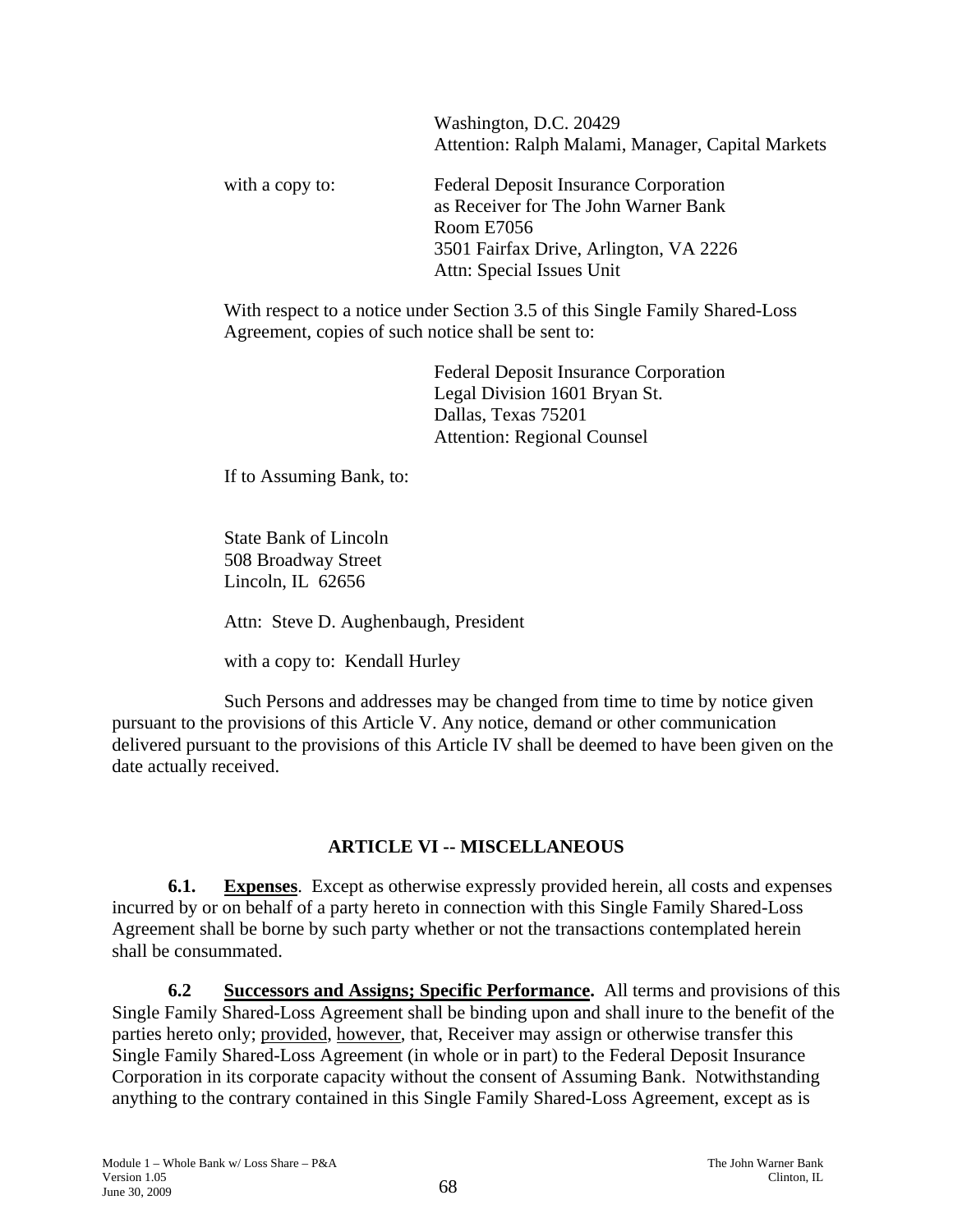expressly permitted in this Section 6.2, Assuming Bank may not assign or otherwise transfer this Single Family Shared-Loss Agreement (in whole or in part) without the prior written consent of the Receiver, which consent may be granted or withheld by the Receiver in its sole discretion, and any attempted assignment or transfer in violation of this provision shall be void *ab initio.*  For the avoidance of doubt, a merger or consolidation of the Assuming Bank with and into another financial institution, the sale of all or substantially all of the assets of the Assuming Bank to another financial institution constitutes the transfer of this Single Family Shared-Loss Agreement which requires the consent of the Receiver. No Loss shall be recognized as a result of any accounting adjustments that are made due to any such merger, consolidation or sale consented to by the FDIC.

**6.3 Governing Law**. This Single Family Shared-Loss Agreement shall be construed in accordance with federal law, or, if there is no applicable federal law, the laws of the State of New York, without regard to any rule of conflict of law that would result in the application of the substantive law of any jurisdiction other than the State of New York.

**6.4 WAIVER OF JURY TRIAL**. EACH PARTY HERETO HEREBY IRREVOCABLY AND UNCONDITIONALLY WAIVES ALL RIGHT TO TRIAL BY JURY IN OR TO HAVE A JURY PARTICIPATE IN RESOLVING ANY DISPUTE, ACTION, PROCEEDING OR COUNTERCLAIM, WHETHER SOUNDING IN CONTRACT, TORT OR OTHERWISE, ARISING OUT OF OR RELATING TO OR IN CONNECTION WITH THIS SINGLE FAMILY SHARED-LOSS AGREEMENT OR ANY OF THE TRANSACTIONS CONTEMPLATED HEREBY.

**6.5 Captions**. All captions and headings contained in this Single Family Shared-Loss Agreement are for convenience of reference only and do not form a part of, and shall not affect the meaning or interpretation of, this Single Family Shared-Loss Agreement.

**6.6 Entire Agreement; Amendments**. This Single Family Shared-Loss Agreement, along with the Commercial Shared-Loss Agreement and the Purchase and Assumption Agreement, including the Exhibits and any other documents delivered pursuant hereto or thereto, embody the entire agreement of the parties with respect to the subject matter hereof, and supersede all prior representations, warranties, offers, acceptances, agreements and understandings, written or oral, relating to the subject matter herein. This Single Family Shared-Loss Agreement may be amended or modified or any provision thereof waived only by a written instrument signed by both parties or their respective duly authorized agents.

**6.7 Severability**. Whenever possible, each provision of this Single Family Shared-Loss Agreement shall be interpreted in such manner as to be effective and valid under applicable law, but if any provision of this Single Family Shared-Loss Agreement is held to be prohibited by or invalid, illegal or unenforceable under applicable law, such provision shall be construed and enforced as if it had been more narrowly drawn so as not to be prohibited, invalid, illegal or unenforceable, and the validity, legality and enforceability of the remainder of such provision and the remaining provisions of this Single Family Shared-Loss Agreement shall not in any way be affected or impaired thereby.

**6.8 No Third Party Beneficiary.** This Single Family Shared-Loss Agreement and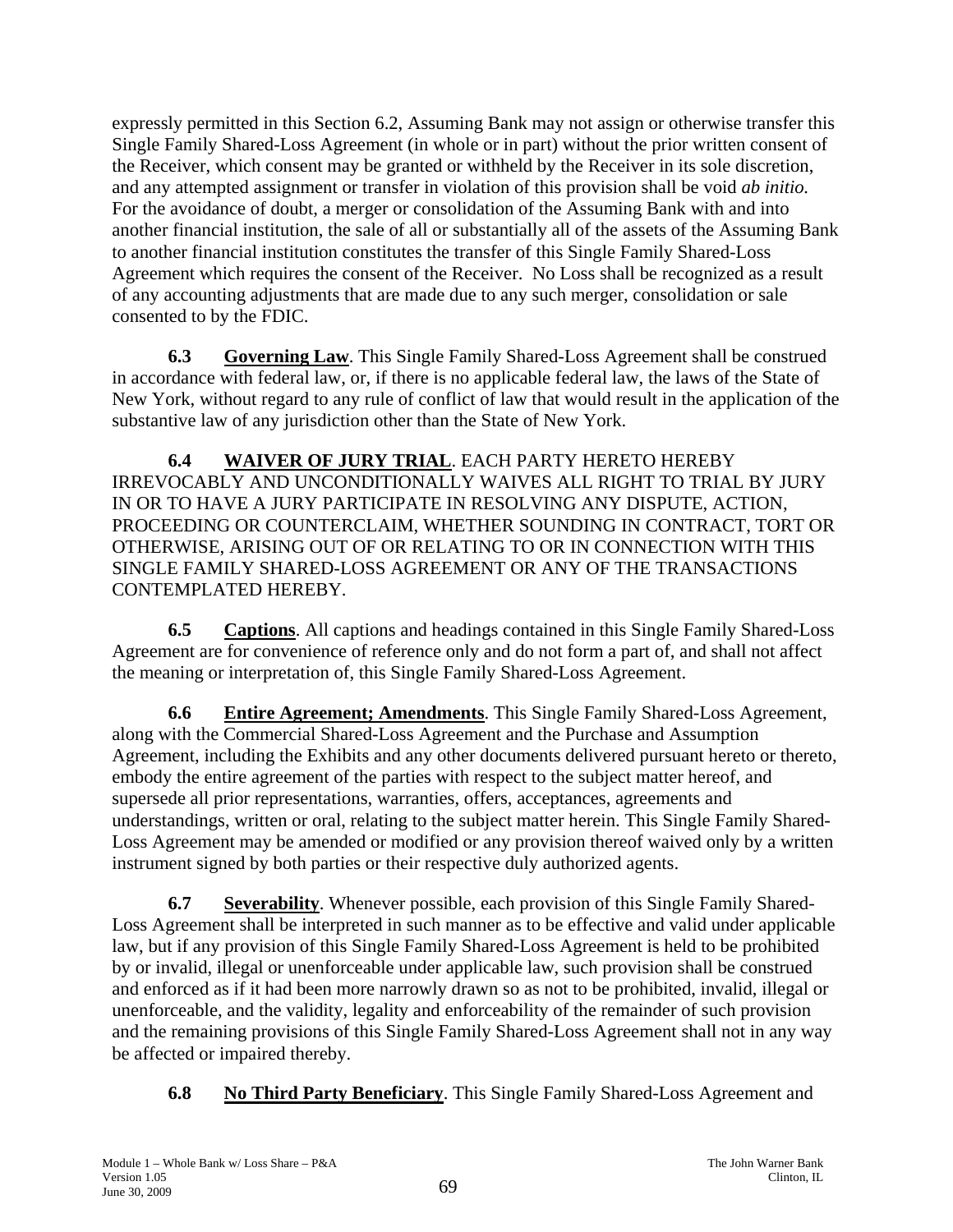the Exhibits hereto are for the sole and exclusive benefit of the parties hereto and their respective permitted successors and permitted assigns and there shall be no other third party beneficiaries, and nothing in this Single Family Shared-Loss Agreement or the Exhibits shall be construed to grant to any other Person any right, remedy or Claim under or in respect of this Single Family Shared-Loss Agreement or any provision hereof.

**6.9 Counterparts**. This Single Family Shared-Loss Agreement may be executed separately by Receiver and Assuming Bank in any number of counterparts, each of which when executed and delivered shall be an original, but such counterparts shall together constitute one and the same instrument.

**6.10 Consent**. Except as otherwise provided herein, when the consent of a party is required herein, such consent shall not be unreasonably withheld or delayed.

**6.11 Rights Cumulative.** Except as otherwise expressly provided herein, the rights of each of the parties under this Single Family Shared-Loss Agreement are cumulative, may be exercised as often as any party considers appropriate and are in addition to each such party's rights under the Purchase and Sale Agreement and any of the related agreements or under law. Except as otherwise expressly provided herein, any failure to exercise or any delay in exercising any of such rights, or any partial or defective exercise of such rights, shall not operate as a waiver or variation of that or any other such right.

## **ARTICLE VII DISPUTE RESOLUTION**

## **Section 7.1 Dispute Resolution Procedures.**

(a) In the event a dispute arises about the interpretation, application, calculation of Loss, or calculation of payments or otherwise with respect to this Single Family Shared-Loss Agreement ("SF Shared-Loss Dispute Item"), then the Receiver and the Assuming Bank shall make every attempt in good faith to resolve such items within sixty (60) days following the receipt of a written description of the SF Shared-Loss Dispute Item, with notification of the possibility of taking the matter to arbitration (the date on which such 60-day period expires, or any extension of such period as the parties hereto may mutually agree to in writing, herein called the "Resolution Deadline Date"). If the Receiver and the Assuming Bank resolve all such items to their mutual satisfaction by the Resolution Deadline Date, then within thirty (30) days following such resolution, any payment arising out such resolution shall be made arising from the settlement of the SF Shared-Loss Dispute.

(b) If the Receiver and the Assuming Bank fail to resolve any outstanding SF Shared-Loss Dispute Items by the Resolution Deadline Date, then either party may notify the other of its intent to submit the SF Shared-Loss Dispute Item to arbitration pursuant to the provisions of this Article VII. Failure of either party to notify the other of its intent to submit any unresolved SF Shared-Loss Dispute Item to arbitration within thirty (30) days following the Resolution Deadline Date (the date on which such thirty (30) day period expires is herein called the "Arbitration Deadline Date") shall be deemed an acceptance of such SF Shared-Loss Dispute not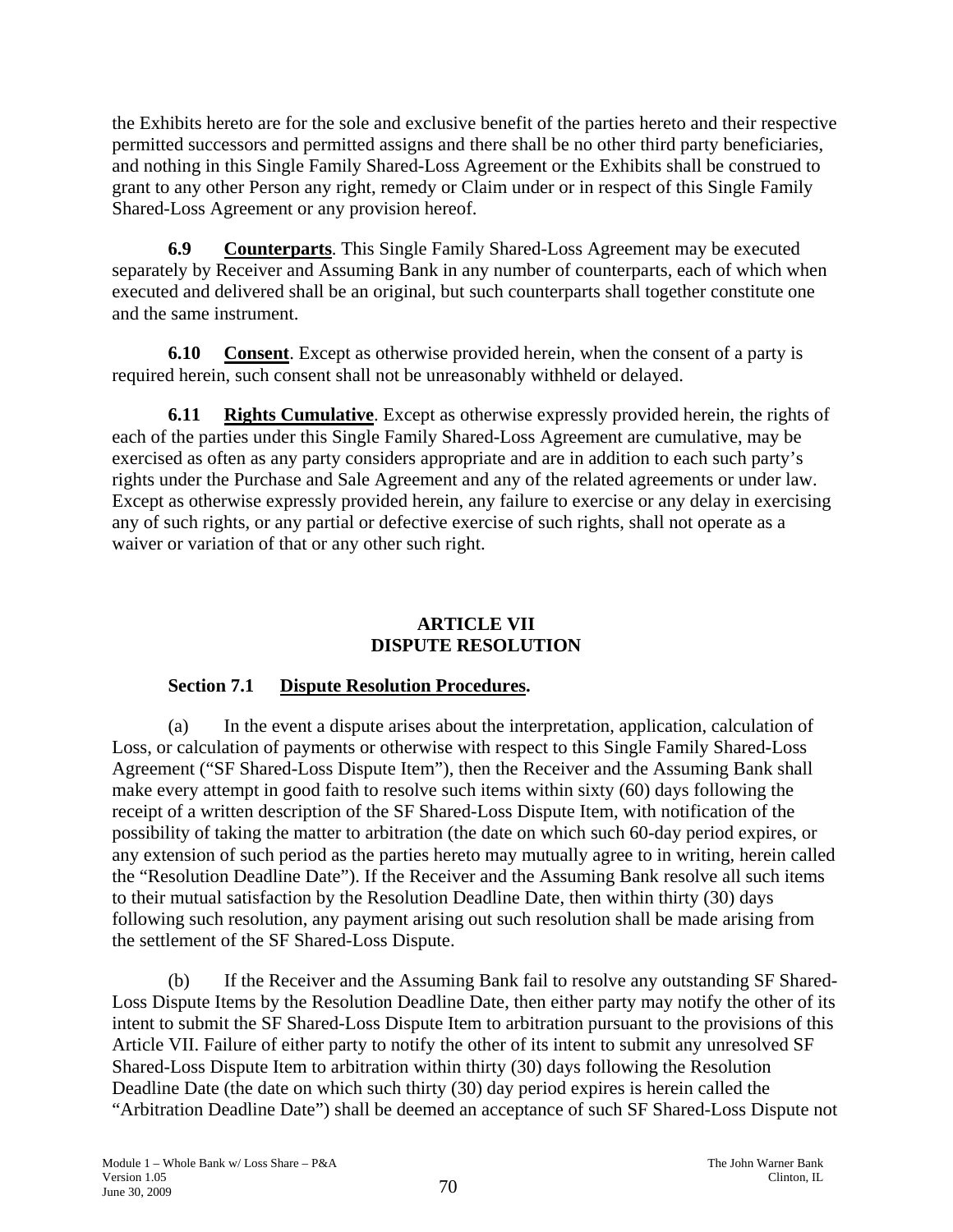submitted to arbitration, as well as a waiver of the submitting party's right to dispute such nonsubmitted SF Shared-Loss Dispute Item but not a waiver of any similar claim which may arise in the future.

(c) If a SF Shared-Loss Dispute Item is submitted to arbitration, it shall be governed by the rules of the American Arbitration Association (the "AAA"), except as otherwise provided herein. Either party may submit a matter for arbitration by delivering a notice, prior to the Arbitration Deadline Date, to the other party in writing setting forth:

> (i) A brief description of each SF Shared-Loss Dispute Item submitted for arbitration;

(ii) A statement of the moving party's position with respect to each SF Shared-Loss Dispute Item submitted for arbitration;

(iii) The value sought by the moving party, or other relief requested regarding each SF Shared-Loss Dispute Item submitted for arbitration, to the extent reasonably calculable; and

(iv) The name and address of the arbiter selected by the moving party (the "Moving Arbiter"), who shall be a neutral, as determined by the AAA.

Failure to adequately include any information above shall not be deemed to be a waiver of the parties right to arbitrate so long as after notification of such failure the moving party cures such failure as promptly as reasonably practicable.

(d) The non-moving party shall, within thirty (30) days following receipt of a notice of arbitration pursuant to this Section 6.1, deliver a notice to the moving party setting forth:

> (i) The name and address of the arbiter selected by the non-moving party (the "Respondent Arbiter"), who shall be a neutral, as determined by the AAA;

> (ii) A statement of the position of the respondent with respect to each Dispute Item; and

> (iii) The ultimate resolution sought by the respondent or other relief, if any, the respondent deems is due the moving party with respect to each SF Shared-Loss Dispute Item.

Failure to adequately include any information above shall not be deemed to be a waiver of the non-moving party's right to defend such arbitration so long as after notification of such failure the non-moving party cures such failure as promptly as reasonably practicable

(e) The Moving Arbiter and Respondent Arbiter shall select a third arbiter from a list furnished by the American Arbitration Association (the "AAA"). In accordance with the rules of the AAA, the three (3) arbiters shall constitute the arbitration panel for resolution of each SF Loss-Share Dispute Item. The concurrence of any two (2) arbiters shall be deemed to be the decision of the arbiters for all purposes hereunder. The arbitration shall proceed on such time schedule and in accordance with the Rules of Commercial Arbitration of the AAA then in effect, as modified by this Section 7.1. The arbitration proceedings shall take place at such location as the parties thereto may mutually agree, but if they cannot agree, then they will take place at the offices of the Corporation in Washington, DC, or Arlington, Virginia.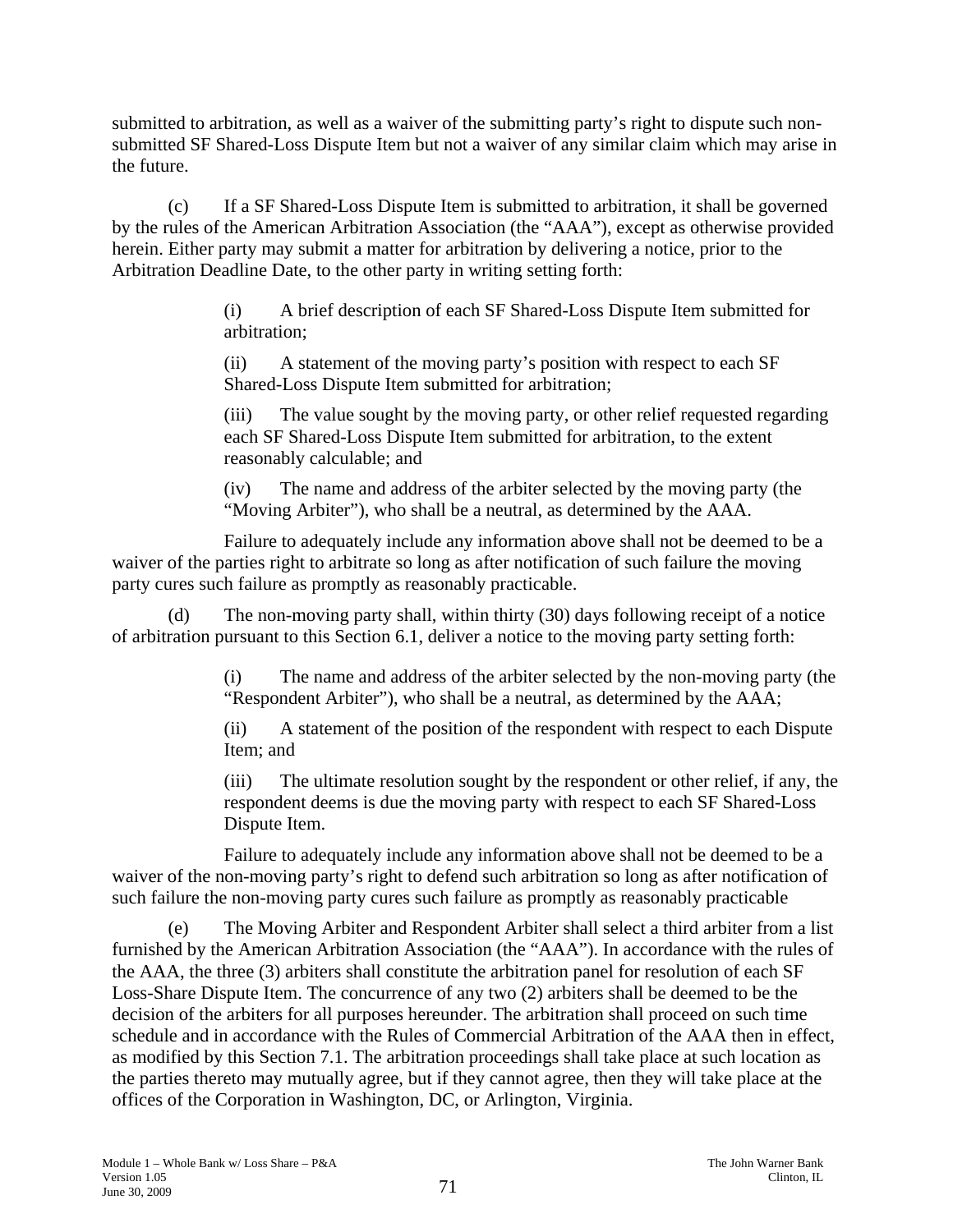(f) The Receiver and Assuming Bank shall facilitate the resolution of each outstanding SF Shared-Loss Dispute Item by making available in a prompt and timely manner to one another and to the arbiters for examination and copying, as appropriate, all documents, books, and records under their respective control and that would be discoverable under the Federal Rules of Civil Procedure.

 $(g)$  The arbiters designated pursuant to subsections  $(c)$ ,  $(d)$  and  $(e)$  hereof shall select, with respect to each Dispute Item submitted to arbitration pursuant to this Section 7.1, either (i) the position and relief submitted by the Assuming Bank with respect to each SF Shared-Loss Dispute Item, or (ii) the position and relief submitted by the Receiver with respect to each SF Shared-Loss Dispute Item, in either case as set forth in its respective notice of arbitration. The arbiters shall have no authority to select a value for each Dispute Item other than the determination set forth in Section 7.1(c) and Section 7.1(d). The arbitration shall be final, binding and conclusive on the parties.

(h) Any amounts ultimately determined to be payable pursuant to such award shall bear interest at the Settlement Interest Rate from and including the date specified for the arbiters decisions specified in this Section 7.1, without regard to any extension of the finality of such award, to but not including the date paid. All payments required to be made under this Section 7.1 shall be made by wire transfer.

(i) For the avoidance of doubt, to the extent any notice of a SF Shared-Loss Dispute Item(s) is provided prior to the Termination Date, the terms of this Single Family Shared-Loss Agreement shall remain in effect with respect to the Single Family Shared-Loss Loans that are the subject of such SF Shared-Loss Dispute Item(s) until such time as any such dispute is finally resolved.

**Section 7.2** Frees and Expenses of Arbiters. The aggregate fees and expenses of the arbiters shall be shall be borne equally by the parties. The parties shall the aggregate fees and expenses within thirty (30) days after receipt of the written decision of the arbiters (unless the arbiters agree in writing on some other payment schedule).

Exhibit 1

## **Monthly Certificate**

# **SEE FOLLOWING PAGE**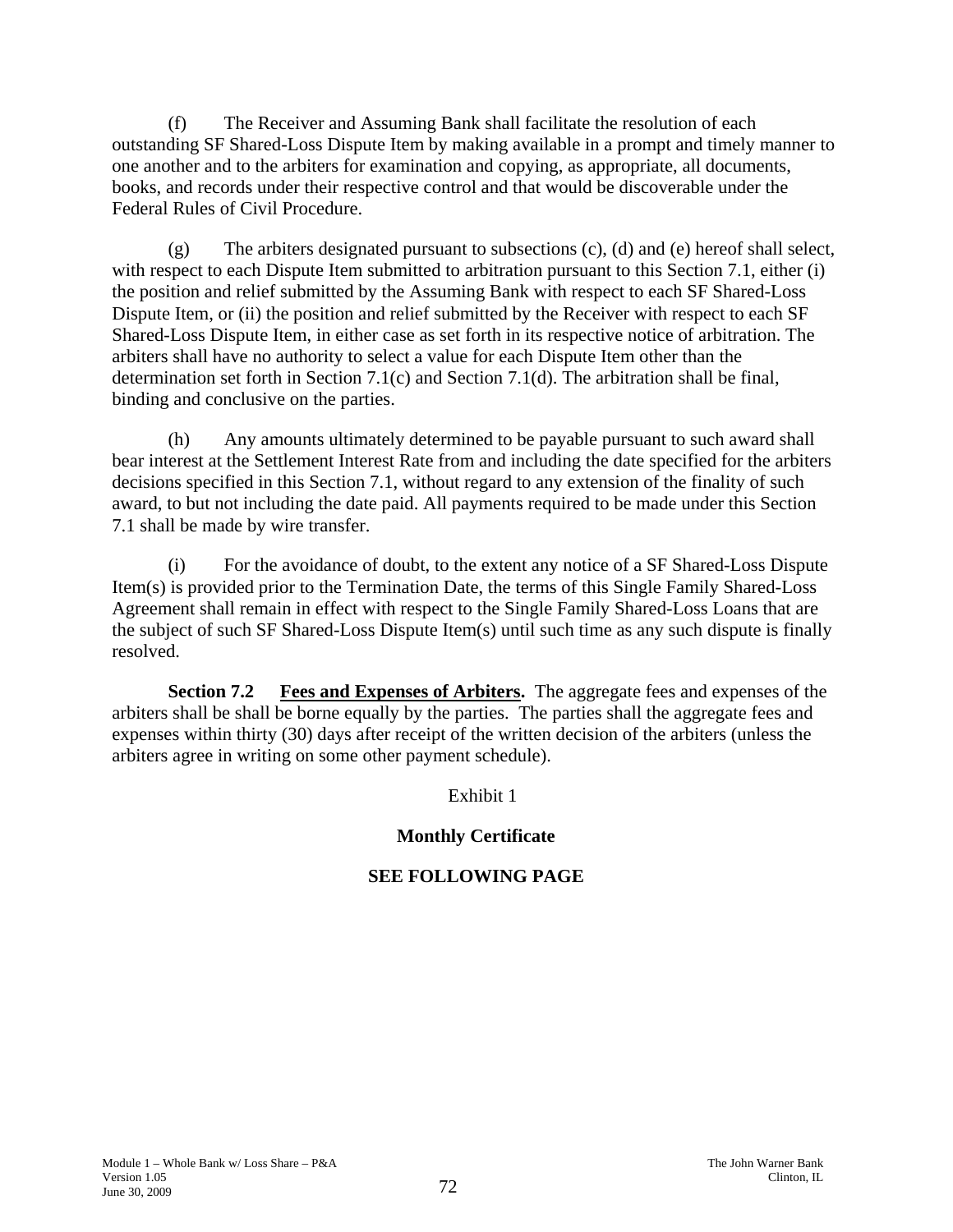| PART 1 - CURRENT MONTH NET LOSS        |                      |                      |                                   |                         |                             |
|----------------------------------------|----------------------|----------------------|-----------------------------------|-------------------------|-----------------------------|
|                                        |                      |                      |                                   |                         |                             |
|                                        |                      |                      | Specify loss type                 |                         |                             |
| <b>MONTH ENDED:</b>                    | [input report month] |                      | as Foreclosure,<br>or Short-Sale. |                         |                             |
| <b>Losses</b>                          |                      |                      |                                   |                         |                             |
|                                        |                      | Loss                 |                                   |                         |                             |
| Loan No.                               | Loss Type            | Amount               |                                   |                         |                             |
|                                        |                      |                      |                                   |                         |                             |
|                                        |                      |                      |                                   |                         |                             |
|                                        |                      |                      |                                   |                         |                             |
|                                        |                      |                      |                                   | <b>Loss Amount</b>      | <b>Loss Month is</b>        |
|                                        |                      |                      |                                   | is the amount           | the reporting               |
| <b>TOTAL</b>                           |                      | XX                   | A                                 | of Loss<br>incurred and | month in<br>which the       |
|                                        |                      |                      |                                   | reported on             | Loss was                    |
|                                        |                      |                      |                                   | the loan in a           | reported.                   |
| <b>Recoveries</b>                      |                      |                      | $Loss^{\mathbf{Z}}$               | ×                       |                             |
| Loan No.                               |                      | Recovery<br>Amount   | Amount                            | Loss<br>Month           |                             |
|                                        |                      |                      |                                   |                         |                             |
|                                        |                      |                      |                                   |                         |                             |
|                                        |                      |                      |                                   |                         |                             |
|                                        |                      |                      |                                   |                         |                             |
|                                        |                      |                      |                                   |                         |                             |
|                                        |                      |                      |                                   |                         |                             |
|                                        |                      |                      |                                   |                         |                             |
| <b>TOTAL</b>                           |                      | XX                   | $\mathsf B$                       |                         |                             |
|                                        |                      |                      |                                   |                         |                             |
| <b>Net Losses</b>                      |                      | XX                   | $C = A - B$                       |                         |                             |
| (Recoveries)                           |                      |                      |                                   |                         |                             |
|                                        |                      |                      |                                   |                         |                             |
|                                        |                      |                      |                                   |                         | If Col. D minus Col. E is   |
|                                        |                      |                      |                                   |                         | less than zero, enter zero. |
| <b>PART 2 - FIRST LOSS TEST</b>        |                      |                      |                                   |                         |                             |
|                                        |                      |                      |                                   | Col. D - Col.           |                             |
|                                        |                      | Col. D<br>Cumulative | Col. E                            | Е<br>Cumulative         |                             |
|                                        |                      |                      | <b>First Loss</b>                 | Shared-Loss             |                             |
|                                        |                      | Loss<br>Amount       | Tranche                           | Amount                  |                             |
|                                        |                      |                      |                                   |                         |                             |
| Balance, beginning of month            |                      | XX                   | XX                                | XX                      | $\mathsf F$                 |
| Current month Net Losses (from Part 1) |                      | XX                   |                                   |                         |                             |
|                                        |                      |                      |                                   |                         |                             |
| Balance, end of month                  |                      | XX                   | XX                                | XX                      | G                           |
|                                        |                      |                      |                                   |                         |                             |
|                                        |                      |                      |                                   |                         |                             |
| Shared Loss Amount                     |                      |                      |                                   | XX                      | $G - F$                     |
| Times Loss Share percentage            |                      |                      |                                   | 80%                     |                             |
|                                        |                      |                      |                                   |                         |                             |
| Amount due from (to) FDIC as Receiver  |                      |                      |                                   | XX                      |                             |
|                                        |                      |                      |                                   |                         |                             |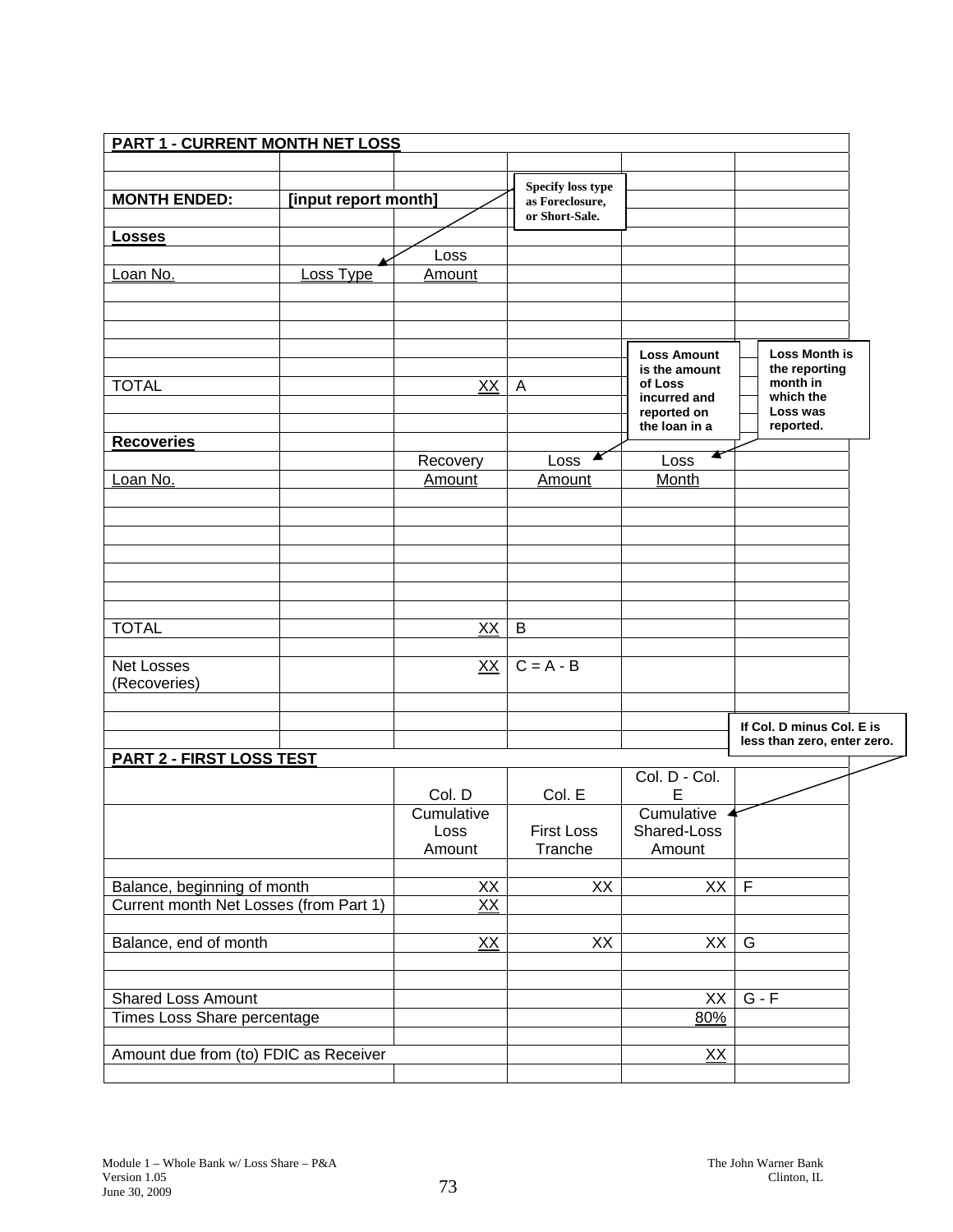| Pursuant to Section 2.1 of the Single Family Shared-Loss Agreement, the undersigned hereby certifies |  |  |
|------------------------------------------------------------------------------------------------------|--|--|
| the information on this Certificate is true, complete and correct.                                   |  |  |
| <b>OFFICER SIGNATURE</b>                                                                             |  |  |
| <b>TITLE</b><br><b>OFFICER NAME:</b>                                                                 |  |  |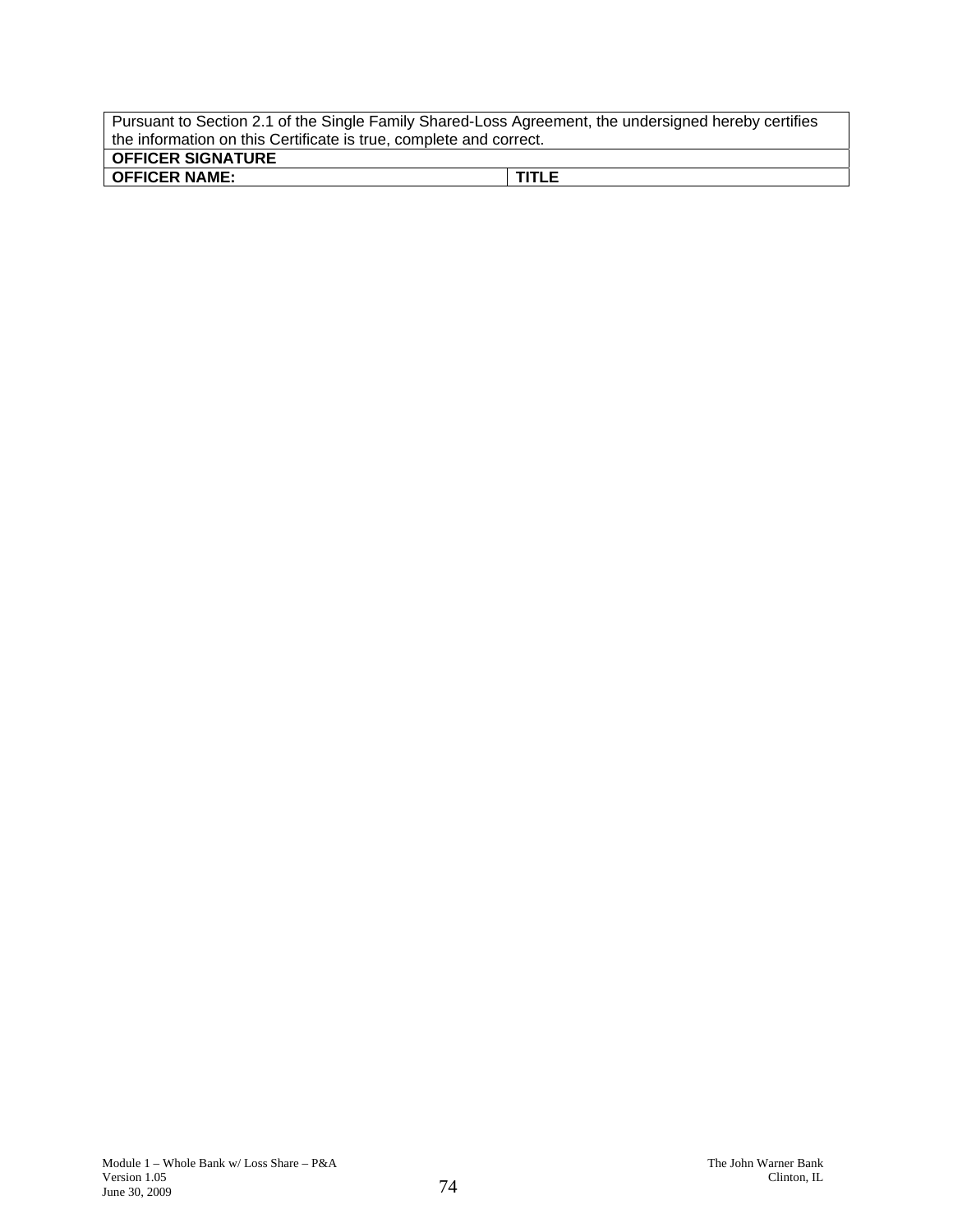### **Exhibit 2a**

This exhibit contains three versions of the loss share calculation for foreclosure, plus explanatory notes.

#### **Foreclosure Occurred Prior to Loss Share Agreement Exhibit 2a(1) CALCULATION OF FORECLOSURE LOSS**

| 1 Shared-Loss Month<br>2 Loan no:<br>3 REO #              | May-09<br>364574<br>621 |
|-----------------------------------------------------------|-------------------------|
| 4 Foreclosure date                                        | 12/18/08                |
| 5 Liquidation date                                        | 4/12/09                 |
| 6 Note Interest rate                                      | 8.100%                  |
| 7 Most recent BPO                                         | 228,000                 |
| 8 Most recent BPO date                                    | 1/21/09                 |
| <b>Foreclosure Loss calculation</b>                       |                         |
| 9 Book value at date of Loss Share agreement              | 244,900                 |
| Accrued interest, limited to 90 days or days from failure |                         |
| 10 to sale, whichever is less                             | 3,306                   |
| 11 Costs incurred after Loss Share agreement in place:    |                         |
| Attorney's fees<br>12                                     | 0                       |
| Foreclosure costs, including title search, filing fees,   |                         |
| 13 advertising, etc.                                      | 0                       |
| 14<br>Property protection costs, maint. and repairs       | 6,500                   |
| 15<br>Tax and insurance advances                          | 0                       |
| <b>Other Advances</b>                                     |                         |
| 16<br>Appraisal/Broker's Price Opinion fees               | 0                       |
| 17<br>Inspections                                         | 0                       |
| 18<br>Other                                               | 0                       |
| 19 Gross balance recoverable by Purchaser                 | 254,706                 |
| <b>Cash Recoveries:</b>                                   |                         |
| 20 Net liquidation proceeds (from HUD-1 settl stmt)       | 219,400                 |
| 21 Hazard Insurance proceeds                              | 0                       |
| 22 Mortgage Insurance proceeds                            | 0                       |
| 23 T & I escrow account balances, if positive             | 0                       |
| 24 Other credits, if any (itemize)                        | 0                       |
| 25<br><b>Total Cash Recovery</b>                          | 219,400                 |
| 26 Loss Amount                                            | 35,306                  |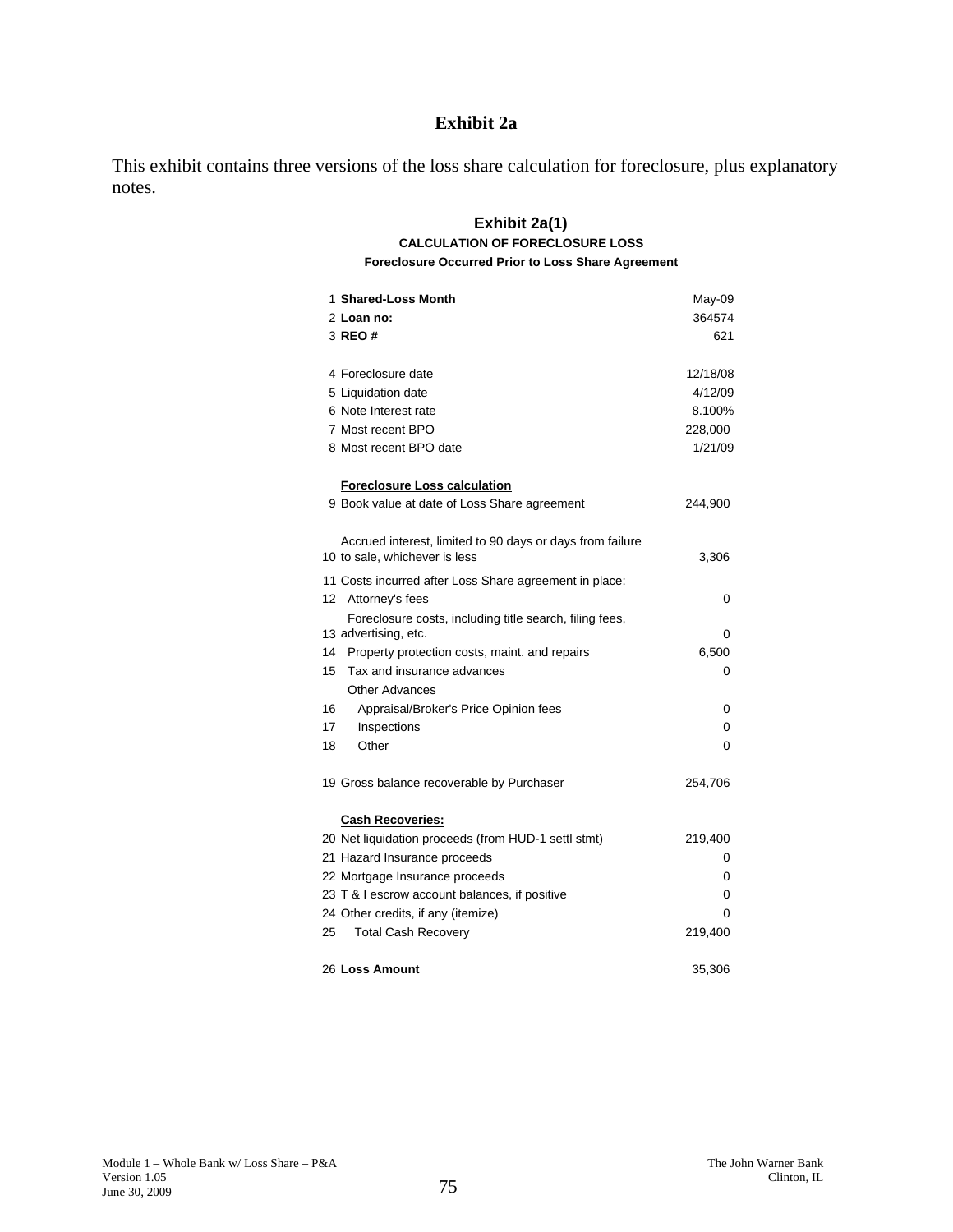#### **Exhibit 2a(2)**

#### **CALCULATION OF FORECLOSURE LOSS**

#### **No Preceeding Loan Mod under Loss Share**

| 1 Shared-Loss Month                                     | May-09  |
|---------------------------------------------------------|---------|
| 2 Loan no:                                              | 292334  |
| 3 REO #                                                 | 477     |
| 4 Interest paid-to-date                                 | 4/30/08 |
| 5 Foreclosure date                                      | 1/15/09 |
| 6 Liquidation date                                      | 4/12/09 |
| 7 Note Interest rate                                    | 8.000%  |
| 8 Owner occupied?                                       | Yes     |
| 9 If owner-occupied:                                    |         |
| 10<br>Borrower current gross annual income              | 42,000  |
| 11<br>Estimated NPV of loan mod                         | 195,000 |
| 12 Most recent BPO                                      | 235,000 |
| 13 Most recent BPO date                                 | 1/21/09 |
| <b>Foreclosure Loss calculation</b>                     |         |
| 16 Loan Principal balance after last paid installment   | 300,000 |
| 17 Accrued interest, limited to 90 days                 | 6,000   |
| 18 Attorney's fees                                      | 0       |
| Foreclosure costs, including title search, filing fees, |         |
| 19 advertising, etc.                                    | 4,000   |
| 20 Property protection costs, maint. and repairs        | 5,500   |
| 21 Tax and insurance advances                           | 1,500   |
| <b>Other Advances</b>                                   |         |
| 22<br>Appraisal/Broker's Price Opinion fees             | 0       |
| 23<br>Inspections                                       | 50      |
| 24<br>Other                                             | 0       |
| 25 Gross balance recoverable by Purchaser               | 317,050 |
| <b>Cash Recoveries:</b>                                 |         |
| 26 Net liquidation proceeds (from HUD-1 settl stmt)     | 205,000 |
| 27 Hazard Insurance proceeds                            | 0       |
| 28 Mortgage Insurance proceeds                          | 0       |
| 29 T & I escrow account balances, if positive           | 0       |
| 30 Other credits, if any (itemize)                      | 0       |
| 31<br><b>Total Cash Recovery</b>                        | 205,000 |
| 32 Loss Amount                                          | 112,050 |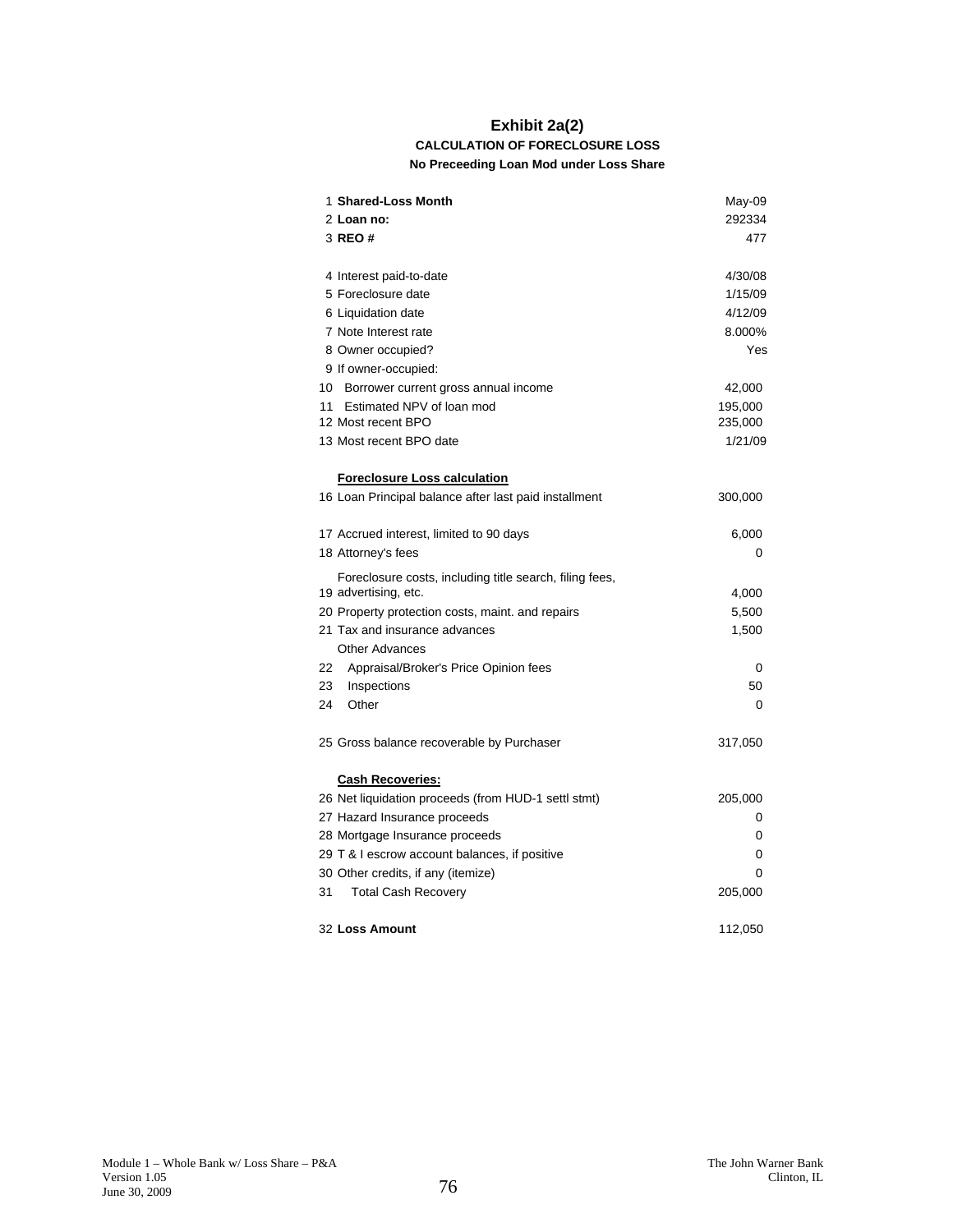## **Exhibit 2a(3)**

#### **CALCULATION OF FORECLOSURE LOSS Foreclosure after a Covered Loan Mod**

| 1 Shared-Loss Month                                                  | May-09  |
|----------------------------------------------------------------------|---------|
| 2 Loan no:                                                           | 138554  |
| 3 REO #                                                              | 843     |
|                                                                      |         |
| 4 Loan mod date                                                      | 1/17/08 |
| 5 Interest paid-to-date                                              | 4/30/08 |
| 6 Foreclosure date                                                   | 1/15/09 |
| 7 Liquidation date                                                   | 4/12/09 |
| 8 Note Interest rate                                                 | 4.000%  |
| 9 Most recent BPO                                                    | 210,000 |
| 10 Most recent BPO date                                              | 1/20/09 |
|                                                                      |         |
| <b>Foreclosure Loss calculation</b>                                  |         |
| 11 NPV of projected cash flows at loan mod                           | 285,000 |
| 12 Less: Principal payments between loan mod and deliquency          | 2,500   |
| 13 Plus:                                                             |         |
| Attorney's fees<br>14                                                | 0       |
| Foreclosure costs, including title search, filing fees, advertising, |         |
| 15 etc.                                                              | 4,000   |
| 16<br>Property protection costs, maint. and repairs                  | 7,000   |
| 17<br>Tax and insurance advances                                     | 2,000   |
| <b>Other Advances</b><br>18                                          |         |
| 19 Appraisal/Broker's Price Opinion fees                             | 0       |
| 20<br>Inspections                                                    | 0       |
| 21<br>Other                                                          | 0       |
|                                                                      |         |
| 22 Gross balance recoverable by Purchaser                            | 295,500 |
|                                                                      |         |
| <b>Cash Recoveries:</b>                                              |         |
| 23 Net liquidation proceeds (from HUD-1 settl stmt)                  | 201,000 |
| 24 Hazard Insurance proceeds                                         | 0       |
| 25 Mortgage Insurance proceeds                                       | 0       |
| 26 T & I escrow account balances, if positive                        | 0       |
| 27 Other credits, if any (itemize)                                   | 0       |
| 28<br><b>Total Cash Recovery</b>                                     | 201,000 |
|                                                                      |         |
| 29 Loss Amount                                                       | 94,500  |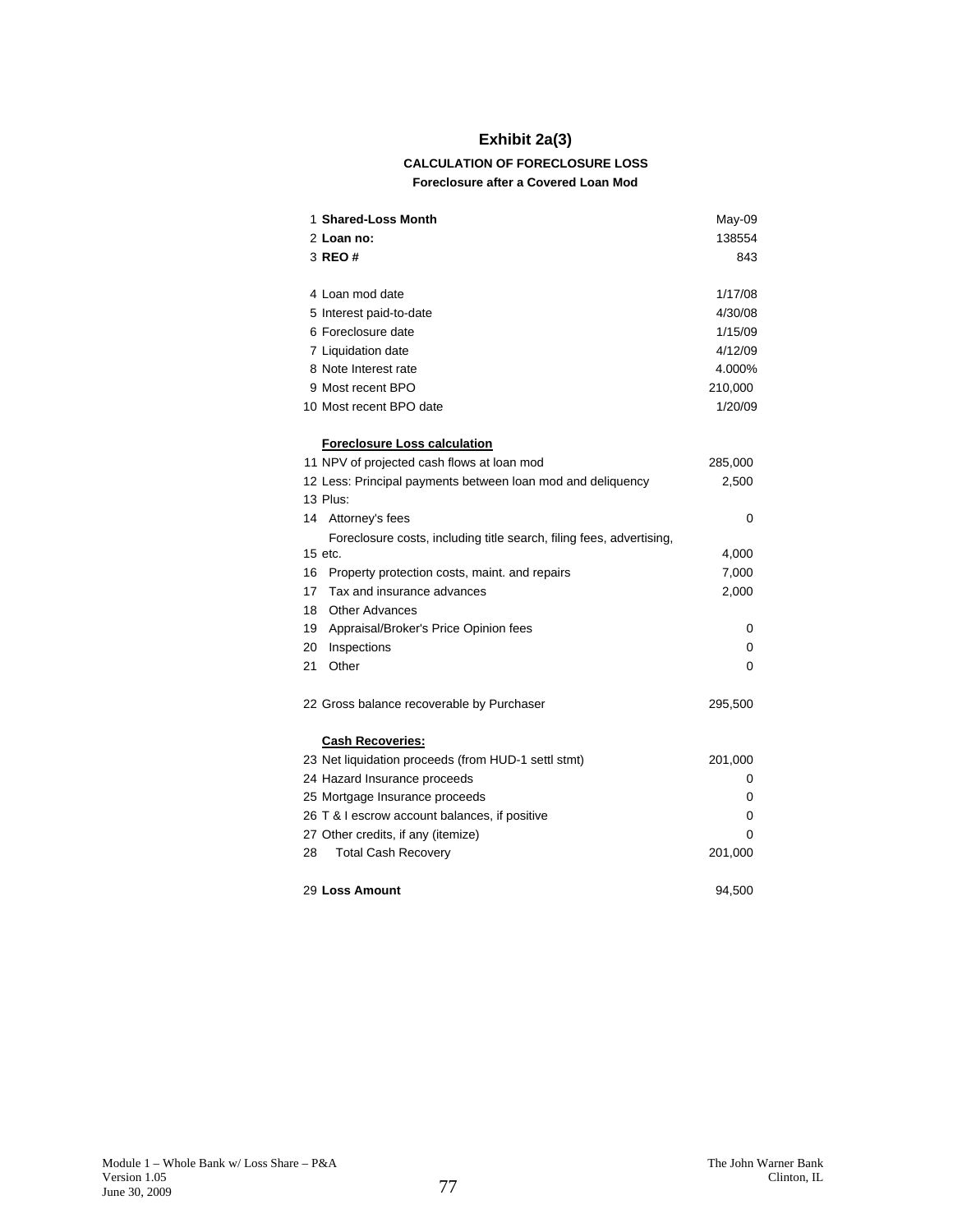### **Notes to Exhibit 2a (foreclosure)**

- 1. The data shown are for illustrative purpose. The figures will vary for actual restructurings.
- 2. The covered loss is the difference between the gross balance recoverable by Purchaser and the total cash recovery. There are three methods of calculation for covered losses from foreclosures, depending upon the circumstances. They are shown below:
	- a. If foreclosure occurred prior to the beginning of the Loss Share agreement, use Exhibit 2a(1). This version uses the book value of the REO as the starting point for the covered loss.
	- b. If foreclosure occurred after the Loss Share agreement was in place, and if the loan was not restructured when the Loss Share agreement was in place, use Exhibit 2a(2). This version uses the unpaid balance of the loan as of the last payment as the starting point for the covered loss.
	- c. If the loan was restructured when the Loss Share agreement was in place, and then foreclosure occurred, use Exhibit 2a(3). This version uses the Net Present Value (NPV) of the modified loan as the starting point for the covered loss.
- 3. For Exhibit 2a(1), the gross balance recoverable by the purchaser is calculated as the sum of lines  $9 - 18$ ; it is shown in line 19. For Exhibit 2a(2), the gross balance recoverable by the purchaser is calculated as the sum of lines  $16 - 24$ ; it is shown in line 25. For Exhibit 2a(3), the gross balance recoverable by the purchaser is calculated as line 11 minus line 12 plus lines  $13 - 21$ ; it is shown in line 22.
- 4. For Exhibit 2a(1), the total cash recovery is calculated as the sum of lines  $20 24$ ; it is shown in line 25. For Exhibit 2a(2), the total cash recovery is calculated as the sum of lines  $26 - 30$ ; it is shown in line 31. For Exhibit 2a(3), the total cash recovery is calculated as the sum of lines  $23 - 27$ ; it is shown in line 28.
- 5. Reasonable and customary third party attorney's fees and expenses incurred by or on behalf of Assuming Bank in connection with any enforcement procedures, or otherwise with respect to such loan, are reported under Attorney's fees.
- 6. Assuming Bank's (or Third Party Servicer's) reasonable and customary out-of-pocket costs paid to either a third party or an affiliate (if affiliate is pre-approved by the FDIC) for foreclosure, property protection and maintenance costs, repairs, assessments, taxes, insurance and similar items are treated as part of the gross recoverable balance, to the extent they are not paid from funds in the borrower's escrow account. Allowable costs are limited to amounts per Freddie Mac and Fannie Mae guidelines (as in effect from time to time), where applicable, provided that this limitation shall not apply to costs or expenses relating to environmental conditions.
- 7. Do not include late fees, prepayment penalties, or any similar lender fees or charges by the Failed Bank or Assuming Bank to the loan account, any allocation of Assuming Bank's servicing costs, or any allocations of Assuming Bank's general and administrative (G&A) or other operating costs.
- 8. If Exhibit 2a(3) is used, then no accrued interest may be included as a covered loss. Otherwise, the amount of accrued interest that may be included as a covered loss is limited to the minimum of:
	- a. 90 days
	- b. The number of days that the loan is delinquent when the property was sold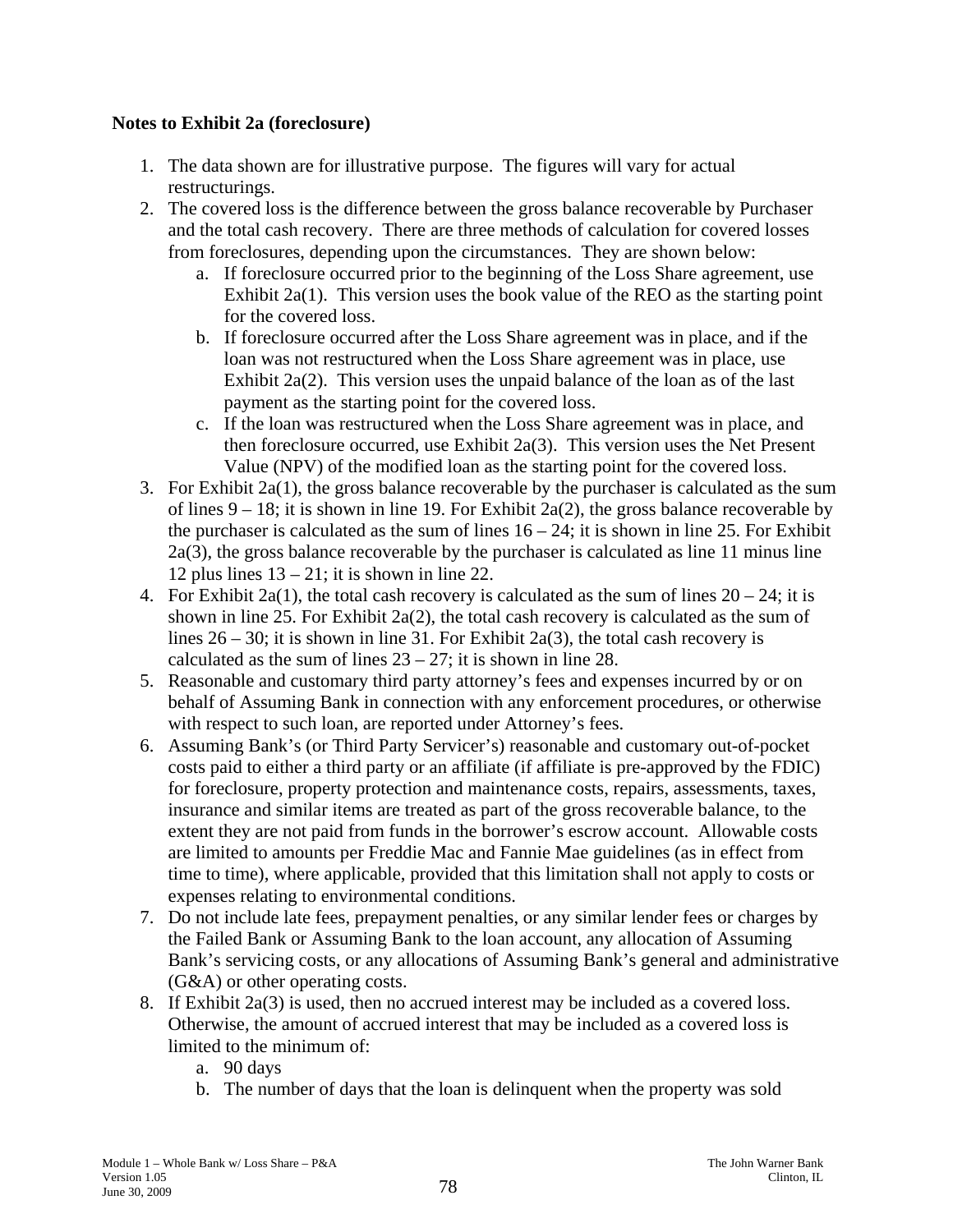c. The number of days between the resolution date and the date when the property was sold

To calculate accrued interest, apply the note interest rate that would have been in effect if the loan were performing to the principal balance after application of the last payment made by the borrower.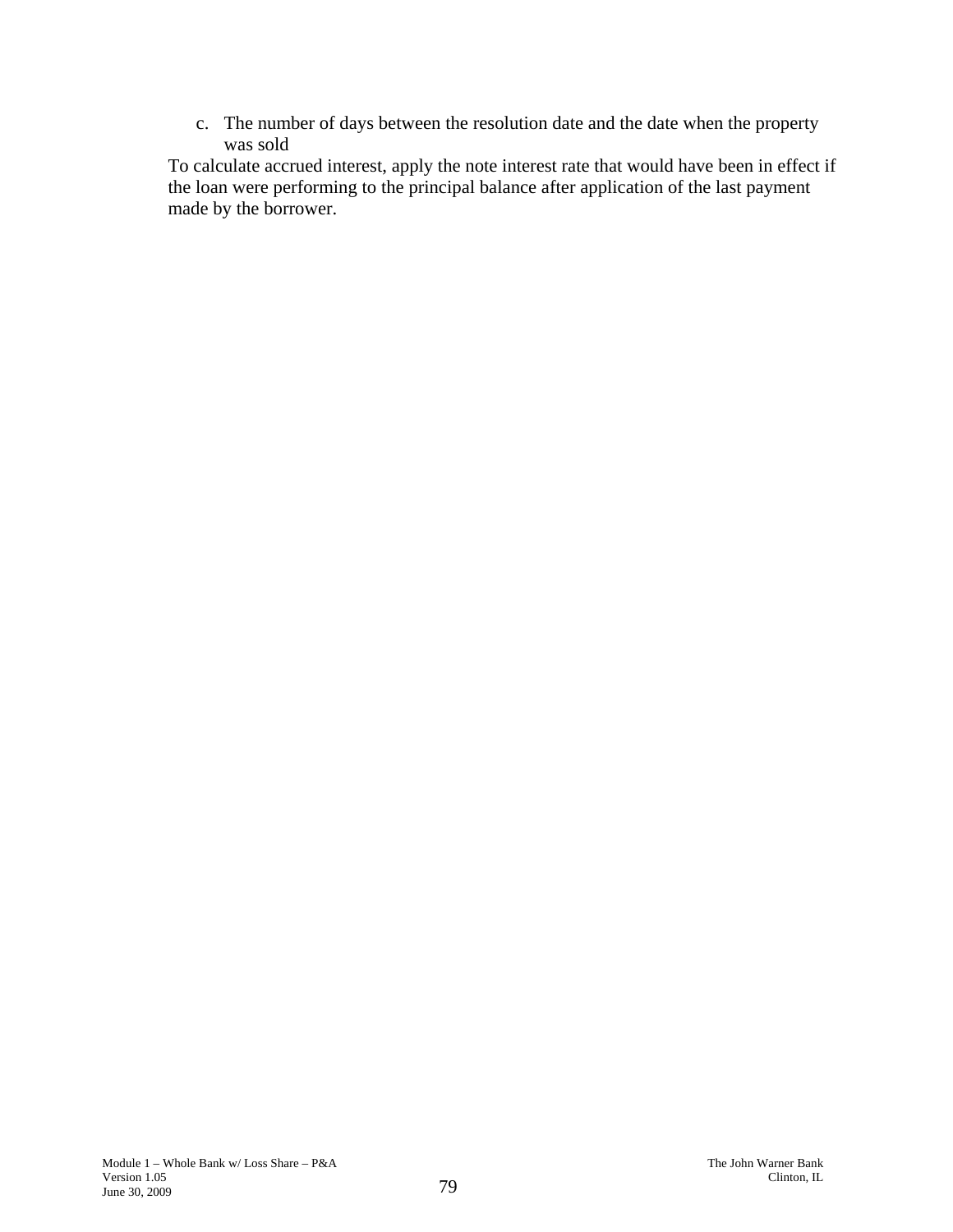# **Exhibit 2b**

This exhibit contains the loss share calculation for restructuring (loan mod), plus explanatory notes.

#### **Exhibit 2b CALCULATION OF RESTRUCTURING LOS S**

|                                                                       | 1 Shared-Loss Month                                   | May-09                               |
|-----------------------------------------------------------------------|-------------------------------------------------------|--------------------------------------|
|                                                                       | 2 Loan no:                                            | 123456                               |
|                                                                       | <b>Loan before Restructuring</b>                      |                                      |
|                                                                       | 3 Original loan amount                                | 500,000                              |
|                                                                       | 4 Current unpaid principal balance                    | 450,000                              |
|                                                                       | 5 Remaining term                                      | 298                                  |
|                                                                       | 6 Interest rate                                       | 7.500%                               |
|                                                                       | 7 Interest Paid-To-Date                               | 2/29/08                              |
|                                                                       | 8 Monthly payment - P&I                               | 3,333                                |
|                                                                       | 9 Monthly payment - T&I                               | 1,000                                |
|                                                                       | 10 Total monthly payment                              | 4,333                                |
|                                                                       | 11 Loan type (fixed-rate, ARM, I/O, Option ARM, etc.) | <b>Option ARM</b>                    |
|                                                                       | 12 Borrower current annual income                     | 82,000                               |
|                                                                       | <b>Terms of Modified/Restructured Loan</b>            |                                      |
|                                                                       | 13 Closing date on modified/restructured loan         | 4/19/09                              |
|                                                                       | 14 New Principal balance                              | 461,438                              |
|                                                                       | 15 Remaining term                                     | 313                                  |
|                                                                       | 16 Interest rate                                      | 3.500%                               |
|                                                                       | 17 Monthly payment - P&I                              | 1,346                                |
|                                                                       | 18 Monthly payment - T&I                              | 800                                  |
|                                                                       | 19 Total monthly payment                              | 2,146                                |
|                                                                       | 20 Loan type (fixed-rate, ARM, I/O, Option ARM, etc.) | IO Hybrid                            |
|                                                                       | 21 Lien type (1st, 2nd)                               | 1st                                  |
|                                                                       | If adjustable:                                        |                                      |
|                                                                       | 22 Initial interest rate                              | 3.500%                               |
| 23                                                                    | Term - initial interest rate                          | 60 Months                            |
|                                                                       | 24 Initial payment amount                             | 2,146                                |
|                                                                       | 25 Term-initial payment amount                        | 60 Months                            |
|                                                                       | 26 Negative amortization?                             | No                                   |
|                                                                       | 27 Rate reset frequency after first adjustment        | 6 Months                             |
|                                                                       | 28 Next reset date                                    | 5/1/14                               |
|                                                                       | 29 Index                                              | <b>LIBOR</b>                         |
|                                                                       | 30 Margin                                             | 2.750%                               |
|                                                                       | 31 Cap per adjustment                                 | 2.000%                               |
|                                                                       | 32 Lifetime Cap                                       | 9.500%                               |
|                                                                       | 33 Floor                                              | 2.750%                               |
|                                                                       | 34 Front end DTI                                      | 31%                                  |
|                                                                       | 35 Back end DTI                                       | 45%                                  |
|                                                                       | <b>Restructuring Loss Calculation</b>                 |                                      |
|                                                                       | 36 Loan Principal balance before restructuring        | 450,000                              |
|                                                                       | 37 Accrued interest, limited to 90 days               | 8,438                                |
|                                                                       | 38 Tax and insurance advances                         | 3,000                                |
|                                                                       | 39 3rd party fees due                                 |                                      |
|                                                                       | 40 Total loan balance due before restructuring        | 461,438                              |
|                                                                       | Assumptions for NPV Calculation, Restructured Loan:   |                                      |
|                                                                       | 41 Discount rate for projected cash flows             | 5.530%                               |
|                                                                       | 42 Loan prepayment in full                            | 120 Months                           |
|                                                                       | 43 NPV of projected cash flows                        | 403,000                              |
|                                                                       | 44 Loss Amount                                        | 58,438                               |
| Module 1 – Whole Bank w/ Loss Share – P&A<br>$V_{\text{anicon}}$ 1.05 |                                                       | The John Warner Bank<br>$Clinton$ II |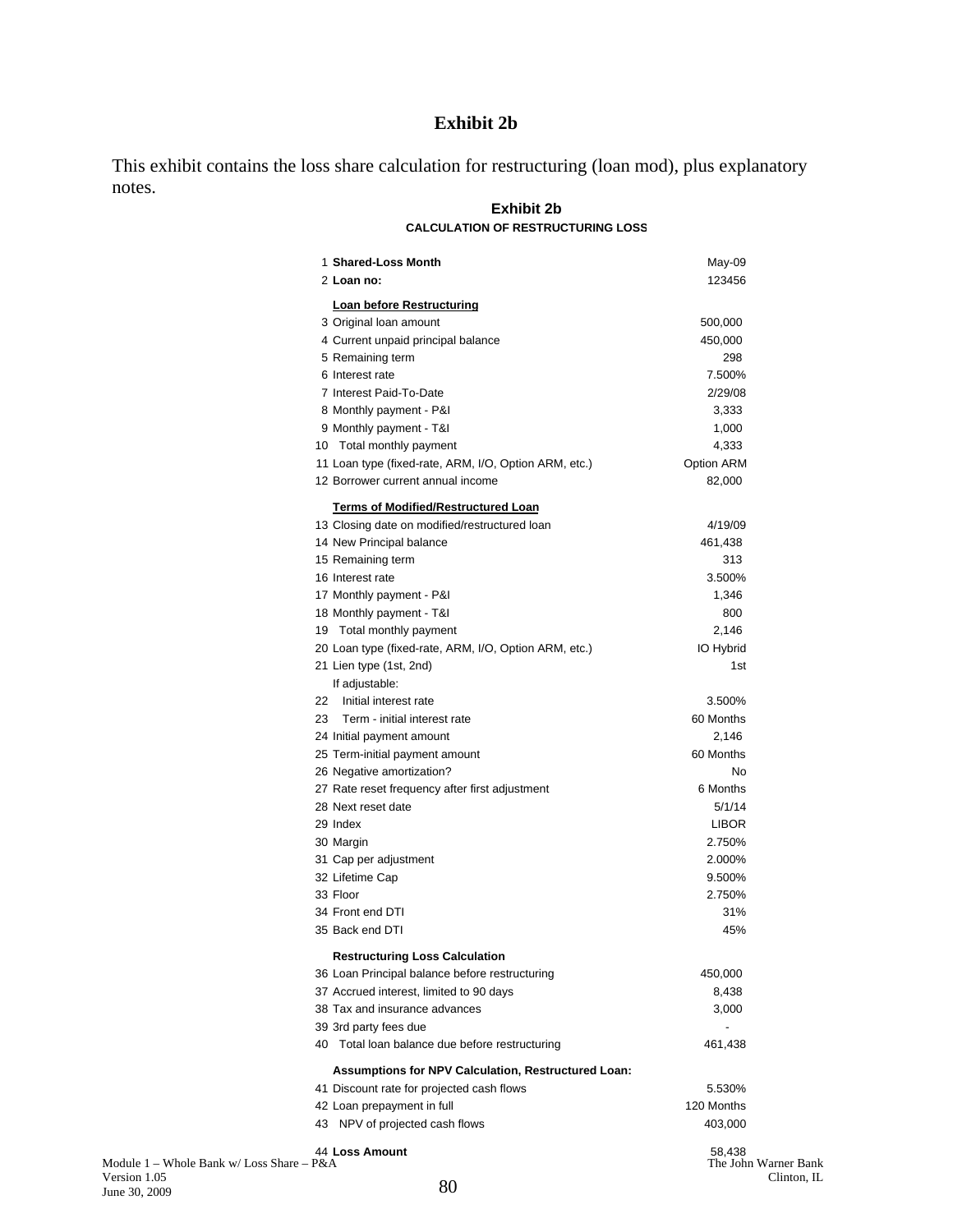### **Notes to Exhibit 2b (restructuring)**

- 1. The data shown are for illustrative purpose. The figures will vary for actual restructurings.
- 2. For purposes of loss sharing, losses on restructured loans are calculated as the difference between:
	- a. The principal, accrued interest, advances due on the loan, and allowable  $3<sup>rd</sup>$  party fees prior to restructuring (lines 36-39), and
	- b. The Net Present Value (NPV) of the estimated cash flows (line 43). The cash flows should assume no default or prepayment for 10 years, followed by prepayment in full at the end of 10 years (120 months).
- 3. For owner-occupied residential loans, the NPV is calculated using the most recently published Freddie Mac survey rate on 30-year fixed rate loans as of the restructure date.
- 4. For investor owned or non-owner occupied residential loans, the NPV is calculated using commercially reasonable rate on 30-year fixed rate loans as of the restructure date.
- 5. If the new loan is an adjustable-rate loan, interest rate resets and related cash flows should be projected based on the index rate in effect at the date of the loan restructuring. If the restructured loan otherwise provides for specific charges in monthly P&I payments over the term of the loan, those changes should be reflected in the projected cash flows. Assuming Bank must retain supporting schedule of projected cash flows as required by Section 2.1 of the Single Family Shared-Loss Agreement and provide it to the FDIC if requested for a sample audit.
- 6. Do not include late fees, prepayment penalties, or any similar lender fees or charges by the Failed Bank or Assuming Bank to the loan account, any allocation of Assuming Bank's servicing costs, or any allocations of Assuming Bank's general and administrative (G&A) or other operating costs.
- 7. The amount of accrued interest that may be added to the balance of the loan is limited to the minimum of:
	- a. 90 days
	- b. The number of days that the loan is delinquent at the time of restructuring

c. The number of days between the resolution date and the restructuring To calculate accrued interest, apply the note interest rate that would have been in effect if the loan were performing to the principal balance after application of the last payment made by the borrower.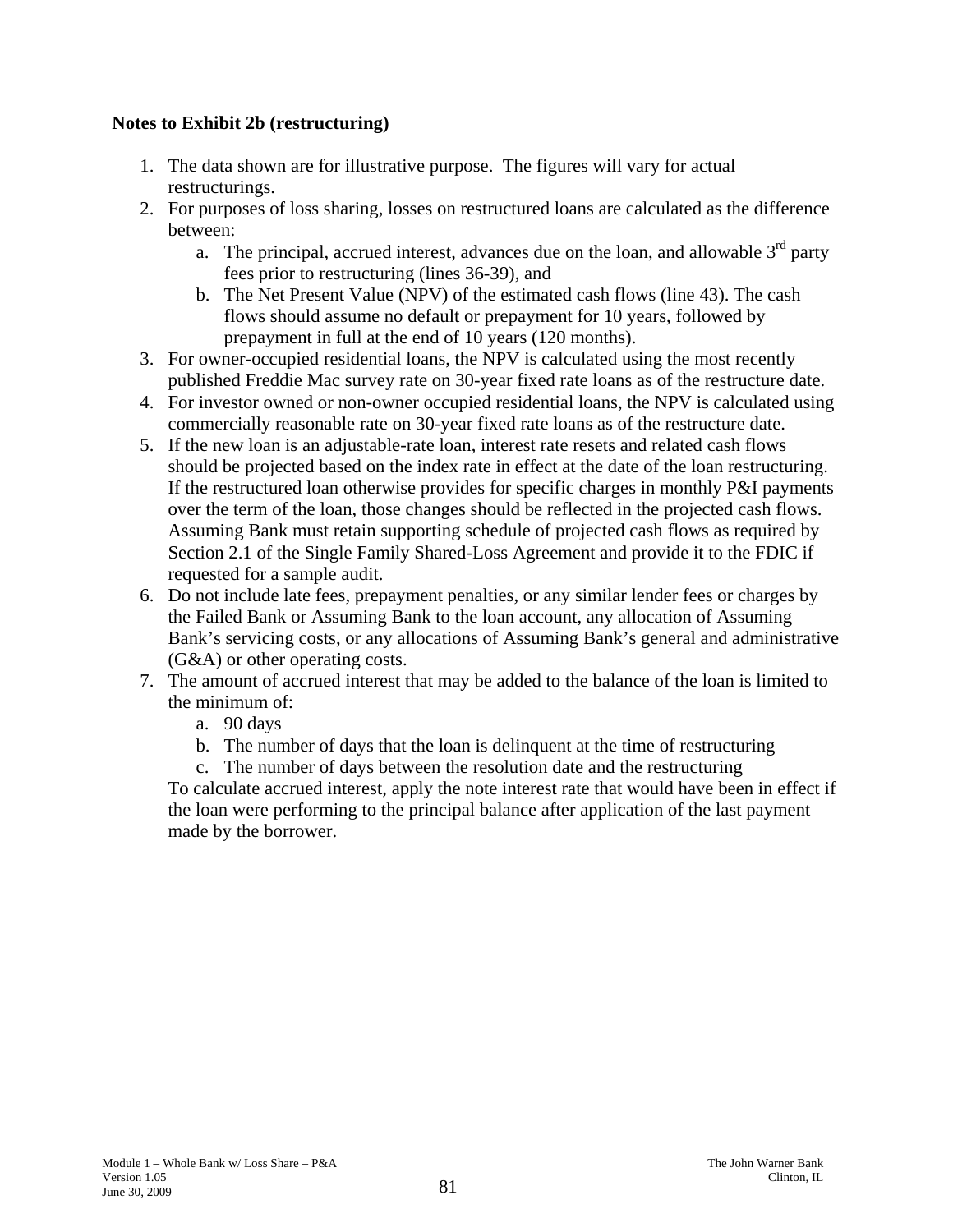### **Exhibit 2c**

This exhibit contains two versions of the loss share calculation for short sales, plus explanatory notes.

#### **Exhibit 2c(1) CALCULATION OF LOSS FOR SHORT SALE LOANS No Preceeding Loan Mod under Loss Share**

| 1 Shared-Loss Month:<br>2 Loan $#$<br>3 RO # | May-09<br>58776<br>542 |
|----------------------------------------------|------------------------|
| 4 Interest paid-to-date                      | 7/31/08                |
| 5 Short Payoff Date                          | 4/17/09                |
| 6 Note Interest rate                         | 7.750%                 |
| 7 Owner occupied?                            | Yes                    |
| If so:                                       |                        |
| Borrower current gross annual income<br>8    | 38,500                 |
| Estimated NPV of loan mod<br>9               | 200,000                |
| 10 Most recent BPO                           | 380,000                |
| 11 Most recent BPO date                      | 1/31/06                |
| <b>Short-Sale Loss calculation</b>           |                        |
| 12 Loan Principal balance                    | 375,000                |
| 13 Accrued interest, limited to 90 days      | 7,266                  |
| 14 Attorney's fees                           | 0                      |
| 15 Tax and insurance advances                | 0                      |
| 16 3rd party fees due                        | 2,800                  |
| 17 Incentive to borrower                     | 2,000                  |
| 18 Gross balance recoverable by Purchaser    | 387,066                |
|                                              |                        |
| 19 Amount accepted in Short-Sale             | 255,000                |
| 20 Hazard Insurance                          | 0                      |
| 21 Mortgage Insurance                        | 0                      |
| 22 Total Cash Recovery                       | 255,000                |
| 23 Loss Amount                               | 132,066                |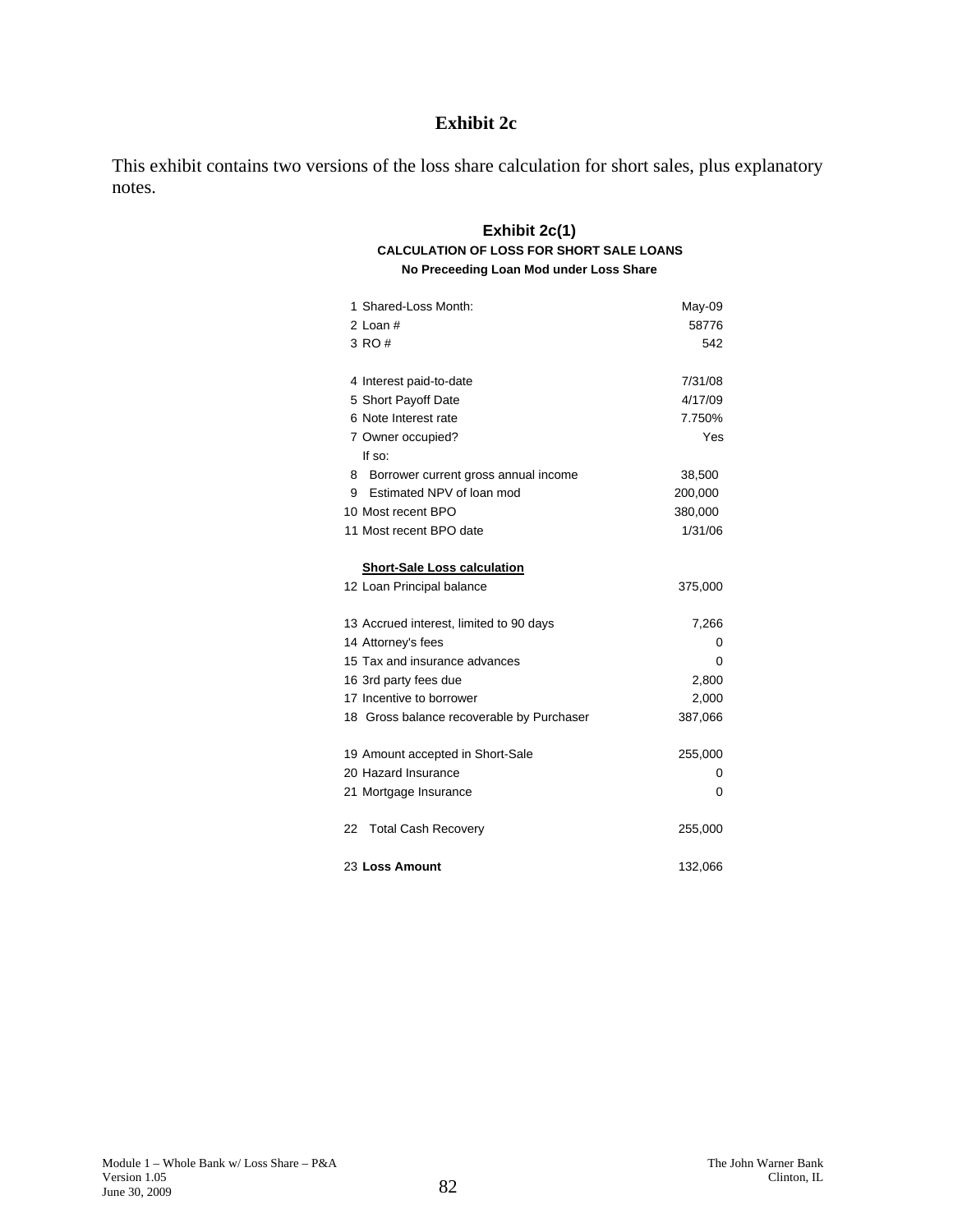#### **Short Sale after a Covered Loan Mod Exhibit 2c(2) CALCULATION OF LOSS FOR SHORT SALE LOANS**

| 1 Shared-Loss Month:                                        | May-09   |
|-------------------------------------------------------------|----------|
| 2 Loan $#$                                                  | 20076    |
| 3 REO #                                                     | 345      |
|                                                             |          |
| 4 Loan mod date                                             | 5/12/08  |
| 5 Interest paid-to-date                                     | 9/30/08  |
| 6 Short Payoff Date                                         | 4/2/09   |
| 7 Note Interest rate                                        | 7.500%   |
| 8 Most recent BPO                                           | 230,000  |
| 9 Most recent BPO date                                      | 1/21/09  |
|                                                             |          |
| <b>Short-Sale Loss calculation</b>                          |          |
| 11 NPV of projected cash flows at loan mod                  | 311,000  |
| 12 Less: Principal payments between loan mod and deliquency | 1,000    |
| Plus:                                                       |          |
| Attorney's fees<br>13                                       | $\Omega$ |
| Tax and insurance advances<br>14                            | 1,500    |
| 3rd party fees due<br>15                                    | 2,600    |
| Incentive to borrower<br>16                                 | 3,500    |
| 17 Gross balance recoverable by Purchaser                   | 317,600  |
|                                                             |          |
| 18 Amount accepted in Short-Sale                            | 234,000  |
| 19 Hazard Insurance                                         | 0        |
| 20 Mortgage Insurance                                       | 0        |
|                                                             |          |
| <b>Total Cash Recovery</b><br>21                            | 234,000  |
|                                                             |          |
| 22 Loss Amount                                              | 83,600   |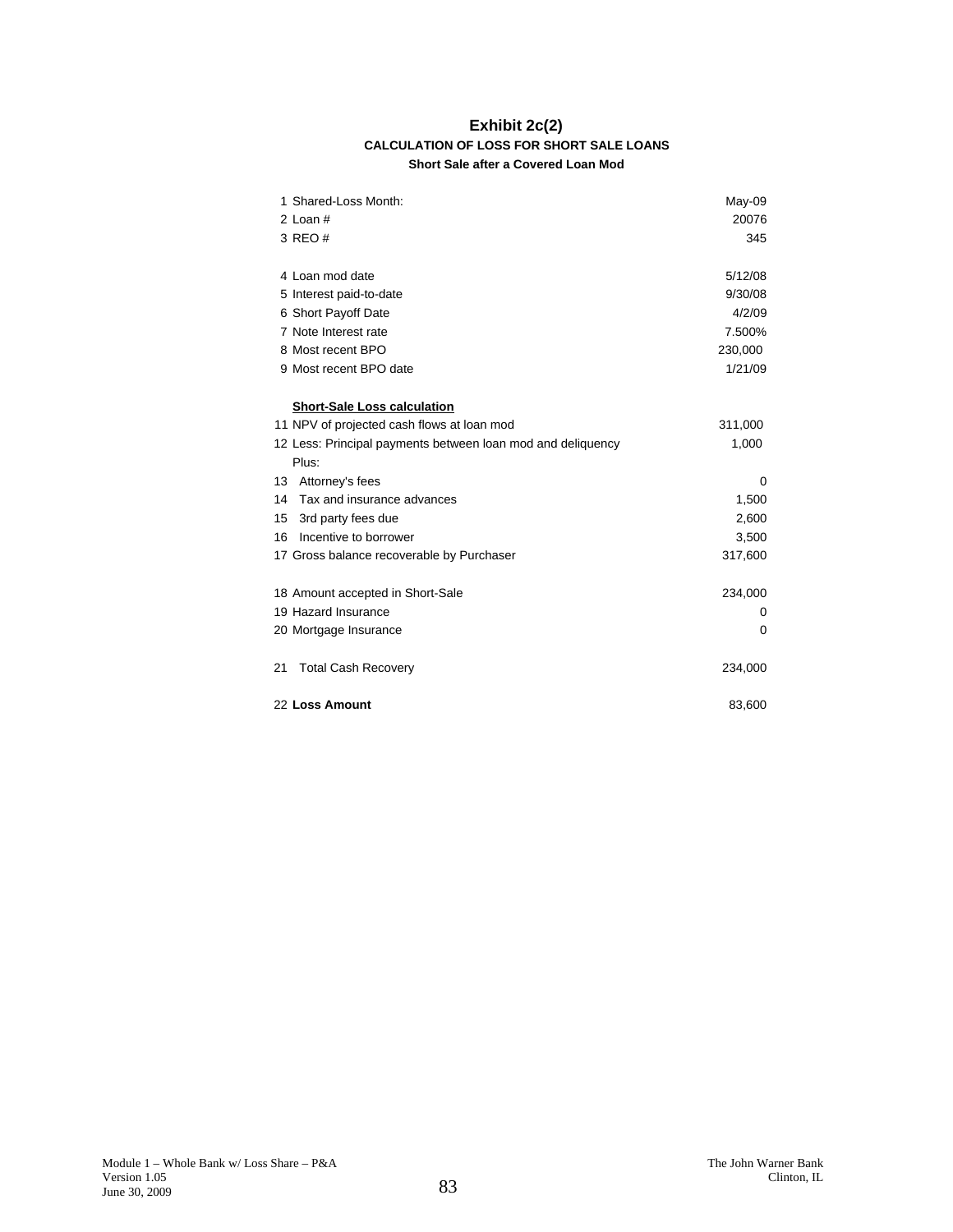### **Notes to Exhibit 2c (short sale)**

- 1. The data shown are for illustrative purpose. The figures will vary for actual short sales.
- 2. The covered loss is the difference between the gross balance recoverable by Purchaser and the total cash recovery. There are two methods of calculation for covered losses from short sales, depending upon the circumstances. They are shown below:
	- a. If the loan was restructured when the Loss Share agreement was in place, and then the short sale occurred, use Exhibit  $2c(2)$ . This version uses the Net Present Value (NPV) of the modified loan as the starting point for the covered loss.
	- b. Otherwise, use Exhibit  $2c(1)$ . This version uses the unpaid balance of the loan as of the last payment as the starting point for the covered loss.
- 3. For Exhibit  $2c(1)$ , the gross balance recoverable by the purchaser is calculated as the sum of lines  $12 - 17$ ; it is shown in line 18. For Exhibit 2a(2), the gross balance recoverable by the purchaser is calculated as line 11 minus line 12 plus lines 13 – 16; it is shown in line 17.
- 4. For Exhibit 2c(1), the total cash recovery is calculated as the sum of lines  $19 21$ ; it is shown in line 22. For Exhibit  $2c(2)$ , the total cash recovery is calculated as the sum of lines  $18 - 20$ ; it is shown in line 21.
- 5. Reasonable and customary third party attorney's fees and expenses incurred by or on behalf of Assuming Bank in connection with any enforcement procedures, or otherwise with respect to such loan, are reported under Attorney's fees.
- 6. Do not include late fees, prepayment penalties, or any similar lender fees or charges by the Failed Bank or Assuming Bank to the loan account, any allocation of Assuming Bank's servicing costs, or any allocations of Assuming Bank's general and administrative (G&A) or other operating costs.
- 7. If Exhibit  $2c(2)$  is used, then no accrued interest may be included as a covered loss. Otherwise, the amount of accrued interest that may be included as a covered loss is limited to the minimum of:
	- d. 90 days
	- e. The number of days that the loan is delinquent when the property was sold
	- f. The number of days between the resolution date and the date when the property was sold

To calculate accrued interest, apply the note interest rate that would have been in effect if the loan were performing to the principal balance after application of the last payment made by the borrower.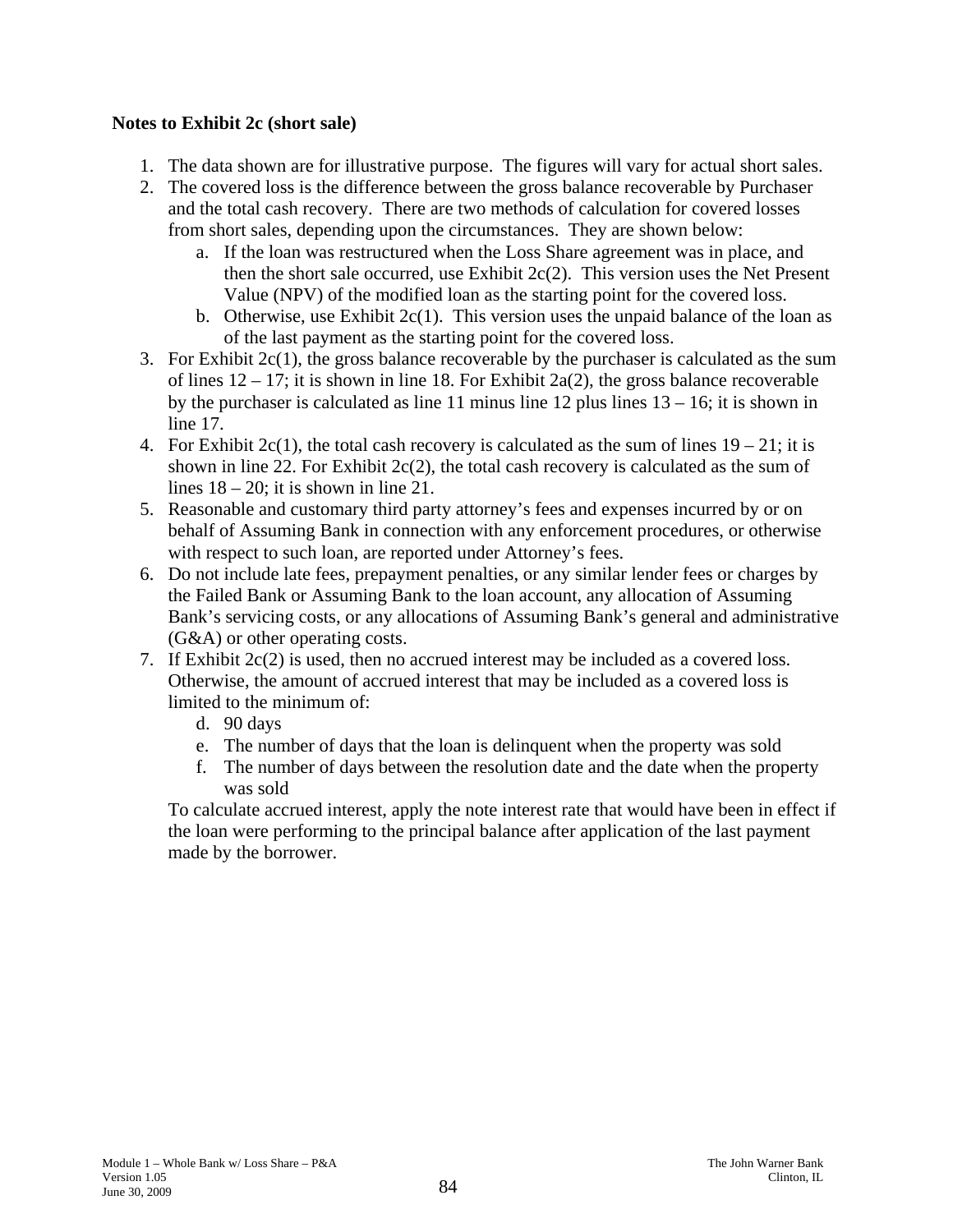# **Exhibit 2d**

| <b>Shared-Loss Month:</b>                                                                                                                                 | [input month] |                  |         |
|-----------------------------------------------------------------------------------------------------------------------------------------------------------|---------------|------------------|---------|
| Loan no.:                                                                                                                                                 |               | [input loan no.) |         |
|                                                                                                                                                           |               |                  |         |
|                                                                                                                                                           |               |                  |         |
| <b>NOTE</b>                                                                                                                                               |               |                  |         |
| The calculation of recovery on a loan for which a Restructuring Loss has been paid will only apply if the                                                 |               |                  |         |
| loan is sold.                                                                                                                                             |               |                  |         |
|                                                                                                                                                           |               |                  |         |
| <b>EXAMPLE CALCULATION</b>                                                                                                                                |               |                  |         |
|                                                                                                                                                           |               |                  |         |
| <b>Restructuring Loss Information</b>                                                                                                                     |               |                  |         |
| Loan principal balance before restructuring                                                                                                               |               | \$200,000        | A       |
| NPV, restructured loan                                                                                                                                    |               | 165,000          | B       |
| Loss on restructured loan                                                                                                                                 |               | \$35,000         | $A - B$ |
| Times FDIC applicable loss share % (80% or 95%)                                                                                                           |               | 80%              |         |
| Loss share payment to purchaser                                                                                                                           |               | \$28,000         | C       |
|                                                                                                                                                           |               |                  |         |
| Calculation - Recovery amount due to Receiver                                                                                                             |               |                  |         |
| Loan sales price                                                                                                                                          |               | \$190,000        |         |
| NPV of restructured loan at mod date                                                                                                                      |               | 165,000          |         |
| Gain - step 1                                                                                                                                             |               | 25,000           | D       |
| <b>PLUS</b>                                                                                                                                               |               |                  |         |
| Loan UPB after restructuring                                                                                                                              | (1)           | 200,000          |         |
| Loan UPB at liquidation date                                                                                                                              |               | 192,000          | Е       |
| Gain - step 2 (principal collections after restructuring)<br>Recovery amount                                                                              |               | 8,000<br>33,000  | $D + E$ |
| Times FDIC loss share %                                                                                                                                   |               | 80%              |         |
| <b>Recovery due to FDIC</b>                                                                                                                               |               | \$26,400         | F       |
|                                                                                                                                                           |               |                  |         |
| Net loss share paid to purchaser $(C - F)$                                                                                                                |               | \$<br>1,600      |         |
|                                                                                                                                                           |               |                  |         |
| <b>Proof Calculation</b>                                                                                                                                  | (2)           |                  |         |
| Loan principal balance                                                                                                                                    |               | \$200,000        | G       |
|                                                                                                                                                           |               |                  |         |
| Principal collections on loan                                                                                                                             |               | 8,000            |         |
| Sales price for loan                                                                                                                                      |               | 190,000          |         |
| Total collections on loan                                                                                                                                 |               | 198,000          | H       |
| Net loss on loan                                                                                                                                          |               | \$<br>2,000      | G – H   |
| Times FDIC applicable loss share % (80% or 95%)                                                                                                           |               | 80%              |         |
| Loss share payment to purchaser                                                                                                                           |               | 1,600<br>\$      |         |
|                                                                                                                                                           |               |                  |         |
|                                                                                                                                                           |               |                  |         |
| (1) This example assumes that the FDIC loan modification program as shown in Exhibit 5 is applied and                                                     |               |                  |         |
| the loan restructuring does not result in a reduction in the loan principal balance due from the                                                          |               |                  |         |
| borrower.                                                                                                                                                 |               |                  |         |
| (2) This proof calculation is provided to illustrate the concept and the Assuming Bank is not required to<br>provide this with its Recovery calculations. |               |                  |         |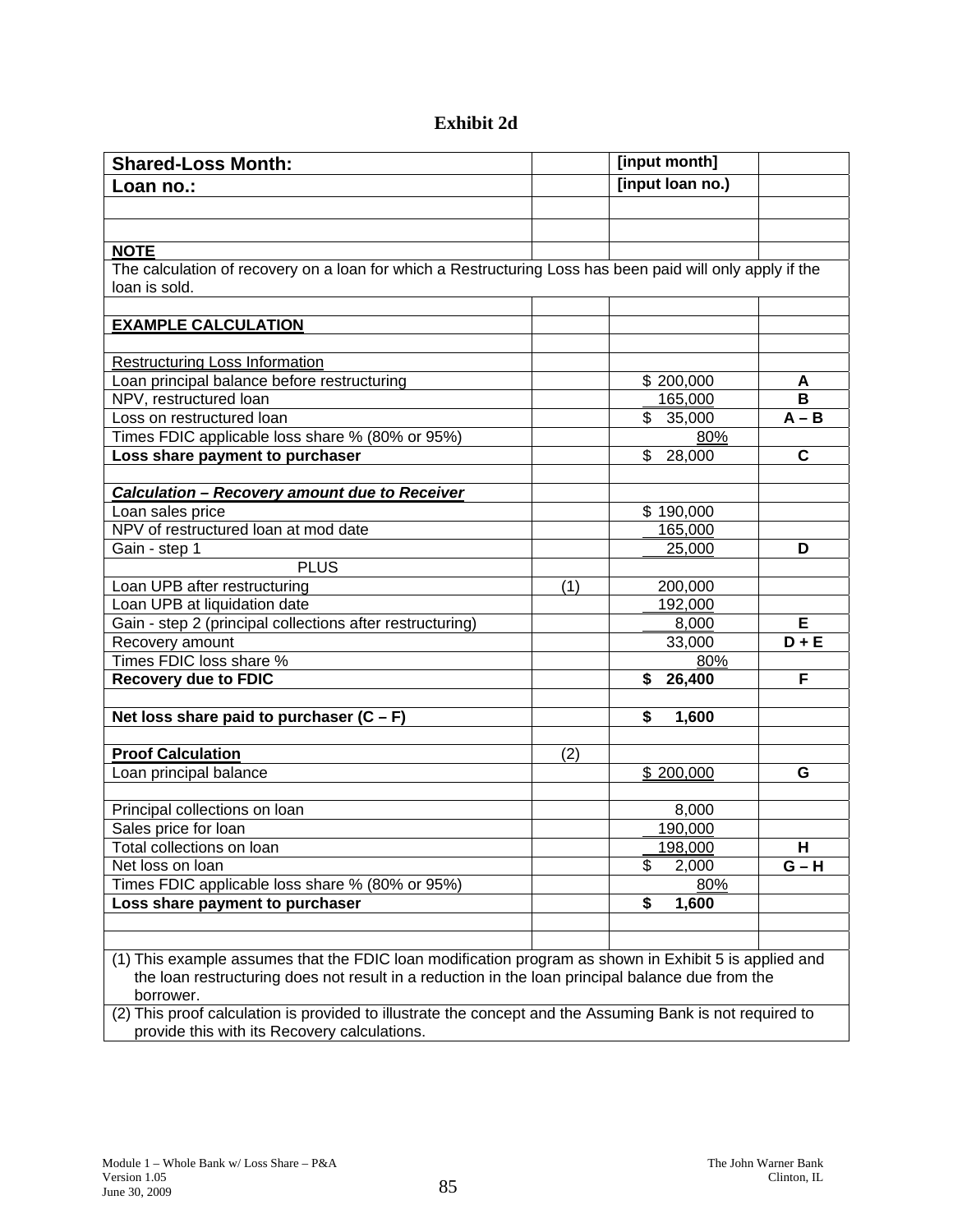| <b>SHARED-LOSS LOANS</b><br>PORTFOLIO PERFORMANCE AND SUMMARY SCHEDULE |                      |    |                  |
|------------------------------------------------------------------------|----------------------|----|------------------|
| <b>MONTH ENDED:</b>                                                    | [input report month] |    |                  |
|                                                                        |                      |    |                  |
|                                                                        |                      |    |                  |
| <b>POOL SUMMARY</b>                                                    |                      |    |                  |
|                                                                        | $\#$                 | \$ |                  |
| Loans at Sale Date                                                     | XX                   | XX |                  |
|                                                                        |                      |    |                  |
| Loans as of this month-end                                             | XX                   | XX |                  |
|                                                                        |                      |    |                  |
| <b>STATED THRESHOLD TRACKING</b>                                       | $\#$                 | \$ |                  |
| <b>Stated Threshold amount</b>                                         |                      |    | A                |
|                                                                        |                      |    |                  |
| Cumulative loss payments, prior month                                  |                      |    |                  |
| Loss payment for current month                                         |                      |    |                  |
| Cumulative loss payment, this month                                    |                      |    |                  |
| Cumulative Commercial & Other Loans Net Charge-Offs                    |                      |    |                  |
|                                                                        |                      |    | B                |
| Remaining to Stated Threshold                                          |                      |    | $A - B$          |
|                                                                        |                      |    |                  |
|                                                                        |                      |    | Percent of Total |
| <b>PORTFOLIO PERFORMANCE STATUS</b>                                    | $\#$                 | \$ | $\#$             |
| Current                                                                |                      |    |                  |
| $30 - 59$ days past due                                                |                      |    |                  |
| $60 - 89$ days past due                                                |                      |    |                  |
| $90 - 119$ days past due                                               |                      |    |                  |
| 120 and over days past due                                             |                      |    |                  |
| In foreclosure                                                         |                      |    |                  |
| <b>ORE</b>                                                             |                      |    |                  |
| Total                                                                  |                      |    |                  |
|                                                                        |                      |    |                  |
| Memo Item:                                                             |                      |    |                  |
| Loans in process of restructuring - total                              |                      |    |                  |
| Loans in bankruptcy                                                    |                      |    |                  |
|                                                                        |                      |    |                  |
| Loans in process of restructuring by delinquency status                |                      |    |                  |
| Current                                                                |                      |    |                  |
| 30 - 59 days past due                                                  |                      |    |                  |
| 60 - 89 days past due                                                  |                      |    |                  |
| 90 - 119 days past due                                                 |                      |    |                  |
| 120 and over days past due In foreclosure                              |                      |    |                  |
| Total                                                                  |                      |    |                  |

## **Exhibit 3 Portfolio Performance and Summary Schedule**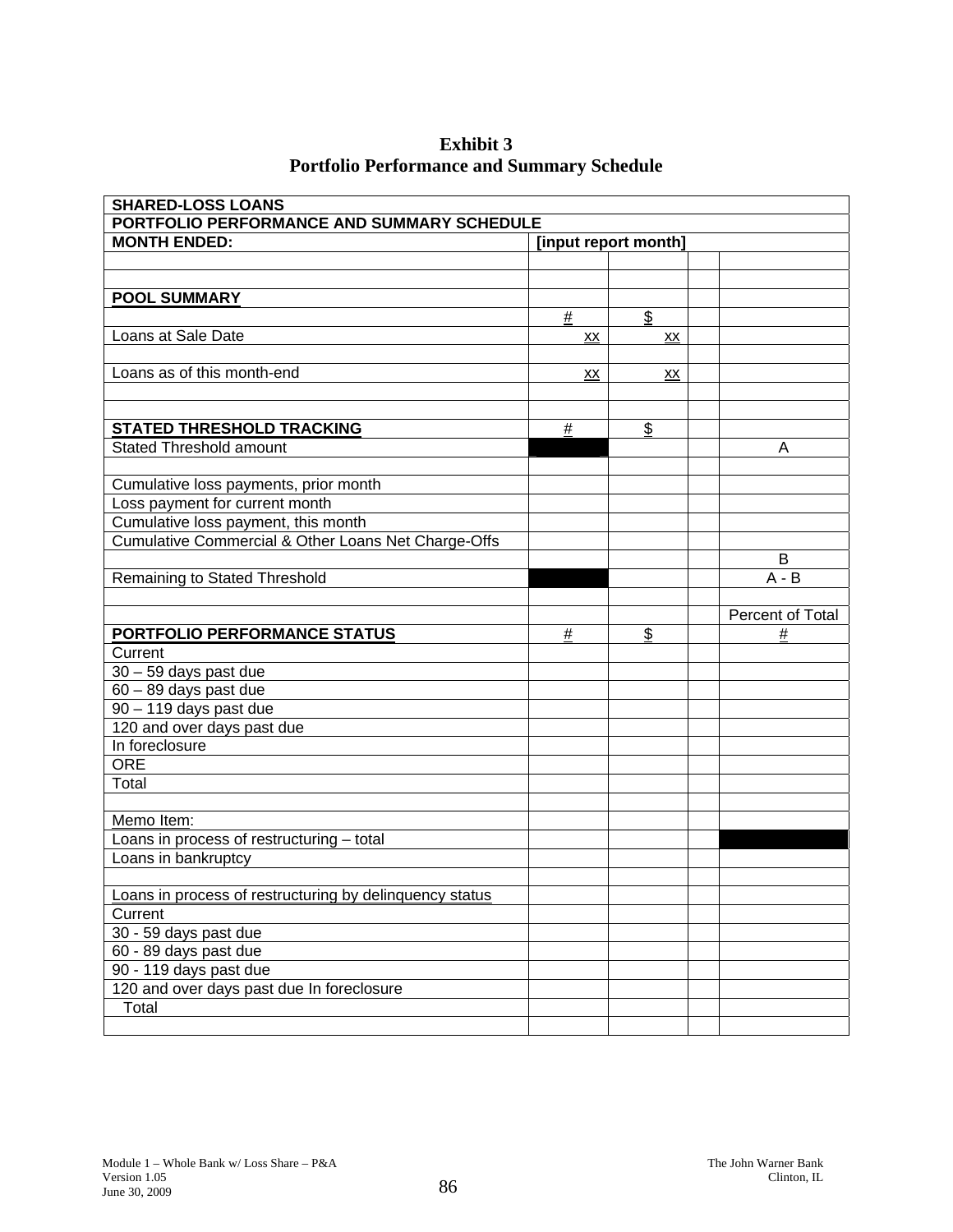| List of Loans Paid Off During Month    |                      |  |
|----------------------------------------|----------------------|--|
|                                        | Principal            |  |
| Loan #                                 | Balance              |  |
|                                        |                      |  |
| <b>List of Loans Sold During Month</b> |                      |  |
|                                        |                      |  |
|                                        | Principal<br>Balance |  |
| Loan #                                 |                      |  |
|                                        |                      |  |
|                                        |                      |  |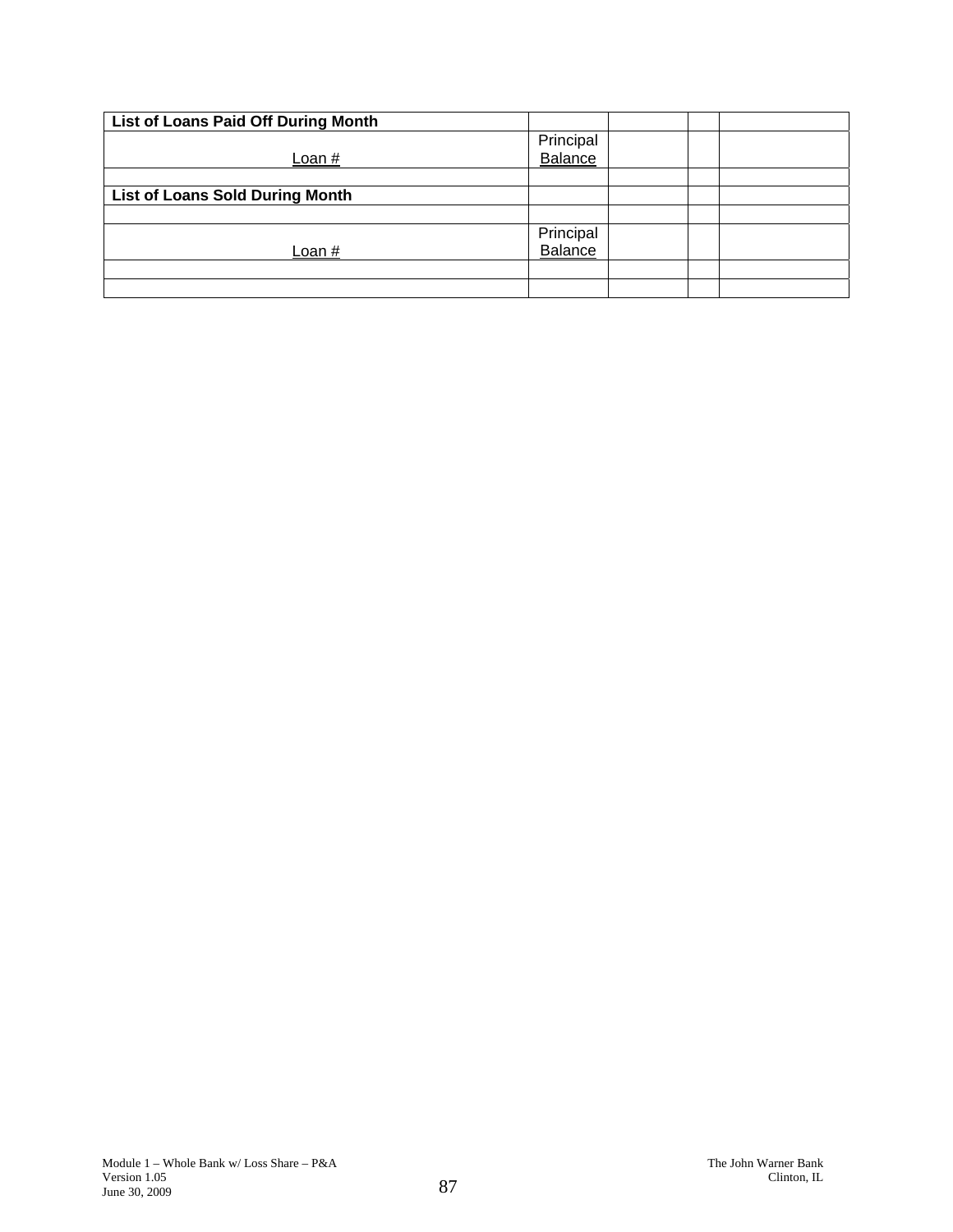### **Exhibit 4 Wire Transfer Instructions**

# **PURCHASER WIRING INSTRUCTIONS**

| <b>BANK RECEIVING WIRE</b>               |  |
|------------------------------------------|--|
|                                          |  |
| <b>9 DIGIT ABA ROUTING NUMBER</b>        |  |
|                                          |  |
| <b>ACCOUNT NUMBER</b>                    |  |
|                                          |  |
| <b>NAME OF ACCOUNT</b>                   |  |
|                                          |  |
| <b>ATTENTION TO WHOM</b>                 |  |
| <b>PURPOSE OF WIRE</b>                   |  |
|                                          |  |
| <b>FDIC RECEIVER WIRING INSTRUCTIONS</b> |  |
|                                          |  |
| <b>BANK RECEIVING WIRE</b>               |  |
|                                          |  |
| <b>SHORT NAME</b>                        |  |
|                                          |  |
| <b>ADDRESS OF BANK RECEIVING WIRE</b>    |  |
|                                          |  |
| <b>9 DIGIT ABA ROUTING NUMBER</b>        |  |
|                                          |  |
| <b>ACCOUNT NUMBER</b>                    |  |
|                                          |  |
| <b>NAME OF ACCOUNT</b>                   |  |
|                                          |  |
| <b>ATTENTION TO WHOM</b>                 |  |
| <b>PURPOSE OF WIRE</b>                   |  |
|                                          |  |
|                                          |  |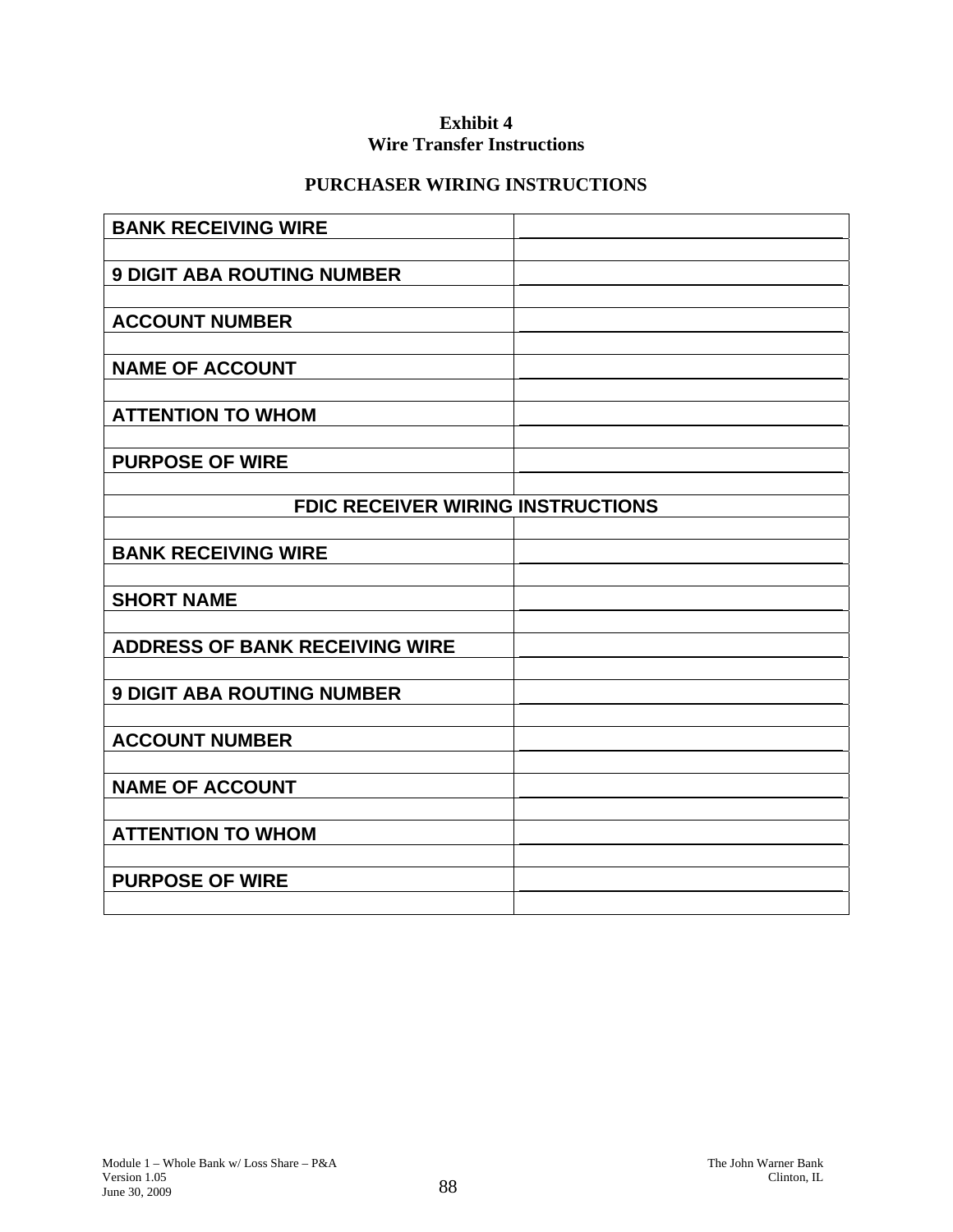# **EXHIBIT 5**

# **FDIC MORTGAGE LOAN MODIFICATION PROGRAM**

## **Objective**

The objective of this FDIC Mortgage Loan Modification Program ("Program") is to modify the terms of certain residential mortgage loans so as to improve affordability, increase the probability of performance, allow borrowers to remain in their homes and increase the value of the loans to the FDIC and assignees. The Program provides for the modification of Qualifying Loans (as defined below) by reducing the borrower's monthly housing debt to income ratio ("DTI Ratio") to no more than 31% at the time of the modification and eliminating adjustable interest rate and negative amortization features.

## Qualifying Mortgage Loans

In order for a mortgage loan to be a Qualifying Loan it must meet all of the following criteria, which must be confirmed by the lender:

- The collateral securing the mortgage loan is owner-occupied and the owner's primary residence; and
- The mortgagor has a first priority lien on the collateral; and
- Either the borrower is at least 60 days delinquent or a default is reasonably foreseeable.

### Modification Process

The lender shall undertake a review of its mortgage loan portfolio to identify Qualifying Loans. For each Qualifying Loan, the lender shall determine the net present value of the modified loan and, if it will exceed the net present value of the foreclosed collateral upon disposition, then the Qualifying Loan shall be modified so as to reduce the borrower's monthly DTI Ratio to no more than 31% at the time of the modification. To achieve this, the lender shall use a combination of interest rate reduction, term extension and principal forbearance, as necessary.

The borrower's monthly DTI Ratio shall be a percentage calculated by dividing the borrower's monthly income by the borrower's monthly housing payment (including principal, interest, taxes and insurance). For these purposes, (1) the borrower's monthly income shall be the amount of the borrower's (along with any co-borrowers') documented and verified gross monthly income, and (2) the borrower's monthly housing payment shall be the amount required to pay monthly principal and interest plus one-twelfth of the then current annual amount required to pay real property taxes and homeowner's insurance with respect to the collateral.

In order to calculate the monthly principal payment, the lender shall capitalize to the outstanding principal balance of the Qualifying Loan the amount of all delinquent interest, delinquent taxes, past due insurance premiums, third party fees and (without duplication) escrow advances (such amount, the "Capitalized Balance").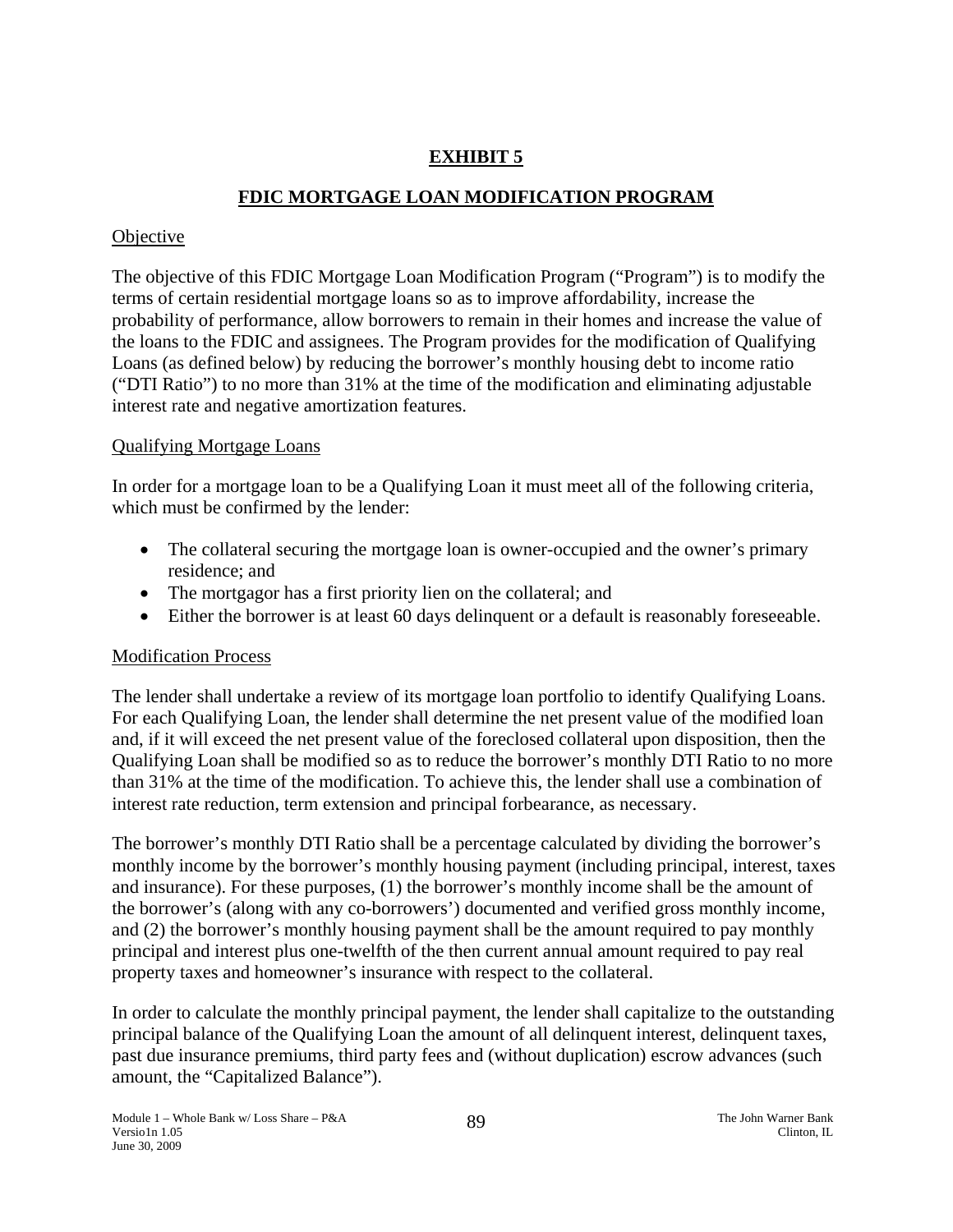In order to achieve the goal of reducing the DTI Ratio to 31%, the lender shall take the following steps in the following order of priority with respect to each Qualifying Loan:

- 1. Reduce the interest rate to the then current Freddie Mac Survey Rate for 30-year fixed rate mortgage loans, and adjust the term to 30 years.
- 2. If the DTI Ratio is still in excess of 31%, reduce the interest rate further, but no lower than 3%, until the DTI ratio of 31% is achieved.
- 3. If the DTI Ratio is still in excess of 31% after adjusting the interest rate to 3%, extend the remaining term of the loan by 10 years.
- 4. If the DTI Ratio is still in excess of 31%, calculate a new monthly payment (the "Adjusted Payment Amount") that will result in the borrower's monthly DTI Ratio not exceeding 31%. After calculating the Adjusted Payment Amount, the lender shall bifurcate the Capitalized Balance into two portions – the amortizing portion and the non-amortizing portion. The amortizing portion of the Capitalized Balance shall be the mortgage amount that will fully amortize over a 40-year term at an annual interest rate of 3% and monthly payments equal to the Adjusted Payment Amount. The nonamortizing portion of the Capitalized Balance shall be the difference between the Capitalized Balance and the amortizing portion of the Capitalized Balance. If the amortizing portion of the Capitalized Balance is less than 75% of the current estimated value of the collateral, then the lender may choose not to restructure the loan. If the lender chooses to restructure the loan, then the lender shall forbear on collecting the non-amortizing portion of the Capitalized Balance, and such amount shall be due and payable only upon the earlier of (i) maturity of the modified loan, (ii) a sale of the property or (iii) a pay-off or refinancing of the loan. No interest shall be charged on the non-amortizing portion of the Capitalized Balance, but repayment shall be secured by a first lien on the collateral.

### Special Note:

The net present value calculation used to determine whether a loan should be modified based on the modification process above is distinct and different from the net present value calculation used to determine the covered loss if the loan is modified. Please refer only to the net present value calculation described in this exhibit for the modification process, with its separate assumptions, when determining whether to provide a modification to a borrower. Separate assumptions may include, without limitation, Assuming Bank's determination of a probability of default without modification, a probability of default with modification, home price forecasts, prepayment speeds, and event timing. These assumptions are applied to different projected cash flows over the term of the loan, such as the projected cash flow of the loan performing or defaulting without modification and the projected cash flow of the loan performing or defaulting with modification.

By contrast, the net present value for determining the covered loss is based on a 10 year period. While the assumptions in the net present value calculation used in the modification process may change, the net present value calculation for determining the covered loss remains constant.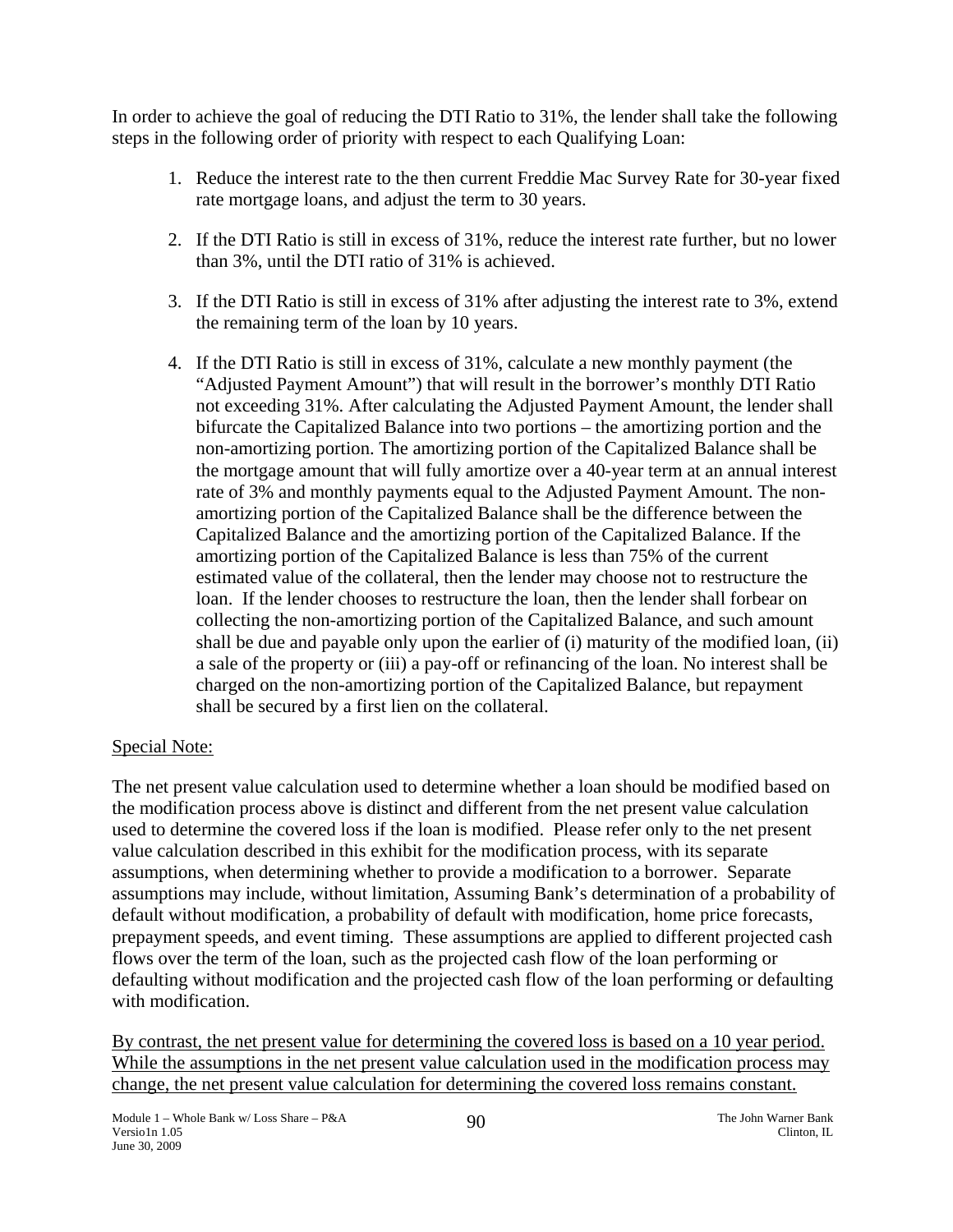### **EXHIBIT 4.15B**

### **COMMERCIAL AND OTHER ASSETS SHARED-LOSS AGREEMENT**

This agreement for reimbursement of loss sharing expenses on certain loans and other assets (the "Commercial Shared-Loss Agreement") shall apply when the Assuming Bank purchases Shared-Loss Assets as that term is defined herein. The terms hereof shall modify and supplement, as necessary, the terms of the Purchase and Assumption Agreement to which this Commercial Shared-Loss Agreement is attached as Exhibit 4.15B and incorporated therein. To the extent any inconsistencies may arise between the terms of the Purchase and Assumption Agreement and this Commercial Shared-Loss Agreement with respect to the subject matter of this Commercial Shared-Loss Agreement, the terms of this Commercial Shared-Loss Agreement shall control. References in this Commercial Shared-Loss Agreement to a particular Section shall be deemed to refer to a Section in this Commercial Shared-Loss Agreement unless the context indicates that a Section of the Purchase and Assumption Agreement is intended.

### **ARTICLE I -- DEFINITIONS**

Capitalized terms used in this Commercial Shared-Loss Agreement that are not defined in this Commercial Shared-Loss Agreement are defined in the Purchase and Assumption Agreement In addition to the terms defined above, defined below are certain additional terms relating to loss-sharing, as used in this Commercial Shared-Loss Agreement.

**"AAA"** means the American Arbitration Association as provided in Section 2.1(f)(iii) of this Commercial Shared-Loss Agreement.

**"Accrued Interest"** means, with respect to any Shared-Loss Loan, Permitted Advance or Shared-Loss Loan Commitment Advance at any time, the amount of earned and unpaid interest, taxes, credit life and/or disability insurance premiums (if any) payable by the Obligor accrued on or with respect to such Shared-Loss Loan, Permitted Advance or Shared-Loss Loan Commitment Advance, all as reflected on the Accounting Records of the Failed Bank or the Assuming Bank (as applicable); provided, that Accrued Interest shall not include any amount that accrues on or with respect to any Shared-Loss Loan, Permitted Advance or Shared-Loss Loan Commitment Advance after that Asset has been placed on non-accrual or nonperforming status by either the Failed Bank or the Assuming Bank (as applicable).

"**Additional ORE**" means Shared-Loss Loans that become Other Real Estate after Bank Closing Date.

"**Affiliate**" shall have the meaning set forth in the Purchase and Assumption Agreement; provided, that, for purposes of this Commercial Shared-Loss Agreement, no Third Party Servicer shall be deemed to be an Affiliate of the Assuming Bank.

**"Applicable Anniversary of the Commencement Date"** means the fifth (5th) anniversary of the Commencement Date.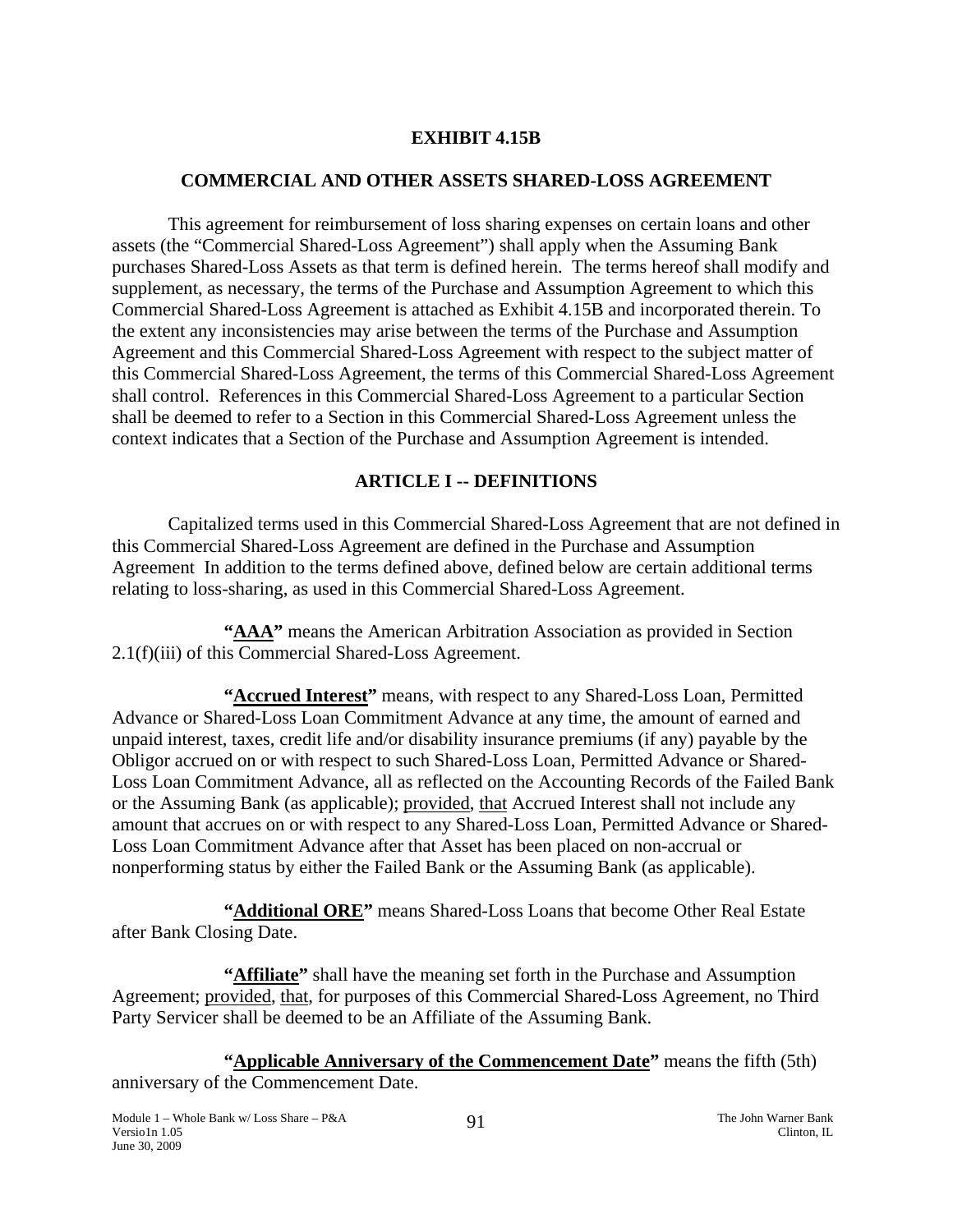"Calendar Quarter" means a quarterly period (a) for the first such period, beginning on the Commencement Date and ending on the last calendar day of either March, June, September or December, whichever is the first to occur after the Commencement Date, and (b) for quarterly periods thereafter, beginning on the first calendar day of the calendar month immediately after the month that ended the prior period and ending on the last calendar day of each successive three-calendar-month period thereafter (i.e., each March, June, September and December, starting in the applicable order depending on the ending date of first such period) of any year.

**"Capitalized Expenditures"** means those expenditures that (i) would be capitalized under generally accepted accounting principles, and (ii) are incurred with respect to Shared-Loss Loans, Other Real Estate, Additional ORE or Subsidiary ORE. Capitalized Expenditures shall not include expenses related to environmental conditions including, but not limited to, remediation, storage or disposal of any hazardous or toxic substances or any pollutant or contaminant.

**"Charge-Offs"** means, with respect to any Shared-Loss Assets for any period, an amount equal to the aggregate amount of loans or portions of loans classified as "Loss" under the Examination Criteria, including (a) charge-offs of (i) the principal amount of such assets net of unearned interest (including write-downs associated with Other Real Estate, Additional ORE, Subsidiary ORE or loan modification(s)) (ii) Accrued Interest, and (iii) Capitalized Expenditures plus (b) Pre-Charge-Off Expenses incurred on the respective Shared-Loss Loans, all as effected by the Assuming Bank during such period and reflected on the Accounting Records of the Assuming Bank; provided, that: (i) the aggregate amount of Accrued Interest (including any reversals thereof) for the period after Bank Closing that shall be included in determining the amount of Charge-Offs for any Shared-Loss Loan shall not exceed ninety (90) days' Accrued Interest; (ii) no Charge-Off shall be taken with respect to any anticipated expenditure by the Assuming Bank until such expenditure is actually incurred; (iii) any financial statement adjustments made in connection with the purchase of any Assets pursuant to this Purchase and Assumption Agreement or any future purchase, merger, consolidation or other acquisition of the Assuming Bank shall not constitute "Charge-Offs"; and (iv) except for Portfolio Sales or any other sales or dispositions consented to by the Receiver, losses incurred on the sale or other disposition of Shared-Loss Assets to any Person (other than the sale or other disposition of Other Real Estate, Additional ORE or Subsidiary ORE to a Person other than an Affiliate of the Assuming Bank which is conducted in a commercially reasonable and prudent manner) shall not constitute Charge-Offs.

**"Commencement Date"** means the first calendar day following Bank Closing.

**"Consumer Loans"** means Loans to individuals for household, family and other personal expenditures (including United States and/or State-guaranteed student loans and extensions of credit pursuant to a credit card plan or debit card plan).

 **"Environmental Assessment"** means an assessment of the presence, storage or release of any hazardous or toxic substance, pollutant or contaminant with respect to the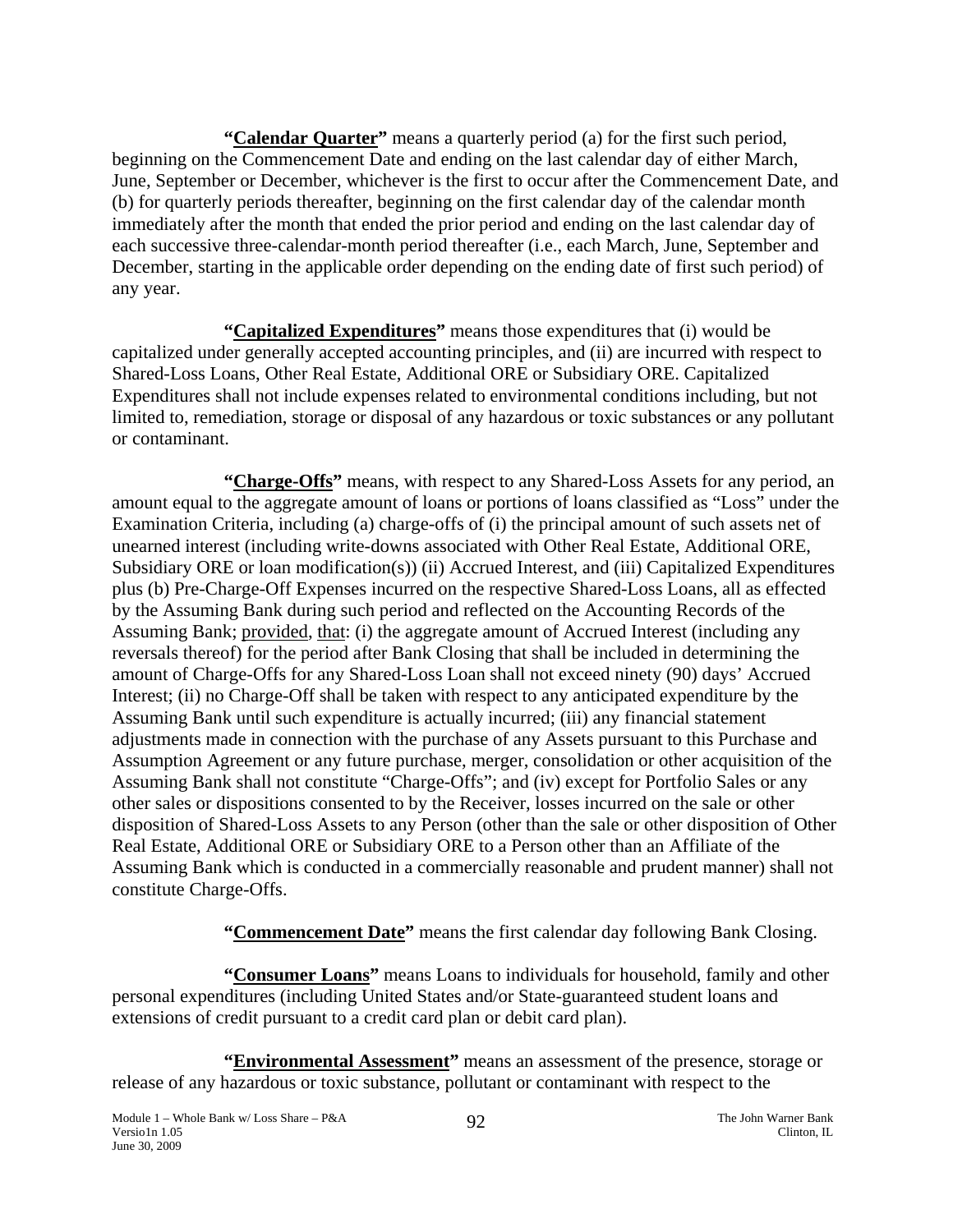collateral securing a Shared-Loss Loan that has been fully or partially charged off.

**"Examination Criteria"** means the loan classification criteria employed by, or any applicable regulations of, the Assuming Bank's Chartering Authority at the time such action is taken, as such criteria may be amended from time to time.

"Failed Bank Charge-Offs/Write-Downs" means, with respect to any Shared-Loss Asset, an amount equal to the aggregate amount of reversals or charge-offs of Accrued Interest and charge-offs and write-downs of principal effected by the Failed Bank with respect to that Shared-Loss Asset as reflected on the Accounting Records of the Failed Bank.

**"Fair Value"** means the fair value of a Shared Loss MTM Asset as determined in accordance with FAS 157 as in effect on Bank Closing.

**"FDIC Party"** has the meaning provided in Section 2.1(f)(ii) of this Commercial Shared-Loss Agreement.

 **"Net Charge-Offs"** means, with respect to any period, an amount equal to the aggregate amount of Charge-Offs for such period less the amount of Recoveries for such period.

**"Neutral Member"** has the meaning provided in Section 2.1(f)(ii) of this Commercial Shared-Loss Agreement.

**"New Shared-Loss Loans"** means loans that would otherwise be subject to loss sharing under this Commercial Shared-Loss Agreement that were originated after the Information Package Date and before Bank Closing.

**"Notice of Dispute"** has the meaning provided in Section 2.1(f)(iii) of this Commercial Shared-Loss Agreement.

**"ORE Subsidiary"** means any Subsidiary of the Assuming Bank that engages solely in holding, servicing, managing or liquidating interests of a type described in clause (A) of the definition of "Other Real Estate," which interests have arisen from the collection or settlement of a Shared-Loss Loan.

**"Other Real Estate"** means all of the following (including any of the following fully or partially charged off the books and records of the Failed Bank or the Assuming Bank) that (i) are owned by the Failed Bank as of Bank Closing and are purchased pursuant to the Purchase and Assumption Agreement or (ii) have arisen subsequent to Bank Closing from the collection or settlement by the Assuming Bank of a Shared-Loss Loan:

(A) all interests in real estate (other than Bank Premises and Fixtures), including but not limited to mineral rights, leasehold rights, condominium and cooperative interests, air rights and development rights; and

(B) all other assets (whether real or personal property) acquired by foreclosure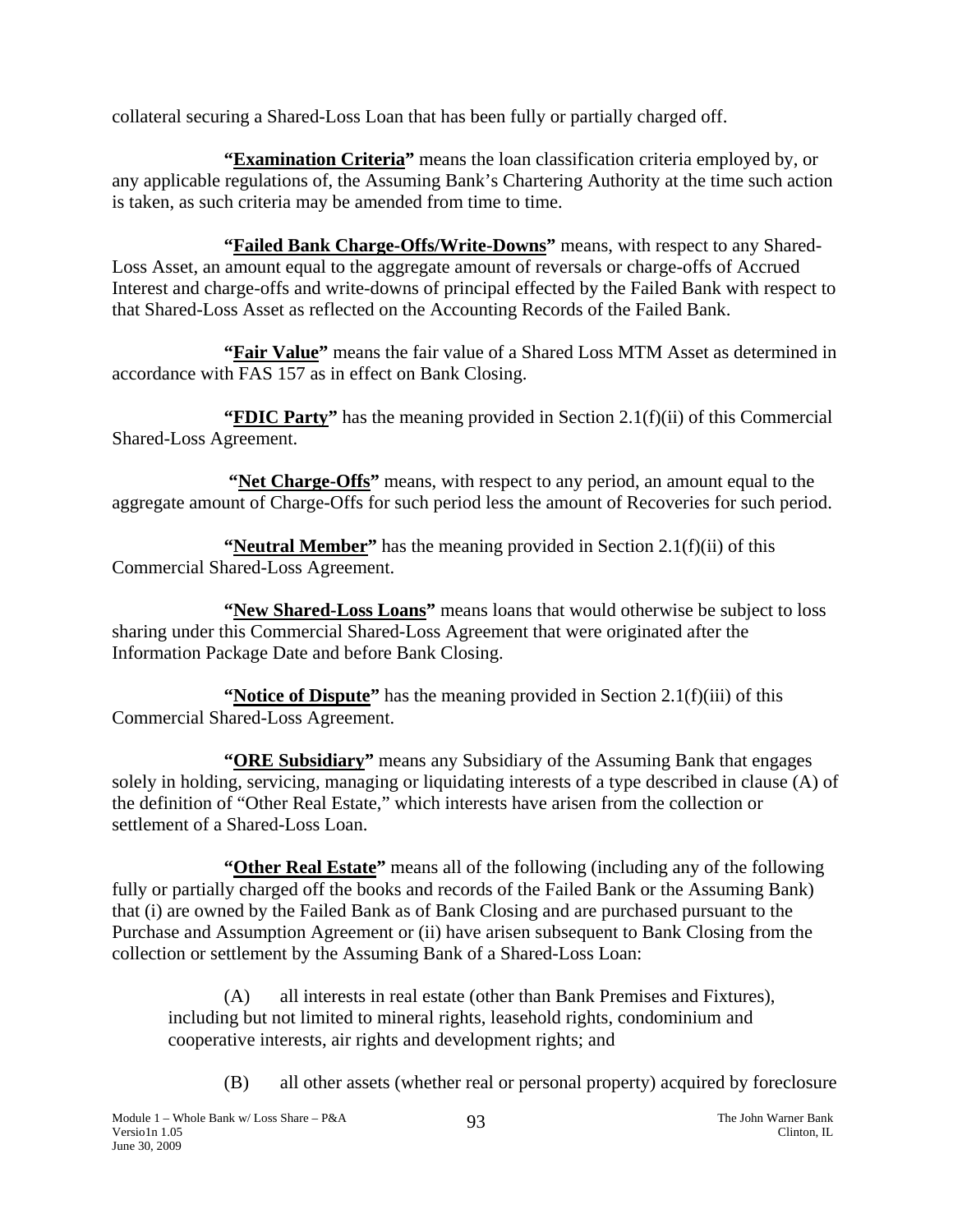or in full or partial satisfaction of judgments or indebtedness.

**"Permitted Advance"** means an advance of funds by the Assuming Bank with respect to a Shared-Loss Loan, or the making of a legally binding commitment by the Assuming Bank to advance funds with respect to a Shared-Loss Loan, that (i) in the case of such an advance, is actually made, and, in the case of such a commitment, is made and all of the proceeds thereof actually advanced, within one (1) year after the Commencement Date, (ii) does not cause the sum of (A) the book value of such Shared-Loss Loan as reflected on the Accounting Records of the Assuming Bank after any such advance has been made by the Assuming Bank plus (B) the unfunded amount of any such commitment made by the Assuming Bank related thereto, to exceed 110% of the Book Value of such Shared-Loss Loan, (iii) is not made with respect to a Shared-Loss Loan with respect to which (A) there exists a related Shared-Loss Loan Commitment or (B) the Assuming Bank has taken a Charge-Off and (iv) is made in good faith, is supported at the time it is made by documentation in the Credit Files and conforms to and is in accordance with the applicable requirements set forth in Article III of this Commercial Shared-Loss Agreement and with the then effective written internal credit policy guidelines of the Assuming Bank; provided, that the limitations in subparagraphs (i), (ii) and (iii) of this definition shall not apply to any such action (other than to an advance or commitment related to the remediation, storage or final disposal of any hazardous or toxic substance, pollutant or contaminant) that is taken by Assuming Bank in its reasonable discretion to preserve or secure the value of the collateral for such Shared-Loss Loan.

**"Permitted Amendment"** means, with respect to any Shared-Loss Loan Commitment or Shared-Loss Loan, any amendment, modification, renewal or extension thereof, or any waiver of any term, right, or remedy thereunder, made by the Assuming Bank in good faith and otherwise in accordance with the applicable requirements set forth in Article III of this Commercial Shared-Loss Agreement and the then effective written internal credit policy guidelines of the Assuming Bank; provided, that:

(i) with respect to a Shared-Loss Loan Commitment or a Shared-Loss Loan that is not a revolving line of credit, no such amendment, modification, renewal, extension, or waiver, except as allowed under the definition of Permitted Advance, shall operate to increase the amount of principal (A) then remaining available to be advanced by the Assuming Bank under the Shared-Loss Loan Commitment or (B) then outstanding under the Shared-Loss Loan;

(ii) with respect to a Shared-Loss Loan Commitment or a Shared-Loss Loan that is a revolving line of credit, no such amendment, modification, renewal, extension, or waiver, except as allowed under the definition of Permitted Advance, shall operate to increase the maximum amount of principal authorized as of Bank Closing to be outstanding at any one time under the underlying revolving line of credit relationship with the debtor (regardless of the extent to which such revolving line of credit may have been funded as of Bank Closing or may subsequently have been funded and/or repaid); and

(iii) no such amendment, modification, renewal, extension or waiver shall extend the term of such Shared-Loss Loan Commitment or Shared-Loss Loan beyond the end of the final Shared-Loss Quarter unless the term of such Shared-Loss Loan Commitment or Shared-Loss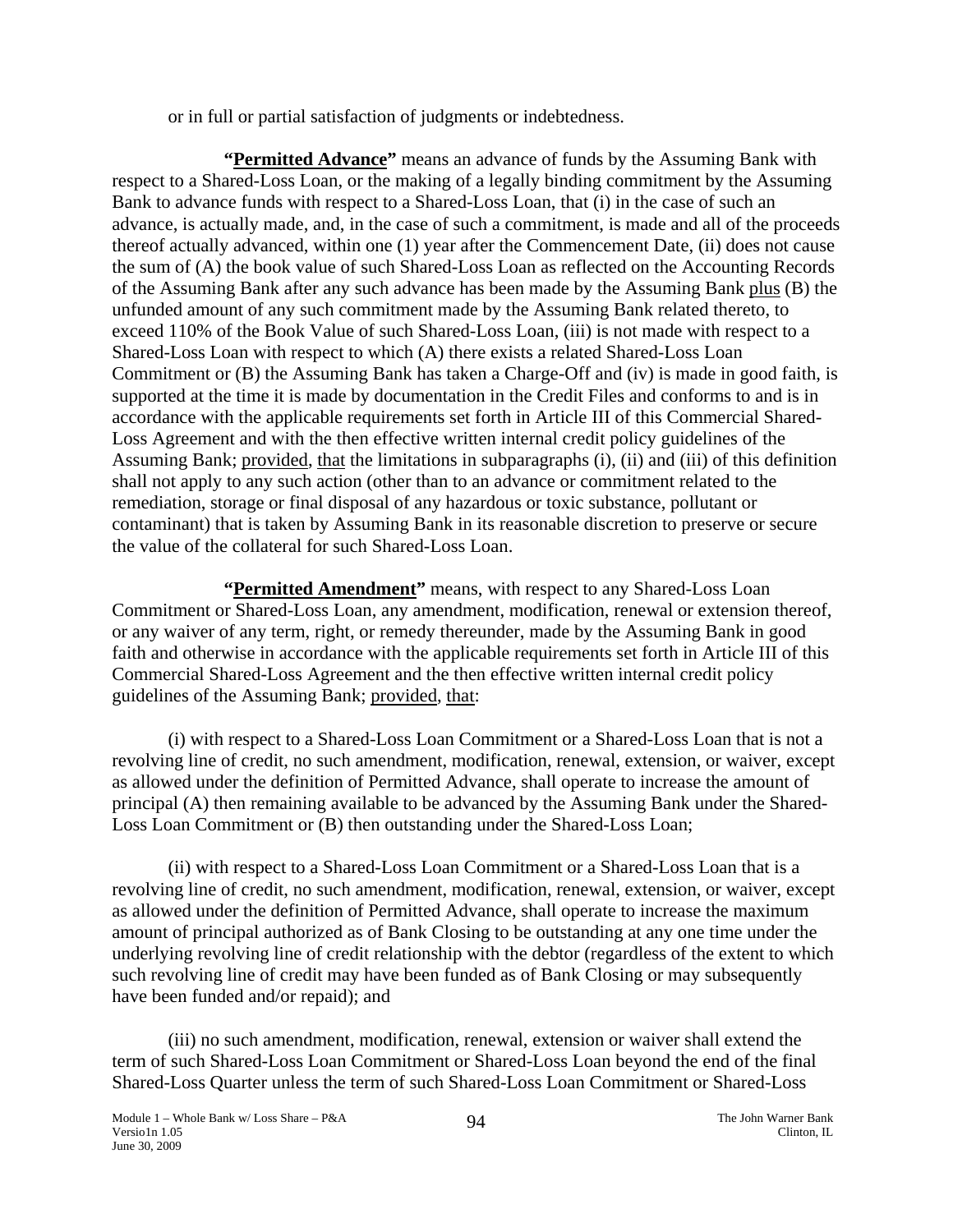Loan as existed on Bank Closing was beyond the end of the final Shared-Loss Quarter, in which event no such amendment, modification, renewal, extension or waiver shall extend such term beyond the term as existed as of Bank Closing.

 "**Pre-Charge-Off Expenses"** means those expenses incurred in the usual and prudent management of a Shared-Loss Loan that would qualify as a Reimbursable Expense or Recovery Expense if incurred after a Charge-Off of the related Shared-Loss Asset had occurred.

**"Quarterly Certificate"** has the meaning provided in Section 2.1(a)(i) of this Commercial Shared-Loss Agreement.

**"Recoveries"** (I)(A) In addition to any sums to be applied as Recoveries pursuant to subparagraph (II) below, "Recoveries" means, with respect to any period, the sum of (without duplication):

(i) the amount of collections during such period by the Assuming Bank on Charge-Offs of Shared-Loss Assets effected by the Assuming Bank prior to the end of the final Shared-Loss Quarter; plus

(ii) the amount of collections during such period by the Assuming Bank on Failed Bank Charge-Offs/Write-Downs; plus

(iii) the amount of gain on any sale or other disposition during such period by the Assuming Bank of Shared Loss Loans, Other Real Estate, Additional ORE or Subsidiary ORE (provided, that the amount of any such gain included in Recoveries shall not exceed the aggregate amount of the related Failed Bank Charge-Offs/Write-Downs and Charge-Offs taken and any related Reimbursable Expenses and Recovery Expenses); plus

(iv) the amount of collections during such period by the Assuming Bank of any Reimbursable Expenses or Recovery Expenses; plus

(v) the amount of any fee or other consideration received by the Assuming Bank during or prior to such period in connection with any amendment, modification, renewal, extension, refinance, restructure, commitment or other similar action taken by the Assuming Bank with respect to a Shared-Loss Asset with respect to which there exists a Failed Bank Charge-Off/Write-Down or a Shared-Loss Loan as to which a Charge-Off has been effected by the Assuming Bank during or prior to such period (provided, that the amount of any such fee or other consideration included in Recoveries shall not exceed the aggregate amount of the related Failed Bank Charge-Offs/Write-Downs and Charge-Offs taken and any related Reimbursable Expenses and Recovery Expenses).

(I)(B) For the purpose of determining the amounts to be applied as Recoveries pursuant to subparagraph (I)(A) above, the Assuming Bank shall apply amounts received on the Assets that are not otherwise applied to reduce the book value of principal of a Shared-Loss Loan (or, in the case of Other Real Estate, Additional ORE, Subsidiary ORE and Capitalized Expenditures, that are not otherwise applied to reduce the book value thereof) in the following order: first to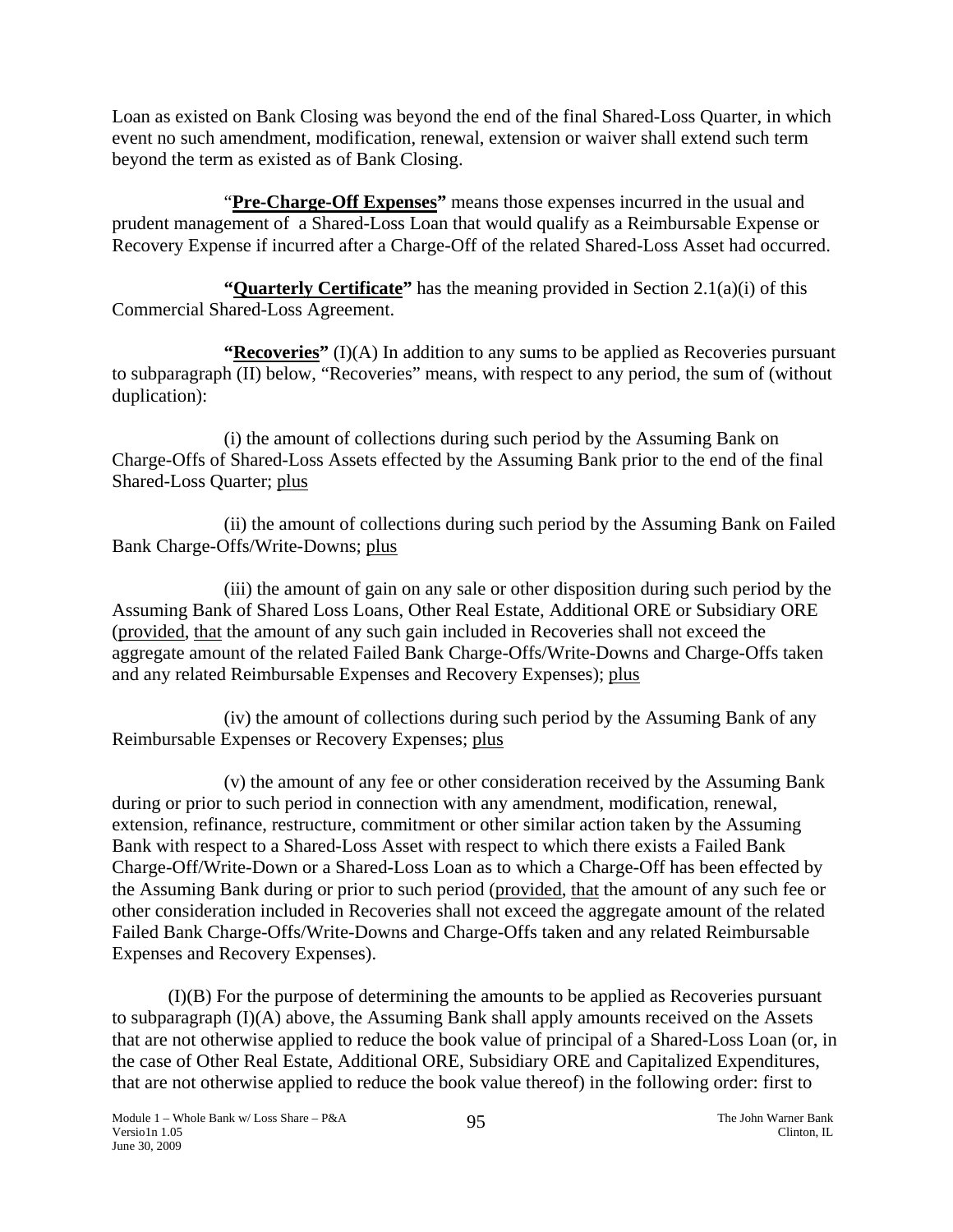Charge-Offs and Failed Bank Charge-Offs/Write Downs; then to Reimbursable Expenses and Recovery Expenses; then to interest income; and then to other expenses incurred by the Assuming Bank.

(II) If there occurs an amendment, modification, renewal, extension, refinance, restructure, commitment, sale or other similar action with respect to a Shared-Loss Loan as to which there exists a Failed Bank Charge-Off/Write Down or as to which a Charge-Off has been effected by the Assuming Bank during or prior to such period, and if, as a result of such occurrence, the Assuming Bank recognizes any interest income for financial accounting purposes on that Shared-Loss Loan, then "Recoveries" shall also include the portion of the total amount of any such interest income recognized by the Assuming Bank which is derived by multiplying:

(A) the total amount of any such interest income recognized by the Assuming Bank during such period with respect to that Shared-Loss Loan as described above, by

(B) a fraction, the numerator of which is the aggregate principal amount (excluding reversals or charge-offs of Accrued Interest) of all such Failed Bank Charge-Offs/Write-Downs and Charge-Offs effected by the Assuming Bank with respect to that Shared-Loss Loan plus the principal amount of that Shared-Loss Loan that has not yet been chargedoff but has been placed on nonaccrual status, all of which occurred at any time prior to or during the period in which the interest income referred to in subparagraph (II)(A) immediately above was recognized, and the denominator of which is the total amount of principal indebtedness (including all such prior Failed Bank Charge-Offs/Write-Downs and Charge-Offs as described above) due from the Obligor on that Shared-Loss Loan as of the end of such period;

provided, however, that the amount of any interest income included as Recoveries for a particular Shared-Loss Loan shall not exceed the aggregate amount of (a) Failed Bank Charge-Offs/Write-Downs, (b) Charge-Offs effected by the Assuming Bank during or prior to the period in which the amount of Recoveries is being determined, plus (c) any Reimbursable Expenses and Recovery Expenses paid to the Assuming Bank pursuant to this Commercial Shared-Loss Agreement during or prior to the period in which the amount of Recoveries is being determined, all with respect to that particular Shared-Loss Loan; and, provided, further, that any collections on any such Shared-Loss Loan that are not applied to reduce book value of principal or recognized as interest income shall be applied pursuant to subparagraph (I) above.

(III) Notwithstanding subparagraphs (I) and (II) above, the term "Recoveries" shall not include: (a) any amounts paid to the Assuming Bank by the Receiver pursuant to Section 2.1 of this Commercial Shared-Loss Agreement, (b) amounts received with respect to Charge-Offs effected by the Assuming Bank after the final Shared-Loss Quarter, (c) after the final Shared-Loss Quarter, income received by the Assuming Bank from the operation of, and any gains recognized by the Assuming Bank on the disposition of, Other Real Estate, Additional ORE or Subsidiary ORE (such income and gains being hereinafter together referred to as "ORE Income"), except to the extent that aggregate ORE Income exceeds the aggregate expenses paid to third parties by or on behalf of the Assuming Bank after the final Shared-Loss Quarter to manage, operate and maintain Other Real Estate, Additional ORE or Subsidiary ORE (such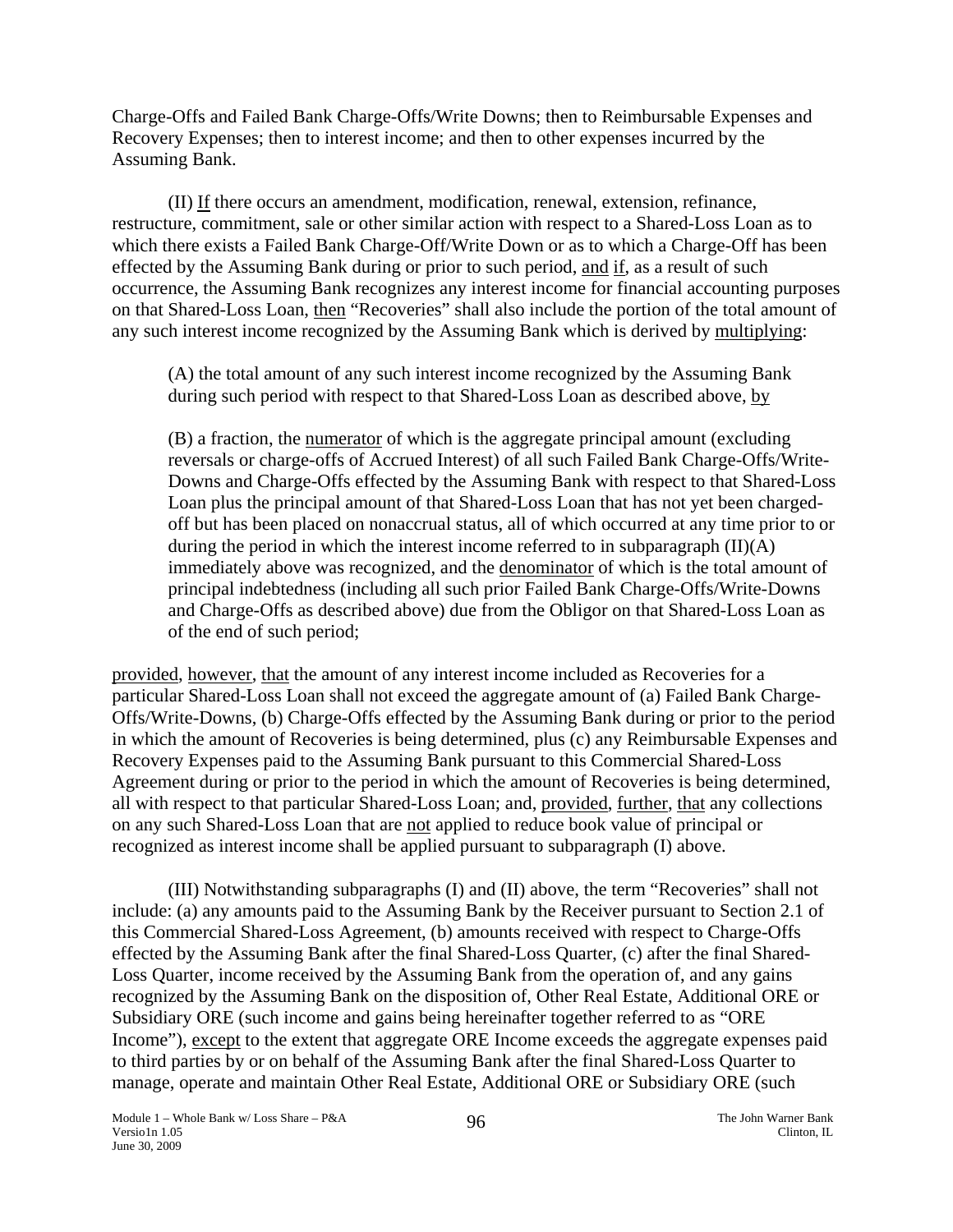expenses being hereinafter referred to as "ORE Expenses"). In determining the extent aggregate ORE Income exceeds aggregate ORE Expenses for any Recovery Quarter as set forth immediately above in subparagraph (c), the Assuming Bank will subtract (i) ORE Expenses paid to third parties during such Recovery Quarter (provided, that, in the case of the final Recovery Quarter only, the Assuming Bank will subtract ORE Expenses paid to third parties from the beginning of the final Recovery Quarter up to the date the Assuming Bank is required to deliver the final Quarterly Certificate pursuant to this Commercial Shared-Loss Agreement) from (ii) ORE Income received during such Recovery Quarter, to calculate net ORE income ("Net ORE Income") for that Recovery Quarter. If the amount of Net ORE Income so calculated for a Recovery Quarter is positive, such amount shall be reported as Recoveries on the Quarterly Certificate for such Recovery Quarter. If the amount of Net ORE Income so calculated for a Recovery Quarter is negative ("Net ORE Loss Carryforward"), such amount shall be added to any ORE Expenses paid to third parties in the next succeeding Recovery Quarter, which sum shall then be subtracted from ORE Income for that next succeeding Recovery Quarter, for the purpose of determining the amount of Net ORE Income (or, if applicable, Net ORE Loss Carryforward) for that next succeeding Recovery Quarter. If, as of the end of the final Recovery Quarter, a Net ORE Loss Carryforward exists, then the amount of the Net ORE Loss Carryforward that does not exceed the aggregate amount of Net ORE Income reported as Recoveries on Quarterly Certificates for all Recovery Quarters may be included as a Recovery Expense on the Quarterly Certificate for the final Recovery Quarter.

**"Recovery Amount"** has the meaning provided in Section 2.1(b)(ii) of this Commercial Shared-Loss Agreement.

**"Recovery Expenses"** means, for any Recovery Quarter, the amount of actual, reasonable and necessary out-of-pocket expenses (other than Capitalized Expenditures) paid to third parties (other than Affiliates of the Assuming Bank) by or on behalf of the Assuming Bank, as limited by Sections 3.2(c) and (d) of Article III to this Commercial Shared-Loss Agreement, to recover amounts owed with respect to (i) any Shared-Loss Asset as to which a Charge-Off was effected prior to the end of the final Shared-Loss Quarter (provided that such amounts were incurred no earlier than the date the first Charge-Off on such Shared-Loss Asset could have been reflected on the Accounting Records of the Assuming Bank), and (ii) Failed Bank Charge-Offs/Write-Downs (including, in each case, all costs and expenses related to an Environmental Assessment and any other costs or expenses related to any environmental conditions with respect to the Shared-Loss Assets (it being understood that any remediation expenses for any such pollutant or contaminant are not recoverable if in excess of \$200,000 per Shared-Loss Asset, without the Assuming Bank having obtained the prior consent of the Receiver for such expenses); provided, that, so long as income with respect to a Shared-Loss Loan is being prorated pursuant to the arithmetical formula in subsection (II) of the definition of "Recoveries", the term "Recovery Expenses" shall not include that portion of any such expenses paid during such Recovery Quarter to recover any amounts owed on that Shared-Loss Loan that is derived by:

subtracting (1) the product derived by multiplying:

(A) the total amount of any such expenses paid by or on behalf of the Assuming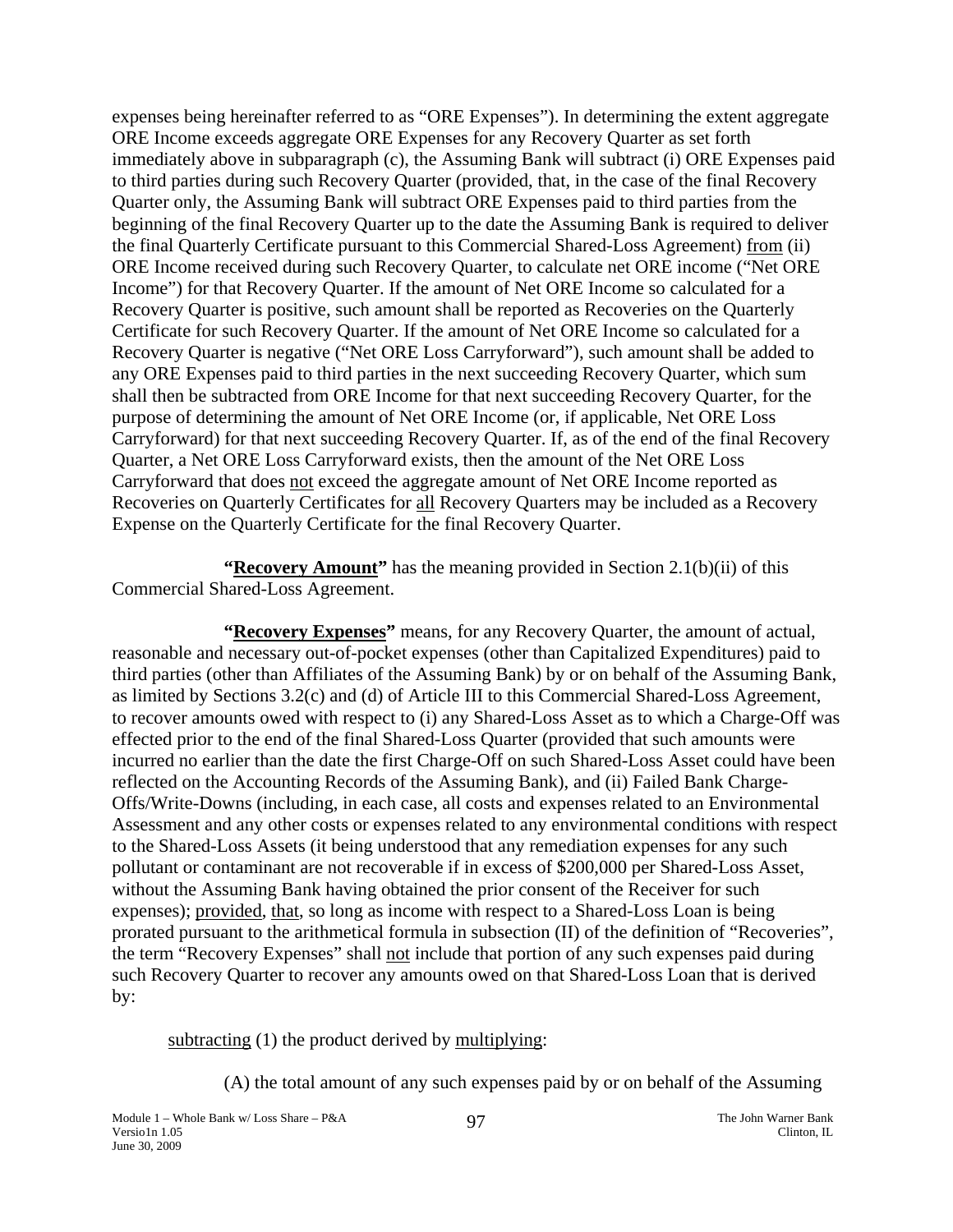Bank during such Recovery Quarter with respect to that Shared-Loss Loan, by

(B) a fraction, the numerator of which is the aggregate principal amount (excluding reversals or charge-offs of Accrued Interest) of all such Failed Bank Charge-Offs/Write-Downs and Charge-Offs effected by the Assuming Bank with respect to that Shared-Loss Loan plus the principal amount of that Shared-Loss Loan that has not yet been charged-off but has been placed on nonaccrual status, all of which occurred at any time prior to or during the period in which the interest income referred to in subparagraph  $(II)(A)$  of the definition of "Recoveries" was recognized, and the denominator of which is the total amount of principal indebtedness (including all such prior Failed Bank Charge-Offs/Write-Downs and Charge-Offs as described above) due from the Obligor on that Shared-Loss Loan as of the end of such period;

from (2) the total amount of any such expenses paid during that Recovery Quarter with respect to that Shared-Loss Loan.

**"Recovery Quarter"** has the meaning provided in Section 2.1(a)(ii) of this Commercial Shared-Loss Agreement.

**"Reimbursable Expenses"** means, for any Shared-Loss Quarter, the amount of actual, reasonable and necessary out-of-pocket expenses (other than Capitalized Expenditures), paid to third parties (other than Affiliates of the Assuming Bank) by or on behalf of the Assuming Bank, as limited by Sections 3.2(c) and (d) of Article III of this Commercial Shared-Loss Agreement, to:

(i) recover amounts owed with respect to any Shared-Loss Asset as to which a Charge-Off has been effected prior to the end of the final Shared-Loss Quarter (provided that such amounts were incurred no earlier than the date the first Charge-Off on such Shared-Loss Asset could have been reflected on the Accounting Records of the Assuming Bank) and recover amounts owed with respect to Failed Bank Charge-Offs/Write-Downs (including, in each case, all costs and expenses related to an Environmental Assessment and any other costs or expenses related to any environmental conditions with respect to the Shared-Loss Assets (it being understood that any such remediation expenses for any such pollutant or contaminant are not recoverable if in excess of \$200,000 per Shared-Loss Asset, without the Assuming Bank having obtained the prior consent of the Receiver for such expenses); provided, that, so long as income with respect to a Shared-Loss Loan is being pro-rated pursuant to the arithmetical formula in subsection (II) of the definition of "Recoveries", the term "Reimbursable Expenses" shall not include that portion of any such expenses paid during such Shared-Loss Quarter to recover any amounts owed on that Shared-Loss Loan that is derived by:

subtracting (1) the product derived by multiplying:

(A) the total amount of any such expenses paid by or on behalf of the Assuming Bank during such Shared-Loss Quarter with respect to that Shared-Loss Loan, by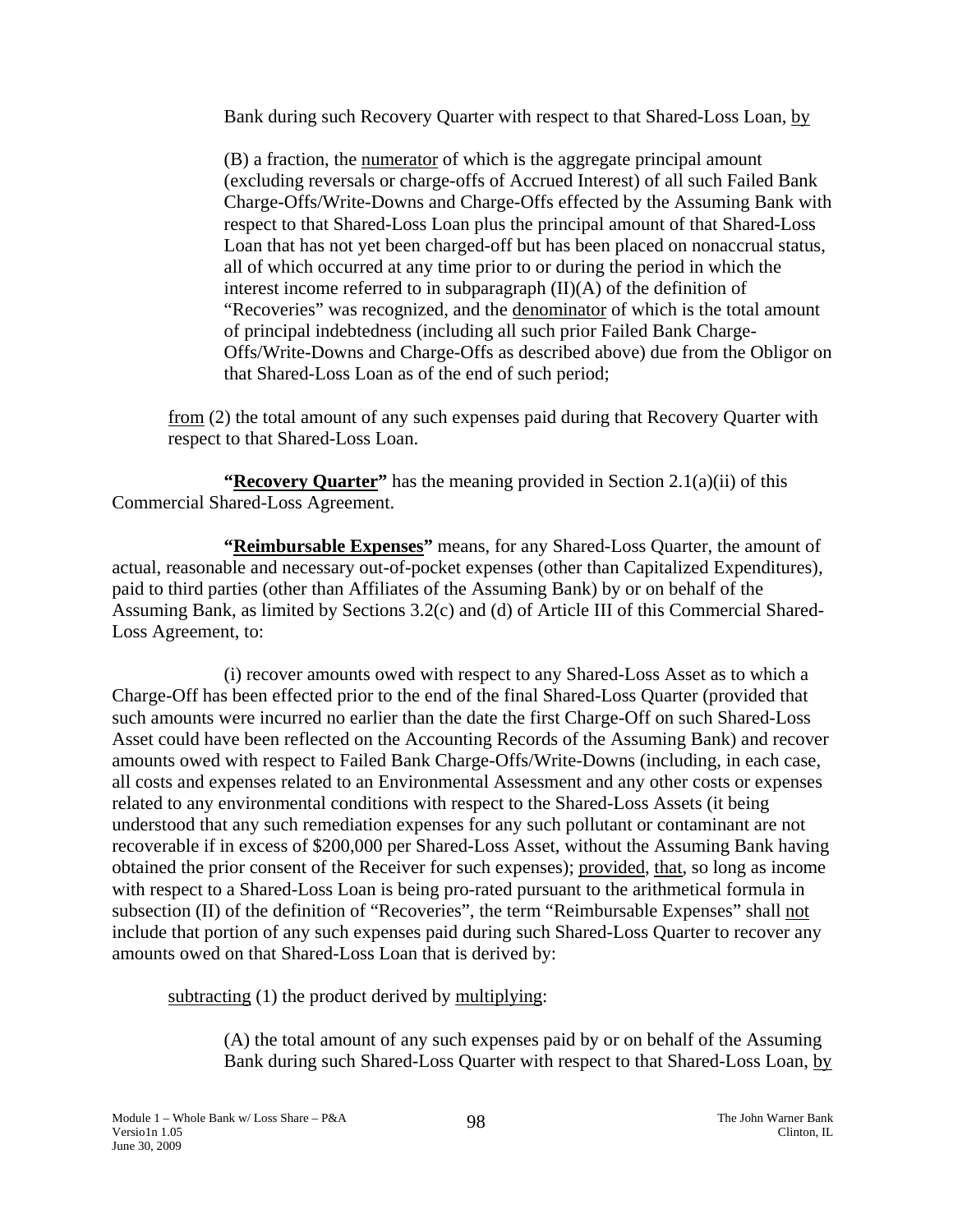(B) a fraction, the numerator of which is the aggregate principal amount (excluding reversals or charge-offs of Accrued Interest) of all such Failed Bank Charge-Offs/Write-Downs and Charge-Offs effected by the Assuming Bank with respect to that Shared-Loss Loan plus the principal amount of that Shared-Loss Loan that has not yet been charged-off but has been placed on nonaccrual status, all of which occurred at any time prior to or during the period in which the interest income referred to in subparagraph  $(II)(A)$  of the definition of "Recoveries" was recognized, and the denominator of which is the total amount of principal indebtedness (including all such prior Failed Bank Charge-Offs/Write-Downs and Charge-Offs as described above) due from the Obligor on that Shared-Loss Loan as of the end of such period;

from (2) the total amount of any such expenses paid during that Shared-Loss Quarter with respect to that Shared-Loss Loan; and

 (ii) manage, operate or maintain Other Real Estate, Additional ORE or Subsidiary ORE less the amount of any income received by the Assuming Bank during such Shared-Loss Quarter with respect to such Other Real Estate, Additional ORE or Subsidiary ORE (which resulting amount under this clause (ii) may be negative).

**"Review Board"** has the meaning provided in Section 2.1(f)(i) of this Commercial Shared-Loss Agreement.

**"Shared-Loss Amount"** has the meaning provided in Section 2.1(b)(i) of this Commercial Shared-Loss Agreement.

**"Shared-Loss Asset Repurchase Price"** means, with respect to any Shared-Loss Asset, the principal amount thereof plus any other fees or penalties due from an Obligor (including, subject to the limitations discussed below, the amount of any Accrued Interest) stated on the Accounting Records of the Assuming Bank, as of the date as of which the Shared-Loss Asset Repurchase Price is being determined (regardless, in the case of a Shared-Loss Loan, of the Legal Balance thereof) plus all Reimbursable Expenses and Recovery Expenses incurred up to and through the date of consummation of purchase of such Shared-Loss Asset; provided, that (i) in the case of a Shared-Loss Loan there shall be excluded from such amount the amount of any Accrued Interest accrued on or with respect to such Shared-Loss Loan prior to the ninety (90)-day period ending on the day prior to the purchase date determined pursuant to Sections 2.1(e)(i) or 2.1(e)(iii) of this Commercial Shared-Loss Agreement, except to the extent such Accrued Interest was included in the Book Value of such Shared-Loss Loan, and (ii) any collections on a Shared-Loss Loan received by the Assuming Bank after the purchase date applicable to such Shared-Loss Loan shall be applied (without duplication) to reduce the Shared-Loss Asset Repurchase Price of such Shared-Loss Loan on a dollar-for-dollar basis. For purposes of determining the amount of unpaid interest which accrued during a given period with respect to a variable-rate Shared-Loss Loan, all collections of interest shall be deemed to be applied to unpaid interest in the chronological order in which such interest accrued.

**"Shared-Loss Assets"** means Shared-Loss Loans, Other Real Estate purchased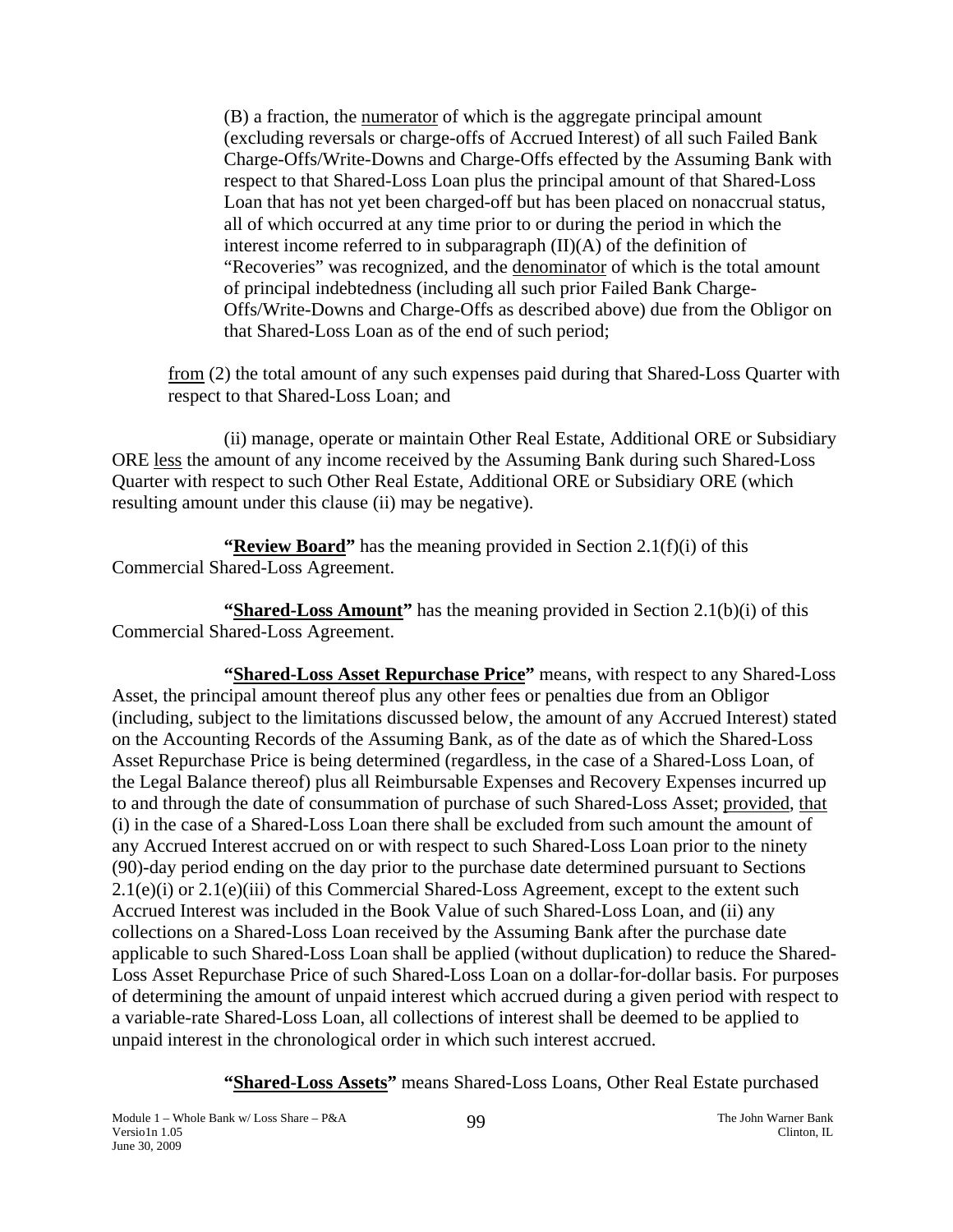by the Assuming Bank, Additional ORE, Subsidiary ORE and Capitalized Expenditures, but does not include Shared Loss MTM Assets.

## **"Shared-Loss Loan Commitment"** means:

(i) any Commitment to make a further extension of credit or to make a further advance with respect to an existing Shared-Loss Loan; and

(ii) any Shared-Loss Loan Commitment (described in subparagraph (i) immediately preceding) with respect to which the Assuming Bank has made a Permitted Amendment.

**"Shared-Loss Loan Commitment Advance"** means an advance pursuant to a Shared-Loss Loan Commitment with respect to which the Assuming Bank has not made a Permitted Advance.

## **"Shared-Loss Loans"** means:

 (i)(A) Loans purchased by the Assuming Bank pursuant to the Purchase and Assumption Agreement set forth on Exhibit 4.15(b) to the Purchase and Assumption Agreement, (B) New Shared-Loss Loans purchased by the Assuming Bank pursuant to the Purchase and Assumption Agreement, (C) Permitted Advances and (D) Shared-Loss Loan Commitment Advances, if any; provided, that Shared-Loss Loans shall not include Loans, New Shared-Loss Loans, Permitted Advances and Shared-Loss Loan Commitment Advances with respect to which an Acquired Subsidiary, or a constituent Subsidiary thereof, is an Obligor; (E) Loans owned by any Subsidiary which are not Shared-Loss Loans under the Single Family Shared-Loss Agreement; and (F) Consumer Loans; and

(ii) any Shared-Loss Loans (described in subparagraph (i) immediately preceding) with respect to which the Assuming Bank has made a Permitted Amendment.

"**Shared-Loss MTM Assets"** means those securities and other assets listed on Exhibit  $4.15(C)$ .

**"Shared-Loss Payment Trigger"** means when the sum of the Cumulative Loss Amount under the Single Family Shared-Loss Agreement and the cumulative Net Charge-Offs under this Commercial Shared-Loss Agreement, exceeds the First Loss Tranche. If the First Loss Tranche is zero or a negative number, the Shared-Loss Payment Trigger shall be deemed to have been reached upon Bank Closing.

**"Shared-Loss Quarter"** has the meaning provided in Section 2.1(a)(i) of this Commercial Shared-Loss Agreement.

**"Stated Threshold"** means total losses under the shared loss agreements in the amount of \$ 9,100,000.00).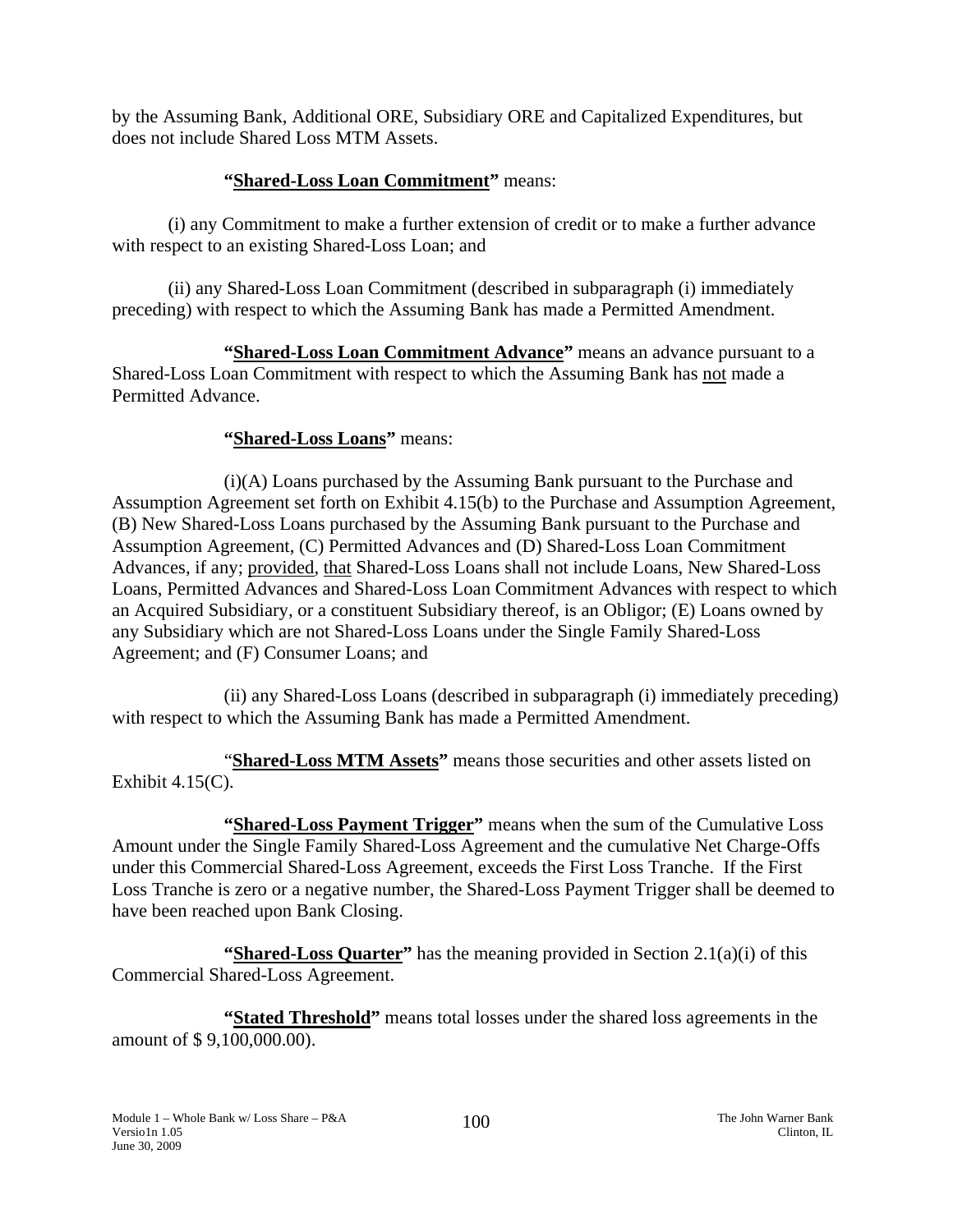**"Subsidiary ORE"** means all assets owned by ORE Subsidiaries that would constitute Additional ORE if such assets were on the books of the Assuming Bank.

**"Termination Date"** means the eighth (8th) anniversary of the Commencement Date.

**"Third Party Servicer"** means any servicer appointed from time to time by the Assuming Bank or any Affiliate of the Assuming Bank to service the Shared-Loss Assets on behalf of the Assuming bank, the identity of which shall be given to the Receiver prior to or concurrent with the appointment thereof.

## **ARTICLE II** -- **SHARED-LOSS ARRANGEMENT**

## **2.1 Shared-Loss Arrangement.**

 **(a) Quarterly Certificates.** (i) Not later than thirty (30) days after the end of each Calendar Quarter from and including the initial Calendar Quarter to and including the Calendar Quarter in which the Applicable Anniversary of the Commencement Date falls (each of such Calendar Quarters being referred to herein as a "Shared-Loss Quarter"), the Assuming Bank shall deliver to the Receiver a certificate, signed by the Assuming Bank's chief executive officer and its chief financial officer, setting forth in such form and detail as the Receiver may specify (a "Quarterly Certificate"):

> (A) the amount of Charge-Offs, the amount of Recoveries and the amount of Net Charge-Offs (which amount may be negative) during such Shared-Loss Quarter with respect to the Shared-Loss Assets (and for Recoveries, with respect to the Assets for which a charge-off was effected by the Failed Bank prior to Bank Closing); and

(B) the aggregate amount of Reimbursable Expenses (which amount may be negative) during such Shared-Loss Quarter; and

(C) net realized loss on the Shared Loss MTM Assets determined pursuant to FAS 115, expressed as a positive number (MTM Net Realized Loss), or net realized gain on the Shared Loss MTM assets, expressed as a negative number (MTM Net Realized Gain); and

(D) any other than temporary impairment of the Shared Loss MTM Assets, determined pursuant to FAS 115, expressed as a positive number ("OTTI Loss") or reversals of OTTI Loss, expressed as a negative number (for the avoidance of doubt, normal and customary unrealized mark-to-market changes by reason of the application of fair value accounting do not qualify for loss sharing payments).

(ii) Not later than thirty (30) days after the end of each Calendar Quarter from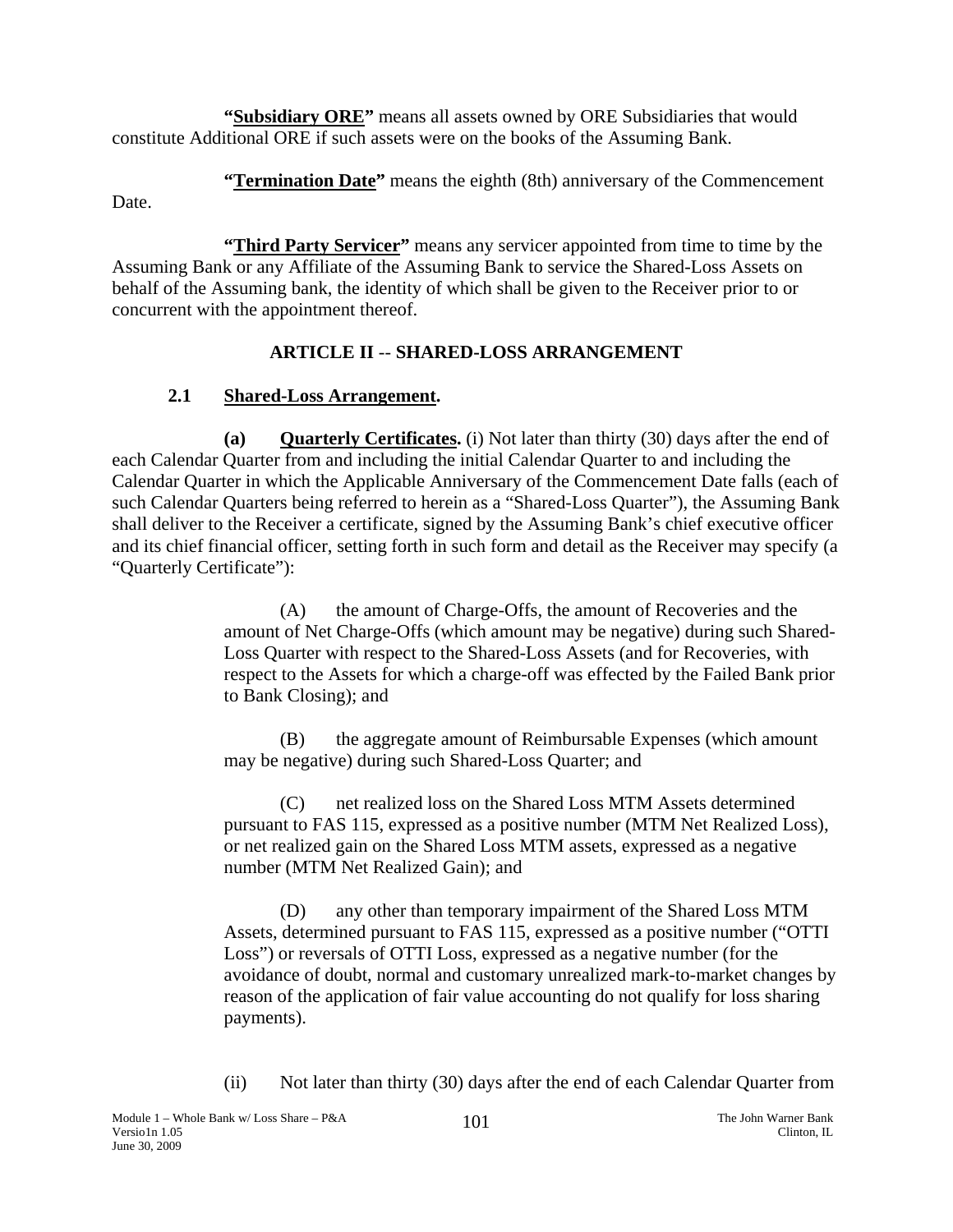and including the first Calendar Quarter following the final Shared-Loss Quarter to and including the Calendar Quarter in which the Termination Date falls (each of such Calendar Quarters being referred to herein as a "Recovery Quarter"), the Assuming Bank shall deliver to the Receiver a Quarterly Certificate setting forth, in such form and detail as the Receiver may specify

> (A) the amount of Recoveries and Recovery Expenses during such Recovery Quarter. On the Quarterly Certificate for the first Recovery Quarter only, the Assuming Bank may report as a separate item, in such form and detail as the Receiver may specify, the aggregate amount of any Reimbursable Expenses that: (a) were incurred prior to or during the final Shared-Loss Quarter, and (b) had not been included in any Quarterly Certificate for any Shared-Loss Quarter because they had not been actually paid by or on behalf of the Assuming Bank (in accordance with the terms of this Commercial Shared-Loss Agreement) during any Shared-Loss Quarter and (c) were actually paid by or on behalf of the Assuming Bank (in accordance with the terms of this Commercial Shared-Loss Agreement) during the first Recovery Quarter; and

(B) net realized gain on the Shared Loss MTM Assets.

## **(b) Payments With Respect to Shared-Loss Assets.**

 (i) For purposes of this Section 2.1(b), the Assuming Bank shall initially record the Shared-Loss Assets on its Accounting Records at Book Value, and initially record the Shared Loss MTM Assets on its Accounting Records at Fair Value, and adjust such amounts as such values may change after the Bank Closing. If the amount of all Net Charge-Offs during any Shared-Loss Quarter plus Reimbursable Expenses, plus MTM Net Realized Gain or MTM Net Realized Loss, plus OTTI Loss during such Shared-Loss Quarter (the "Shared-Loss Amount") is positive, then, except as provided in Sections 2.1(c) and (e) below, and subject to the provisions of Section 2.1(b)(vi) below, not later than fifteen (15) days after the date on which the Receiver receives the Quarterly Certificate with respect to such Shared-Loss Quarter, the Receiver shall pay to the Assuming Bank an amount equal to eighty percent (80%) of the Shared-Loss Amount for such Shared-Loss Quarter. If the Shared-Loss Amount during any Shared-Loss Quarter is negative, the Assuming Bank shall pay to the Receiver an amount equal to eighty percent (80%) of the Shared-Loss Amount for such Shared-Loss Quarter, which payment shall be delivered to the Receiver together with the Quarterly Certificate for such Shared-Loss Quarter. When the cumulative Shared-Loss Amounts for all Shared-Loss Quarters plus the Cumulative Loss Amount under the Single Family Shared-Loss Agreement equals or exceeds the Stated Threshold, the Receiver shall pay to the Assuming Bank an amount equal to ninety-five percent ((95%) of the Shared-Loss Amount for each Shared-Loss Quarter, until such time as the cumulative Shared-Loss Amount for all Shared-Loss Quarters is less than the Stated Threshold, when the percentage shall revert back to eighty percent (80%).

(ii) If the amount of gross Recoveries during any Recovery Quarter less Recovery Expenses during such Recovery Quarter plus net realized gains or reversals of OTTI Loss on Shared Loss MTM Assets (the "Recovery Amount") is positive, then, simultaneously with its delivery of the Quarterly Certificate with respect to such Recovery Quarter, the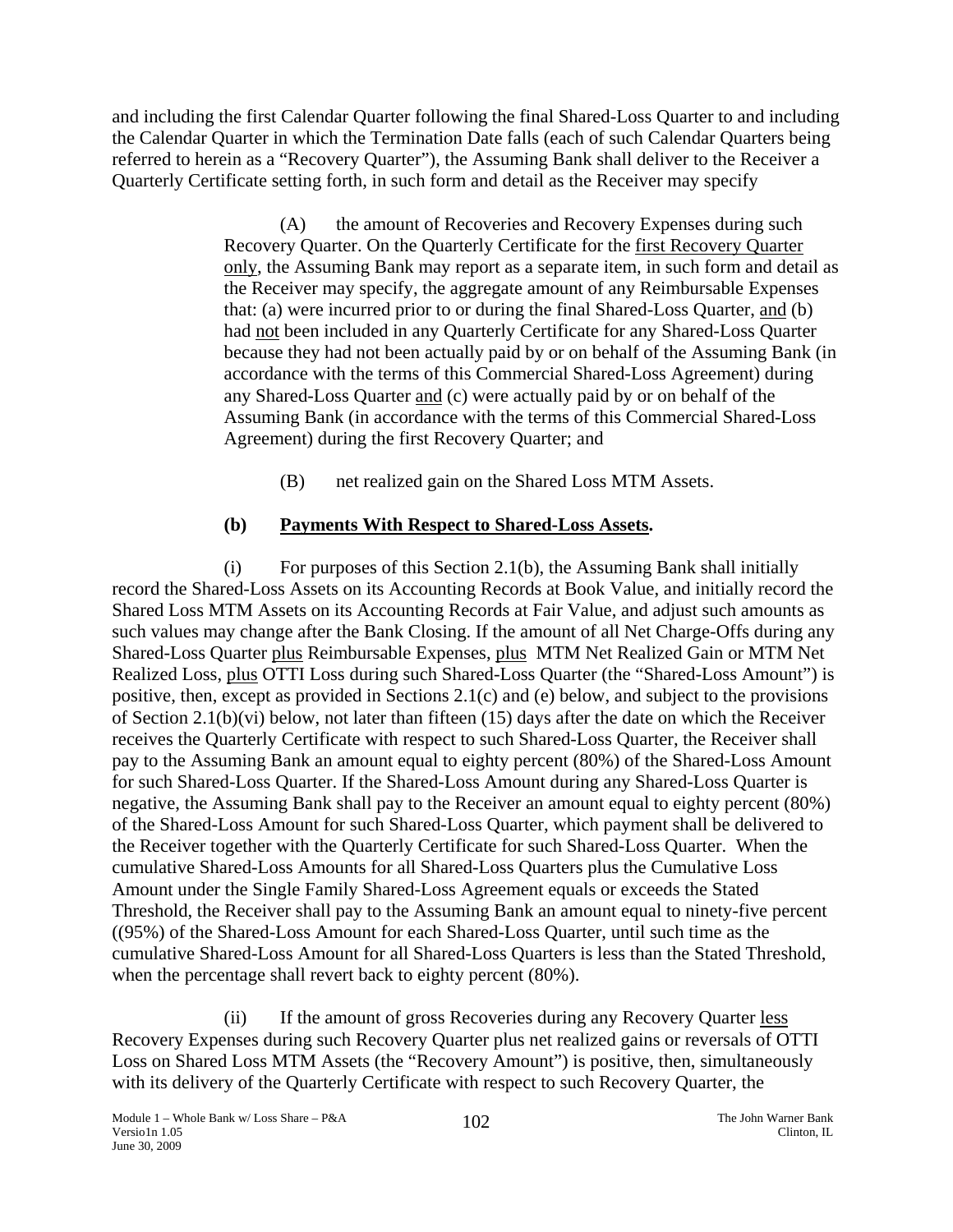Assuming Bank shall pay to the Receiver an amount equal to eighty percent (80%) of the Recovery Amount for such Recovery Quarter. If the Recovery Amount is negative, then such negative amount shall be subtracted from the amount of gross Recoveries during the next succeeding Recovery Quarter in determining the Recovery Amount in such next succeeding Recovery Quarter; provided, that this Section 2.1(b)(ii) shall operate successively in the event that the Recovery Amount (after giving effect to this Section 2.1(b)(ii)) in such next succeeding Recovery Quarter is negative. The Assuming Bank shall specify, in the Quarterly Certificate for the final Recovery Quarter, the aggregate amount for all Recovery Quarters only, as of the end of, and including, the final Recovery Quarter of (A) Recoveries plus net realized gains or reversals of OTTI Loss on Shared Loss MTM Assets ("Aggregate Recovery Period Recoveries"), (B) Recovery Expenses ("Aggregate Recovery Expenses"), and (C) only those Recovery Expenses that have been actually "offset" against Aggregate Recovery Period Recoveries (including those so "offset" in that final Recovery Quarter) ("Aggregate Offset Recovery Expenses"); as used in this sentence, the term "offset" means the amount that has been applied to reduce gross Recoveries in any Recovery Quarter pursuant to the methodology set forth in this Section 2.1(b)(ii). If, at the end of the final Recovery Quarter the amount of Aggregate Recovery Expenses exceeds the amount of Aggregate Recovery Period Recoveries, the Receiver shall have no obligation to pay to the Assuming Bank all or any portion of such excess. Subsequent to the Assuming Bank's calculation of the Recovery Amount (if any) for the final Recovery Quarter, the Assuming Bank shall also show on the Quarterly Certificate for the final Recovery Quarter the results of the following three mathematical calculations: (i) Aggregate Recovery Period Recoveries minus Aggregate Offset Recovery Expenses; (ii) Aggregate Recovery Expenses minus Aggregate Offset Recovery Expenses; and (iii) the lesser of the two amounts calculated in (i) and (ii) immediately above ("Additional Recovery Expenses") multiplied by 80% (the amount so calculated in (iii) being defined as the "Additional Recovery Expense Amount"). If the Additional Recovery Expense Amount is greater than zero, then the Assuming Bank may request in the Quarterly Certificate for the final Recovery Quarter that the Receiver reimburse the Assuming Bank the amount of the Additional Recovery Expense Amount and the Receiver shall pay to the Assuming Bank the Additional Recovery Expense Amount within fifteen (15) days after the date on which the Receiver receives that Quarterly Certificate. On the Quarterly Certificate for the final Recovery Quarter only, the Assuming Bank may include, in addition to any Recovery Expenses for that Recovery Quarter that were paid by or on behalf of the Assuming Bank in that Recovery Quarter, those Recovery Expenses that: (a) were incurred prior to or during the final Recovery Quarter, and (b) had not been included in any Quarterly Certificate for any Recovery Quarter because they had not been actually paid by or on behalf of the Assuming Bank (in accordance with the terms of this Commercial Shared-Loss Agreement) during any Recovery Quarter, and (c) were actually paid by or on behalf of the Assuming Bank (in accordance with the terms of this Commercial Shared-Loss Agreement) prior to the date the Assuming Bank is required to deliver that final Quarterly Certificate to the Receiver under the terms of Section 2.1(a)(ii).

(iii) With respect to each Shared-Loss Quarter and Recovery Quarter, collections by or on behalf of the Assuming Bank on any charge-off effected by the Failed Bank prior to Bank Closing on an Asset other than a Shared-Loss Asset or Shared-Loss MTM Assets shall be reported as Recoveries under this Section 2.1 only to the extent such collections exceed the Book Value of such Asset, if any. For any Shared-Loss Quarter or Recovery Quarter in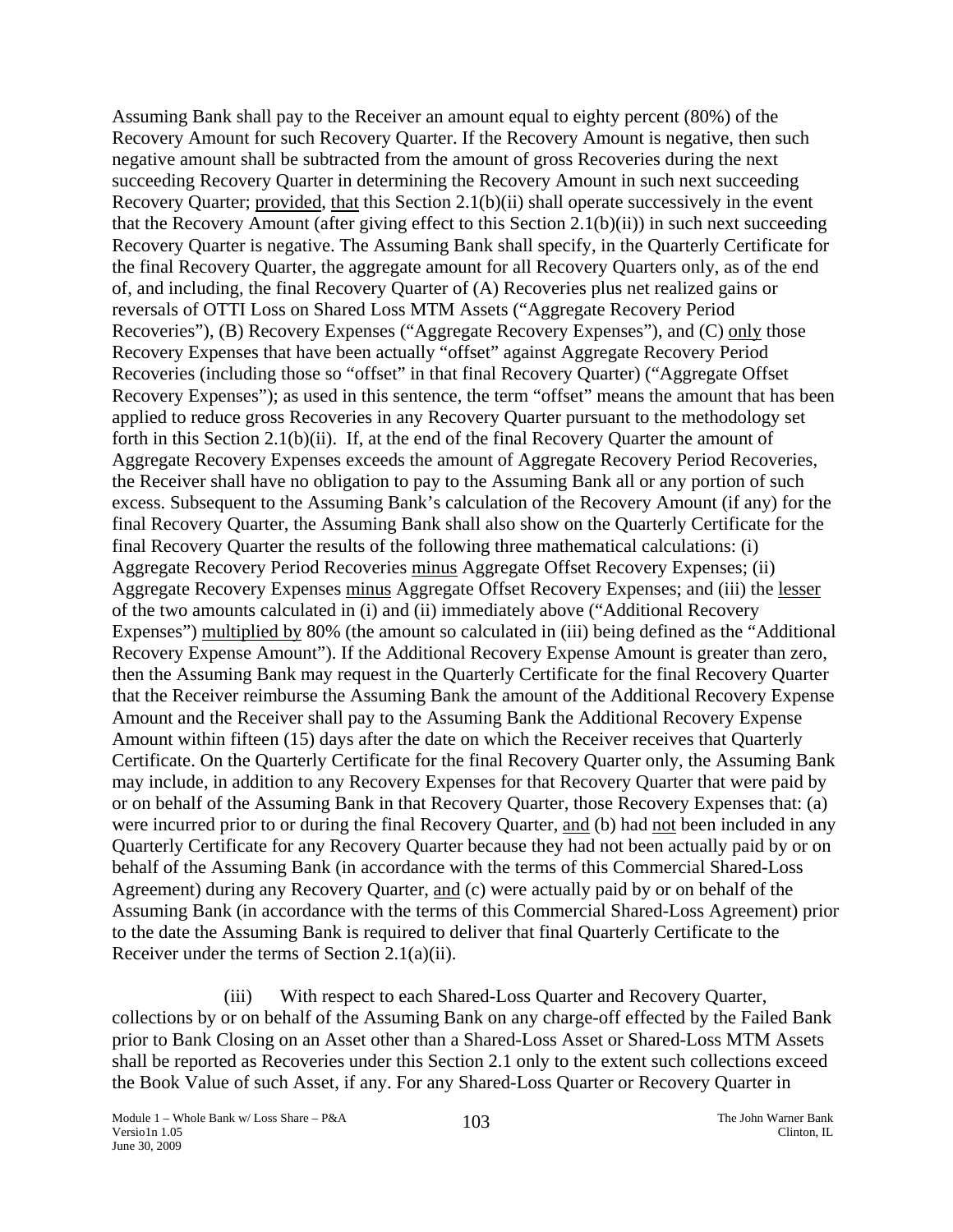which collections by or on behalf of the Assuming Bank on such Asset are applied to both Book Value and to a charge-off effected by the Failed Bank prior to Bank Closing, the amount of expenditures incurred by or on behalf of the Assuming Bank attributable to the collection of any such Asset, that shall be considered a Reimbursable Expense or a Recovery Expense under this Section 2.1 will be limited to a proportion of such expenditures which is equal to the proportion derived by dividing (A) the amount of collections on such Asset applied to a charge-off effected by the Failed Bank prior to Bank Closing, by (B) the total collections on such Assets.

(iv) If the Assuming Bank has duly specified an amount of Reimbursable Expenses on the Quarterly Certificate for the first Recovery Quarter as described above in the last sentence of Section 2.1(a)(ii), then, not later than fifteen (15) days after the date on which the Receiver receives that Quarterly Certificate, the Receiver shall pay to the Assuming Bank an amount equal to eighty percent (80%) (or, if the Cumulative Loss Amount under the Single Family Shared-Loss Agreement plus the cumulative Shared-Loss Amount for all Shared-Loss Quarters equals or exceeds the Stated Threshold, ninety-five percent (95%)) of the amount of such Reimbursable Expenses.

(v) If the First Loss Tranche as determined under the Purchase and Assumption Agreement is a positive number, Receiver has no obligation to make payment for any Shared Loss Quarters until the Shared-Loss Payment Trigger is satisfied.

**(c) Limitation on Shared-Loss Payment.** The Receiver shall not be required to make any payments pursuant to this Section 2.1 with respect to any Charge-Off of a Shared-Loss Asset that the Receiver or the Corporation determines, based upon the Examination Criteria, should not have been effected by the Assuming Bank; provided, (x) the Receiver must provide notice to the Assuming Bank detailing the grounds for not making such payment, (y) the Receiver must provide the Assuming Bank with a reasonable opportunity to cure any such deficiency and (z) (1) to the extent curable, if cured, the Receiver shall make payment with respect to any properly effected Charge-Off and (2) to the extent not curable, the Receiver shall make a payment as to all Charge-Offs (or portion of Charge-Offs) that were effected which would have been payable as a Charge-Off if the Assuming Bank had properly effected such Charge-Off. In the event that the Receiver does not make any payments with respect to any Charge-Off of a Shared-Loss Asset pursuant to this Section 2.1 or determines that a payment was improperly made, the Assuming Bank and the Receiver shall, upon final resolution, make such accounting adjustments and payments as may be necessary to give retroactive effect to such corrections.

**(d) Sale of, or Additional Advances or Amendments with Respect to, Shared-Loss Loans and Administration of Related Loans.** No Shared-Loss Loan shall be treated as a Shared-Loss Asset pursuant to this Section 2.1 (i) if the Assuming Bank sells or otherwise transfers such Shared-Loss Loan or any interest therein (whether with or without recourse) to any Person, (ii) after the Assuming Bank makes any additional advance, commitment or increase in the amount of a commitment with respect to such Shared-Loss Loan that does not constitute a Permitted Advance or a Shared-Loss Loan Commitment Advance, (iii) after the Assuming Bank makes any amendment, modification, renewal or extension to such Shared-Loss Loan that does not constitute a Permitted Amendment, or (iv) after the Assuming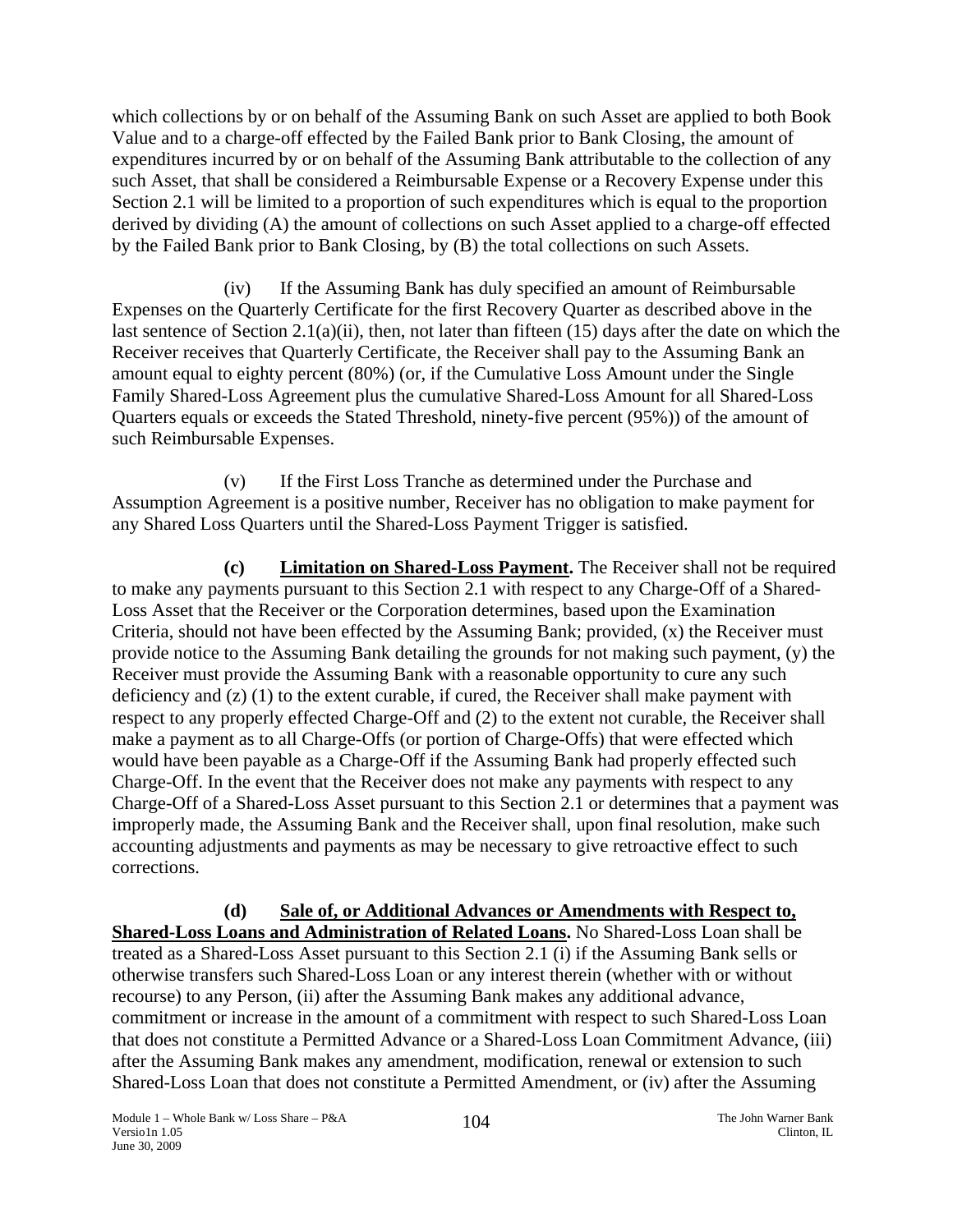Bank has managed, administered or collected any "Related Loan" (as such term is defined in Section 3.4 of Article III of this Commercial Shared-Loss Agreement) in any manner which would have the effect of increasing the amount of any collections with respect to the Related Loan to the detriment of such Shared-Loss Asset to which such loan is related; provided, that any such Shared-Loss Loan that has been the subject of Charge-Offs prior to the taking of any action described in clause (i), (ii), or (iii) or (iv) of this Section 2.1(d) by the Assuming Bank shall be treated as a Shared-Loss Asset pursuant to this Section 2.1 solely for the purpose of treatment of Recoveries on such Charge-Offs until such time as the amount of Recoveries with respect to such Shared-Loss Asset equals such Charge-Offs.

#### **(e) Option to Purchase.**

 (i) In the event that the Assuming Bank determines that there is a substantial likelihood that continued efforts to collect a Shared-Loss Asset or an Asset for which a chargeoff was effected by the Failed Bank with, in either case, a Legal Balance of \$500,000 or more on the Accounting Records of the Assuming Bank will result in an expenditure, after Bank Closing, of funds by on behalf of the Assuming Bank to a third party for a specified purpose (the expenditure of which, in its best judgment, will maximize collections), which do not constitute Reimbursable Expenses or Recovery Expenses, and such expenses will exceed ten percent (10%) of the then book value thereof as reflected on the Accounting Records of the Assuming Bank, the Assuming Bank shall (i) promptly so notify the Receiver and (ii) request that such expenditure be treated as a Reimbursable Expense or Recovery Expense for purposes of this Section 2.1. (Where the Assuming Bank determines that there is a substantial likelihood that the previously mentioned situation exists with respect to continued efforts to collect a Shared-Loss Asset or an Asset for which a charge-off was effected by the Failed Bank with, in either case, a Legal Balance of less than \$1,000,000 on the Accounting Records of the Assuming Bank, the Assuming Bank may so notify the Receiver and request that such expenditure be treated as a Reimbursable Expense or Recovery Expense.) Within thirty (30) days after its receipt of such a notice, the Receiver will advise the Assuming Bank of its consent or denial, that such expenditures shall be treated as a Reimbursable Expense or Recovery Expense, as the case may be. Notwithstanding the failure of the Receiver to give its consent with respect to such expenditures, the Assuming Bank shall continue to administer such Shared-Loss Asset in accordance with Section 2.2, except that the Assuming Bank shall not be required to make such expenditures. At any time after its receipt of such a notice and on or prior to the Termination Date the Receiver shall have the right to purchase such Shared-Loss Asset or Asset as provided in Section 2.1(e)(iii), notwithstanding any consent by the Receiver with respect to such expenditure.

(ii) During the period prior to the Termination Date, the Assuming Bank shall notify the Receiver within fifteen (15) days after any of the following becomes fully or partially charged-off:

> (A) a Shared-Loss Loan having a Legal Balance (or, in the case of more than one (1) Shared-Loss Loan made to the same Obligor, a combined Legal Balance) of \$500,000 or more in circumstances in which the legal claim against the relevant Obligor survives; or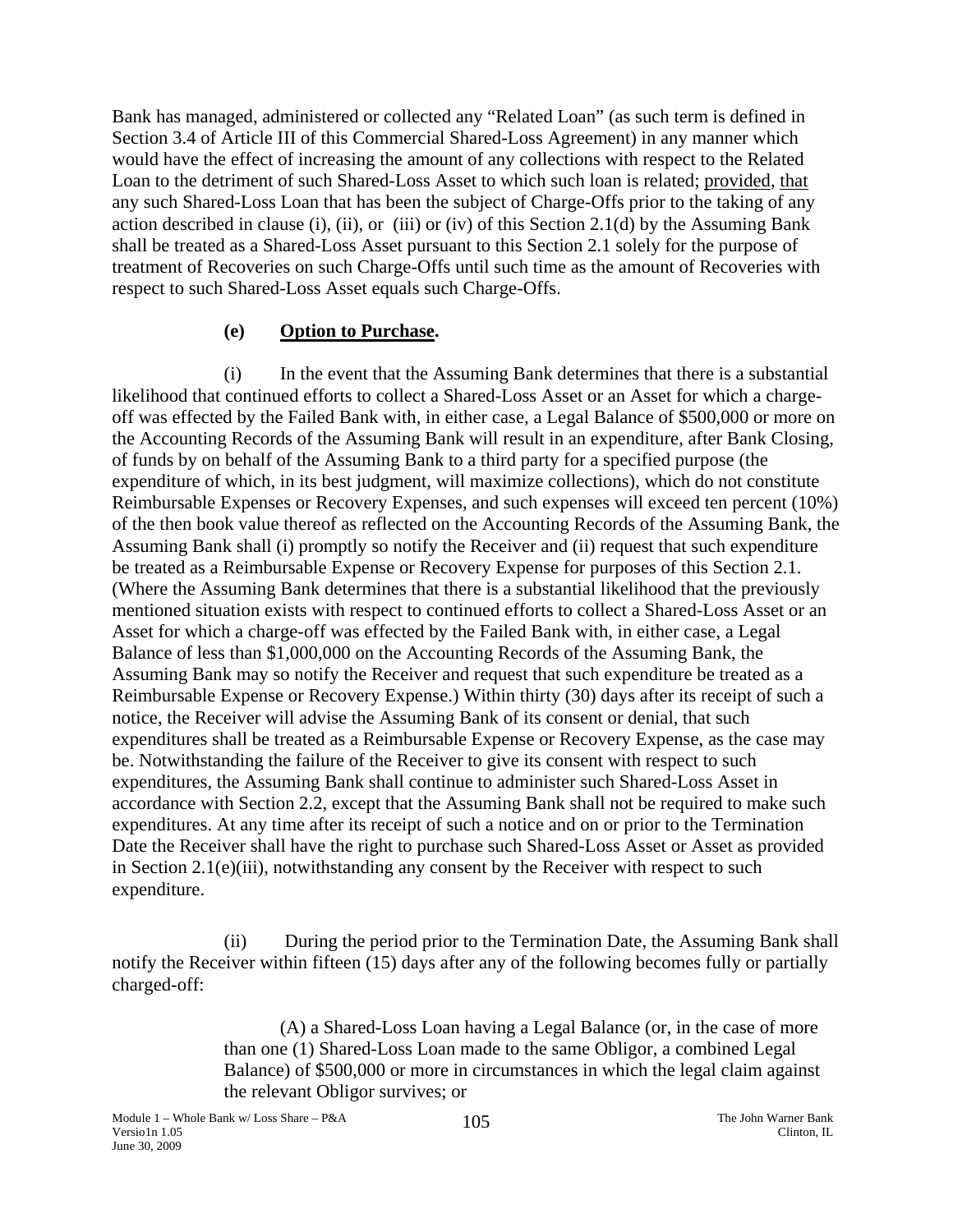(B) a Shared-Loss Loan to a director, an "executive officer" as defined in 12 C.F.R. 215.2(d), a "principal shareholder" as defined in 12 C.F.R. 215.2(l), or an Affiliate of the Assuming Bank.

(iii) If the Receiver determines in its discretion that the Assuming Bank is not diligently pursuing collection efforts with respect to any Shared-Loss Asset which has been fully or partially charged-off or written-down (including any Shared-Loss Asset which is identified or required to be identified in a notice pursuant to Section  $2.1(e)(ii)$  or any Asset for which there exists a Failed Bank Charge-Off/Write-Down, the Receiver may at its option, exercisable at any time on or prior to the Termination Date, require the Assuming Bank to assign, transfer and convey such Shared-Loss Asset or Asset to and for the sole benefit of the Receiver for a price equal to the Shared-Loss Asset Repurchase Price thereof less the Related Liability Amount with respect to any Related Liabilities related to such Shared-Loss Asset or Asset.

(iv) Not later than ten (10) days after the date upon which the Assuming Bank receives notice of the Receiver's intention to purchase or require the assignment of any Shared-Loss Asset or Asset pursuant to Section 2.1(e)(i) or (iii), the Assuming Bank shall transfer to the Receiver such Shared-Loss Asset or Asset and any Credit Files relating thereto and shall take all such other actions as may be necessary and appropriate to adequately effect the transfer of such Shared-Loss Asset or Asset from the Assuming Bank to the Receiver. Not later than fifteen (15) days after the date upon which the Receiver receives such Shared-Loss Asset or Asset and any Credit Files relating thereto, the Receiver shall pay to the Assuming Bank an amount equal to the Shared-Loss Asset Repurchase Price of such Shared-Loss Asset or Asset less the Related Liability Amount.

(v) The Receiver shall assume all Related Liabilities with respect to any Shared-Loss Asset or Asset set forth in the notice described in Section 2.1(e)(iv).

## **(f) Dispute Resolution.**

(i) (A) Any dispute as to whether a Charge-Off of a Shared-Loss Asset was made in accordance with Examination Criteria shall be resolved by the Assuming Bank's Chartering Authority. (B) With respect to any other dispute arising under the terms of this Commercial Shared-Loss Agreement which the parties hereto cannot resolve after having negotiated such matter, in good faith, for a thirty (30) day period, other than a dispute the Corporation is not permitted to submit to arbitration under the Administrative Dispute Resolution Act of 1996 ("ADRA"), as amended, such other dispute shall be resolved by determination of a review board (a "Review Board") established pursuant to Section 2.1(f). Any Review Board under this Section 2.1(f) shall follow the provisions of the Federal Arbitration Act and shall follow the provisions of the ADRA. (C) Any determination by the Assuming Bank's Chartering Authority or by a Review Board shall be conclusive and binding on the parties hereto and not subject to further dispute, and judgment may be entered on said determination in accordance with applicable arbitration law in any court having jurisdiction thereof.

(ii) A Review Board shall consist of three (3) members, each of whom shall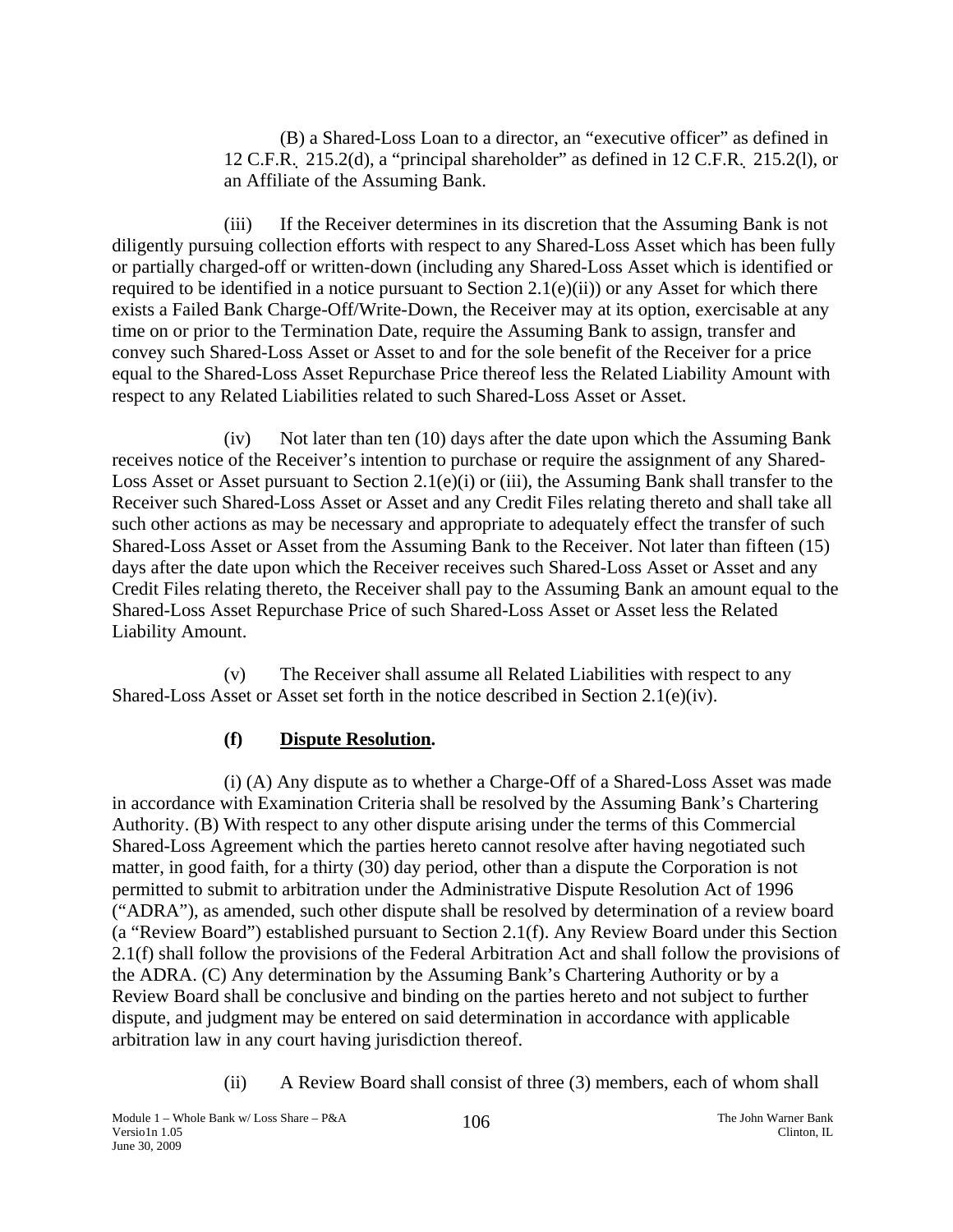have such expertise as the Corporation and the Assuming Bank agree is relevant. As appropriate, the Receiver or the Corporation (the "FDIC Party") will select one member, one member will be selected by the Assuming Bank and the third member (the "Neutral Member") will be selected by the other two members. The member of the Review Board selected by a party may be removed at any time by such party upon two (2) days' written notice to the other party of the selection of a replacement member. The Neutral Member may be removed by unanimous action of the members appointed by the FDIC Party and the Assuming Bank after two (2) days' prior written notice to the FDIC Party and the Assuming Bank of the selection of a replacement Neutral Member. In addition, if a Neutral Member fails for any reason to serve or continue to serve on the Review Board, the other remaining members shall so notify the parties to the dispute and the Neutral Member in writing that such Neutral Member will be replaced, and the Neutral Member shall thereafter be replaced by the unanimous action of the other remaining members within twenty (20) business days of that notification.

(iii) No dispute may be submitted to a Review Board by any of the parties to this Commercial Shared-Loss Agreement unless such party has provided to the other party a written notice of dispute ("Notice of Dispute"). During the forty-five (45)-day period following the providing of a Notice of Dispute, the parties to the dispute will make every effort in good faith to resolve the dispute by mutual agreement. As part of these good faith efforts, the parties should consider the use of less formal dispute resolution techniques, as judged appropriate by each party in its sole discretion. Such techniques may include, but are not limited to, mediation, settlement conference, and early neutral evaluation. If the parties have not agreed to a resolution of the dispute by the end of such forty-five (45)-day period, then, subject to the discretion of the Corporation and the written consent of the Assuming Bank as set forth in Section 2.1(f)(i)(B) above, on the first day following the end of such period, the FDIC Party and the Assuming Bank shall notify each other of its selection of its member of the Review Board and such members shall be instructed to promptly select the Neutral Member of the Review Board. If the members appointed by the FDIC Party and the Assuming Bank are unable to promptly agree upon the initial selection of the Neutral Member, or a timely replacement Neutral Member as set forth in Section 2.1(f)(ii) above, the two appointed members shall apply to the American Arbitration Association ("AAA"), and such Neutral Member shall be appointed in accordance with the Commercial Arbitration Rules of the AAA.

 (iv) The resolution of a dispute pursuant to this Section 2.1(f) shall be governed by the Commercial Arbitration Rules of the AAA to the extent that such rules are not inconsistent with this Section 2.1(f). The Review Board may modify the procedures set forth in such rules from time to time with the prior approval of the FDIC Party and the Assuming Bank.

(v) Within fifteen (15) days after the last to occur of the final written submissions of both parties, the presentation of witnesses, if any, and oral presentations, if any, the Review Board shall adopt the position of one of the parties and shall present to the parties a written award regarding the dispute. The determination of any two (2) members of a Review Board will constitute the determination of such Review Board.

(vi) The FDIC Party and the Assuming Bank will each pay the fees and expenses of the member of the Review Board selected by it. The FDIC Party and Assuming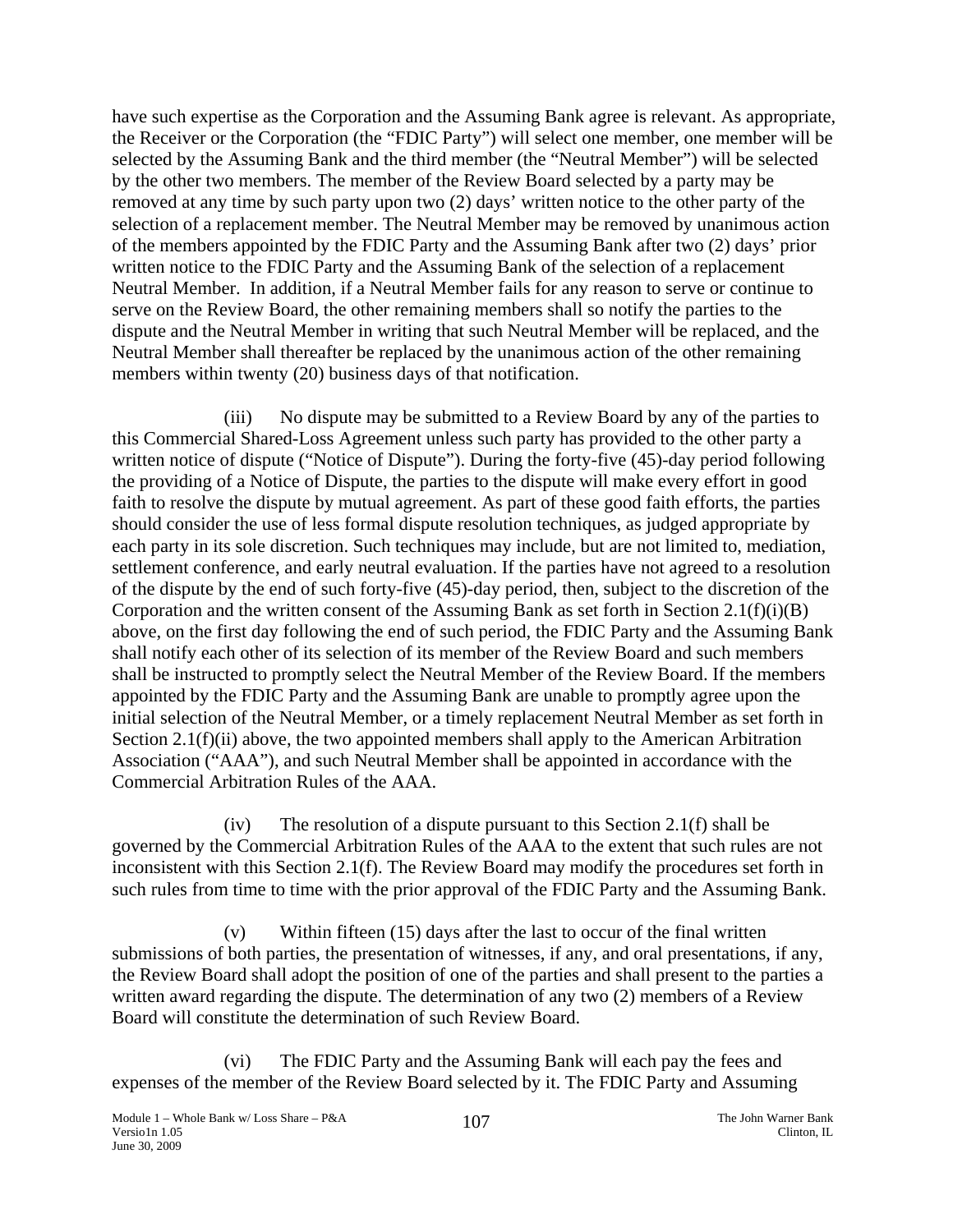Bank will share equally the fees and expenses of the Neutral Member. No such fees or expenses incurred by or on behalf of the Assuming Bank shall be subject to reimbursement by the FDIC Party under this Commercial Shared-Loss Agreement or otherwise.

(vii) Each party will bear all costs and expenses incurred by it in connection with the submission of any dispute to a Review Board. No such costs or expenses incurred by or on behalf of the Assuming Bank shall be subject to reimbursement by the FDIC Party under this Commercial Shared-Loss Agreement or otherwise. The Review Board shall have no authority to award costs or expenses incurred by either party to these proceedings.

 (viii) Any dispute resolution proceeding held pursuant to this Section 2.1(f) shall not be public. In addition, each party and each member of any Review Board shall strictly maintain the confidentiality of all issues, disputes, arguments, positions and interpretations of any such proceeding, as well as all information, attachments, enclosures, exhibits, summaries, compilations, studies, analyses, notes, documents, statements, schedules and other similar items associated therewith, except as the parties agree in writing or such disclosure is required pursuant to law, rule or regulation. Pursuant to ADRA, dispute resolution communications may not be disclosed either by the parties or by any member of the Review board unless:

- (1) all parties to the dispute resolution proceeding agree in writing;
- (2) the communication has already been made public;
- (3) the communication is required by statute, rule or regulation to be made public;

or

(4) a court determines that such testimony or disclosure is necessary to prevent a manifest injustice, help establish a violation of the law or prevent harm to the public health or safety, or of sufficient magnitude in the particular case to outweigh the integrity of dispute resolution proceedings in general by reducing the confidence of parties in future cases that their communications will remain confidential.

(ix) Any dispute resolution proceeding pursuant to this Section 2.1(f) (whether as a matter of good faith negotiations, by resort to a Review Board, or otherwise) is a compromise negotiation for purposes of the Federal Rules of Evidence and state rules of evidence. The parties agree that all proceedings, including any statement made or document prepared by any party, attorney or other participants are privileged and shall not be disclosed in any subsequent proceeding or document or construed for any purpose as an admission against interest. Any document submitted and any statements made during any dispute resolution proceeding are for settlement purposes only. The parties further agree not to subpoena any of the members of the Review Board or any documents submitted to the Review Board. In no event will the Neutral Member voluntarily testify on behalf of any party.

(x) No decision, interpretation, determination, analysis, statement, award or other pronouncement of any Review Board shall constitute precedent as regards any subsequent proceeding (whether or not such proceeding involves dispute resolution under this Commercial Shared-Loss Agreement) nor shall any Review Board be bound to follow any decision, interpretation, determination, analysis, statement, award or other pronouncement rendered by any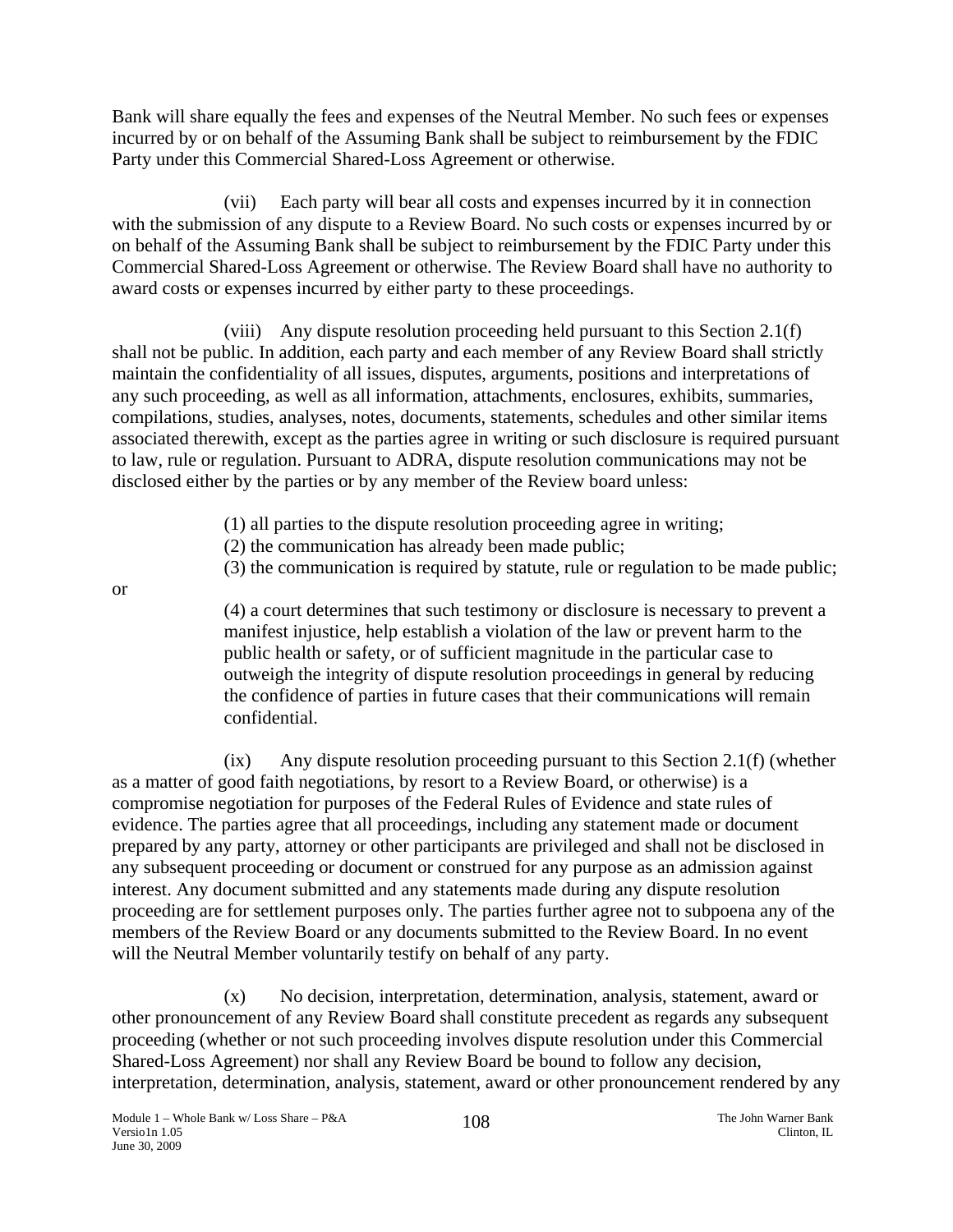previous Review Board or any other previous dispute resolution panel which may have convened in connection with a transaction involving other failed financial institutions or Federal assistance transactions.

(xi) The parties may extend any period of time in this Section 2.1(f) by mutual agreement. Notwithstanding anything above to the contrary, no dispute shall be submitted to a Review Board until each member of the Review Board, and any substitute member, if applicable, agrees to be bound by the provisions of this Section 2.1(f) as applicable to members of a Review Board. Prior to the commencement of the Review Board proceedings, or, in the case of a substitute Neutral Member, prior to the re-commencement of such proceedings subsequent to that substitution, the Neutral Member shall provide a written oath of impartiality.

(xii) For the avoidance of doubt, and notwithstanding anything herein to the contrary, in the event any notice of dispute is provided to a party under this Section 2.1(g) prior to the Termination Date, the terms of this Commercial Shared-Loss Agreement shall remain in effect with respect to any such items set forth in such notice until such time as any such dispute with respect to such item is finally resolved.

**2.2 Administration of Shared-Loss Assets.** The Assuming Bank shall at all times prior to the Termination Date comply with the Rules Regarding the Administration of Shared-Loss Assets as set forth in Article III of this Commercial Shared-Loss Agreement.

# **2.3 Auditor Report; Right to Audit.**

 (a) Within ninety (90) days after the end of each fiscal year from and including the fiscal year during which Bank Closing falls to and including the calendar year during which the Termination Date falls, the Assuming Bank shall deliver to the Corporation and to the Receiver a report signed by its independent public accountants stating that they have reviewed the terms of this Commercial Shared-Loss Agreement and that, in the course of their annual audit of the Assuming Bank's books and records, nothing has come to their attention suggesting that any computations required to be made by the Assuming Bank during such calendar year by this Article II were not made by the Assuming Bank in accordance herewith. In the event that the Assuming Bank cannot comply with the preceding sentence, it shall promptly submit to the Receiver corrected computations together with a report signed by its independent public accountants stating that, after giving effect to such corrected computations, nothing has come to their attention suggesting that any computations required to be made by the Assuming Bank during such year by this Article II were not made by the Assuming Bank in accordance herewith. In such event, the Assuming Bank and the Receiver shall make all such accounting adjustments and payments as may be necessary to give effect to each correction reflected in such corrected computations, retroactive to the date on which the corresponding incorrect computation was made.

(b) The Assuming Bank shall perform on an annual basis an internal audit of its compliance with the provisions of this Article II and shall provide the Receiver and the Corporation with copies of the internal audit reports and access to internal audit workpapers related to such internal audit.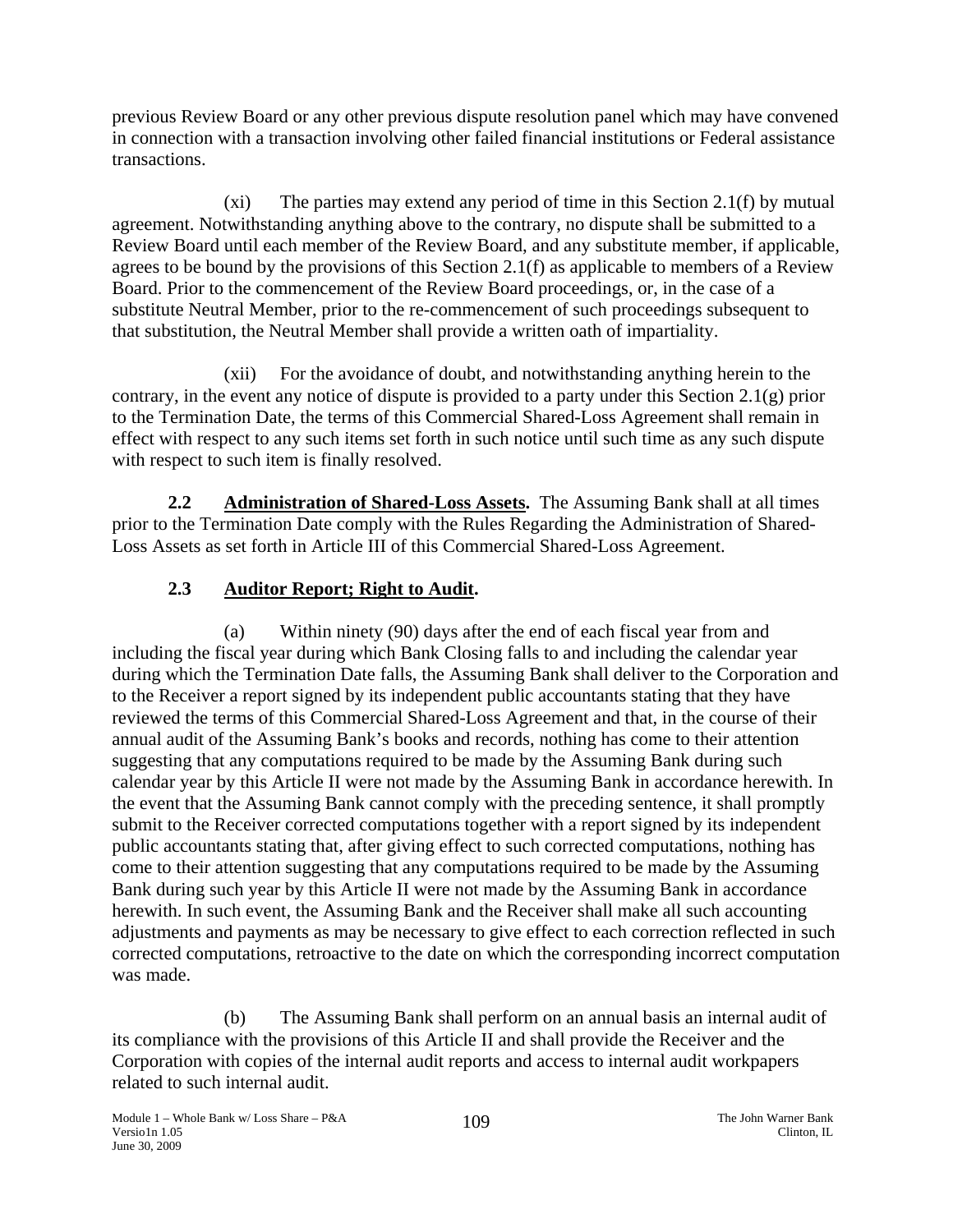(c) The Receiver or the Corporation may perform an audit to determine the Assuming Bank's compliance with the provisions of this Commercial Shared-Loss Agreement, including this Article II, at any time by providing not less than ten (10) Business Days prior written notice. The scope and duration of any such audit shall be within the discretion of the Receiver or the Corporation, as the case may be, but shall in no event be administered in a manner that unreasonably interferes with the operation of the Assuming Bank's business. The Receiver or the Corporation, as the case may be, shall bear the expense of any such audit. In the event that any corrections are necessary as a result of such an audit, the Assuming Bank and the Receiver shall make such accounting adjustments and payments as may be necessary to give retroactive effect to such corrections.

**2.4 Withholdings.** Notwithstanding any other provision in this Article II, the Receiver, upon the direction of the Director (or designee) of the Corporation's Division of Resolutions and Receiverships, may withhold payment for any amounts included in a Quarterly Certificate delivered pursuant to Section 2.1, if, in its judgment, there is a reasonable basis under the terms of this Commercial Shared-Loss Agreement for denying the eligibility of an item for which reimbursement or payment is sought under such Section. In such event, the Receiver shall provide a written notice to the Assuming Bank detailing the grounds for withholding such payment. At such time as the Assuming Bank demonstrates to the satisfaction of the Receiver that the grounds for such withholding of payment, or portion of payment, no longer exist or have been cured, then the Receiver shall pay the Assuming Bank the amount withheld which the Receiver determines is eligible for payment, within fifteen (15) Business Days. In the event the Receiver or the Assuming Bank elects to submit the issue of the eligibility of the item for reimbursement or payment for determination under the dispute resolution procedures of Section 2.1(f), then (i) if the dispute is settled by the mutual agreement of the parties in accordance with Section 2.1(f)(iii), the Receiver shall pay the amount withheld (to the extent so agreed) within fifteen (15) Business Days from the date upon which the dispute is determined by the parties to be resolved by mutual agreement, and (ii) if the dispute is resolved by the determination of a Review Board, the Receiver shall pay the amount withheld (to the extent so determined) within fifteen (15) Business Days from the date upon which the Receiver is notified of the determination by the Review Board of its obligation to make such payment. Any payment by the Receiver pursuant to this Section 2.4 shall be made together with interest on the amount thereof from the date the payment was agreed or determined otherwise to be due, at the interest rate per annum determined by the Receiver to be equal to the coupon equivalent of the three (3)-month U.S. Treasury Bill Rate in effect as of the first Business Day of each Calendar Quarter during which such interest accrues as reported in the Federal Reserve Board's Statistical Release for Selected Interest Rates H.15 opposite the caption "Auction Average - 3-Month" or, if not so reported for such day, for the next preceding Business Day for which such rate was so reported.

**2.5 Books and Records**. The Assuming Bank shall at all times during the term of this Commercial Shared-Loss Agreement keep books and records which fairly present all dealings and transactions carried out in connection with its business and affairs. Except as otherwise provided for in the Purchase and Assumption Agreement or this Commercial Shared-Loss Agreement, all financial books and records shall be kept in accordance with generally accepted accounting principles, consistently applied for the periods involved and in a manner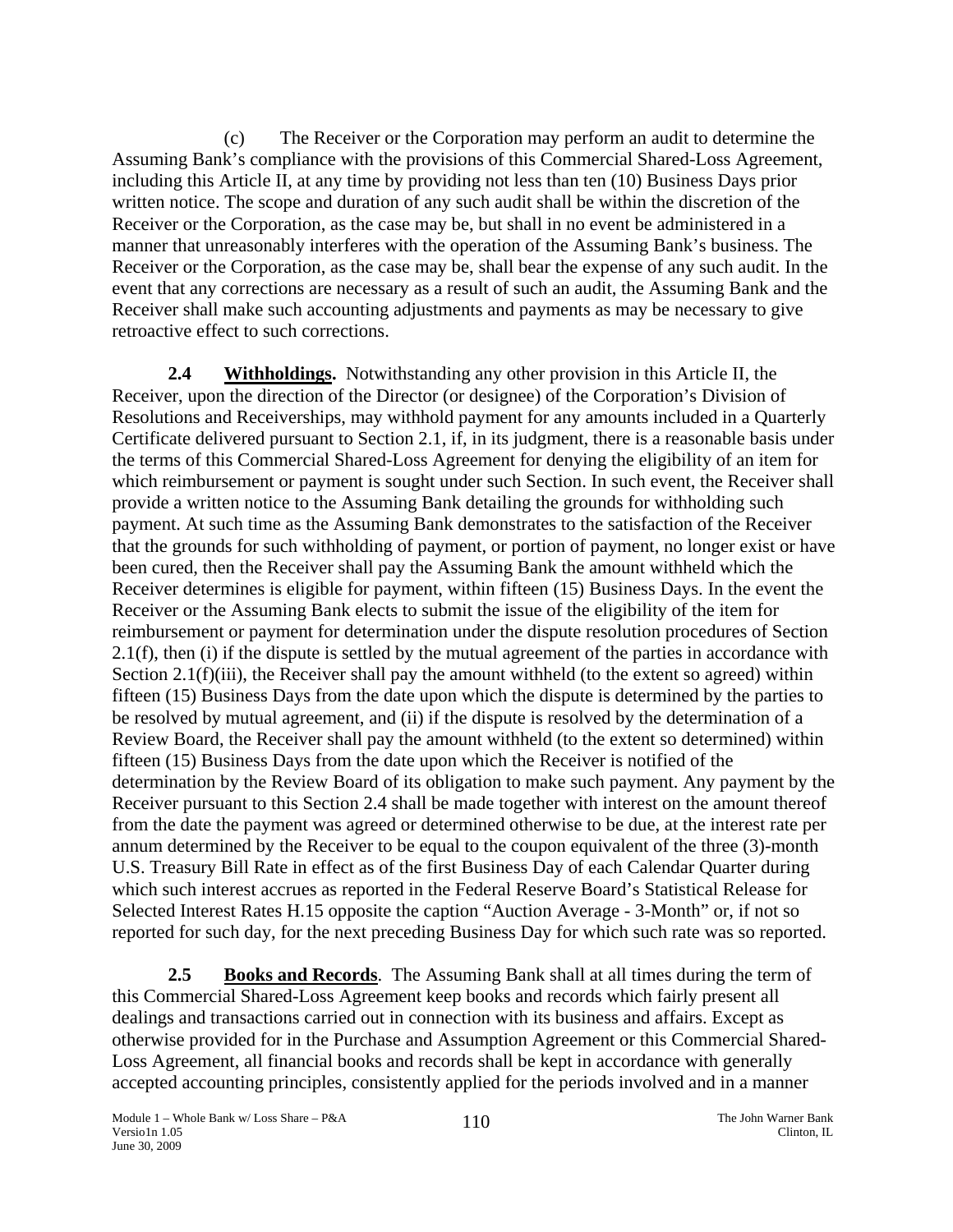such that information necessary to determine compliance with any requirement of the Purchase and Assumption Agreement or this Commercial Shared-Loss Agreement will be readily obtainable, and in a manner such that the purposes of the Purchase and Assumption Agreement or this Commercial Shared-Loss Agreement may be effectively accomplished. Without the prior written approval of the Corporation, the Assuming Bank shall not make any change in its accounting principles adversely affecting the value of the Shared-Loss Assets except as required by a change in generally accepted accounting principles. The Assuming Bank shall notify the Corporation of any change in its accounting principles affecting the Shared-Loss Assets which it believes are required by a change in generally accepted accounting principles.

**2.6 Information**. The Assuming Bank shall promptly provide to the Corporation such other information, including financial statements and computations, relating to the performance of the provisions of the Purchase and Assumption Agreement or otherwise relating to its business and affairs or this Commercial Shared-Loss Agreement, as the Corporation or the Receiver may request from time to time.

**2.7 Tax Ruling.** The Assuming Bank shall not at any time, without the Corporation's prior written consent, seek a private letter ruling or other determination from the Internal Revenue Service or otherwise seek to qualify for any special tax treatment or benefits associated with any payments made by the Corporation pursuant to the Purchase and Assumption Agreement or this Commercial Shared-Loss Agreement.

## **ARTICLE III - RULES REGARDING THE ADMINISTRATION OF SHARED-LOSS ASSETS AND SHARED-LOSS MTM ASSETS**

**3.1** Agreement with Respect to Administration. The Assuming Bank shall (and shall cause any of its Affiliates to which the Assuming Bank transfers any Shared-Loss Assets or Shared-Loss MTM Assets) to, or a Third Party Servicer to, manage, administer, and collect the Shared-Loss Assets and Shared-Loss MTM Assets while owned by the Assuming Bank or any Affiliate thereof during the term of this Commercial Shared-Loss Agreement in accordance with the rules set forth in this Article III ("Rules"). The Assuming Bank shall be responsible to the Receiver and the Corporation in the performance of its duties hereunder and shall provide to the Receiver and the Corporation such reports as the Receiver or the Corporation reasonably deems advisable, including but not limited to the reports required by Section 3.3 hereof, and shall permit the Receiver and the Corporation at all times to monitor the Assuming Bank's performance of its duties hereunder.

# **3.2 Duties of the Assuming Bank with Respect to Shared-Loss Assets.**

(a) In performance of its duties under these Rules, the Assuming Bank shall:

(i) manage, administer, collect and effect Charge-Offs and Recoveries with respect to each Shared-Loss Asset in a manner consistent with (A) usual and prudent business and banking practices; (B) the Assuming Bank's (or, in the case a Third Party Servicer is engaged, the Third Party Servicer's) practices and procedures including, without limitation,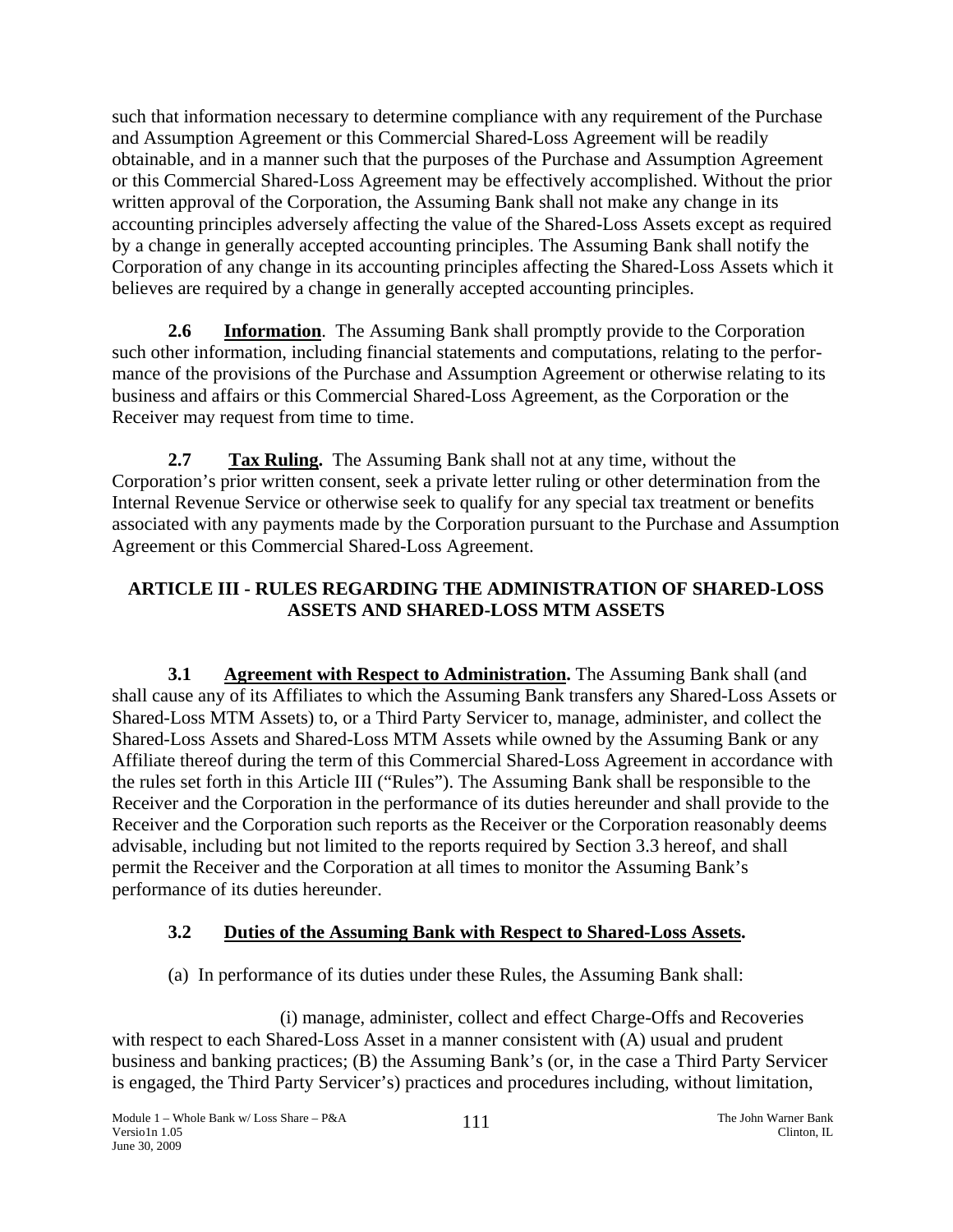the then-effective written internal credit policy guidelines of the Assuming Bank, with respect to the management, administration and collection of and taking of charge-offs and write-downs with respect to loans, other real estate and repossessed collateral that do not constitute Shared Loss Assets;

(ii) exercise its best business judgment in managing, administering, collecting and effecting Charge-Offs with respect to Shared-Loss Assets;

(iii) use its best efforts to maximize collections with respect to Shared-Loss Assets and, if applicable for a particular Shared-Loss Asset, without regard to the effect of maximizing collections on assets held by the Assuming Bank or any of its Affiliates that are not Shared-Loss Assets;

(iv) adopt and implement accounting, reporting, record-keeping and similar systems with respect to the Shared-Loss Assets, as provided in Section 3.4 hereof;

(v) retain sufficient staff to perform its duties hereunder;

(vi) provide written notification in accordance with Article IV of this Commercial Shared-Loss Agreement immediately after the execution of any contract pursuant to which any third party (other than an Affiliate of the Assuming Bank) will manage, administer or collect any of the Shared-Loss Assets, together with a copy of that contract.

(b) Any transaction with or between any Affiliate of the Assuming Bank with respect to any Shared-Loss Asset including, without limitation, the execution of any contract pursuant to which any Affiliate of the Assuming Bank will manage, administer or collect any of the Shared-Loss Assets, or any other action involving self-dealing, shall be subject to the prior written approval of the Receiver or the Corporation.

(c) The following categories of expenses shall not be deemed to be Reimbursable Expenses or Recovery Expenses:

(i) Federal, State, or local income taxes and expenses related thereto;

(ii) salaries or other compensation and related benefits of Assuming Bank employees and the employees of its Affiliates including, without limitation, any bonus, commission or severance arrangements, training, payroll taxes, dues, or travel- or relocationrelated expenses,;

(iii) the cost of space occupied by the Assuming Bank, any Affiliate thereof and their staff, the rental of and maintenance of furniture and equipment, and expenses for data processing including the purchase or enhancement of data processing systems;

(iv) except as otherwise provided herein, fees for accounting and other independent professional consultants (other than consultants retained to assess the presence, storage or release of any hazardous or toxic substance, or any pollutant or contaminant with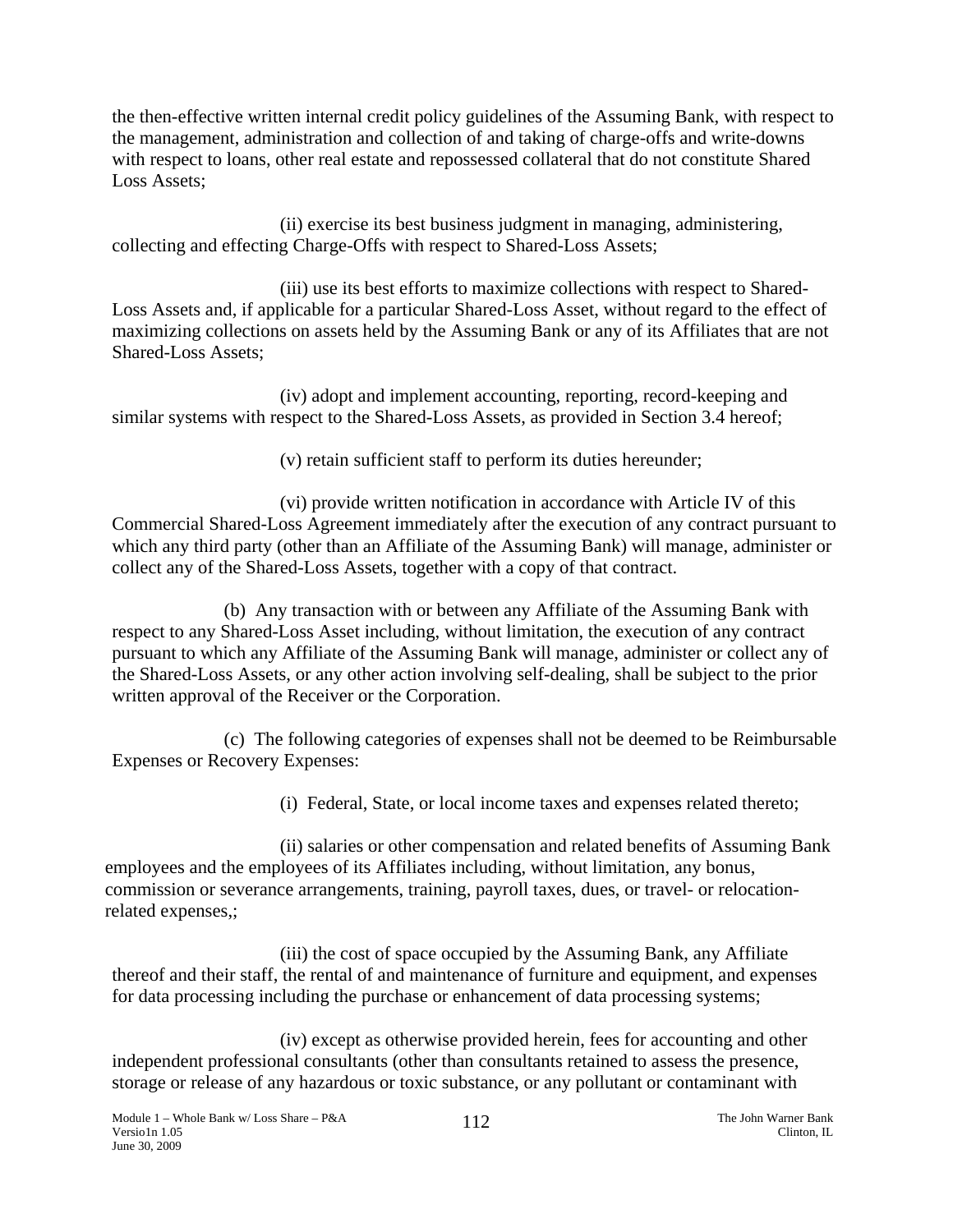respect to the collateral securing a Shared-Loss Loan that has been fully or partially charged-off); provided, that for purposes of this Section 3.2(c)(iv), fees of attorneys and appraisers engaged as necessary to assist in collections with respect to Shared-Loss Assets shall not be deemed to be fees of other independent consultants;

(v) allocated portions of any other overhead or general and administrative expense other than any fees relating to specific assets, such as appraisal fees or environmental audit fees, for services of a type the Assuming Bank does not normally perform internally;

(vi) any expense not incurred in good faith and with the same degree of care that the Assuming Bank normally would exercise in the collection of troubled assets in which it alone had an interest; and

(vii) any expense incurred for a product, service or activity that is of an extravagant nature or design.

(d) Subject to Section 3.7, the Assuming Bank shall not contract with third parties to provide services the cost of which would be a Reimbursable Expense or Recovery Expense if the Assuming Bank would have provided such services itself if the relevant Shared-Loss Assets were not subject to the loss-sharing provisions of Section 2.1 of this Commercial Shared-Loss Agreement.

# **3.3 Duties of the Assuming Bank with Respect to Shared-Loss MTM Assets.**

(a) In performance of its duties under these Rules, the Assuming Bank shall:

(i) manage, administer, collect and each Shared-Loss MTM Asset in a manner consistent with (A) usual and prudent business and banking practices; (B) the Assuming Bank's practices and procedures including, without limitation, the then-effective written internal credit policy guidelines of the Assuming Bank, with respect to the management, administration and collection of similar assets that are not Shared-Loss MTM Assets;

(ii) exercise its best business judgment in managing, administering, collecting and effecting Charge-Offs with respect to Shared-Loss MTM Assets;

(iii) use its best efforts to maximize collections with respect to Shared-Loss MTM Assets and, if applicable for a particular Shared-Loss MTM Asset, without regard to the effect of maximizing collections on assets held by the Assuming Bank or any of its Affiliates that are not Shared-Loss MTM Assets, provided that, any sale of a Shared-Loss MTM Asset shall only be made with the prior approval of the Receiver or the Corporation;

(iv) adopt and implement accounting, reporting, record-keeping and similar systems with respect to the Shared-Loss MTM Assets, as provided in Section 3.4 hereof;

(v) retain sufficient staff to perform its duties hereunder;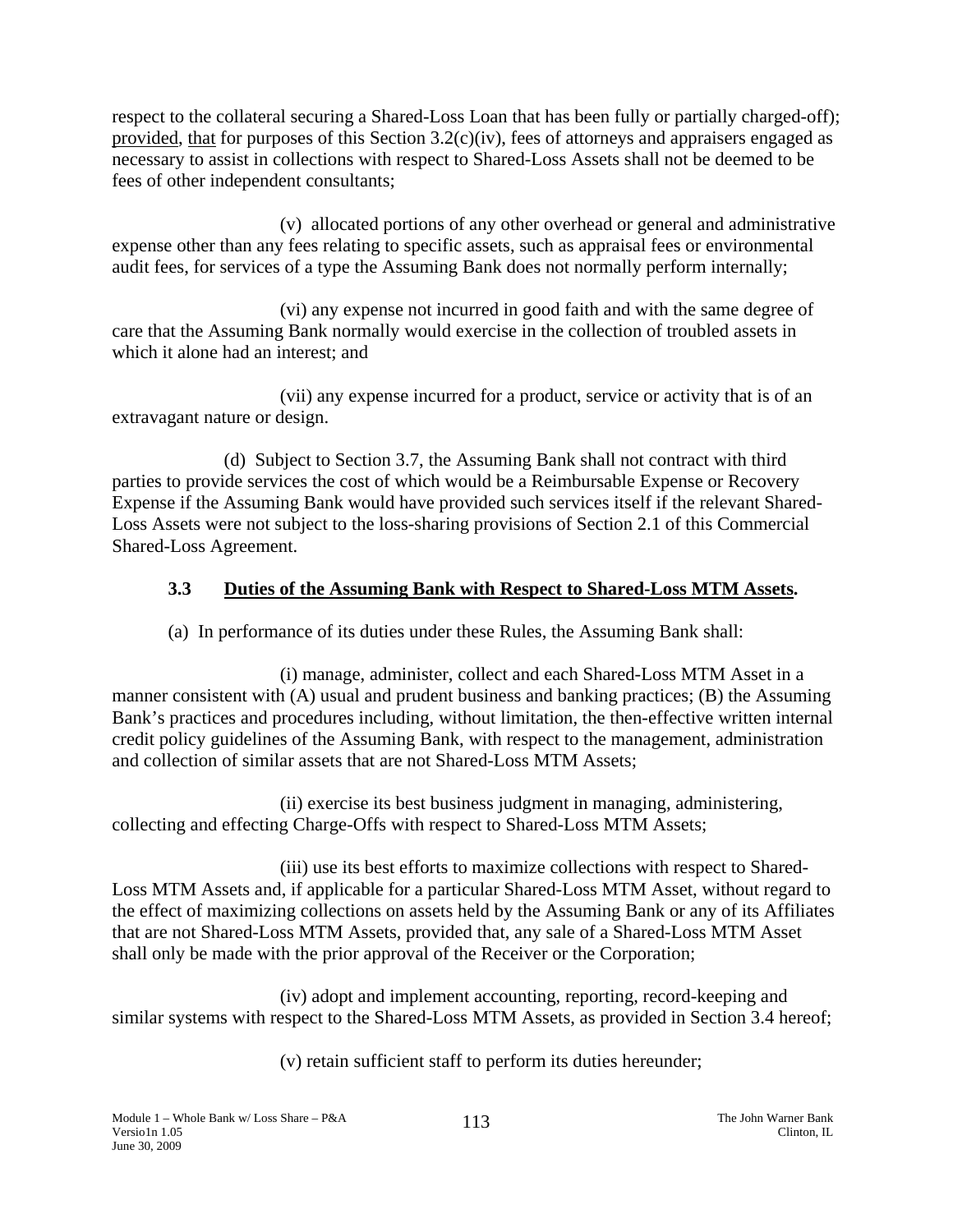(vi) provide written notification in accordance with Article IV of this Commercial Shared-Loss Agreement immediately after the execution of any contract pursuant to which any third party (other than an Affiliate of the Assuming Bank) will manage, administer or collect any of the Shared-Loss MTM Assets, together with a copy of that contract.

(b) Any transaction with or between any Affiliate of the Assuming Bank with respect to any Shared-Loss MTM Asset including, without limitation, the execution of any contract pursuant to which any Affiliate of the Assuming Bank will manage, administer or collect any of the Shared-Loss Assets, or any other action involving self-dealing, shall be subject to the prior written approval of the Receiver or the Corporation.

(c) The Assuming Bank shall not contract with third parties to provide services the cost of which would be a Reimbursable Expense or Recovery Expense if the Assuming Bank would have provided such services itself if the relevant Shared-Loss Assets were not subject to the loss-sharing provisions of Section 2.1 of this Commercial Shared-Loss Agreement.

**3.4 Records and Reports**. The Assuming Bank shall establish and maintain records on a separate general ledger, and on such subsidiary ledgers as may be appropriate to account for the Shared-Loss Assets and the Shared-Loss MTM Assets, in such form and detail as the Receiver or the Corporation may require, to enable the Assuming Bank to prepare and deliver to the Receiver or the Corporation such reports as the Receiver or the Corporation may from time to time request regarding the Shared-Loss Assets, the Shared-Loss MTM Assets and the Quarterly Certificates required by Section 2.1 of this Commercial Shared-Loss Agreement.

# **3.5 Related Loans**.

(a) The Assuming Bank shall not manage, administer or collect any "Related Loan" in any manner which would have the effect of increasing the amount of any collections with respect to the Related Loan to the detriment of the Shared-Loss Asset to which such loan is related. A "Related Loan" means any loan or extension of credit held by the Assuming Bank at any time on or prior to the end of the final Recovery Quarter that is: (i) made to the same Obligor with respect to a Loan that is a Shared-Loss Asset or with respect to a Loan from which Other Real Estate, Additional ORE or Subsidiary ORE derived, or (ii) attributable to the same primary Obligor with respect to any Loan described in clause (i) under the rules of the Assuming Bank's Chartering Authority concerning the legal lending limits of financial institutions organized under its jurisdiction as in effect on the Commencement Date, as applied to the Assuming Bank.

(b) The Assuming Bank shall prepare and deliver to the Receiver with the Quarterly Certificates for the Calendar Quarters ending June 30 and December 31 for all Shared-Loss Quarters and Recovery Quarters, a schedule of all Related Loans which are commercial loans or commercial real estate loans with Legal Balances of \$500,000 or more on the Accounting Records of the Assuming Bank as of the end of each such semi-annual period, and all other commercial loans or commercial real estate loans attributable to the same Obligor on such loans of \$500,000 or more.

#### **3.6 Legal Action; Utilization of Special Receivership Powers**. The Assuming Bank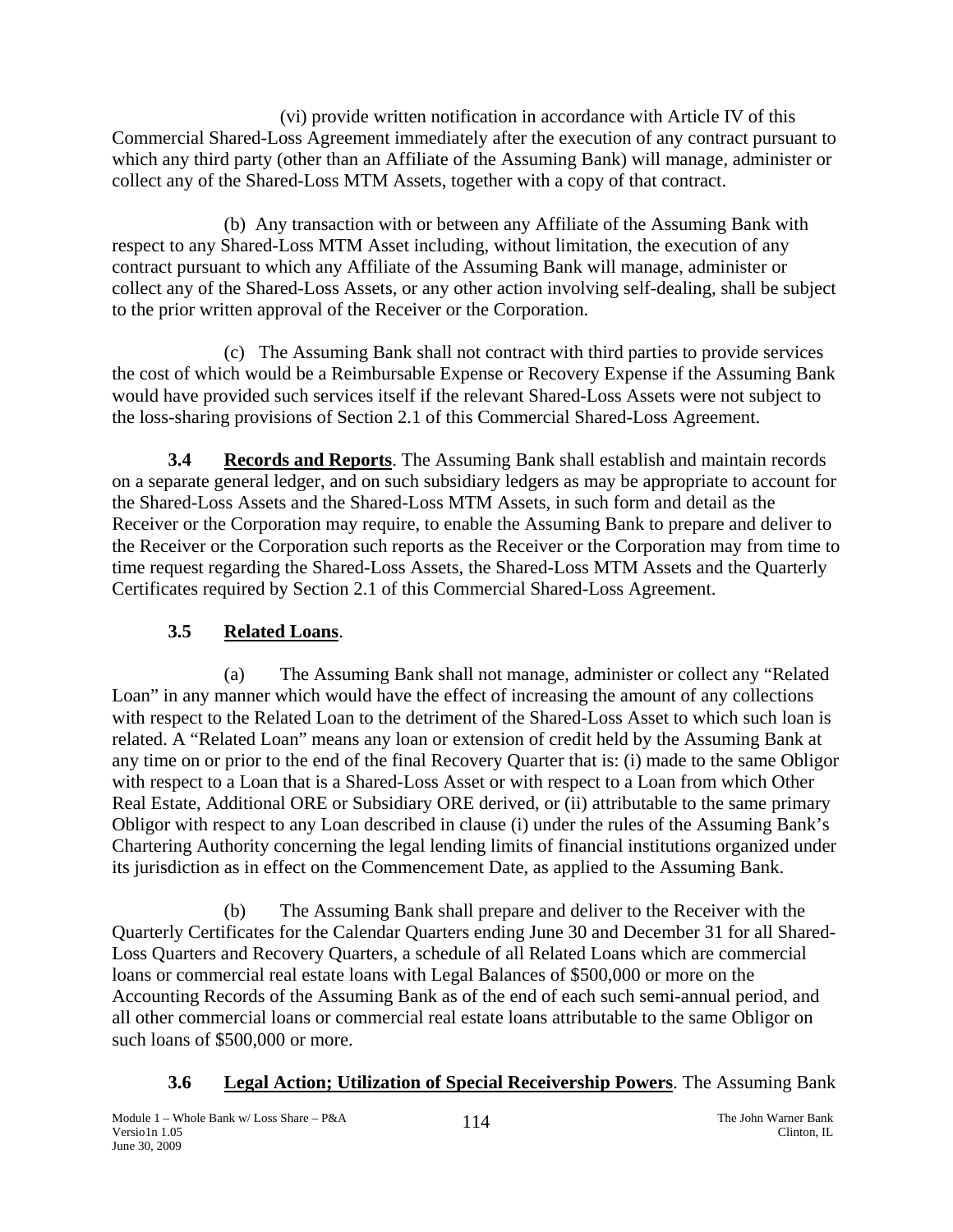shall notify the Receiver in writing (such notice to be given in accordance with Article IV below and to include all relevant details) prior to utilizing in any legal action any special legal power or right which the Assuming Bank derives as a result of having acquired a Shared-Loss Asset from the Receiver, and the Assuming Bank shall not utilize any such power unless the Receiver shall have consented in writing to the proposed usage. The Receiver shall have the right to direct such proposed usage by the Assuming Bank and the Assuming Bank shall comply in all respects with such direction. Upon request of the Receiver, the Assuming Bank will advise the Receiver as to the status of any such legal action. The Assuming Bank shall immediately notify the Receiver of any judgment in litigation involving any of the aforesaid special powers or rights.

**3.7** Third Party Servicer. The Assuming Bank may perform any of its obligations and/or exercise any of its rights under this Commercial Shared-Loss Agreement through or by one or more Third Party Servicers, who may take actions and make expenditures as if any such Third Party Servicer was the Assuming Bank hereunder (and, for the avoidance of doubt, such expenses incurred by any such Third Party Servicer on behalf of the Assuming Bank shall be Reimbursable Expenses or Recovery Expenses, as the case may be, to the same extent such expenses would so qualify if incurred by the Assuming Bank); provided, however, that the use thereof by the Assuming Bank shall not release the Assuming Bank of any obligation or liability hereunder.

#### **ARTICLE IV -- PORTFOLIO SALE**

 **4.1 Assuming Bank Portfolio Sales of Remaining Shared-Loss Assets**. The Assuming Bank shall have the right with the concurrence of the Receiver, commencing as of the first day of the third to last Shared-Loss Quarter, to liquidate for cash consideration, in one or more transactions, all or a portion of Shared-Loss Assets held by the Assuming Bank ("Portfolio Sales"). If the Assuming Bank exercises its option under this Section 4.1, it must give thirty (30) days notice in writing to the Receiver setting forth the details and schedule for the Portfolio Sale which shall be conducted by means of sealed bid sales to third parties, not including any of the Assuming Bank's affiliates, contractors, or any affiliates of the Assuming Bank's contractors.

**4.2 Calculation of Sale Gain or Loss**. For Shared-Loss Assets gain or loss on the sales under Section 4.1 will be calculated as the sale price received by the Assuming Bank less the book value of the remaining Shared-Loss Assets.

#### **ARTICLE V -- LOSS-SHARING NOTICES GIVEN TO CORPORATION AND/OR RECEIVER**

As a supplement to the notice provisions contained in Section 13.7 of the Purchase and Assumption Agreement, any notice, request, demand, consent, approval, or other communication (a "Notice") given to the Corporation and/or the Receiver in the loss-sharing context shall be given as follows:

**5.1** With respect to a Notice under Section 2 and Sections 3.1-3.5 of this Commercial Shared-Loss Agreement: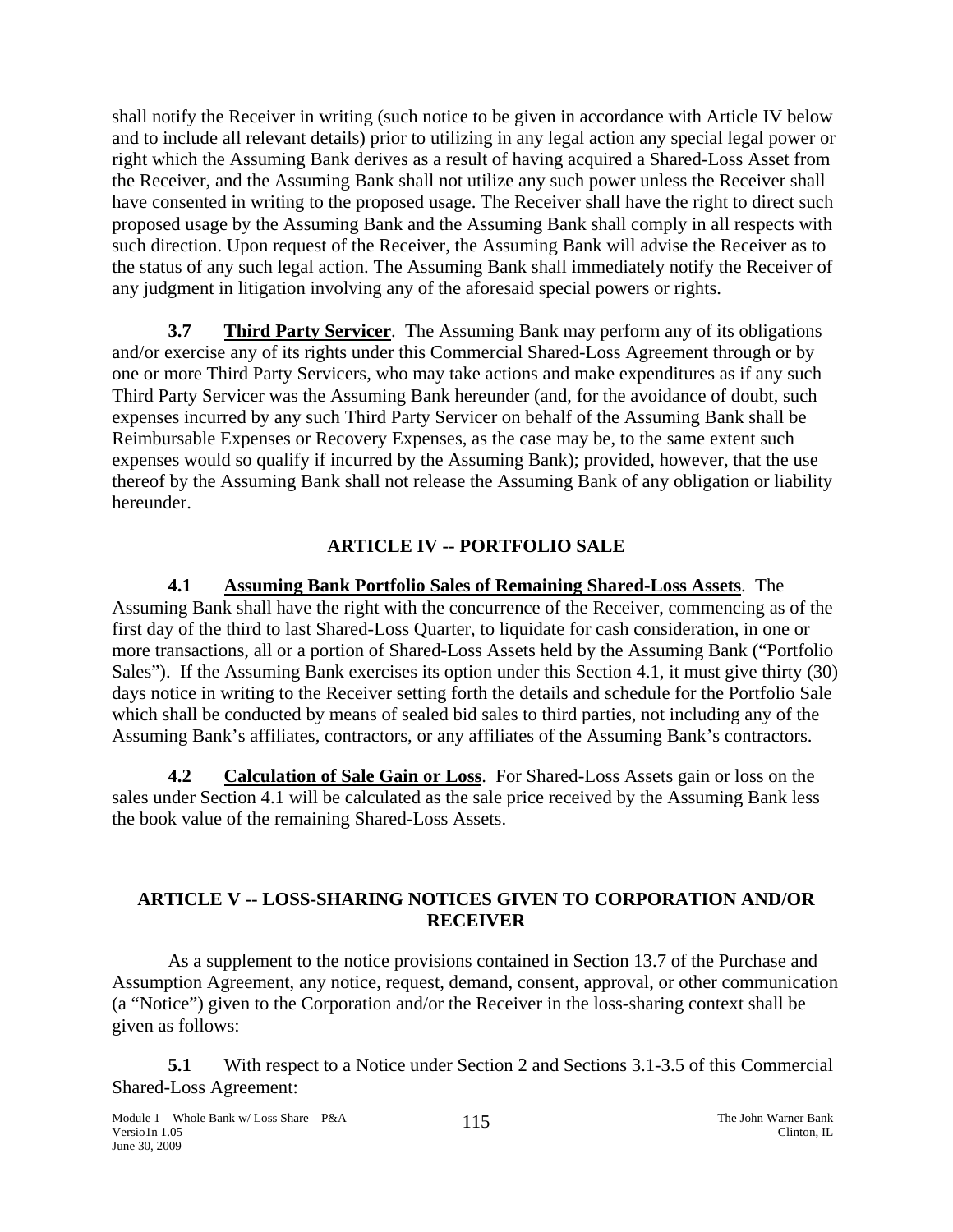Federal Deposit Insurance Corporation Division of Resolutions and Receiverships 550 17th Street, N.W. Washington, D.C. 20429

Attention: Assistant Director, Franchise and Asset Marketing

**5.2** With respect to a Notice under Section 3.6 of this Commercial Shared-Loss Agreement:

> Federal Deposit Insurance Corporation Legal Division 1601 Bryan Street Dallas, Texas 75201 Attention: Regional Counsel

with a copy to:

Federal Deposit Insurance Corporation Legal Division 550 17th Street, N.W. Washington, D.C. 20429 Attention: Senior Counsel (Special Issues Group)

## **ARTICLE VI – MISCELLANEOUS**

 **6.1 Expenses**. Except as otherwise expressly provided herein, all costs and expenses incurred by a party hereto in connection with this Commercial Shared-Loss Agreement shall be borne by such party whether or not the transactions contemplated herein shall be consummated.

**6.2** Successors and Assigns; Specific Performance. All terms and provisions of this Commercial Shared-Loss Agreement shall be binding upon and shall inure to the benefit of the parties hereto only; provided, however, that, Receiver may assign or otherwise transfer this Commercial Shared-Loss Agreement (in whole or in part) to the Federal Deposit Insurance Corporation in its corporate capacity without the consent of Assuming Bank. Notwithstanding anything to the contrary contained in this Commercial Shared-Loss Agreement, except as is expressly permitted in this Section 6.2, Assuming Bank may not assign or otherwise transfer this Commercial Shared-Loss Agreement (in whole or in part) without the prior written consent of the Receiver, which consent may be granted or withheld by the Receiver in its sole discretion, and any attempted assignment or transfer in violation of this provision shall be void *ab initio.*  For the avoidance of doubt, a merger or consolidation of the Assuming Bank with and into another financial institution, the sale of all or substantially all of the assets of the Assuming Bank to another financial institution constitutes the transfer of this Commercial Shared-Loss Agreement which requires the consent of the Receiver.

Module 1 – Whole Bank w/ Loss Share – P&A  $116$  The John Warner Bank Clinton. IL **6.3 Governing Law**. This Commercial Shared-Loss Agreement shall be construed in accordance with federal law, or, if there is no applicable federal law, the laws of the State of New York, without regard to any rule of conflict of law that would result in the application of the Versio 1 n 1.05 Clinton, IL Clinton, IL Clinton, IL Clinton, IL June 30, 2009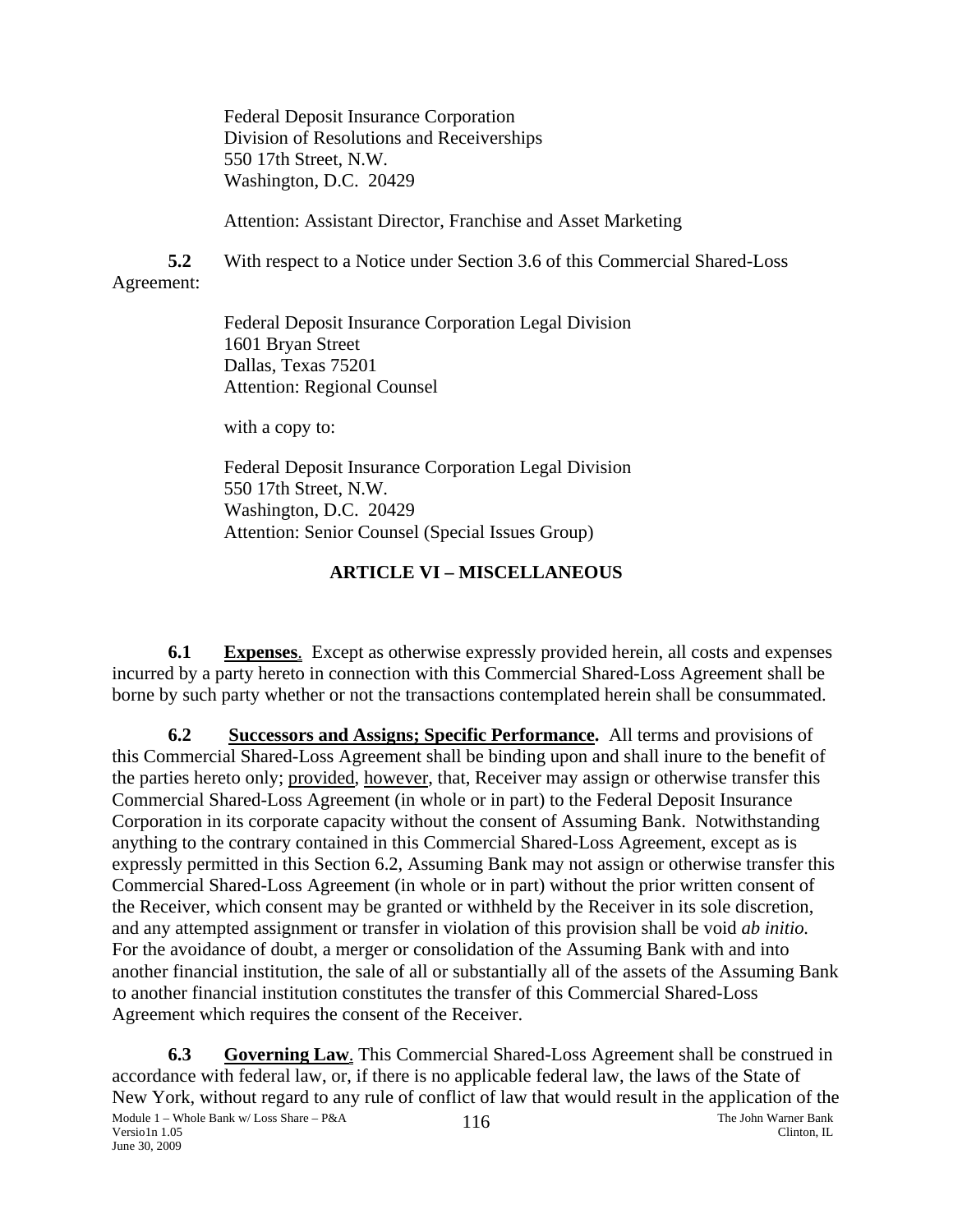substantive law of any jurisdiction other than the State of New York.

**6.4 WAIVER OF JURY TRIAL**. EACH PARTY HERETO HEREBY IRREVOCABLY AND UNCONDITIONALLY WAIVES ALL RIGHT TO TRIAL BY JURY IN OR TO HAVE A JURY PARTICIPATE IN RESOLVING ANY DISPUTE, ACTION, PROCEEDING OR COUNTERCLAIM, WHETHER SOUNDING IN CONTRACT, TORT OR OTHERWISE, ARISING OUT OF OR RELATING TO OR IN CONNECTION WITH THIS COMMERCIAL SHARED-LOSS AGREEMENT OR ANY OF THE TRANSACTIONS CONTEMPLATED HEREBY.

**6.5 Captions**. All captions and headings contained in this Commercial Shared-Loss Agreement are for convenience of reference only and do not form a part of, and shall not affect the meaning or interpretation of, this Commercial Shared-Loss Agreement.

**6.6 Entire Agreement; Amendments**. This Commercial Shared-Loss Agreement, along with the Single Family Shared-Loss Agreement and the Purchase and Assumption Agreement, including the Exhibits and any other documents delivered pursuant hereto, embody the entire agreement of the parties with respect to the subject matter hereof, and supersede all prior representations, warranties, offers, acceptances, agreements and understandings, written or oral, relating to the subject matter herein. This Commercial Shared-Loss Agreement may be amended or modified or any provision thereof waived only by a written instrument signed by both parties or their respective duly authorized agents.

**6.7 Severability**. Whenever possible, each provision of this Commercial Shared-Loss Agreement shall be interpreted in such manner as to be effective and valid under applicable law, but if any provision of this Commercial Shared-Loss Agreement is held to be prohibited by or invalid, illegal or unenforceable under applicable law, such provision shall be construed and enforced as if it had been more narrowly drawn so as not to be prohibited, invalid, illegal or unenforceable, and the validity, legality and enforceability of the remainder of such provision and the remaining provisions of this Commercial Shared-Loss Agreement shall not in any way be affected or impaired thereby.

**6.8 No Third Party Beneficiary.** This Commercial Shared-Loss Agreement and the Exhibits hereto are for the sole and exclusive benefit of the parties hereto and their respective permitted successors and permitted assigns and there shall be no other third party beneficiaries, and nothing in Commercial Shared-Loss Agreement or the Exhibits shall be construed to grant to any other Person any right, remedy or claim under or in respect of this Commercial Shared-Loss Agreement or any provision hereof.

**6.9** Consent. Except as otherwise provided herein, when the consent of a party is required herein, such consent shall not be unreasonably withheld or delayed.

**6.10 Rights Cumulative.** Except as otherwise expressly provided herein, the rights of each of the parties under this Commercial Shared-Loss Agreement are cumulative, may be exercised as often as any party considers appropriate and are in addition to each such party's rights under the Purchase and Sale Agreement and any of the related agreements or under law. Except as otherwise expressly provided herein, any failure to exercise or any delay in exercising